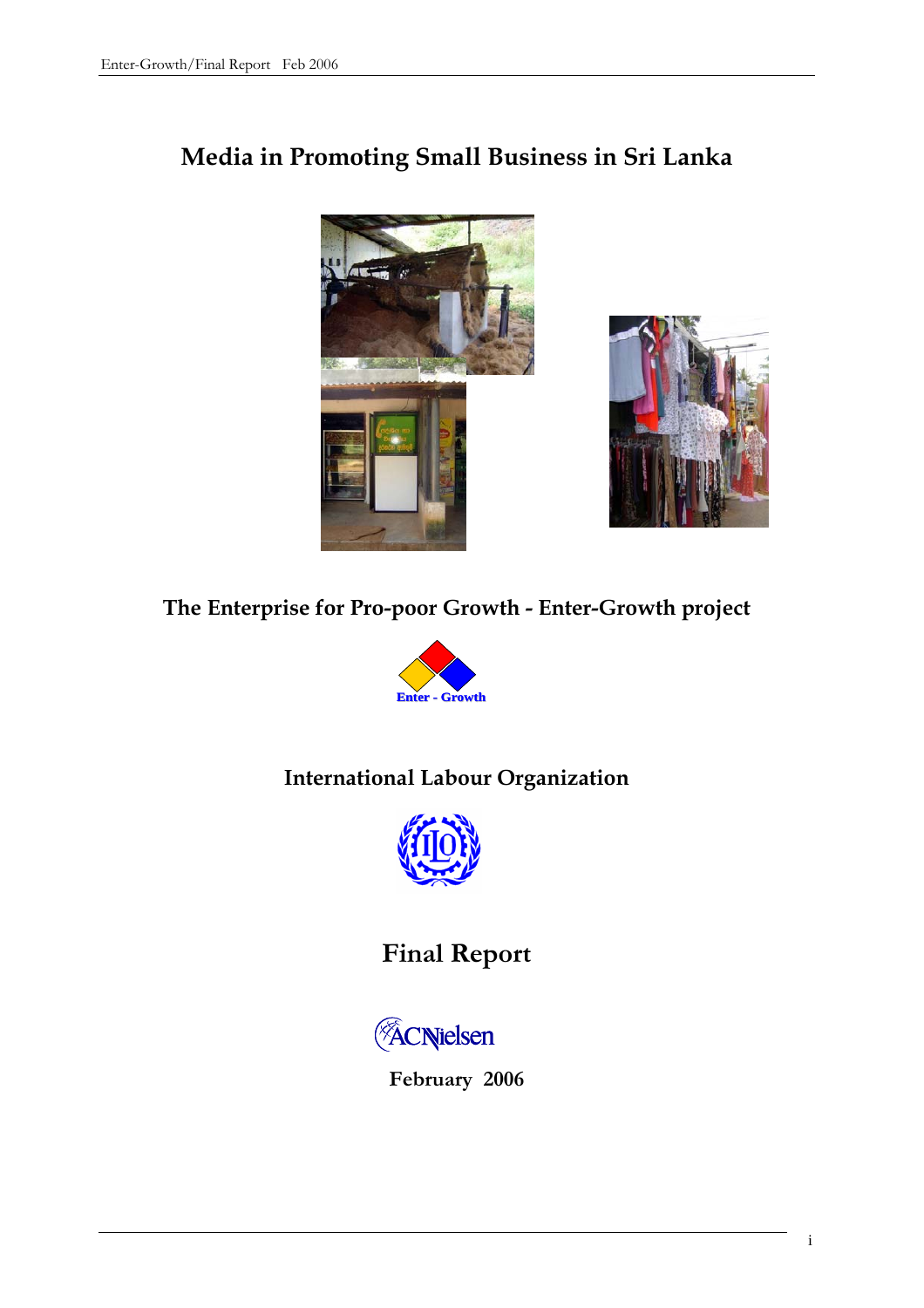# **About Enter-Growth**

Enterprise for Pro-poor Growth, or Enter-Growth for short, is a project of the International Labour Organisation (ILO), the Swedish International Development Agency (SIDA), and the Ministry of Investment and Enterprise Development. Its goal is to contribute to pro-poor economic growth and quality employment for women and men, through an integrated programme for development of micro and small enterprises. The project design is based on extensive consultations with provincial and district stakeholders from the Government, the private sector – micro and small enterprises in particular -, and NGOs. It seeks to address issues that relate to:

- The market access of micro and small enterprises;
- The policy and regulatory environment for micro and small enterprise growth;
- Enterprise culture the way enterprise is perceived and valued in society.

The project's most basic assumption is that none of the constraints in these areas can be addressed without dialogue with and between the stakeholders in the districts, and that they need to take the lead in finding and implementing solutions. Enter-Growth's role is that of a facilitator in this process. After a first project concept in 2003, and a final document in 2004, the project started in June 2005, for a period of 3 years. It has a head office in Colombo, and offices in each of the four Districts covered.



Activities of Enter-Growth are based on four central strategies: Facilitating a dialogue between small businesses and parties affect their development; Increasing access to markets by providing information, skills, exposure, business networks and linkages to large buyers; Improving the policy and regulatory environment; and by Promoting enterprise culture.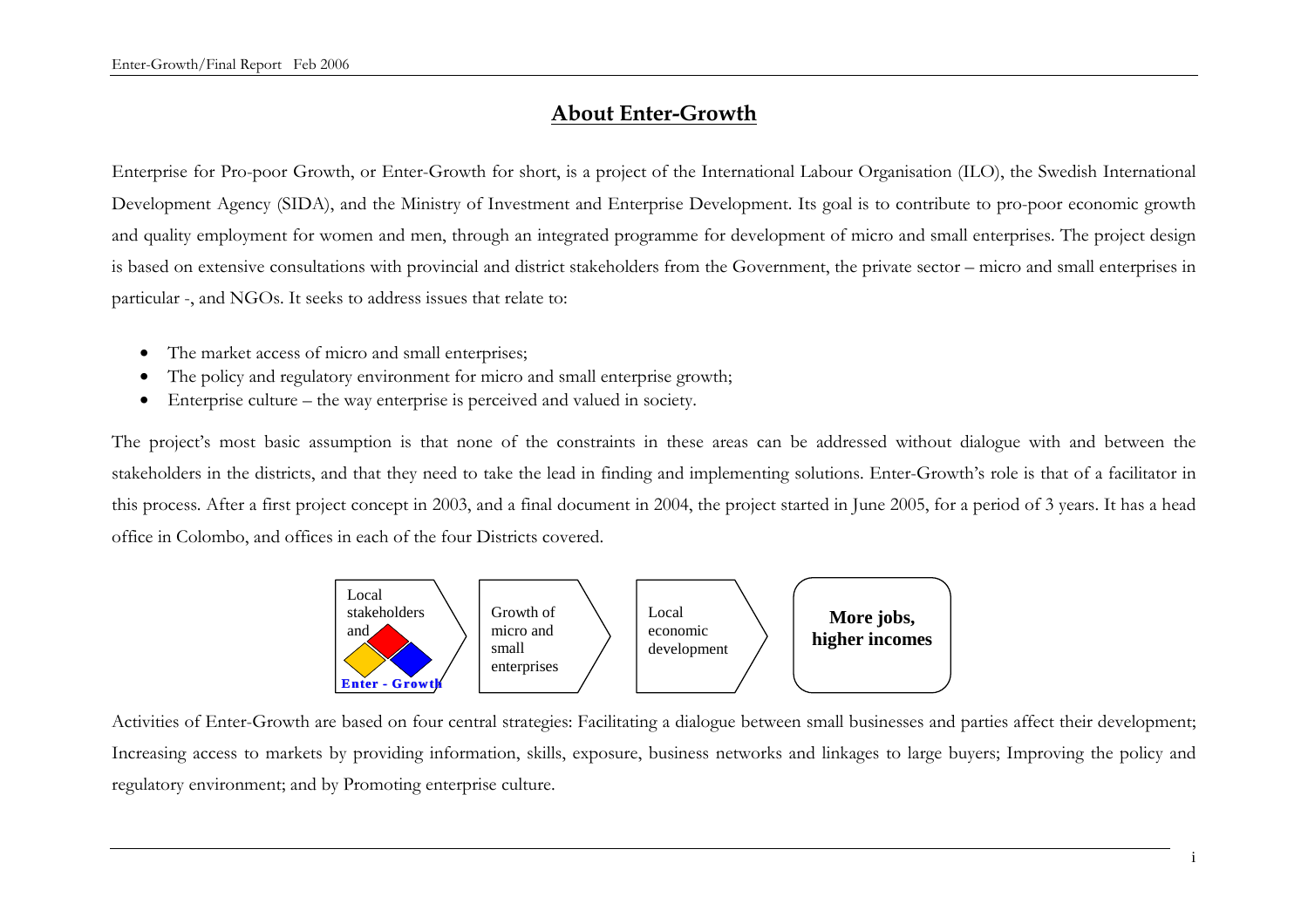# **Strategy 1: Facilitating dialogue**

Enter-Growth bases its work on dialogue and consultation between and with those who affect the development of the micro and small enterprise (MSE) sector: National level Ministries, Provincial and District Governments, private sector organizations and NGOs. In each of the four Districts it operates, it supports Micro and Small Enterprise Forums that bring together representatives of these sectors.

### **Strategy 2: Increasing access to markets**

Micro and small enterprises have little access to larger markets because of a lack of information, skills, exposure, business networks and linkages to large buyers. Enter-Growth works to strengthen the supply of business development services that address these constraints. The demand for such services is identified through LOCAs, and by stimulating demand through providing more information on business development and promoting them. The final result will be better market access, so higher incomes and more jobs.

# **Strategy 3: Improving the policy and regulatory environment**

Policies, regulations and rules at the local level often do not make starting or growing a small enterprise easy, even though the Government is in favour of private sector development. Enter-Growth provides officials with information and training so they can serve MSEs more effectively. It also provides assistance to revise rules and regulations that are set at the local level, to make them more conducive to the MSE sector. A stronger voice for MSEs means a better informed Government, which will set policies and regulations to promote the growth of local incomes and jobs.

### **Strategy 4: Promoting enterprise culture**

In Sri Lanka's poorer, more rural areas, having a small enterprise is often seen as an option of last resort rather than a valuable occupation or a commendable undertaking. This limits the growth of enterprise, as few people start a business and those that do are not motivated enough. Enter-Growth works to have more rural people, including women and youth, consider business as an accepted and valued option. It is introducing business awareness training ("Know About Business") in vocational schools and planning a campaign that will make use of theatre and mass media. This will target those who could decide to start a small enterprise as well as those who affect such decisions, such as teachers and officials.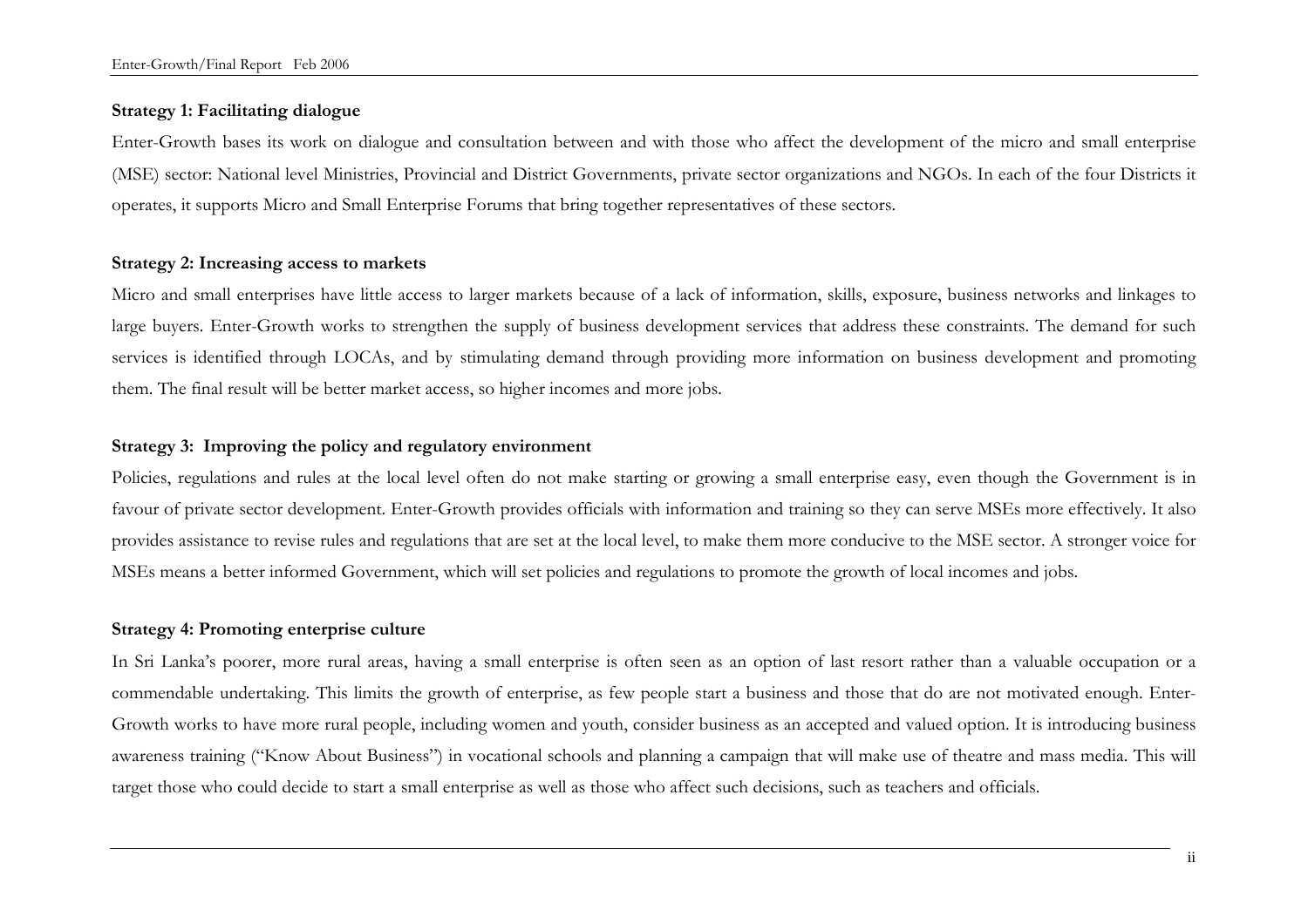# **Foreword**

This report presents the findings of a comprehensive research exercise carried out to fulfil information needs for a proposed media based SME development activity under the Enterprise for Pro-poor Growth (Enter-Growth) project in Sri Lanka. Enter-Growth, an enterprise development project implemented by the International Labour Organization (ILO), is working to promote the growth and development of small and medium enterprises (SMEs). Specifically, the media project will launch radio and television programmes that focus on the SME sector in Sri Lanka.

The report is compiled by ACNielsen Sri Lanka for the International Labour Organization.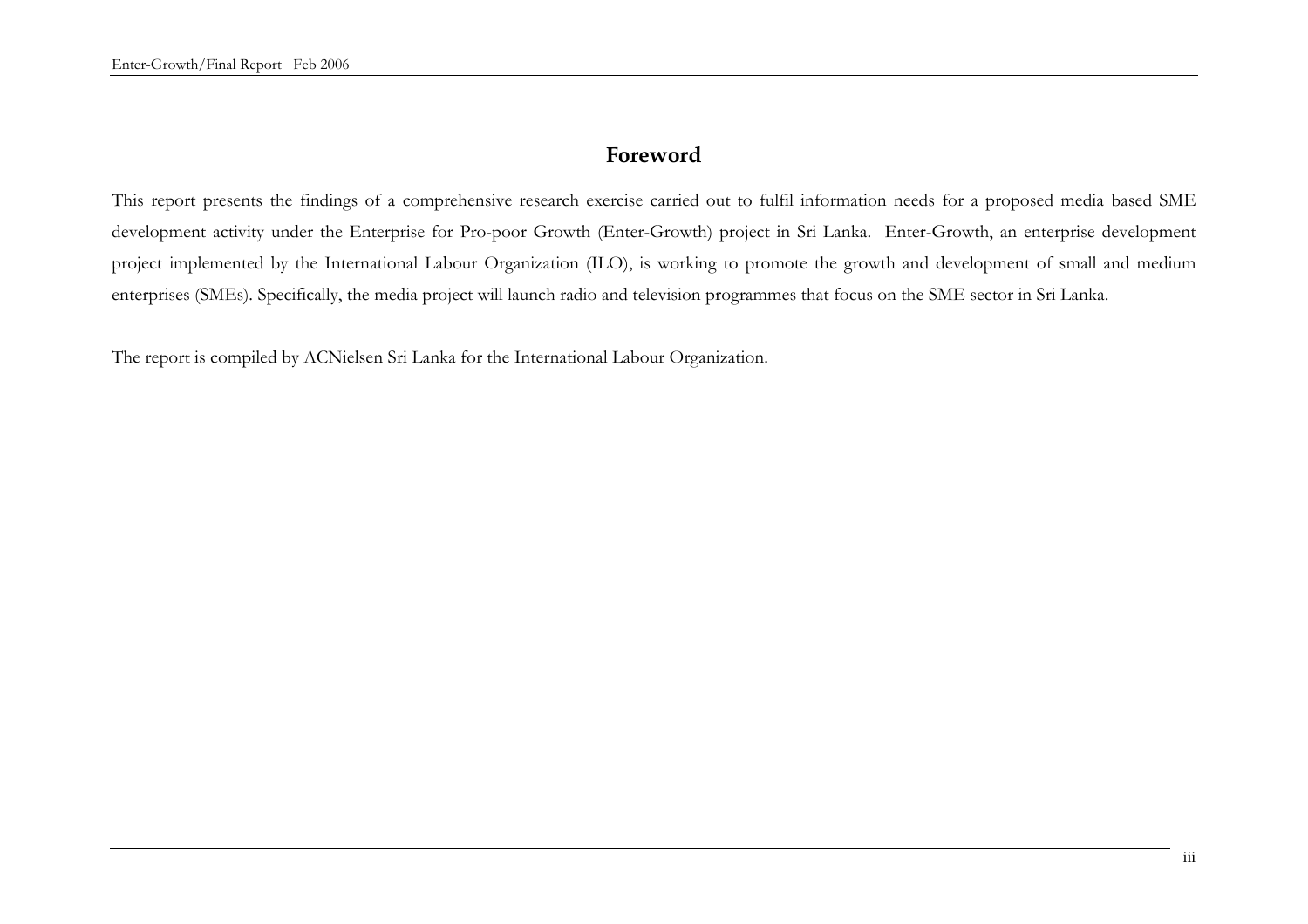# **Table of Contents**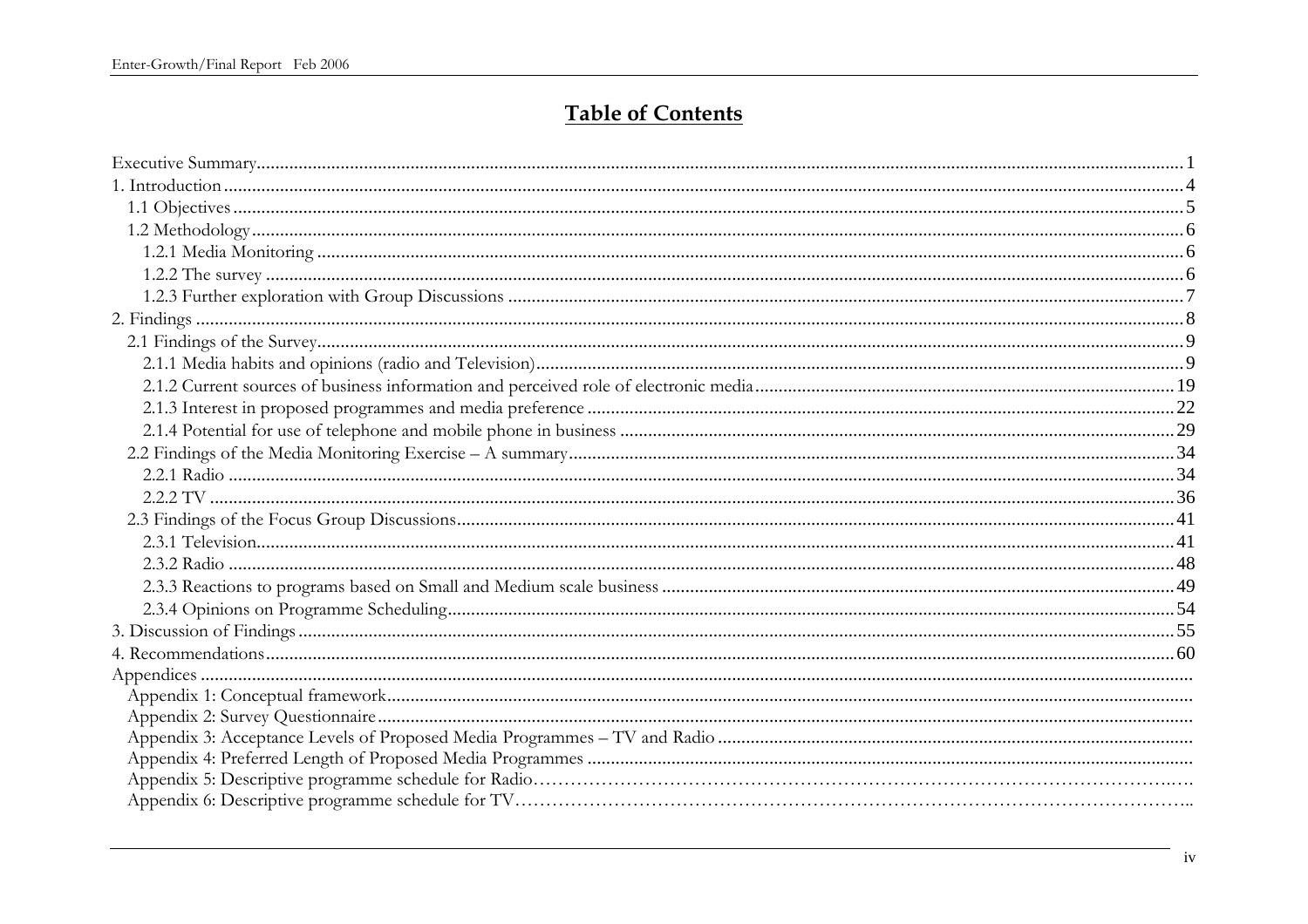# **List of Tables**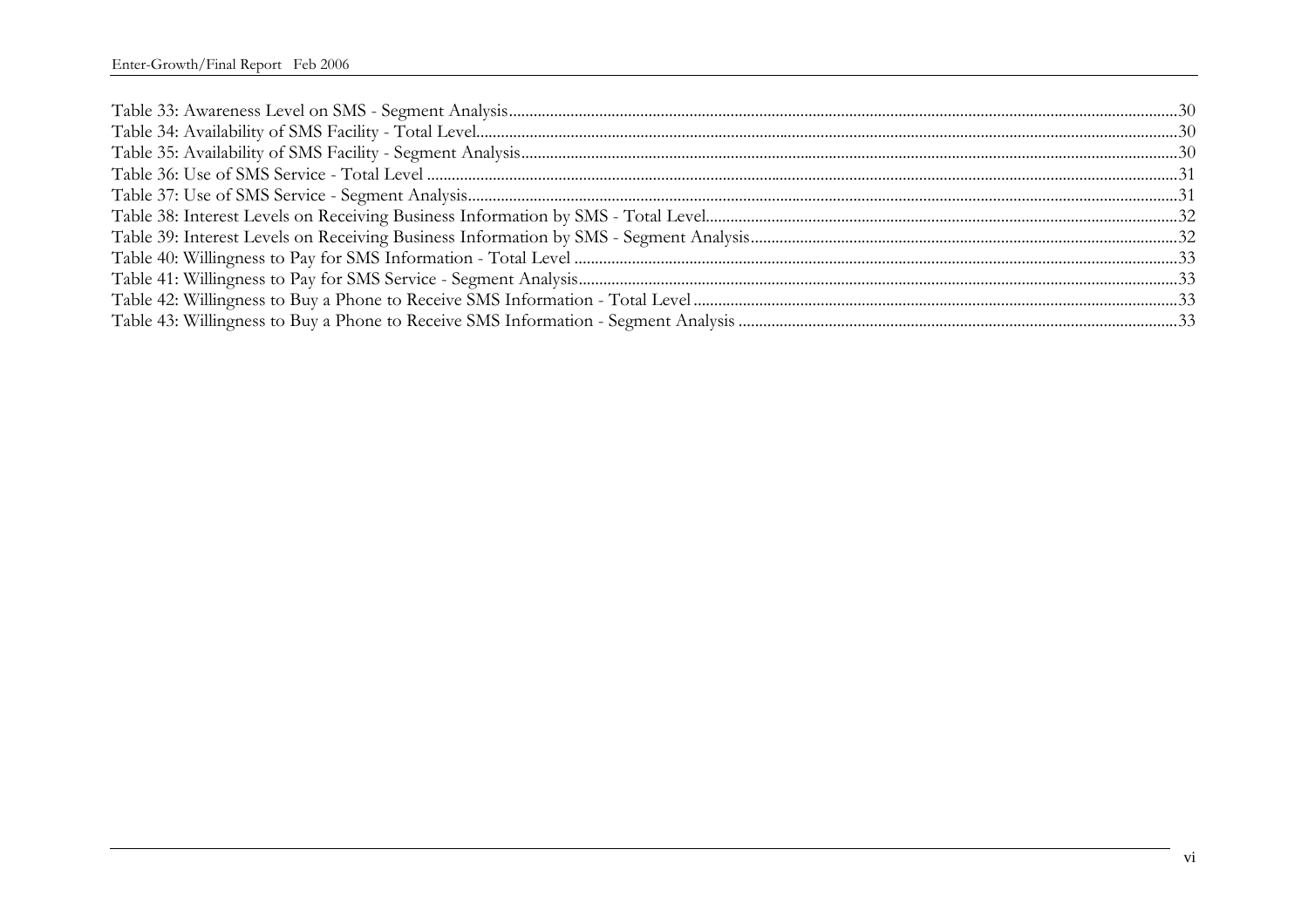# **Acronyms**

| CWE          |   | Chief Wage Earner                                             |
|--------------|---|---------------------------------------------------------------|
| DS           |   | Divisional Secretariat                                        |
| Enter-Growth |   | Enterprise for Pro-poor Growth                                |
| <b>FGD</b>   |   | Focus Group Discussions                                       |
| GN           |   | Grama Niladari (Government Officer in Charge of Village/Town) |
| GoSL         |   | Government of Sri Lanka                                       |
| HH           |   | House Hold                                                    |
| <b>ILO</b>   |   | International Labour Organisation                             |
| MSE          |   | Micro and Small Enterprise                                    |
| <b>MSME</b>  |   | Micro, Small, and Medium Enterprises                          |
| NGO          |   | Non Governmental Organisation                                 |
| <b>SEC</b>   |   | Social Economic Class                                         |
| SIDA         | - | Swedish International Development Agency                      |
| SME          |   | Small and Medium Enterprises                                  |
| TOR          |   | Terms of Reference                                            |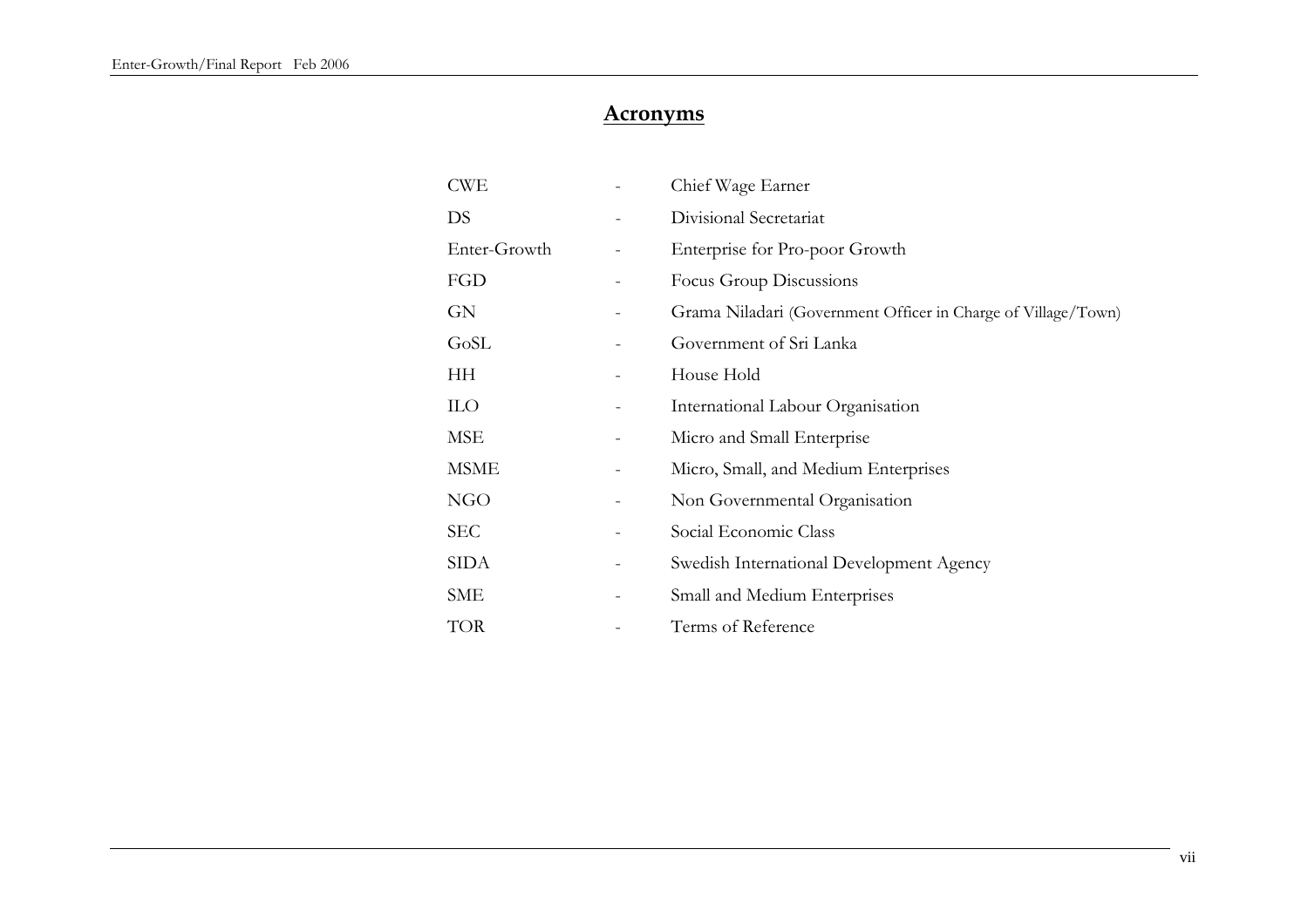# **Executive Summary**

Small and Medium Enterprises (SMEs) sector is a critical component in the economy of Sri Lanka. Majority of the private sector enterprises in the country fall into this category. Despite the acknowledgement of its importance, the small business sector has not shown strong growth over the years. Rather, it looks as if the sector has settled to become a cluster of fragile and stagnant enterprises. Insufficient information has been pointed out as one of the key reason for lack of development among small businesses. The Enter-Growth project of the ILO strives to change this situation through the activation of four key strategies: Facilitating a dialogue between small businesses and parties that affect their development; Increasing access to markets by providing information, skills, exposure, business networks and linkages to large buyers; Improving the policy and regulatory environment; and by Promoting enterprise culture. The underlying concept of the project activities is involving business operators and stakeholders towards developing small businesses to strengthen the local economy, thus creating higher employment and income opportunities. In this regard ILO has taken an initiative through the Enter-Growth project to support small business owners through a series of TV and radio programmes to provide:

- Up-to-date business information and news
- A platform to discuss and debate business issues
- A voice to influence policy and legislation

# **Objective**

This research exercise is an effort to: understand the extent to which there would be an audience in Sri Lanka for the proposed programmes; understand general media habits of the target audience; and to quantify air time currently devoted to business related programmes on TV and radio.

# **Brief methodology**

The research process consisted of three components. The first component involved a media monitoring exercise to determine the coverage, and to quantify airtime allocated business programmes on Radio and TV,. This was achieved through continuous monitoring of all relevant radio and Television channels from 1st to 21st January 2006. The second component involved a survey of 500 eligible respondents in Colombo, Kandy, and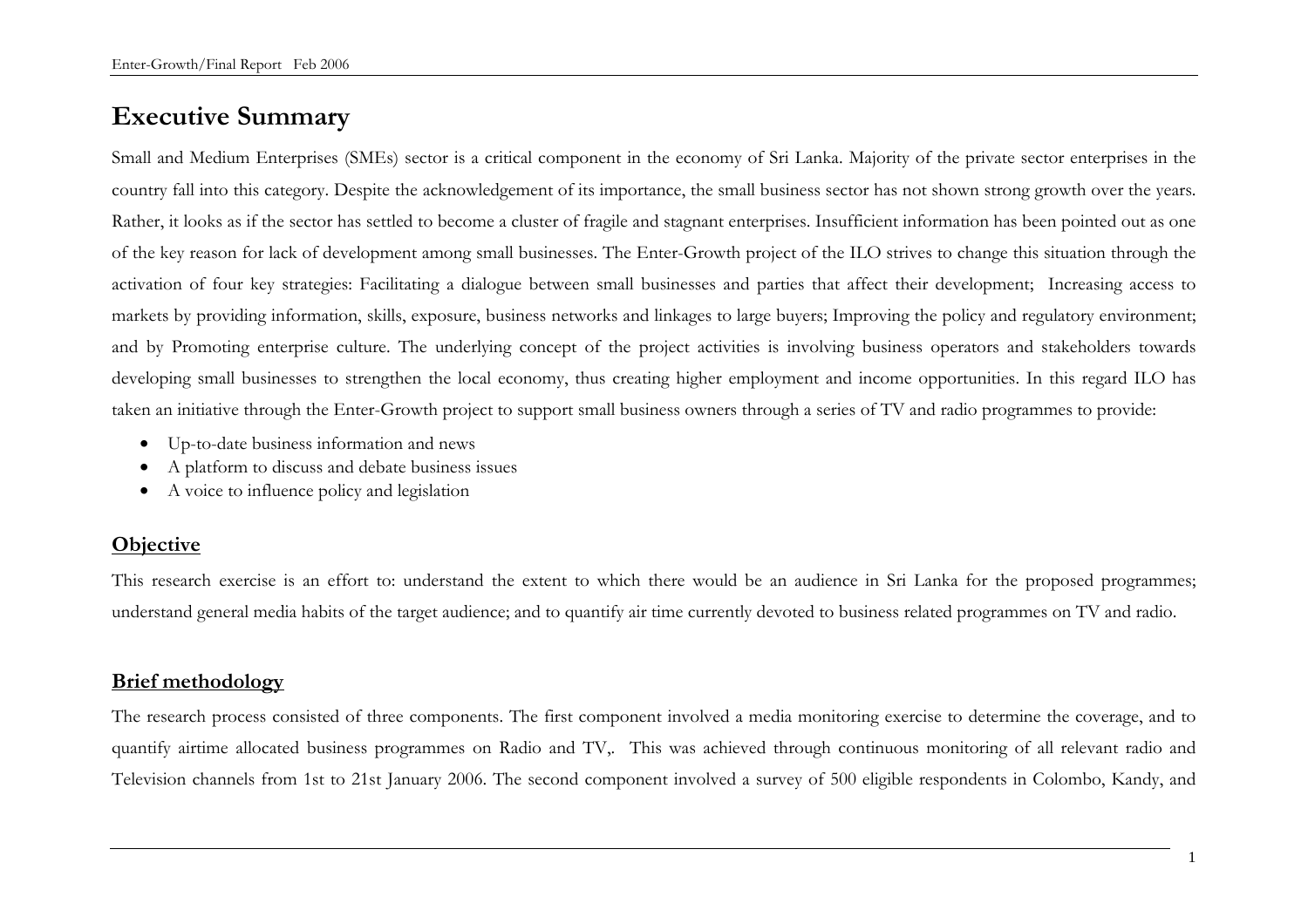Kurunegala districts. The sample included urban as well as the rural sector, women business owners, and business owners from both upper and lower socio-economic groups. Field work took place from  $06<sup>th</sup>$  January to  $17<sup>th</sup>$  January 2006. The third component involved focus group discussions comprising potential listeners (24 listeners) of proposed business programmes to obtain qualitative information. The purpose of this exercise was to shed light on unclear areas and further explain issues uncovered.

# **Recommendations**

# **1. Media types to be used (radio/TV): Reasons for popularity of Television programmes**

Current and Potential entrepreneurs prefer TV against radio, the direct reason for preference being the visual character of TV. Further TV creates a face-to-face feeling among the audience increasing believability, and also keeps them focused on the programme.

# **2. Type of Programme: Discussion Forums with Celebrity Entrepreneurs/Panels**

Small business owners have stressed the importance of real life examples and guidance using local business people who had started small and have "gone up the ladder". The programmes should also provide the audience the opportunity to interact with the experts participating in the discussion. This part of the programme would be more like a "Business Clinic".

# **3. Delivery of the Programme: One Programme for all except in Tamil speaking areas**

Despite some marginal variations the trends were consistent across all the segments considered. Therefore, a single programme can focus on the total audience. The programme however should be made flexible enough to accommodate Tamil speaking business people as well.

# **4. Media channels to be used: Rupavahini or Sirasa**

Rupavahini has high coverage across the country, and is watched alike by both urban and rural sectors. It is also perceived as a channel that telecasts meaningful programmes rather than only light entertainment. On the other hand, Sirasa TV is perceived as a channel that has taken the initiative to help people. However, coverage should be verified prior to making this decision.

# **5. Time and day to air these programmes: Sunday - Morning 7 -9 am OR Evening 8 to 10 pm**

There was no clear convergence on particular day and time. However, the weekend, particularly Sunday has been highlighted as a relatively free day.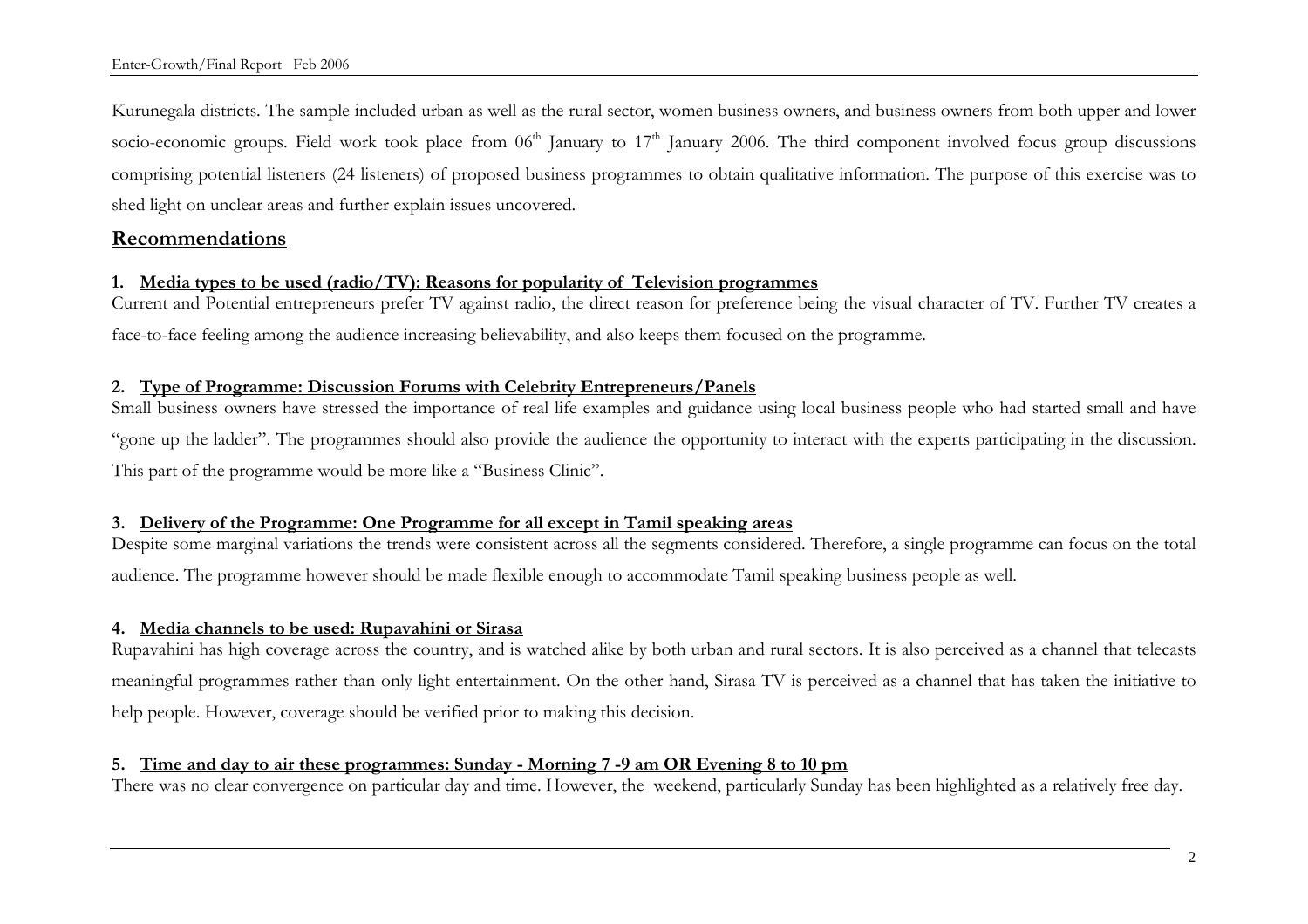In terms of time, again there was no strong convergence, yet morning 7-9 am and evening 8-10 pm seemed to have been preferred by more respondents. Given that 8-10 pm peak times are booked for tele-dramas and news, it may not be practical to squeeze in a Business Programme. Having a programme starting at 10pm, and a repeat telecast in the morning at 7 pm would be the better option.

#### **6. Length of such programmes: 1 hour**

Although the preference of a high proportion (50%) is 30minutes, this perhaps may not be adequate for a programme with an interactive discussion panel plus information clips. On the other hand all put together, the proportion preferring a programme running for more than 30 minutes is also 50%.

### **7. Topics to be covered – Broad Content Guidelines**

There was a fair demand for all the topics: Information on new technologies/machinery, Information on markets, Information on services for the business (financial/non-financial), Imparting knowledge and experience from successful business people, Information on business opportunities, Questions and answers to business issues and problems, Information on new equipment, Tips and business advice from 'experts', and a Platform to discuss and air business problems and issues

# 8. **Potential of SMS as a source of business information: Needs further understanding**

An instant glance at the findings indicates that this is an option with a lot of potential. Majority owns mobiles with SMS facility and there is a high willingness to receive business information even at a reasonable cost. However, the fact that currently not many use this facility, creates a doubt as to whether despite high expressed liking, there would be sufficient commitment at implementation level, for this type of project to be sustained. Thus, further studies may need be done on current usage and what particular types of information can be effectively communicated via SMS. How advance is Sinhalese/Tamil medium SMS, is another question to be answered prior to rolling out this type of a project.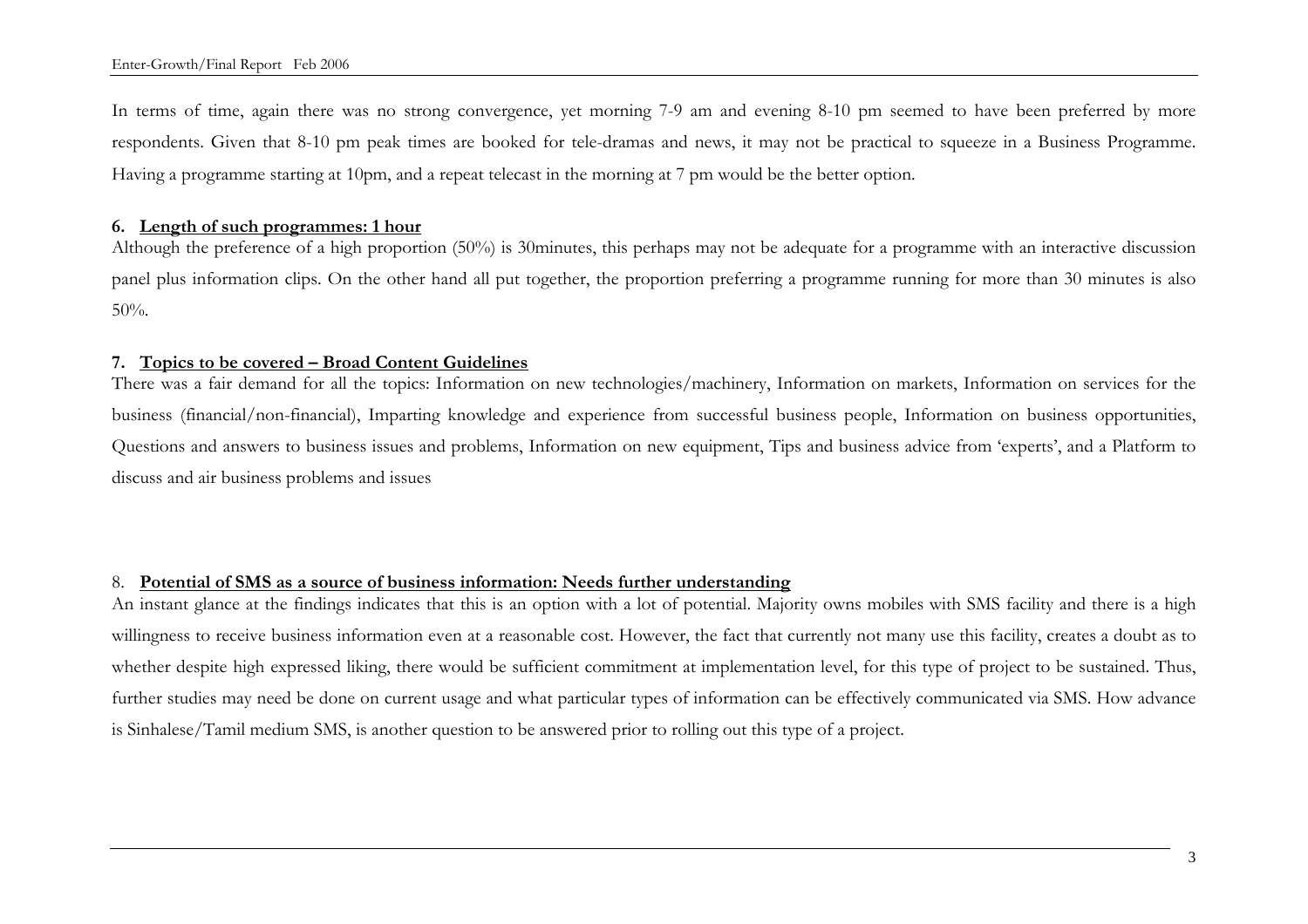# **1. Introduction**

Small and Medium Enterprises (SMEs) sector is a critical component in the economy of Sri Lanka. Majority of the private sector enterprises in Sri Lanka fall into this category, as in many other developing countries. Thus, the small business sector has emerged to be a key livelihood provider to both urban and rural sectors. The role of small business sector in employment generation and poverty control has been strongly recognized. According to the Investment Climate Report published by The World Bank and the Asian Development Bank, 13% of rural families depend on the non-farming sector as an important source of income and livelihood.

Despite the acknowledgement of its importance, the small business sector has not shown strong growth over the years. Rather, it looks as if the sector has settled to become a cluster of fragile and stagnant enterprises. Such a condition could easily spell disaster to a country like Sri Lanka. There are many reasons identified for this state of affairs. These vary from social concerns to lack of proper infrastructure facilities. Whilst most discussions on issues facing the SME sector has been focused on access to credit and education, lack of correct business information has not received much attention. At the same time the enabling environment for small businesses has moved in a positive direction providing comparatively better facilities to the business owners. This indicates that perhaps the business community is not capitalizing on market opportunities, not making use of facilities available, and also do not know how to get out of a problem. Thus it is important to ask the question - Do they know? Therefore, access to information could well prove to be the key to overcoming the tangible impediments that hinder business growth.

The Enterprise for Pro-poor Growth (Enter-Growth) project, implemented by the International Labour Organization (ILO), is working to promote the growth and development of small and medium enterprises (SMEs). As a part of the agenda, The Enter-Growth project is planning to support the development and launch of radio and television programmes that focus on the SME sector in Sri Lanka. This work is based on experience in other countries where the media has been seen to provide businesses with:

- A critical source of up-to-date business information and news
- A platform to discuss and debate business issues
- A voice to influence policy and legislation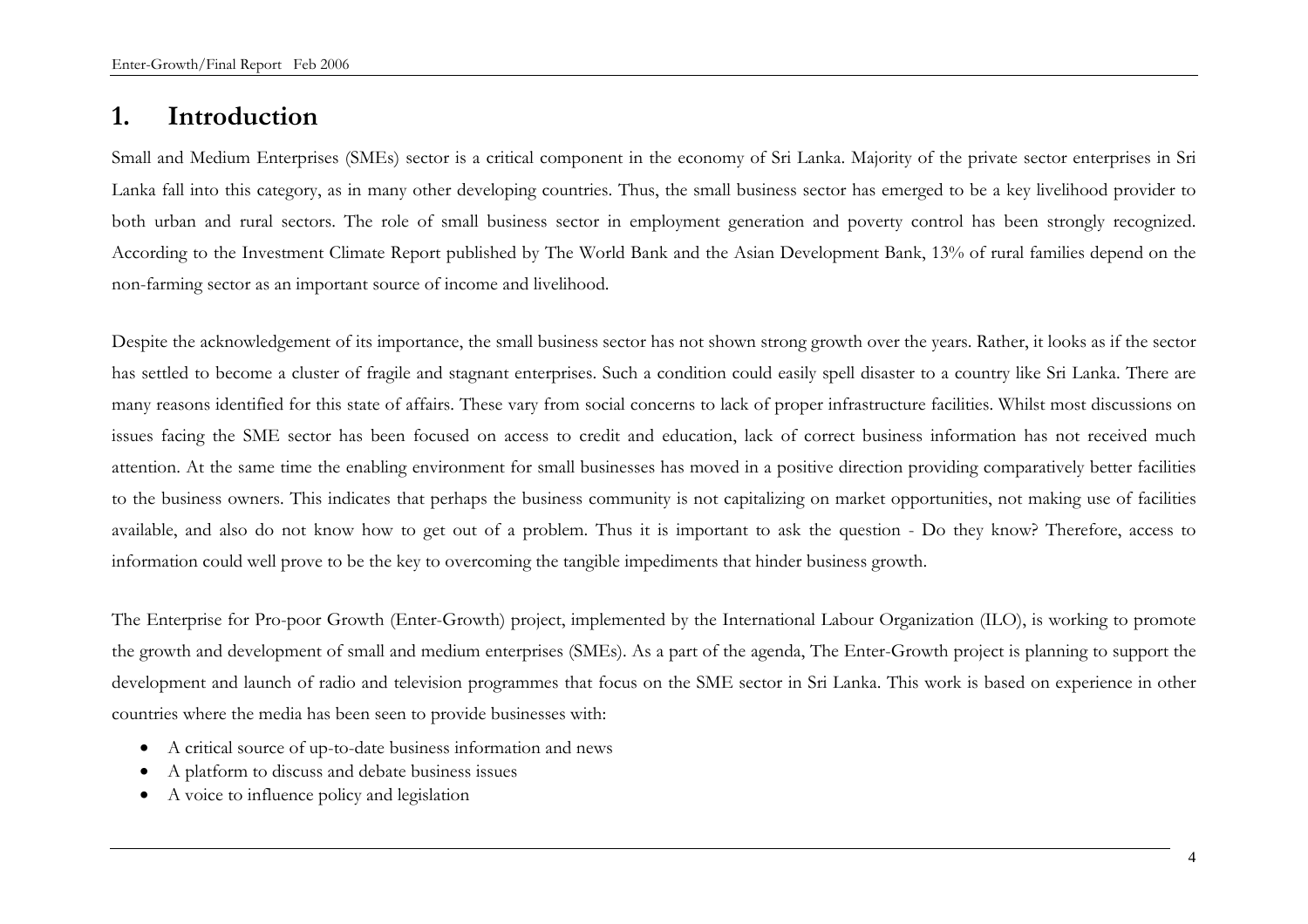Preliminary analysis of the media industry in Sri Lanka undertaken by the Enter-Growth Project has highlighted that business news and programmes are dominated by corporate, large business and economic news, and that the issues and news relevant to SMEs is often neglected. This indicates that the Sri Lankan media is yet to recognize the potential for business programmes that target the vast majority of businesses in the SME sector. However in other countries, business programmes have been developed by commercial broadcasters who have recognized the potential of SME programmes to attract significant audiences and advertisers that are interested in penetrating the huge market the SME sector offers.

Thus, the purpose of this research assignment was to establish the extent to which there would be an audience for this type of programme in Sri Lanka among existing and potential entrepreneurs, and to establish the coverage of business related news on electronic media. Specific objectives of the study are given below.

# **1.1 Objectives**

- 1. To complement existing available data to understand the radio and TV usage patterns among the target audience of existing and potential small business owners and managers.
- 2. To develop a preliminary understanding of the interest and demand for business programmes among the target audience.
- 3. To identify all business oriented radio and TV programmes that currently exist in Sri Lanka and to quantify the amount of airtime devoted to general business and specifically to small enterprises.

The conceptual frame work diagram in Appendix 1 depicts how the goals of the Growth project are linked to the research objectives, and post survey actions.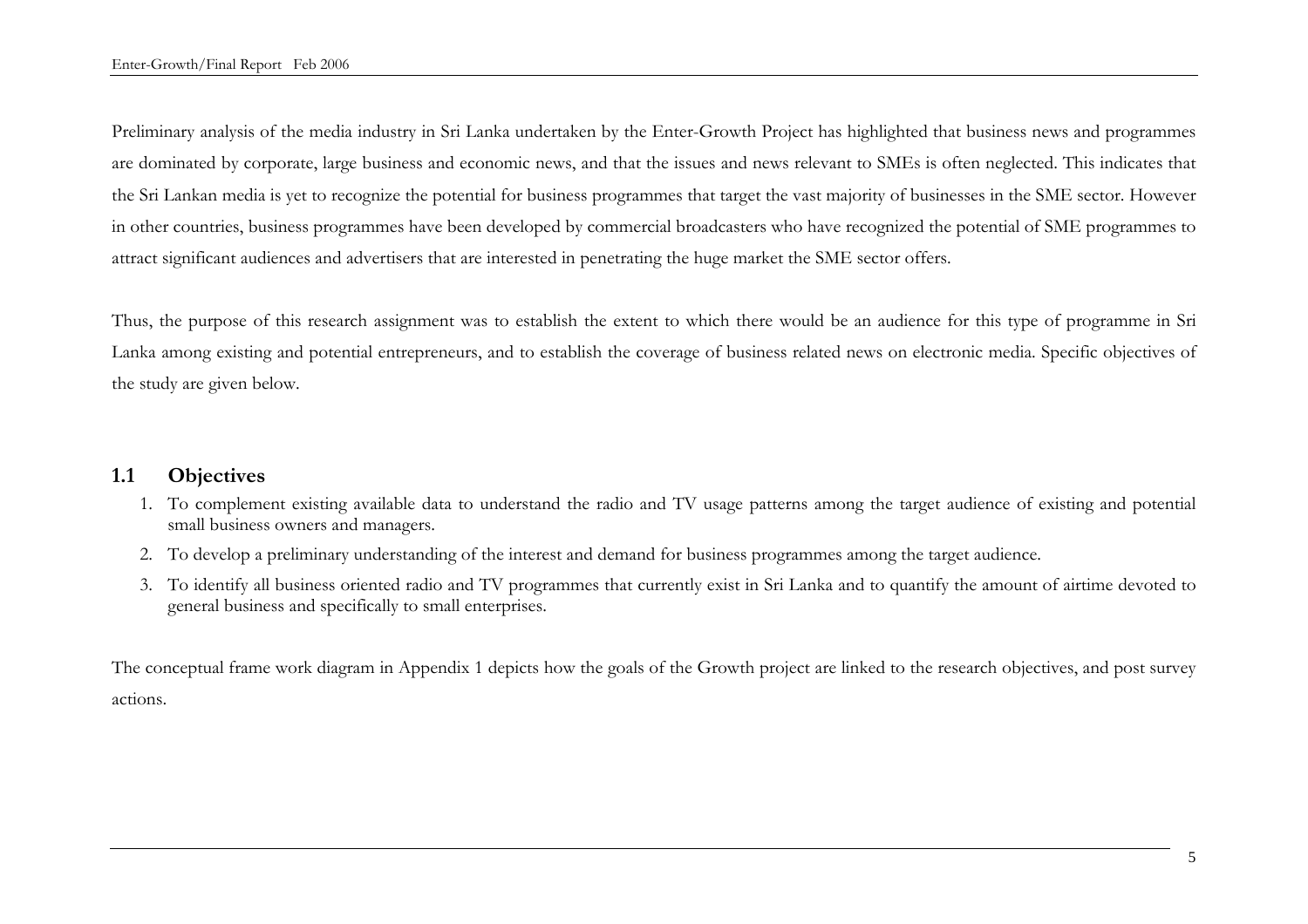# **1.2 Methodology**

The research process consisted of three components. It started with the media monitoring exercise to determine the coverage of business related issues and quantification of air time allocated, which is objective 3. The preparatory work of the main survey happened simultaneously. This survey among 500 eligible respondents covered objectives 1 and 2. Qualitative information was sort through group discussions with potential listeners of proposed business programmes following the survey to shed light on unclear areas and further explaining of issues unearthed.

# **1.2.1 Media Monitoring**

Required information was gathered during January 1st to 21st. 2006 by continues monitoring of all relevant radio and Television channels. Brief description of this process is given below:

- *ACN MediaWatch*<sup>®</sup> covers 50 publications, all 10 TV channels and 18 Radio channels.
- All TV monitoring was done electronically, through 24 hour recording, play back and computerizing, which ensures no data loss and minimum human error.
- All Radio monitoring was done electronically within the 18 hours (6.00am to 12.00 midnight)
- Recording, playback and computerizing ensure that there's no data loss with minimal human errors.

# **1.2.2 The survey**

This component of the research assignment was implemented through a structured questionnaire based on the draft questionnaire provided by the ILO. The English version of the questionnaire is given in Appendix 2. The finalized questionnaire was translated into Sinhalese and piloted among 15 eligible respondents prior to start of field work. The survey was conducted among 500 existing and potential SME owners in districts of Colombo (Western including capital city), Kurunegala (North Western), and Kandy (Central). This included urban as well as the rural sector, women business owners, and business owners from both upper and lower socio-economic groups. Sample composition is given in the table below.

|            | Urban | Rural                    | Total | Male: Female | Upper & Middle Vs Lower SEC |
|------------|-------|--------------------------|-------|--------------|-----------------------------|
| Colombo    | 200   | $\overline{\phantom{0}}$ | 200   | 120:80       | 140:60                      |
| Kurunegala | 75    |                          | 150   | 90:60        | 105:45                      |
| Kandy      | 75    | 75                       | 150   | 90:60        | 105:45                      |
| Total      | 350   | 150                      | 500   | 300:200      | 350:150                     |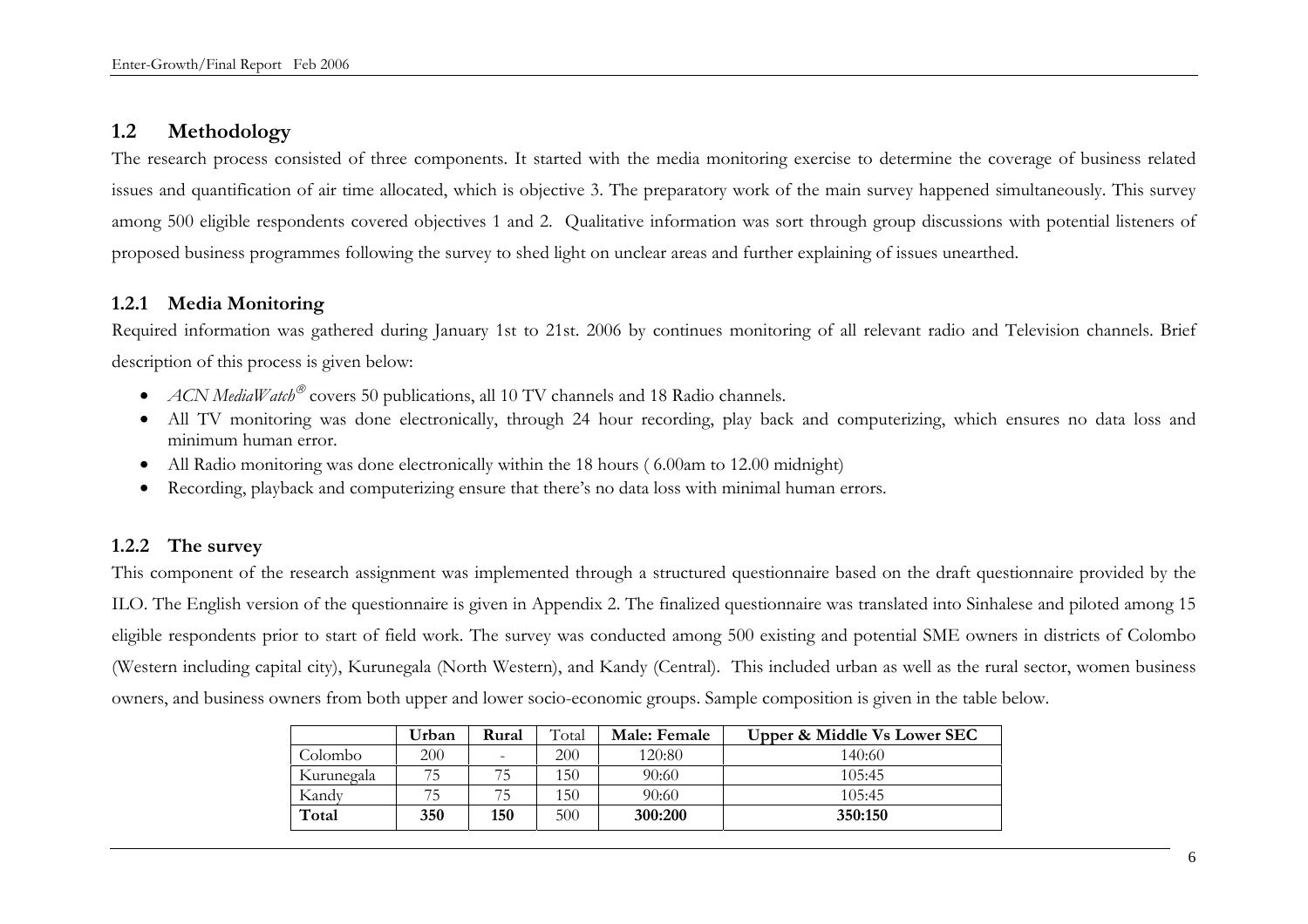Field work took place from the 09<sup>th</sup> January to the 16<sup>th</sup> January 2006. The number of field staff employed for the data collection was 24. The questionnaire took around 30 minutes to complete. A pre-defined percentage of the completed questionnaires were checked: 10% accompanied and 30% back checked within less than a week. The research team including the team leader checked the initial questionnaire as an additional precaution.

The field staff followed a predefined process to identify eligible respondents. The initial step was to visit the Divisional Secretariat (DS) office and refer to information about SMEs in "Sampath Pathikada", a document which the DS office updates annually. This gives the number of small and medium enterprises and the possible breakdown of the industries/sectors. The second step was meeting the GN Officer<sup>1</sup> ("Grama Niladari") to identify where small businesses are operating in the village or town. For the purpose of selecting potential businesses owner, field staff collected information from Government sources such as "Samurdhi" Banks, Business Chambers, Trade Associations, Commercial Banks and Village Civil Society leaders.

# **1.2.3 Further exploration with Group Discussions**

The Focus Group Discussions were conducted among potential listeners of proposed business programmes after the completion of the main survey, mainly in order to explore issues raised in the questionnaire in more detail. These were also designed to check on inconsistency or unexpected results from the survey. Three FGDs were conducted in each of the survey districts. The FGDs were done only among potential listeners of business radio programmes. Care was taken to represent a cross section in terms of gender and social economic class and Nature of Employment.

The three focus groups consisted of participants belonging to a wide variety of sectors. Dressmaking, coir products manufacturing, animal husbandry, mush room farming, manufacturing and packing of spices, restaurants, manufacturing of timber products (furniture, pantry cupboards), repairing of mobile phones, repairing of air conditioners, video renting, hairdressing, flower and bridal decorating and running of communication centres just to name a few.

 $1$  GN Division (Grama Niladari) is the lowest administrative unit in Sri Lanka. A GN officer is typically in charge of a village or a section of a larger township.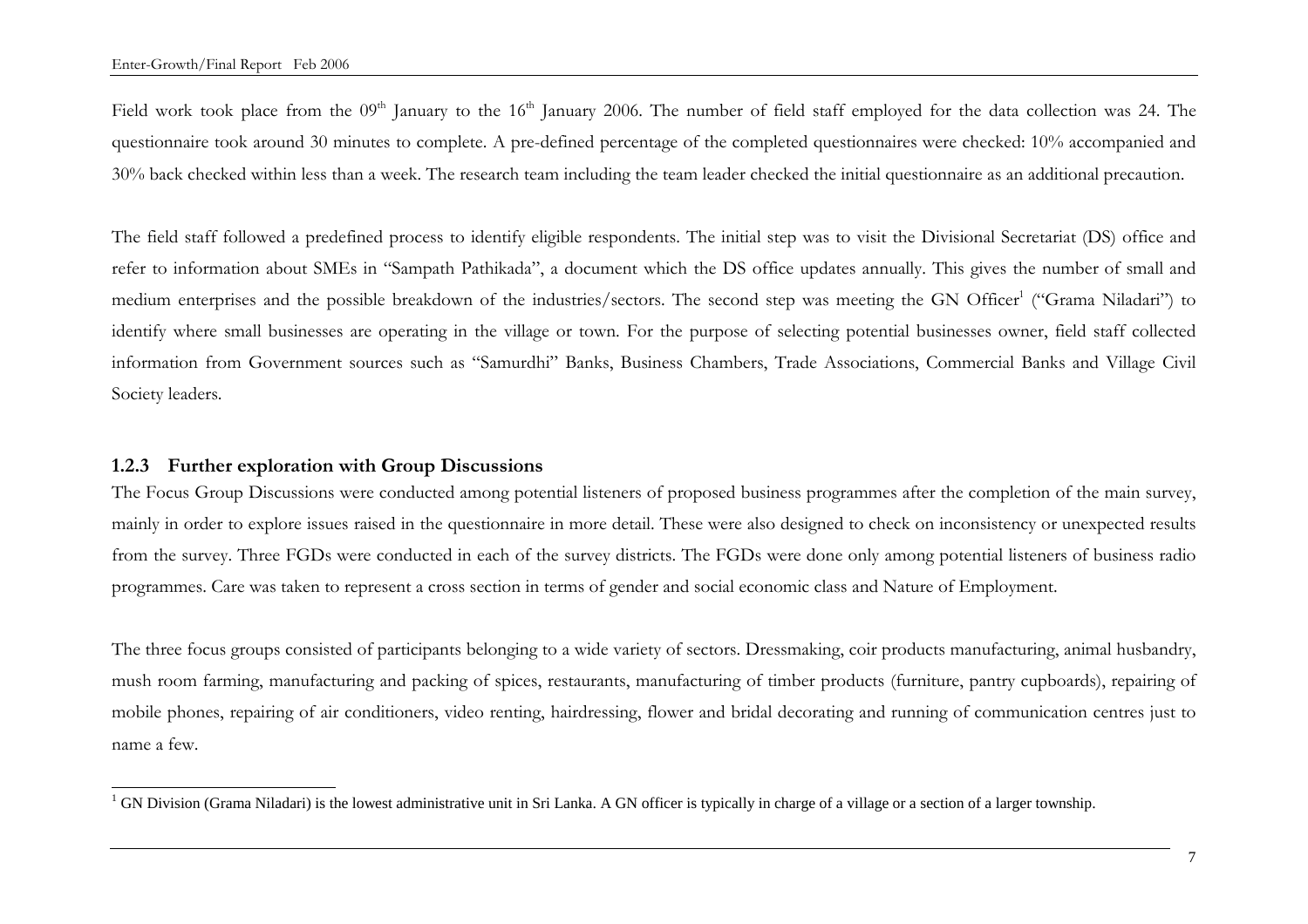# **2. Findings**

# **2.1 Findings of the Survey**

- **2.1.1 Media habits and opinions**
- **2.1.2 Perceptions on coverage and sources of business information**
- **2.1.3 Interest in proposed programmes and media preference**
- **2.1.4 Potential for use of phone mobile phone in business**
- **2.2 Findings of the Media Monitoring Exercise**
- **2.3 Findings of the Focus Group Discussions**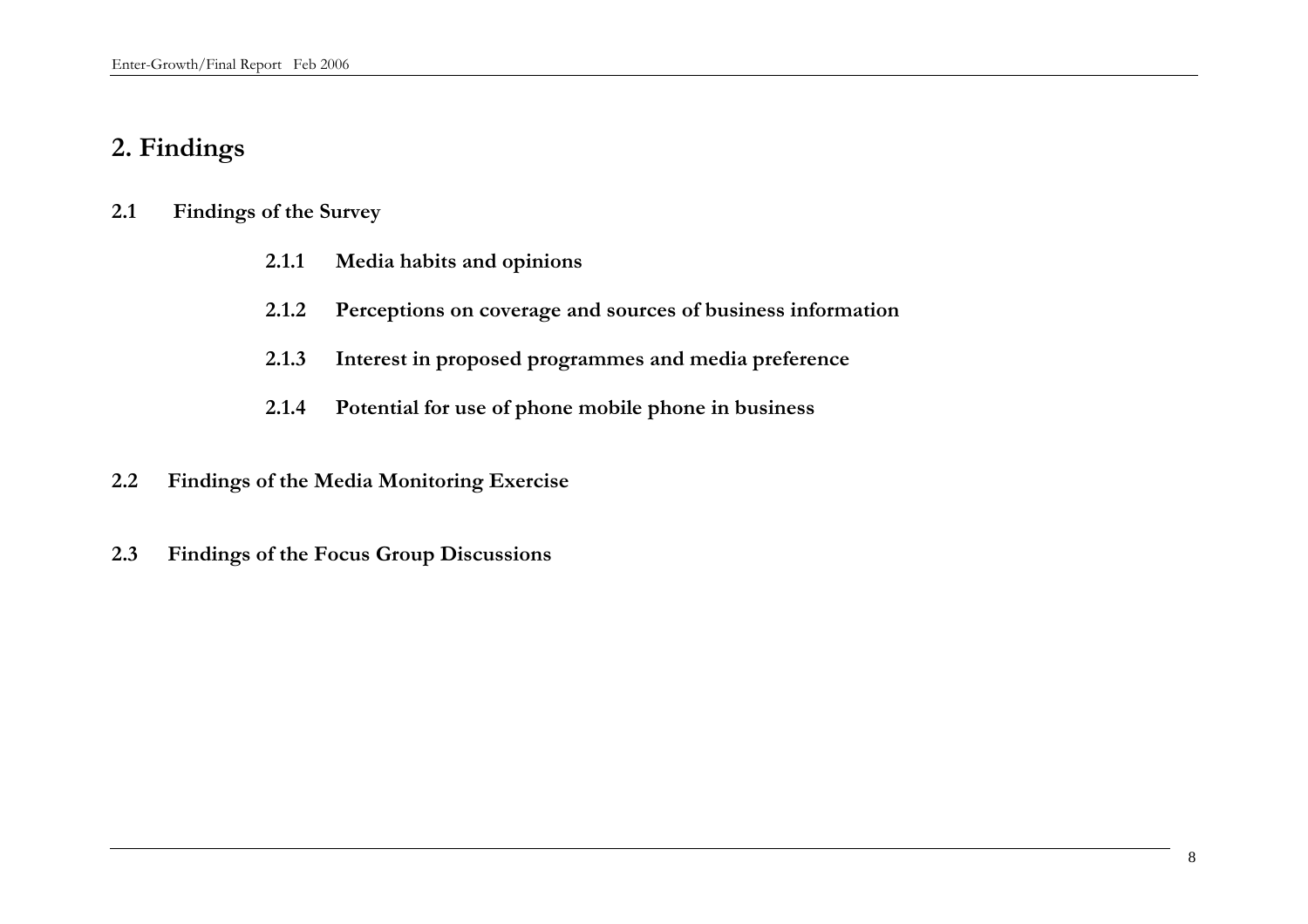# **2.1 Findings of the Survey**

# **2.1.1 Media habits and opinions (radio and Television)**

# **Television**

# **Usage Patterns**

### **Table 1: Television viewer ship - Total level**

|                   | <b>Total Level</b> |
|-------------------|--------------------|
| <b>Total Base</b> | 514                |
| Yes               | $97\%$             |
| No                | $3\%$              |
| Total             | $100\%$            |

Almost all business owners and intending business owners watch television. This shows the strength of this media in terms of its potential to reach such an audience. This trend is consistent among the range of segments considered as depicted in Table 2 below.

|       |       | <b>Status</b>                |             | <b>Size</b> | <b>SEC</b> |            | Dwelling Area |                      | Gender |       | <b>Sector</b> |        |                     |         |
|-------|-------|------------------------------|-------------|-------------|------------|------------|---------------|----------------------|--------|-------|---------------|--------|---------------------|---------|
|       | Exist | $\mathrm{b}_{\mathrm{oten}}$ | 11<br>Small | Med         | AВ         | ◡          | DE            | <b>TT 1</b><br>Jrban | Rural  | Male  | Female        | Manu   | $\sqrt{ }$<br>Frade | Other   |
| Base  | 360   | 154                          | 182         | 178         | 241        | <b>ALL</b> | 162           | 349                  | 165    | 315   | 199           | $-1$   | 194                 | 89      |
| Yes   | 97%   | $27\%$                       | $97\%$      | 98%         | 98%        | 98%        | 96%           | 97%                  | $97\%$ | 070/  | 96%           | $97\%$ | 97%                 | 98%     |
| No    | $3\%$ | $3\%$                        | $3\%$       | $2\%$       | $2\%$      | $2\%$      | $4\%$         | $3\%$                | $3\%$  | $3\%$ | $4\%$         | $3\%$  | $3\%$               | $2\%$   |
| Total | 00%   | 100%                         | $100\%$     | $100\%$     | $100\%$    | 100%       | 100%          | 100%                 | 100%   | 100%  | 100%          | 100%   | 100%                | $100\%$ |

#### **Table 2: Television viewer ship - segment analysis**

*Q.15: Do you watch TV?*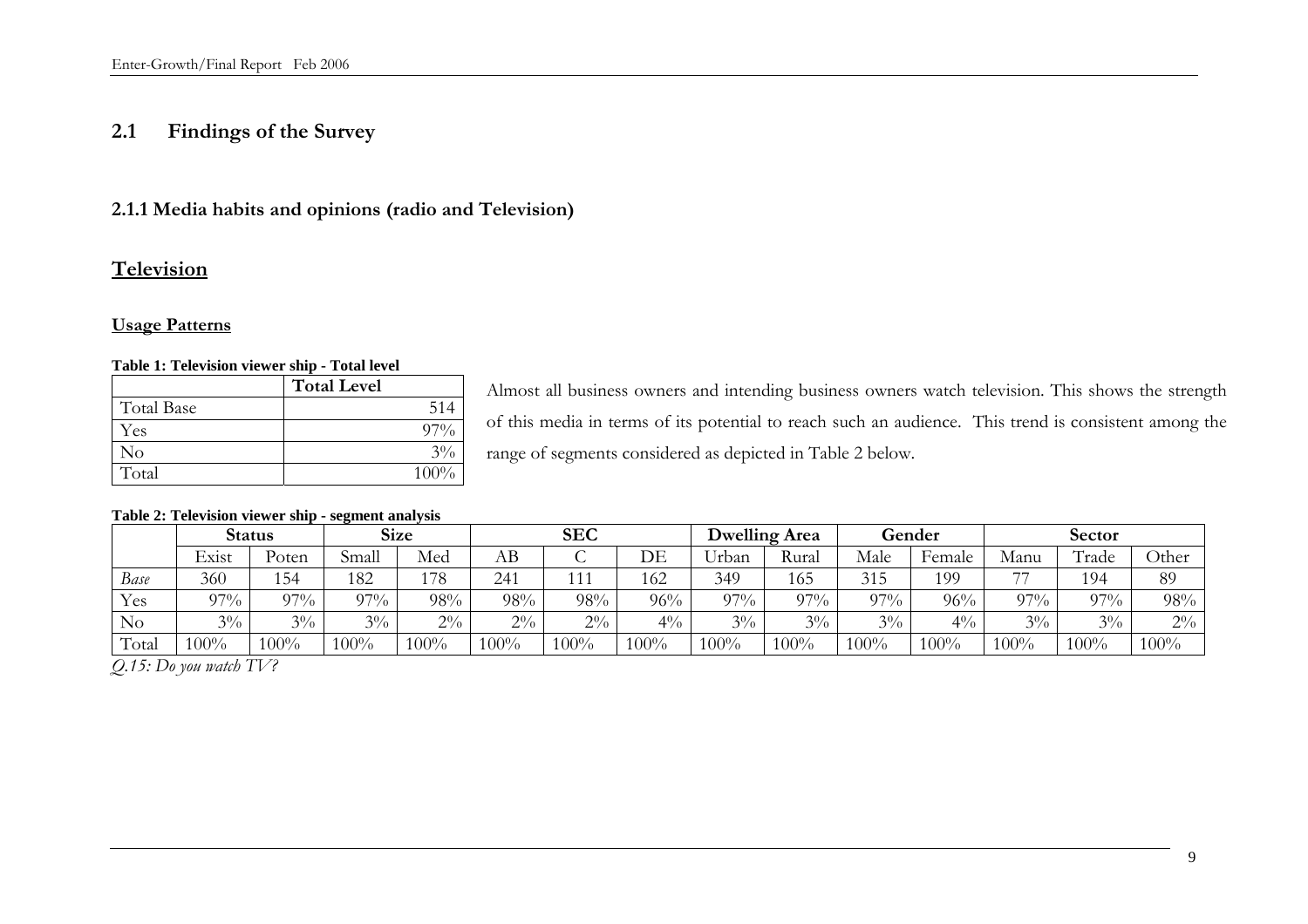# **Table 3: Frequency of Watching Television - Total Level**

|                   | <b>Total Level</b> |
|-------------------|--------------------|
| Base              | 499                |
| Every day         | 86%                |
| 4-6 days a week   | $5\%$              |
| 2-3 days a week   | $7\%$              |
| Once a week       | $1\%$              |
| Only occasionally | $1\%$              |
| Total             | 100%               |

A vast majority of nearly 90% watch television everyday. This trend is highly consistent

across all sub groups considered.

# **Table 4: Frequency of Watching Television - Segment Analysis**

|                      |       | <b>Status</b> |       | <b>Size</b> |                | <b>SEC</b> |      | <b>Dwelling Area</b> |       | Gender         |        | Sector |         |       |
|----------------------|-------|---------------|-------|-------------|----------------|------------|------|----------------------|-------|----------------|--------|--------|---------|-------|
|                      | Exist | Poten         | Small | Med         | AВ             | C          | DE   | Urban                | Rural | Male           | Female | Manu   | Trade   | Other |
| Base                 | 350   | 149           | 176   | 174         | 235            | 109        | 155  | 339                  | 160   | 307            | 192    | 75     | 188     | 87    |
| Every day            | 85%   | 89%           | 88%   | 83%         | 87%            | 87%        | 85%  | 86%                  | 88%   | 86%            | 86%    | 88%    | 84%     | 85%   |
| 4-6 days a<br>week   | $5\%$ | $4\%$         | $4\%$ | $6\%$       | $4\frac{0}{0}$ | $5\%$      | 6%   | $4\frac{0}{0}$       | $7\%$ | $4\frac{0}{0}$ | $6\%$  | 4%     | 5%      | 6%    |
| 2-3 days a<br>week   | $8\%$ | $5\%$         | $7\%$ | $9\%$       | $7\%$          | $7\%$      | 7%   | $9\%$                | $4\%$ | $8\%$          | $6\%$  | 8%     | 8%      | 8%    |
| Once a<br>week       | $1\%$ | $1\%$         | $1\%$ | $2\%$       | $1\%$          | $1\%$      | 1%   | $1\%$                | $1\%$ | $1\%$          | $2\%$  | $0\%$  | 2%      | $1\%$ |
| Only<br>occasionally | $1\%$ | $1\%$         | $0\%$ | $1\%$       | $1\%$          | $1\%$      | 1%   | $1\%$                | $0\%$ | $1\%$          | $1\%$  | $0\%$  | 1%      | $0\%$ |
| Total                | 100%  | 100%          | 100%  | 100%        | 100%           | $100\%$    | 100% | 100%                 | 100%  | 100%           | 100%   | 100%   | $100\%$ | 100%  |

*Q.16: If 'yes' how often do you watch TV?*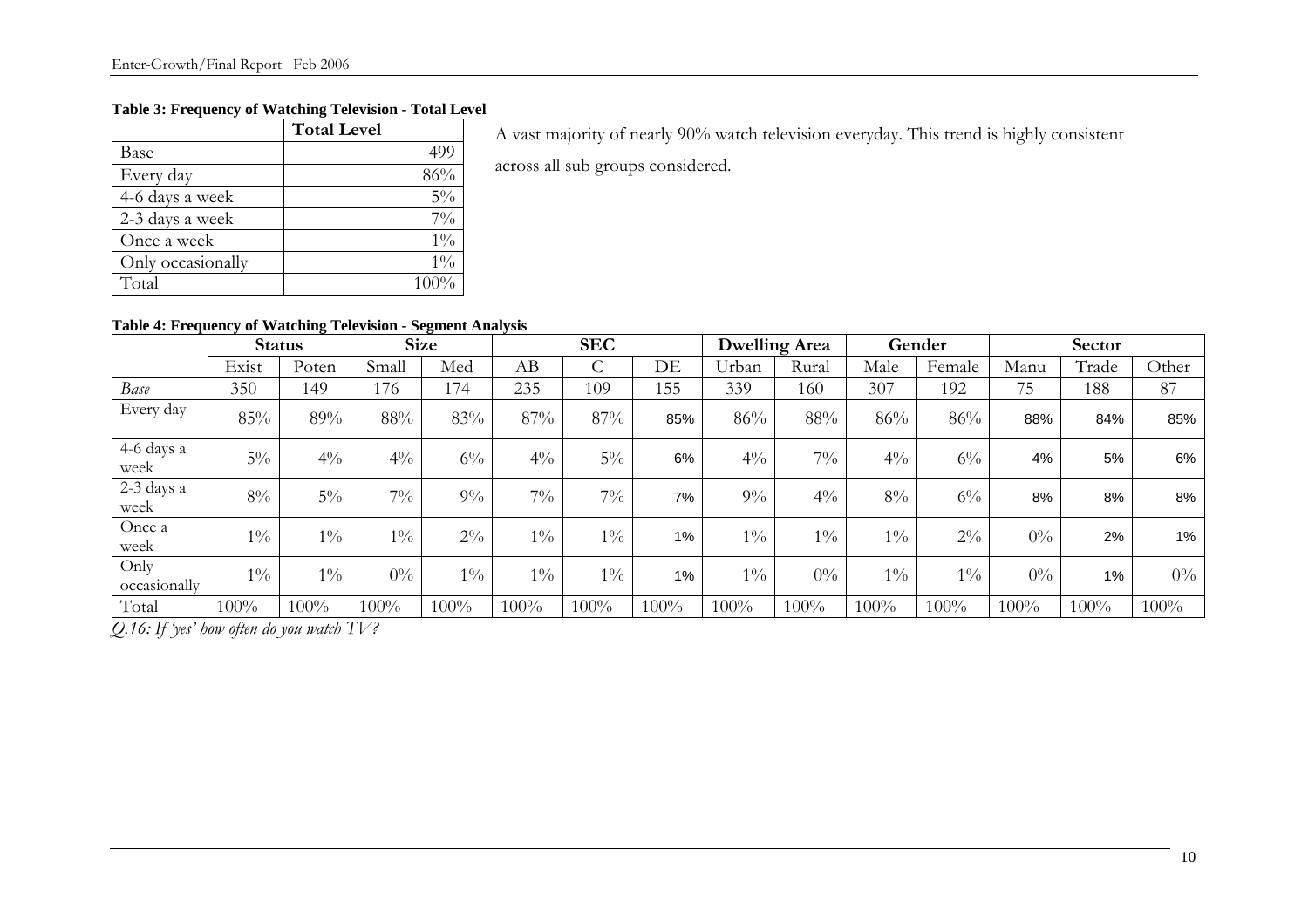|                 | <b>Total Level</b> |
|-----------------|--------------------|
| Base            | 499                |
| 7am - 9am       | 12%                |
| 9am to 12 noon  | $6\%$              |
| 12 noon to 4pm  | $7\%$              |
| $4$ pm - 6 pm   | $5\%$              |
| $6$ pm - $8$ pm | 32%                |
| 8pm - 10pm      | 86%                |
| Other times     | 12%                |

#### **Table 5: Popular Times of Watching - Total Level**

Findings show that Television clearly is an evening affair for majority of respondents. Viewer ship (86%) is highest between 8 to 10 pm, and the popularity of this time slot is consistent across all segments including: business types, gender, socio-economic classes, area of dwelling. The high convergence on 8-10pm slot is most likely due to telecasting of news and tele-dramas. Second most popular time slot is from 6 to 8 in the evening (32%).

In general, morning hours do not seem to be very popular. The mostly watched hours in the morning are 7 – 9am (12%). Television viewing in the morning is slightly higher for the urban sector compared with the rural sector. Potential business owners also show a higher likelihood to watch television in the morning hours. More women (24%) watch TV than men (14%) when the total morning session from 7am to midday is considered.

|                  |       | <b>Status</b> | <u>- 0</u> | <b>Size</b> |        | <b>SEC</b> |        |       | <b>Dwelling Area</b> |        | Gender |        | Sector |       |
|------------------|-------|---------------|------------|-------------|--------|------------|--------|-------|----------------------|--------|--------|--------|--------|-------|
|                  | Exist | Poten         | Small      | Med         | AВ     |            | DE     | Urban | Rural                | Male   | Female | Manu   | Trade  | Other |
| Base             | 350   | 149           | 176        | 174         | 235    | 109        | 155    | 339   | 160                  | 307    | 192    | 75     | 188    | 87    |
| 7am - 9am        | $9\%$ | 19%           | $6\%$      | 12%         | $11\%$ | $14\%$     | 12%    | 16%   | $4\%$                | $11\%$ | 13%    | $8\%$  | 10%    | $8\%$ |
| 9am to 12n       | $6\%$ | $7\%$         | $5\%$      | $6\%$       | 8%     | $2\%$      | $6\%$  | $6\%$ | 8%                   | $3\%$  | $11\%$ | $5\%$  | $5\%$  | $7\%$ |
| $12n$ to $4pm$   | $7\%$ | $5\%$         | $9\%$      | $6\%$       | $6\%$  | $8\%$      | $6\%$  | $8\%$ | $4\%$                | $5\%$  | 10%    | $7\%$  | $9\%$  | $6\%$ |
| $4$ pm - $6$ pm  | $4\%$ | $7\%$         | $5\%$      | $3\%$       | $3\%$  | $5\%$      | $8\%$  | $4\%$ | $6\%$                | $3\%$  | $7\%$  | $5\%$  | $3\%$  | $5\%$ |
| $6$ pm - $8$ pm  | 27%   | 42%           | 32%        | 23%         | 30%    | 31%        | 35%    | 33%   | 29%                  | 26%    | 41%    | 36%    | 21%    | 33%   |
| $8$ pm - $10$ pm | 85%   | 89%           | 86%        | 85%         | 86%    | 89%        | 85%    | 88%   | 84%                  | 87%    | 85%    | 83%    | 86%    | 86%   |
| Other            | $3\%$ | $12\%$        | 10%        | 16%         | 10%    | 17%        | $12\%$ | 14%   | 8%                   | 16%    | $6\%$  | $12\%$ | 16%    | $6\%$ |

#### **Table 6: Popular Times of Watching - Segment Analysis**

 *Q.17: When do you mostly watch TV?*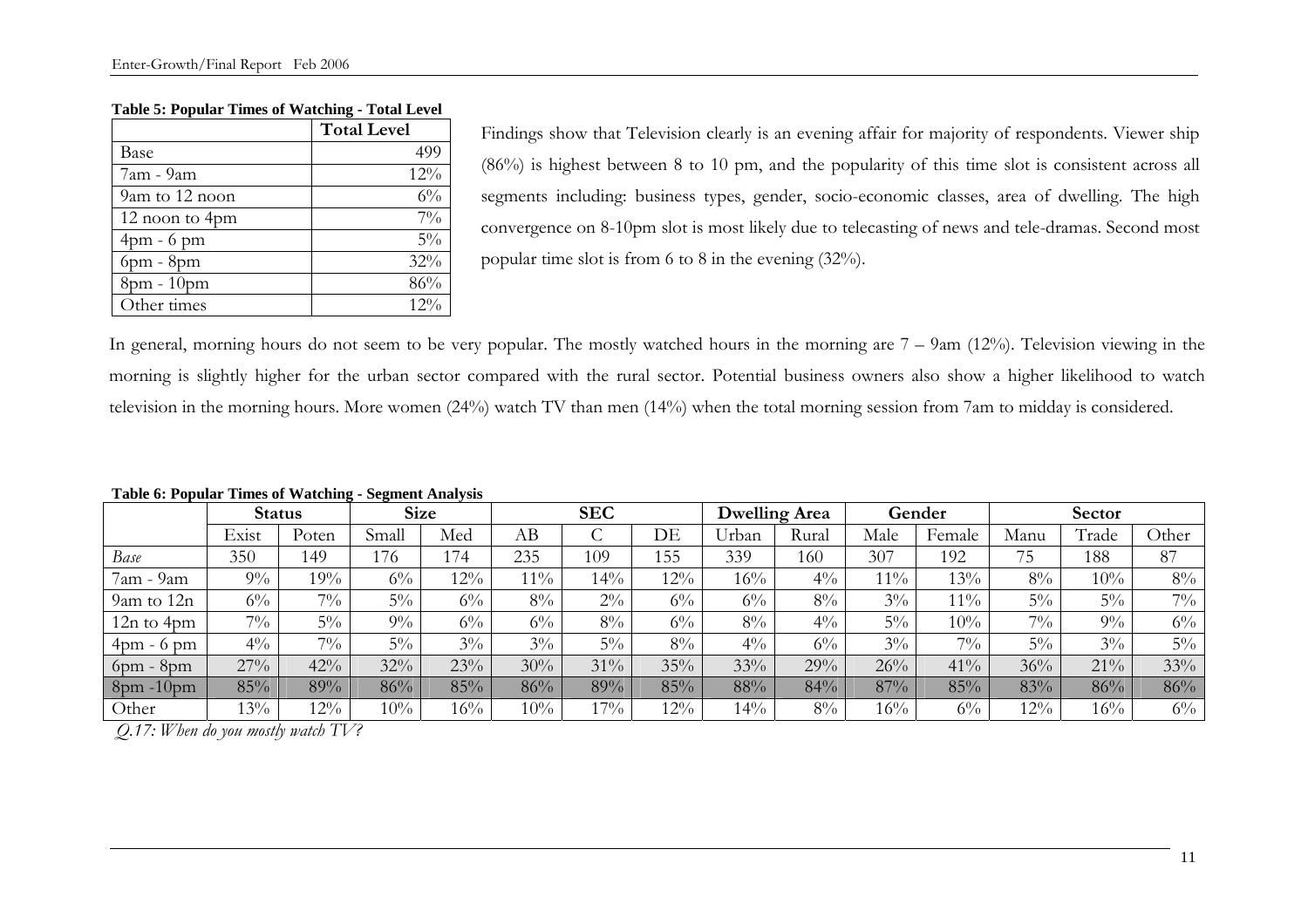### **Channel Preference**

#### **Table 7: Favourite TV channels - Total Level**

|              | <b>Total Level</b> |
|--------------|--------------------|
| Base         | 499                |
| Rupavahini   | 74%                |
| Sirasa Tv    | 61%                |
| Swarnavahini | 57%                |
| <b>ITN</b>   | 37%                |
| Shakthi TV   | 9%                 |
| Eye          | 8%                 |
| <b>MTV</b>   | 8%                 |
| <b>TNL</b>   | $5\%$              |
| Derana       | $1\%$              |
| <b>ETV</b>   | $1\%$              |
| Cable TV     | $1\%$              |
| TV Lanka     | $0\%$              |
| Art TV       | $0\%$              |

*Q.18.b: Which are your 3 favorite TV channels?* 

Rupavahini tops the preference lists, followed by privately owned stations Sirasa, and Swarnavahini. ITN the other state channel with wide coverage, comes fourth.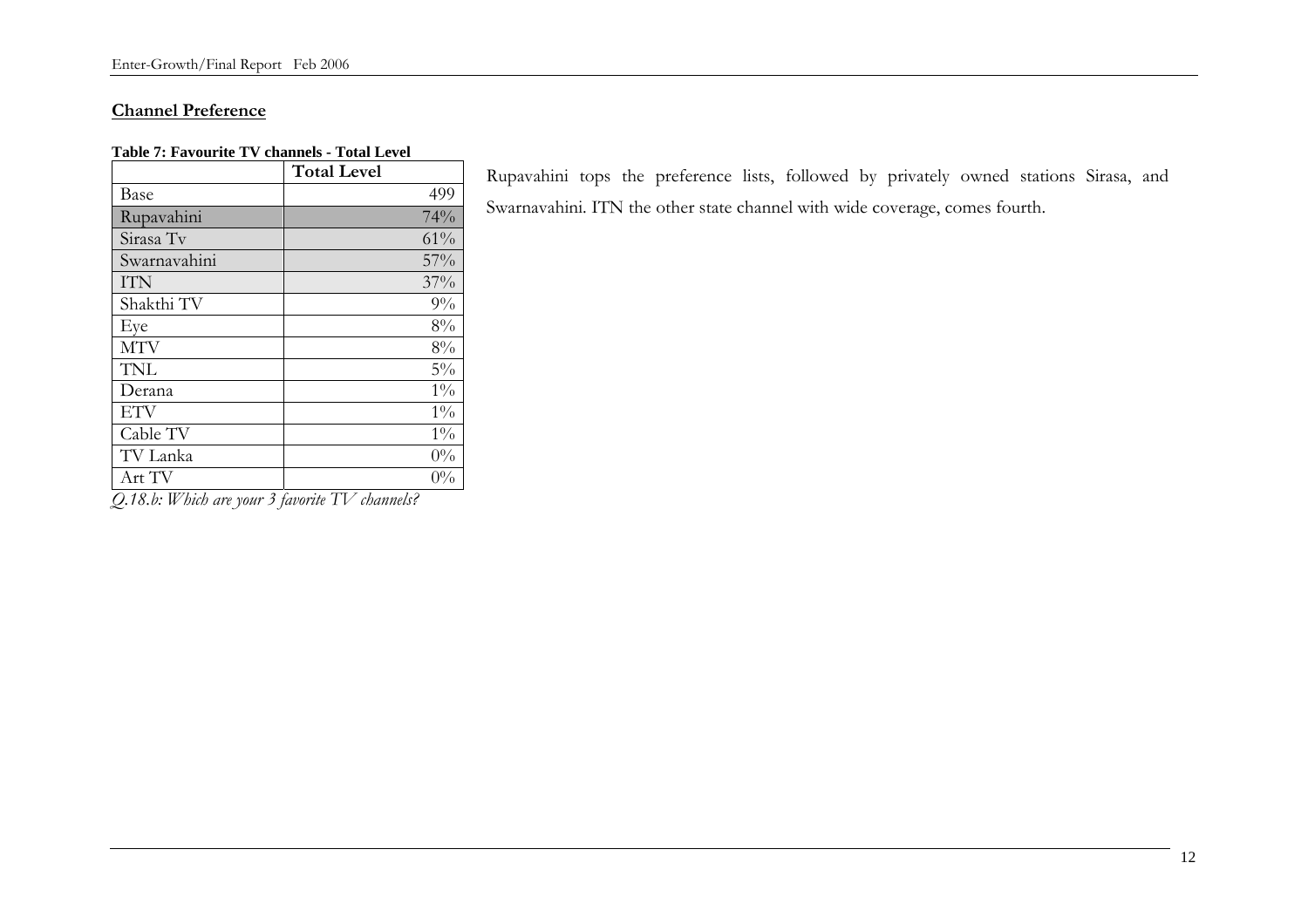|              | <b>Status</b> |        | <b>Size</b> |        |       | <b>SEC</b> |       | <b>Dwelling Area</b> |        |        | Gender | Sector |       |       |
|--------------|---------------|--------|-------------|--------|-------|------------|-------|----------------------|--------|--------|--------|--------|-------|-------|
|              | Exist         | Poten  | Small       | Med    | AB    |            | DE    | Urban                | Rural  | Male   | Female | Manu   | Trade | Other |
| Base         | 350           | 149    | 176         | 174    | 235   | 109        | 155   | 339                  | 160    | 307    | 192    | 75     | 188   | 87    |
| Rupavahini   | 73%           | 74%    | $77\%$      | 69%    | 71%   | 72%        | 79%   | 69%                  | 83%    | 70%    | 80%    | 81%    | 67%   | 79%   |
| Sirasa Tv    | 60%           | 63%    | 60%         | 60%    | 62%   | 67%        | 55%   | 63%                  | 57%    | 61%    | 62%    | 59%    | 59%   | 66%   |
| Swarnavahini | 56%           | 59%    | 58%         | 55%    | 57%   | 56%        | 57%   | 59%                  | 53%    | 57%    | 57%    | 57%    | 56%   | 55%   |
| ITN          | 38%           | 37%    | 40%         | 35%    | 35%   | 36%        | 42%   | 36%                  | 41%    | 36%    | 39%    | 37%    | 40%   | 33%   |
| Shakthi TV   | $9\%$         | $7\%$  | $8\%$       | $11\%$ | $7\%$ | 13%        | $8\%$ | 12%                  | $3\%$  | $11\%$ | $6\%$  | $4\%$  | 13%   | $7\%$ |
| Eye          | $7\%$         | $10\%$ | $6\%$       | $9\%$  | $8\%$ | $8\%$      | $8\%$ | $7\%$                | $11\%$ | $9\%$  | $7\%$  | $5\%$  | $8\%$ | $8\%$ |
| <b>MTV</b>   | $9\%$         | $5\%$  | $6\%$       | $12\%$ | 10%   | $9\%$      | $4\%$ | 10%                  | $3\%$  | $9\%$  | $5\%$  | $8\%$  | 10%   | $7\%$ |
| Derana       | $1\%$         | $1\%$  | $2\%$       | $1\%$  | $0\%$ | $4\%$      | $1\%$ | $2\%$                | $0\%$  | $1\%$  | $1\%$  | $0\%$  | $2\%$ | $0\%$ |
| ETV          | $2\%$         | $0\%$  | $1\%$       | $3\%$  | $2\%$ | $0\%$      | $1\%$ | $1\%$                | $1\%$  | $2\%$  | $1\%$  | $4\%$  | $2\%$ | $0\%$ |
| TNL          | $4\%$         | $5\%$  | $5\%$       | $4\%$  | $5\%$ | $3\%$      | $5\%$ | $4\%$                | $5\%$  | $4\%$  | $6\%$  | $5\%$  | $4\%$ | $3\%$ |
| Cable TV     | $1\%$         | $1\%$  | $1\%$       | $2\%$  | $1\%$ | $2\%$      | $1\%$ | $1\%$                | $0\%$  | $1\%$  | $1\%$  | $1\%$  | $1\%$ | $1\%$ |
| TV Lanka     | $0\%$         | $1\%$  | $1\%$       | $0\%$  | $0\%$ | $0\%$      | $1\%$ | $1\%$                | $0\%$  | $0\%$  | $1\%$  | $0\%$  | $1\%$ | $0\%$ |
| Art TV       | $1\%$         | $0\%$  | $1\%$       | $0\%$  | $1\%$ | $0\%$      | $0\%$ | $1\%$                | $0\%$  | $1\%$  | $0\%$  | $1\%$  | $0\%$ | $1\%$ |

### **Table 8: Favourite TV channels - Segment Analysis**

*Q.18.b: Which are your 3 favorite TV channels?* 

Whilst in general, trends are consistent across the segments, the following minor variations can be noted. Rupavahini shows marginally higher popularity among rural and less affluent respondents. Siarasa is slightly more popular among C socio-economic class households and less among D and E. Swarnawahini on the other hand has quite consistent appeal among all sub sectors considered.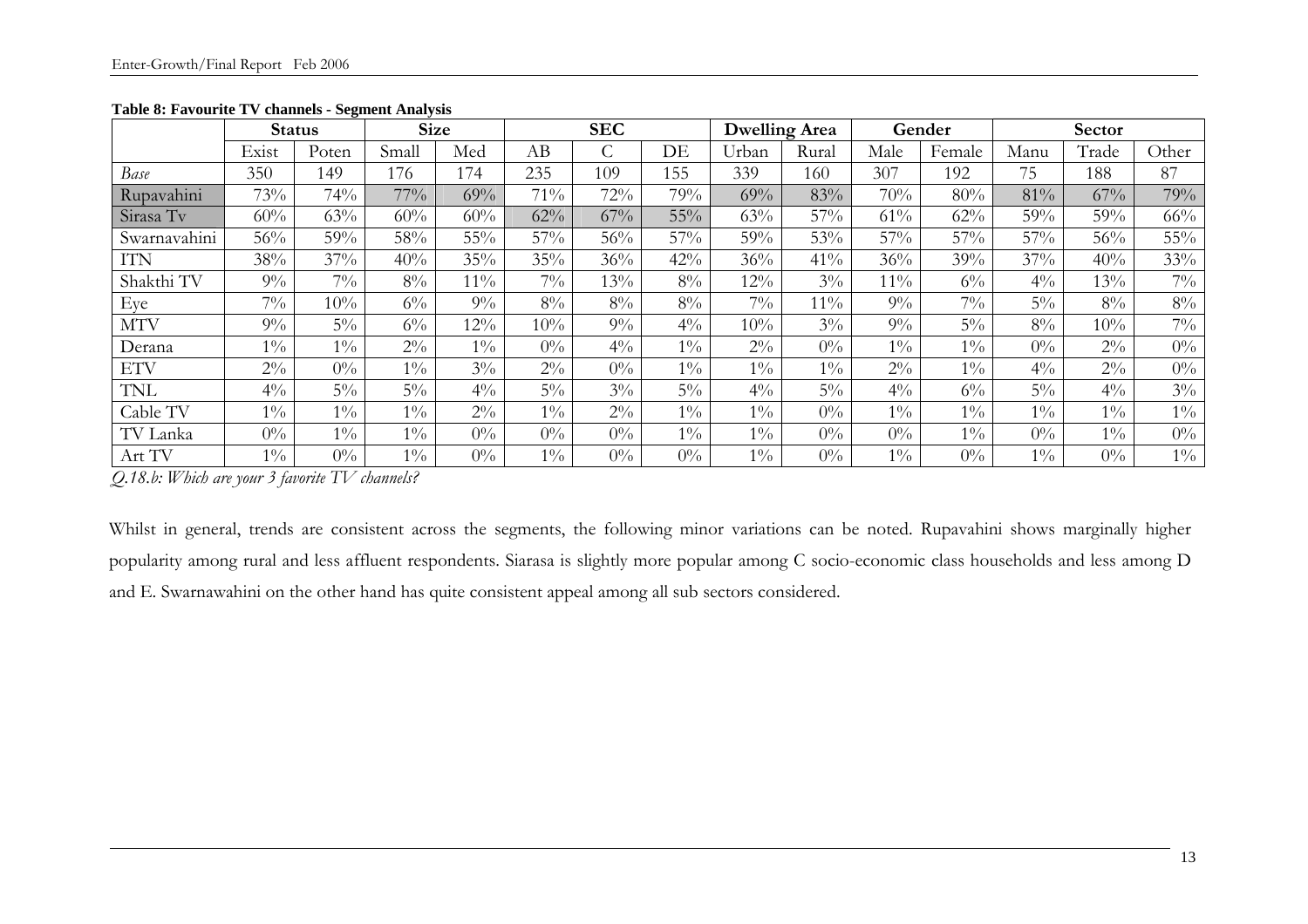# **Radio**

# **Usage Patterns**

#### **Table 9: Radio Listnership - Total Level**

|                   | <b>Total Level</b> |
|-------------------|--------------------|
| <b>Total Base</b> | 514                |
| Yes               | 78%                |
| No                | $22\%$             |
| Total             | $100\%$            |

Just over 75% of the respondents listen to the radio. This trend is consistent with marginal differences among the sub groups considered below.

#### **Table 10: Radio Listnership - Segment Analysis**

|          | <b>Status</b> |       | <b>Size</b> |     | <b>SEC</b> |        |        | Dwelling Area |       | Gender  |         | Sector     |       |       |
|----------|---------------|-------|-------------|-----|------------|--------|--------|---------------|-------|---------|---------|------------|-------|-------|
|          | Exist         | Poten | Small       | Med | AВ         | ◡      | DE     | Jrban         | Rural | Male    | Female  | Manu       | Trade | Other |
| Base     | 360           | 154   | 182         | 178 | 241        | 111    | 162    | 349           | 165   | 315     | 199     | $-1$       | 194   | 89    |
| Yes      | 79%           | 74%   | 79%         | 80% | 79%        | 84%    | 72%    | 79%           | 76%   | 79%     | 75%     | 770/<br>70 | 78%   | 85%   |
| $\rm No$ | $21\%$        | 26%   | $21\%$      | 20% | 21%        | 16%    | 28%    | 21%           | 24%   | 21%     | 25%     | 23%        | 22%   | 15%   |
| Total    | 00%           | .00%  | 00%         | 00% | $00\%$     | $00\%$ | $00\%$ | 100%          | 100%  | $100\%$ | $100\%$ | 100%       | 100%  | 100%  |

*Q.21: Do you listen to radio?*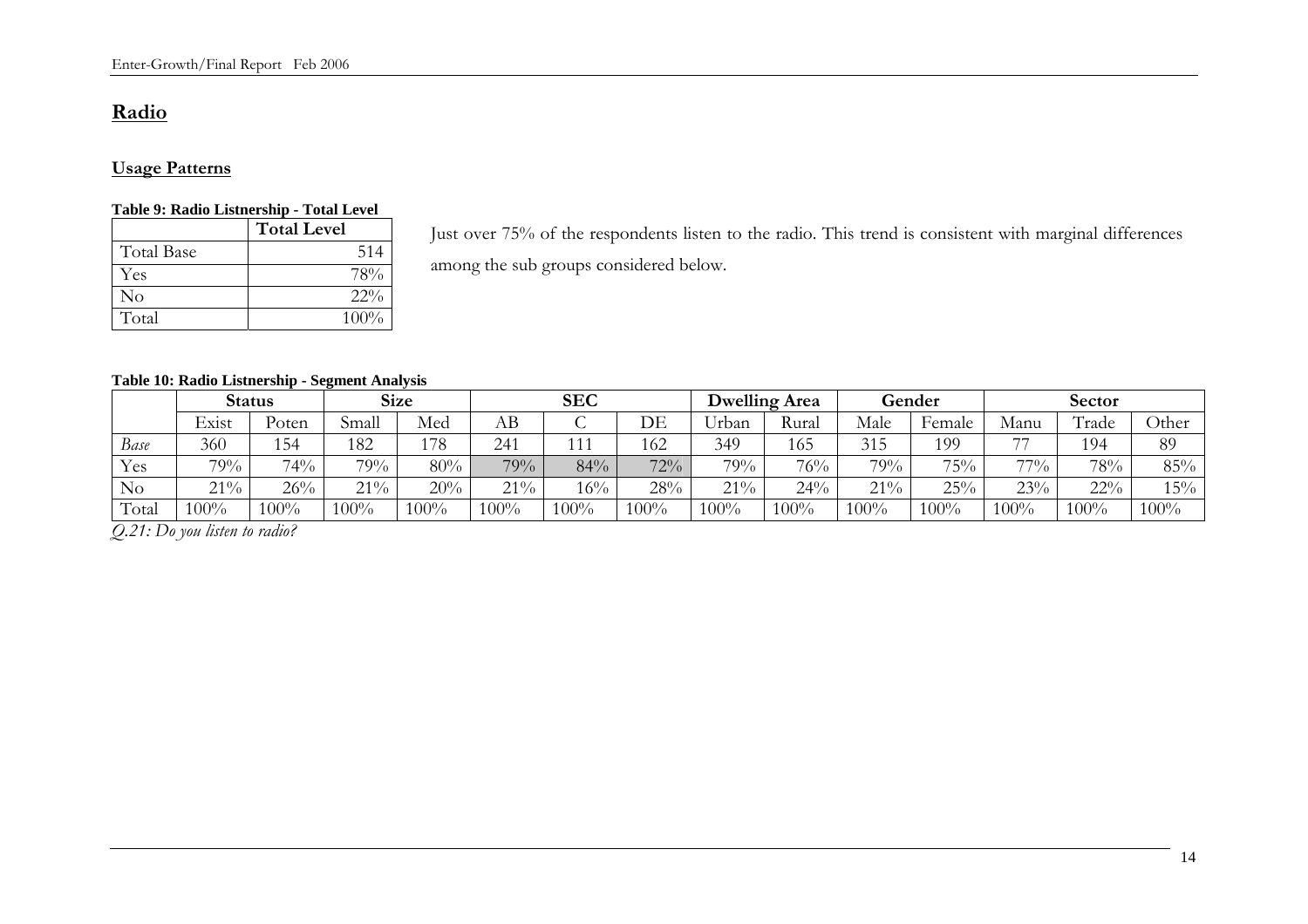### **Table 11: Frequency of listening to the Radio - Total Level**

|                   | <b>Total Level</b> |
|-------------------|--------------------|
| Base              | 400                |
| Every day         | 81%                |
| 4-6 days a week   | $4\%$              |
| 2-3 days a week   | 10%                |
| Once a week       | $1\%$              |
| Only occasionally | $4\%$              |
| Total             | 100%               |

Approximately 80% of those who listen to radio tune in everyday. This trend is consistent with marginal differences among the sub groups considered below.

### **Table 12: Frequency of listening to the Radio - Segment Analysis**

|                      | <b>Status</b> |       | <b>Size</b> |        | <b>SEC</b>     |       | Dwelling Area |       | Gender  |       | Sector |        |       |         |
|----------------------|---------------|-------|-------------|--------|----------------|-------|---------------|-------|---------|-------|--------|--------|-------|---------|
|                      | Exist         | Poten | Small       | Med    | AB             | Ċ     | DE            | Urban | Rural   | Male  | Female | Manu   | Trade | Other   |
| Base                 | 286           | 114   | 144         | 142    | 190            | 93    | 117           | 275   | 125     | 250   | 150    | 59     | 151   | 76      |
| Every day            | 80%           | 83%   | 81%         | 78%    | 78%            | 85%   | 81%           | 83%   | 77%     | 82%   | 79%    | 80%    | 78%   | 83%     |
| 4-6 days a<br>week   | $3\%$         | $6\%$ | $4\%$       | $2\%$  | $4\frac{0}{0}$ | $4\%$ | $3\%$         | $3\%$ | $6\%$   | $3\%$ | $5\%$  | $3\%$  | $3\%$ | $3\%$   |
| 2-3 days a<br>week   | $11\%$        | $7\%$ | $11\%$      | $11\%$ | $11\%$         | $6\%$ | $11\%$        | $8\%$ | 14%     | $8\%$ | 13%    | $14\%$ | 12%   | $8\%$   |
| Once a<br>week       | $1\%$         | $2\%$ | $1\%$       | $1\%$  | $2\%$          | $1\%$ | $1\%$         | $1\%$ | $2\%$   | $1\%$ | $2\%$  | $2\%$  | $1\%$ | $1\%$   |
| Only<br>occasionally | $5\%$         | $2\%$ | $3\%$       | $7\%$  | $5\%$          | $3\%$ | $3\%$         | $5\%$ | $2\%$   | $6\%$ | $1\%$  | $2\%$  | $6\%$ | $5\%$   |
| Total                | 100%          | 100%  | 100%        | 100%   | 100%           | 100%  | 100%          | 100%  | $100\%$ | 100%  | 100%   | 100%   | 100%  | $100\%$ |

*Q.22: If 'yes' how often do you listen to the radio?*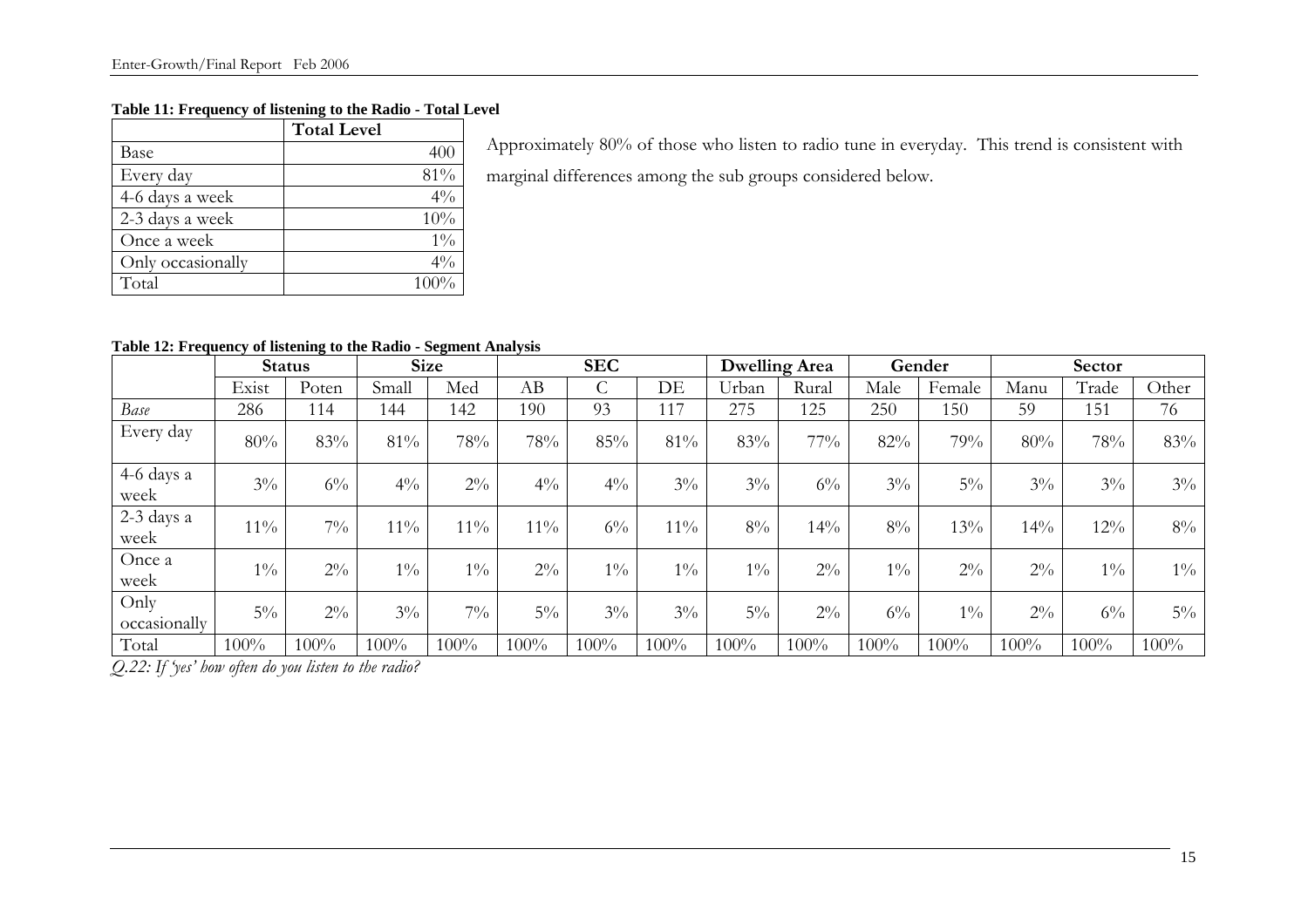#### **Table 13: Popular Times to Listen to the Radio - Total Level**

|                | <b>Total Level</b> |
|----------------|--------------------|
| Base           | 400                |
| $7am - 9am$    | 53%                |
| 9am to 12 noon | 30%                |
| 12 noon to 4pm | 28%                |
| $4$ pm $-6$ pm | 17%                |
| $6pm - 8pm$    | 17%                |
| $8pm-10pm$     | 12%                |
| Other times    | 19%                |
| On the bus     | $9\%$              |

The times they listen to the radio is divided across the day. However, just above 50% claim that 7-9 in the morning is the time they tune in mostly. For a third of the respondents it is from 9 in the morning to 12 noon. In contrast to television viewing habits, fewer people listen to the radio in the evening and night. Clearly this time is reserved for watching TV.

#### **Table 14: Popular Times to Listen to the Radio - Segment Analysis**

|                               | <b>Status</b> |        | <b>Size</b> |     | <b>SEC</b> |       | <b>Dwelling Area</b> |        | Gender |        | Sector |        |       |        |
|-------------------------------|---------------|--------|-------------|-----|------------|-------|----------------------|--------|--------|--------|--------|--------|-------|--------|
|                               | Exist         | Poten  | Small       | Med | AB         |       | DE                   | Urban  | Rural  | Male   | Female | Manu   | Trade | Other  |
| Base                          | 286           | 114    | 44          | 142 | 190        | 93    | 117                  | 275    | 125    | 250    | 150    | 59     | 151   | 76     |
| 7am - 9am                     | 47%           | 69%    | 58%         | 36% | 48%        | 59%   | 57%                  | 50%    | 60%    | 46%    | 66%    | 54%    | 44%   | 47%    |
| 9am to 12n                    | $31\%$        | 27%    | 31%         | 32% | 30%        | 39%   | 23%                  | 32%    | 25%    | 30%    | $31\%$ | $22\%$ | 34%   | 33%    |
| $12n$ to $4pm$                | 28%           | 27%    | 26%         | 29% | 23%        | 42%   | 24%                  | 28%    | 26%    | 28%    | 27%    | 29%    | 26%   | 29%    |
| $4 \text{pm}$ - 6 $\text{pm}$ | 19%           | 13%    | 24%         | 13% | 16%        | 19%   | 16%                  | 19%    | 13%    | $17\%$ | 17%    | 19%    | 19%   | 18%    |
| $6$ pm - $8$ pm               | $7\%$         | $14\%$ | $22\%$      | 13% | 16%        | 13%   | 21%                  | 18%    | 13%    | 16%    | $18\%$ | 15%    | $7\%$ | 20%    |
| $8$ pm $-10$ pm               | $3\%$         | 10%    | $12\%$      | 15% | $12\%$     | 9%    | 15%                  | 13%    | 10%    | $14\%$ | $9\%$  | 10%    | 14%   | 14%    |
| Other                         | $16\%$        | 25%    | 15%         | 18% | 18%        | 13%   | 24%                  | $21\%$ | 13%    | 20%    | 17%    | 15%    | 20%   | $11\%$ |
| On the bus                    | $9\%$         | $7\%$  | $4\%$       | 15% | $12\%$     | $9\%$ | $4\%$                | $11\%$ | $5\%$  | $12\%$ | $3\%$  | 8%     | 8%    | 13%    |

*Q.23: When do you mostly listen to radio?* 

The trends are highly consistent across the segments for all time slots except 7 to 9 in the morning. Findings indicate that potential business owners compared to current business owners; small scale business owners compared to medium scale tune in to the radio during this time. In terms of the Socio Economic groups, nearly 10% more of Socio-Economic Class C and DE categories listen to the radio between 7 and 9 in the morning compared to the AB segment. The rural sector too shows higher listener ship (10% more) compared to the urban sector during this early morning slot.. There is a clear difference between male and female groups too in this regard, where 20% more women compared to men, listen to the radio between 7 and 9 in the morning.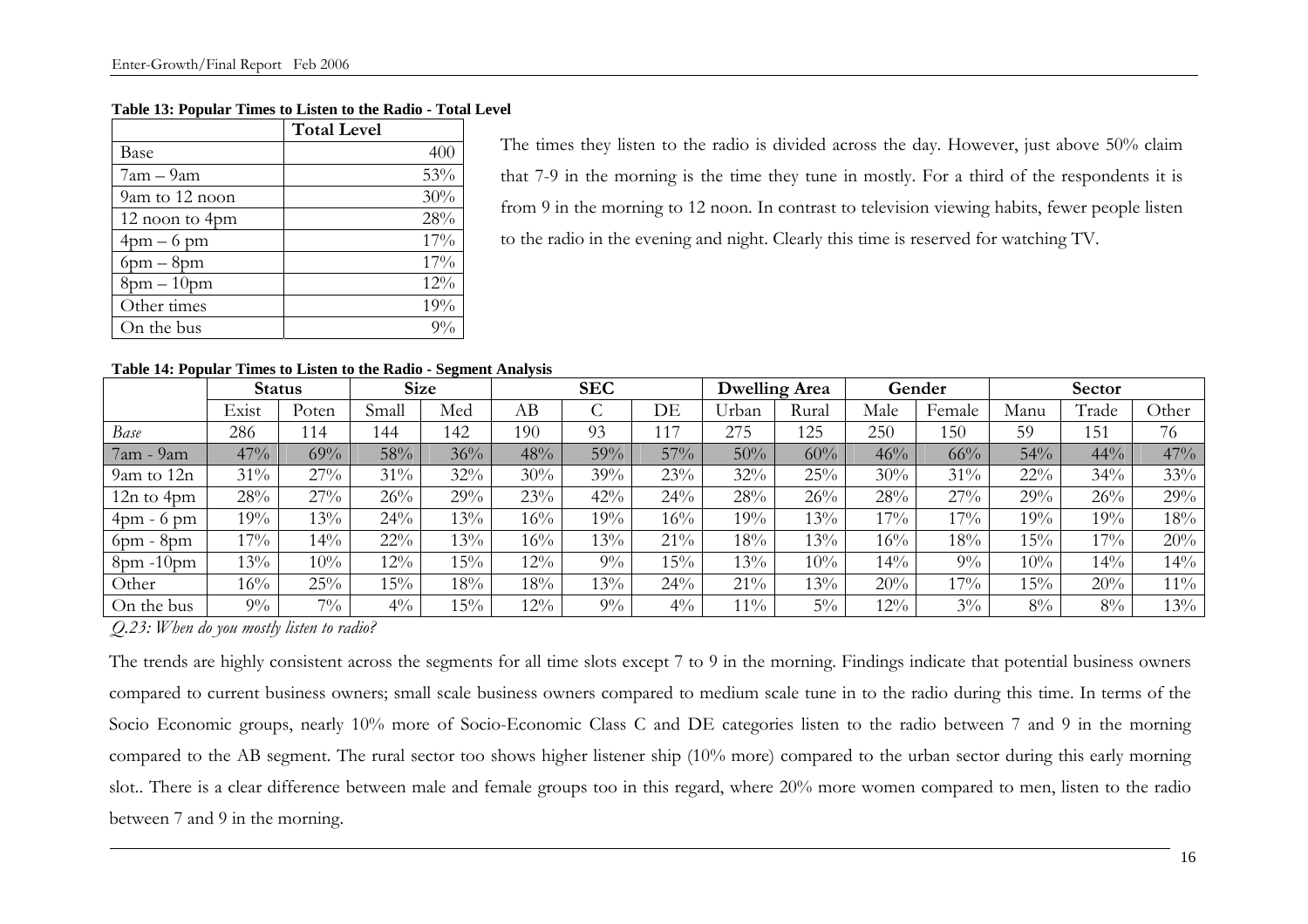#### **Channel Preference**

#### **Table 15: Popular Radio Channels - Total Level**

|                  | <b>Total Level</b> |
|------------------|--------------------|
| Base             | 400                |
| Sri FM           | 83%                |
| Sha FM           | 82%                |
| Hiru FM          | 81%                |
| Lakhada          | 73%                |
| Raja FM          | 70%                |
| Sirasa FM        | 59%                |
| Swadeshya        | 41%                |
| Shakthi FM       | 34%                |
| Pavana           | 31%                |
| City FM          | 29%                |
| Asura FM         | 27%                |
| Isira Radio      | 21%                |
| Sooriyan FM      | 21%                |
| Yes FM           | 13%                |
| Sun FM           | 13%                |
| <b>RNN</b>       | 12%                |
| Gold FM          | 10%                |
| <b>TNL Radio</b> | 10%                |
| E FM             | $6\%$              |
| Classic FM       | $5\%$              |
| TNL lite         | $4\%$              |
| <b>SLBC</b>      | $2\%$              |
| Neth FM          | $1\%$              |
| Y FM             | $1\%$              |

Sri, Sha, and Hiru share the top position (80% approx) in the preference lists, followed by Lakhanda (73%) and Raja (70%). This preference order is consistent across all subgroups with marginal differences, as depicted in the Table below.

*Q.24.b: What are your 3 favourite radio stations?*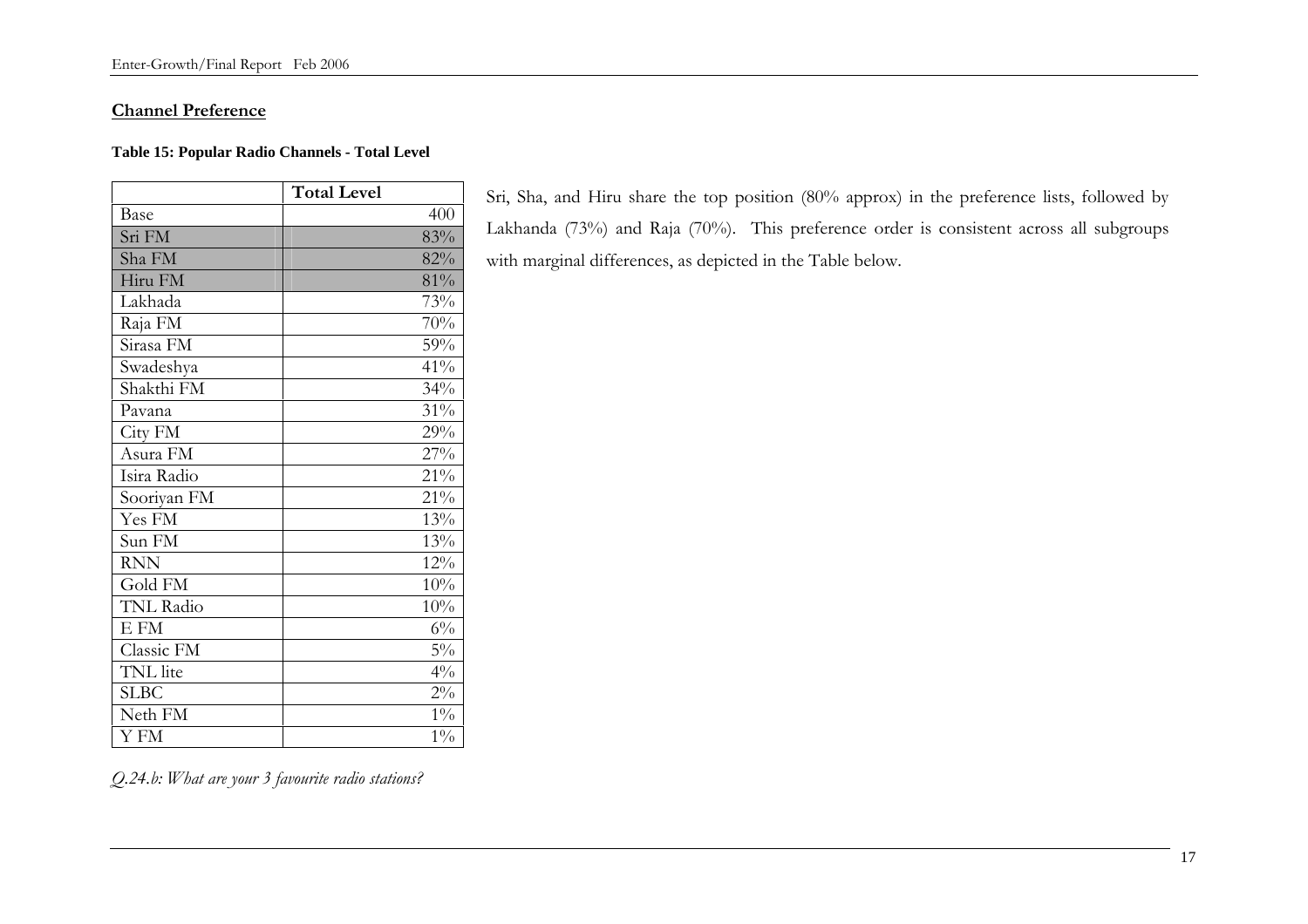|                  | <b>Status</b> |        | <b>Size</b> |        |        | <b>SEC</b>     |        | <b>Dwelling Area</b> |       |        | Gender | Sector |       |        |
|------------------|---------------|--------|-------------|--------|--------|----------------|--------|----------------------|-------|--------|--------|--------|-------|--------|
|                  | Exist         | Poten  | Small       | Med    | AB     | $\overline{C}$ | DE     | Urban                | Rural | Male   | Female | Manu   | Trade | Other  |
| Base             | 286           | 114    | 144         | 142    | 190    | 93             | 117    | 275                  | 125   | 250    | 150    | 59     | 151   | 76     |
| Sri FM           | 83%           | 83%    | 84%         | 82%    | 83%    | 85%            | 82%    | 84%                  | 81%   | 83%    | 83%    | 83%    | 79%   | 89%    |
| Sha FM           | 81%           | 84%    | 82%         | 80%    | 82%    | 85%            | 79%    | 82%                  | 82%   | 83%    | 81%    | $88\%$ | 79%   | 79%    |
| Hiru FM          | $81\%$        | 82%    | $81\%$      | $80\%$ | $77\%$ | 90%            | $80\%$ | 82%                  | 78%   | $78\%$ | 85%    | $81\%$ | 79%   | $83\%$ |
| Lakhada          | 74%           | 72%    | 74%         | 73%    | 72%    | $75\%$         | 74%    | 75%                  | 69%   | 73%    | 74%    | 78%    | 74%   | $71\%$ |
| Raja FM          | 71%           | 68%    | 72%         | 70%    | 69%    | 77%            | 66%    | 71%                  | 70%   | 71%    | 69%    | 69%    | 73%   | 68%    |
| Sirasa FM        | 61%           | 55%    | 58%         | 64%    | 60%    | 53%            | 63%    | 53%                  | 72%   | 60%    | 59%    | 64%    | 58%   | 64%    |
| Swadeshya        | 41%           | 40%    | 42%         | 40%    | 35%    | 53%            | 40%    | 44%                  | 34%   | 43%    | 37%    | 47%    | 42%   | 33%    |
| Shakthi FM       | 34%           | $35\%$ | 26%         | $41\%$ | $31\%$ | 44%            | $32\%$ | 41%                  | 18%   | 37%    | 29%    | 44%    | 33%   | $26\%$ |
| Pavana           | 31%           | 29%    | 29%         | 34%    | 33%    | 34%            | 25%    | 34%                  | 24%   | 32%    | 29%    | 44%    | 26%   | $32\%$ |
| City FM          | 29%           | 28%    | 28%         | 31%    | 26%    | 33%            | 30%    | 30%                  | 26%   | 30%    | 27%    | 39%    | 27%   | 26%    |
| Asura FM         | 26%           | 28%    | 25%         | 27%    | 25%    | 33%            | 24%    | 31%                  | 18%   | 26%    | 27%    | 29%    | 26%   | 24%    |
| Isira Radio      | 20%           | $22\%$ | 17%         | 24%    | 19%    | 27%            | $18\%$ | $22\%$               | 18%   | $22\%$ | 19%    | $31\%$ | 18%   | 17%    |
| Sooriyan FM      | $22\%$        | $18\%$ | 17%         | 27%    | 19%    | 26%            | 20%    | 27%                  | $8\%$ | 25%    | 13%    | $22\%$ | 27%   | $12\%$ |
| Yes FM           | 12%           | 13%    | 9%          | 15%    | $12\%$ | 17%            | 10%    | 16%                  | $6\%$ | 13%    | 11%    | 14%    | 13%   | $9\%$  |
| Sun FM           | 13%           | $11\%$ | $7\%$       | 19%    | 14%    | 16%            | $8\%$  | 16%                  | $4\%$ | 14%    | $11\%$ | 15%    | 13%   | $11\%$ |
| <b>RNN</b>       | 13%           | $8\%$  | 10%         | 16%    | $9\%$  | 17%            | $11\%$ | 15%                  | $4\%$ | $11\%$ | 13%    | 14%    | 16%   | $7\%$  |
| Gold FM          | 10%           | 10%    | $5\%$       | 15%    | $7\%$  | 17%            | $9\%$  | 13%                  | $3\%$ | $11\%$ | $8\%$  | $8\%$  | 13%   | $7\%$  |
| <b>TNL Radio</b> | 10%           | 11%    | 9%          | 11%    | 9%     | 13%            | 10%    | 12%                  | $6\%$ | 11%    | $9\%$  | 14%    | 10%   | $8\%$  |
| EFM              | $8\%$         | $3\%$  | $3\%$       | 12%    | $5\%$  | 10%            | $5\%$  | $9\%$                | $1\%$ | $6\%$  | $6\%$  | $8\%$  | $9\%$ | $5\%$  |
| Classic FM       | $6\%$         | $4\%$  | $1\%$       | $11\%$ | $4\%$  | 9%             | $4\%$  | $7\%$                | $2\%$ | $6\%$  | $4\%$  | $5\%$  | $7\%$ | $5\%$  |
| TNL lite         | $4\%$         | $4\%$  | $0\%$       | $8\%$  | $2\%$  | $8\%$          | $6\%$  | $6\%$                | $0\%$ | $4\%$  | $4\%$  | $3\%$  | $6\%$ | $1\%$  |
| <b>SLBC</b>      | $2\%$         | $2\%$  | $2\%$       | $2\%$  | $2\%$  | $3\%$          | $2\%$  | $2\%$                | $2\%$ | $2\%$  | $3\%$  | $2\%$  | $1\%$ | $4\%$  |
| Neth FM          | $1\%$         | $1\%$  | $1\%$       | $1\%$  | $1\%$  | $1\%$          | $1\%$  | $1\%$                | $0\%$ | $1\%$  | $1\%$  | $0\%$  | $2\%$ | $0\%$  |
| Y FM             | $2\%$         | $0\%$  | $3\%$       | $1\%$  | $2\%$  | $1\%$          | $0\%$  | $1\%$                | $1\%$ | $2\%$  | $0\%$  | $0\%$  | $1\%$ | $4\%$  |

**Table 16: Popular Radio Channels - Segment Analysis**

*Q.24.b: What are your 3 favorite radio stations?*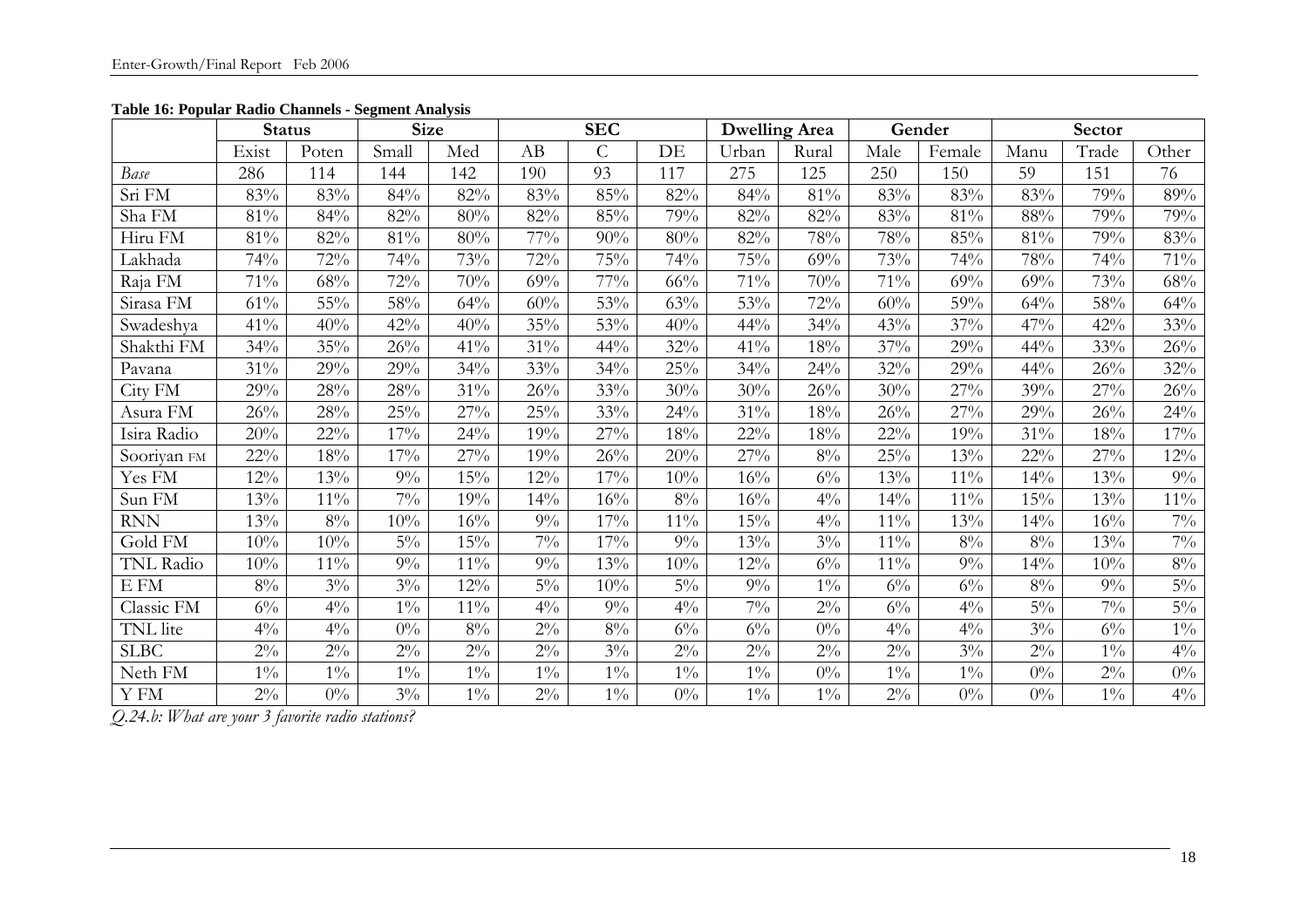# **2.1.2 Current sources of business information and perceived role of electronic media**

#### **Perception of coverage of Business topics on Television**

|                                      | Too much | Average | Too little | None  |
|--------------------------------------|----------|---------|------------|-------|
| Income generation and Small Business | $1\%$    | $22\%$  | 72%        | $5\%$ |
| Large business management            | 10%      | 26%     | 57%        | $7\%$ |
| Politics                             | 33%      | 51%     | $9\%$      | $7\%$ |
| Films and Dramas                     | 70%      | 26%     | $3\%$      | $1\%$ |
| Health                               | $1\%$    | 30%     | 65%        | $4\%$ |
| Agriculture                          | $1\%$    | 31%     | 65%        | $3\%$ |
| Comedies                             | $22\%$   | 46%     | 28%        | $4\%$ |
| Religious topics                     | $3\%$    | 46%     | 49%        | $2\%$ |
| Sports                               | 15%      | 62%     | 20%        | $3\%$ |
| Music                                | 55%      | 39%     | $4\%$      | $1\%$ |

**Table 17: Perceptions of Business Topic Coverage on TV**

Majority (72%) feels that not enough time is allocated for business programmes on TV. Entertainment, particularly films and dramas; and politics they feel are topics that too much time is allocated for.

*Q.19: Do you think that there is too much or too little time allocated for the following programs on Sri Lankan TV channels?* 

## **Table 18: Perceptions of Business Topic Coverage on Radio**

|                                      | Too much       | Average | Too little | None  |
|--------------------------------------|----------------|---------|------------|-------|
| Income generation and Small Business | $2\%$          | 20%     | $71\%$     | $7\%$ |
| Large business management            | 8%             | 23%     | 59%        | 10%   |
| Politics                             | 18%            | 43%     | 26%        | 15%   |
| Health                               | $2\%$          | 28%     | 64%        | $7\%$ |
| Agriculture                          | $1\%$          | 28%     | 65%        | $7\%$ |
| Comedies                             | 17%            | 49%     | 28%        | $7\%$ |
| Religious topics                     | $4\frac{0}{0}$ | 45%     | 49%        | $3\%$ |
| Sports                               | $11\%$         | 65%     | 21%        | $3\%$ |
| Music                                | 71%            | 24%     | $2\%$      | $3\%$ |

Feeling of the Majority (71%) is that not enough time is allocated for business programmes on radio as well. Music in their opinion takes too much of radio airtime.

*Q.25: Do you think that there is too much or too little time allocated for the following programs on Sri Lankan Radio Channels?*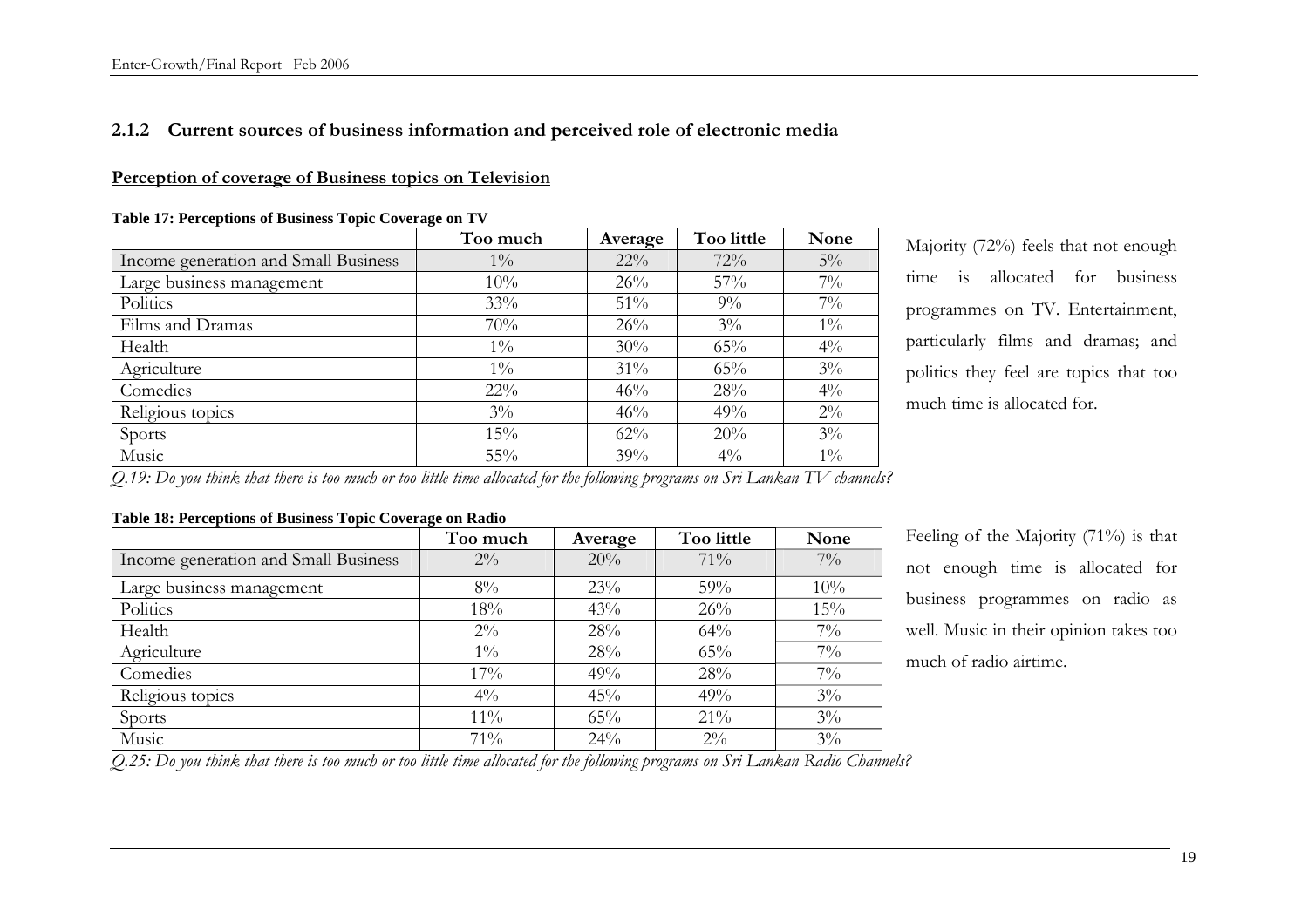# **Current sources of business information**

|                                                                           | $\rm No$<br>Source | TV     | Radio  | Newspa<br>pers/Ma<br>gazines | Family         | <b>Business</b><br>friends/<br>associates | Associati<br>ons/<br>Chambe<br><b>rs</b> | Governme<br>nt officials | Private<br>compani<br>es | <b>NGOs</b><br>and<br>projects | Other |
|---------------------------------------------------------------------------|--------------------|--------|--------|------------------------------|----------------|-------------------------------------------|------------------------------------------|--------------------------|--------------------------|--------------------------------|-------|
| Information on markets                                                    | 13%                | 31%    | $11\%$ | 27%                          | $12\%$         | 31%                                       | $9\%$                                    | $3\%$                    | $6\%$                    | $2\%$                          | $2\%$ |
| Information on business<br>opportunities                                  | $12\%$             | $22\%$ | $9\%$  | 26%                          | 13%            | 35%                                       | $11\%$                                   | $5\%$                    | $5\%$                    | $3\%$                          | $1\%$ |
| Information on services<br>for your business<br>(financial/non-financial) | 17%                | 12%    | $7\%$  | 15%                          | $11\%$         | 26%                                       | 15%                                      | 19%                      | $9\%$                    | $5\%$                          | $2\%$ |
| Information on new<br>technologies                                        | 19%                | 35%    | $11\%$ | 28%                          | $4\%$          | 18%                                       | 12%                                      | $4\%$                    | 10%                      | $2\%$                          | $1\%$ |
| Information on new<br>equipment                                           | 18%                | 33%    | 10%    | 27%                          | $4\frac{0}{0}$ | 20%                                       | 12%                                      | $4\%$                    | 10%                      | $2\%$                          | $1\%$ |
| Information on new<br>laws and business<br>legislation                    | 28%                | 13%    | $6\%$  | 14%                          | $4\%$          | $11\%$                                    | 13%                                      | 32%                      | $3\%$                    | $4\%$                          | $1\%$ |
| Business tips and advice                                                  | 17%                | $22\%$ | $11\%$ | 19%                          | $9\%$          | 27%                                       | 12%                                      | $12\%$                   | $7\%$                    | $3\%$                          | $2\%$ |
| Information on starting<br>up a new business                              | 18%                | 19%    | $7\%$  | 16%                          | 15%            | 32%                                       | $9\%$                                    | $11\%$                   | $6\%$                    | $4\%$                          | $3\%$ |

*Q.33: How do you get the following information currently?* 

Considerable proportions of small business owners seem to rely on friends and associates to obtain information on markets, business opportunities, starting up new businesses, advice, and business support services. News papers also have been a source to obtain get information on above. Television seems to be playing a key role in giving information on new technologies, new equipment, and business advice. However, it is clear, as shown in the table below that business owners show an overwhelming reliance on known associates for information.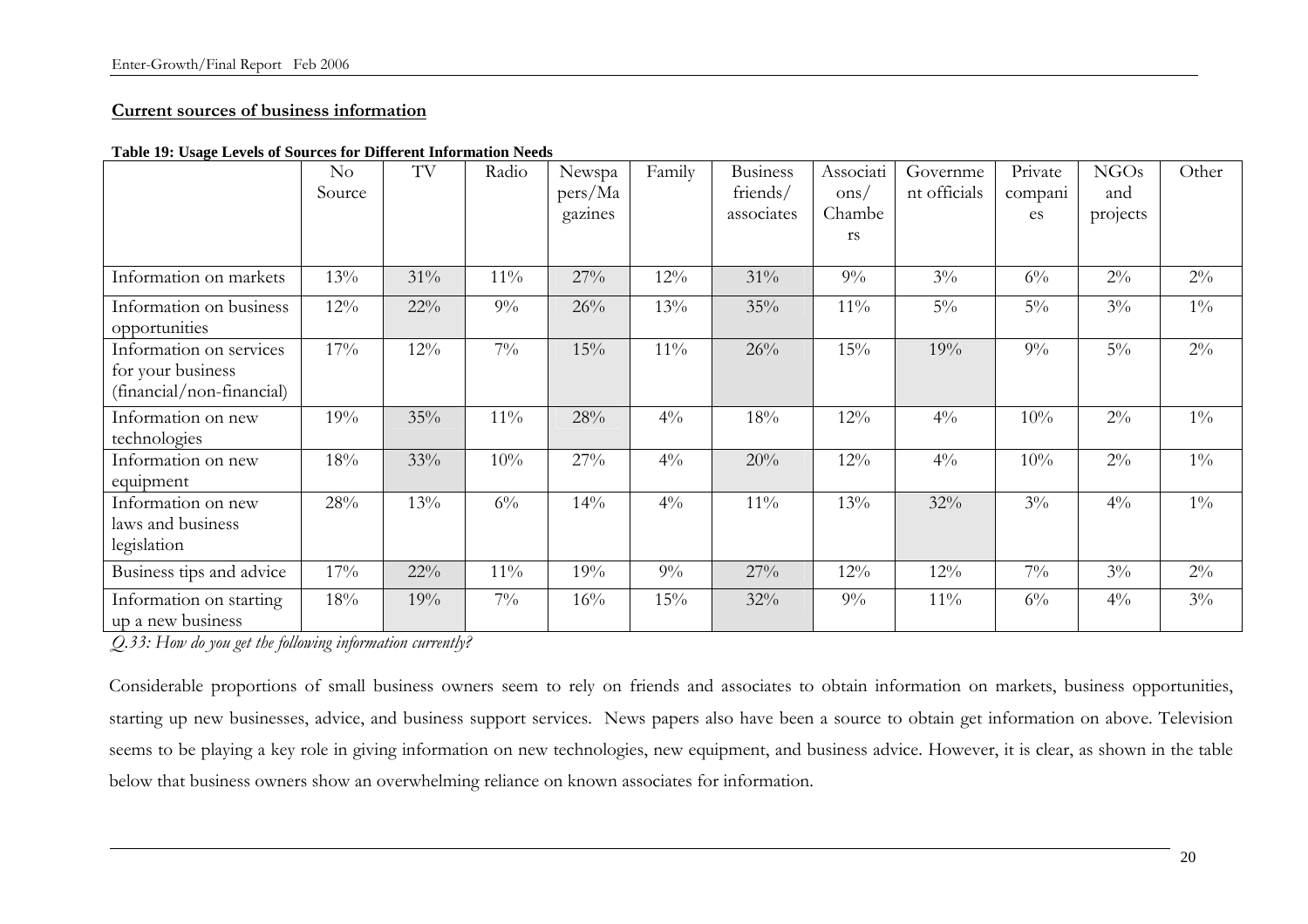#### **Table 20: Use of Business Information Sources - Media Vs Non-media**

|                                                                     |        | <b>Electronic Media</b> | Other and Non-media |  |
|---------------------------------------------------------------------|--------|-------------------------|---------------------|--|
|                                                                     | TV     | Radio                   |                     |  |
| Information on markets                                              | 31%    | $11\%$                  | 93%                 |  |
| Information on business opportunities                               | $22\%$ | $9\%$                   | 98%                 |  |
| Information on services for your business (financial/non-financial) | $12\%$ | $7\%$                   | 103%                |  |
| Information on new technologies                                     | 35%    | $11\%$                  | 78%                 |  |
| Information on new equipment                                        | 33%    | 10%                     | 80%                 |  |
| Information on new laws and business legislation                    | $13\%$ | $6\%$                   | 81%                 |  |
| Business tips and advice                                            | $22\%$ | $11\%$                  | 90%                 |  |
| Information on starting up a new business                           | 19%    | $7\%$                   | 96%                 |  |

*Q.33: How do you get the following information currently?*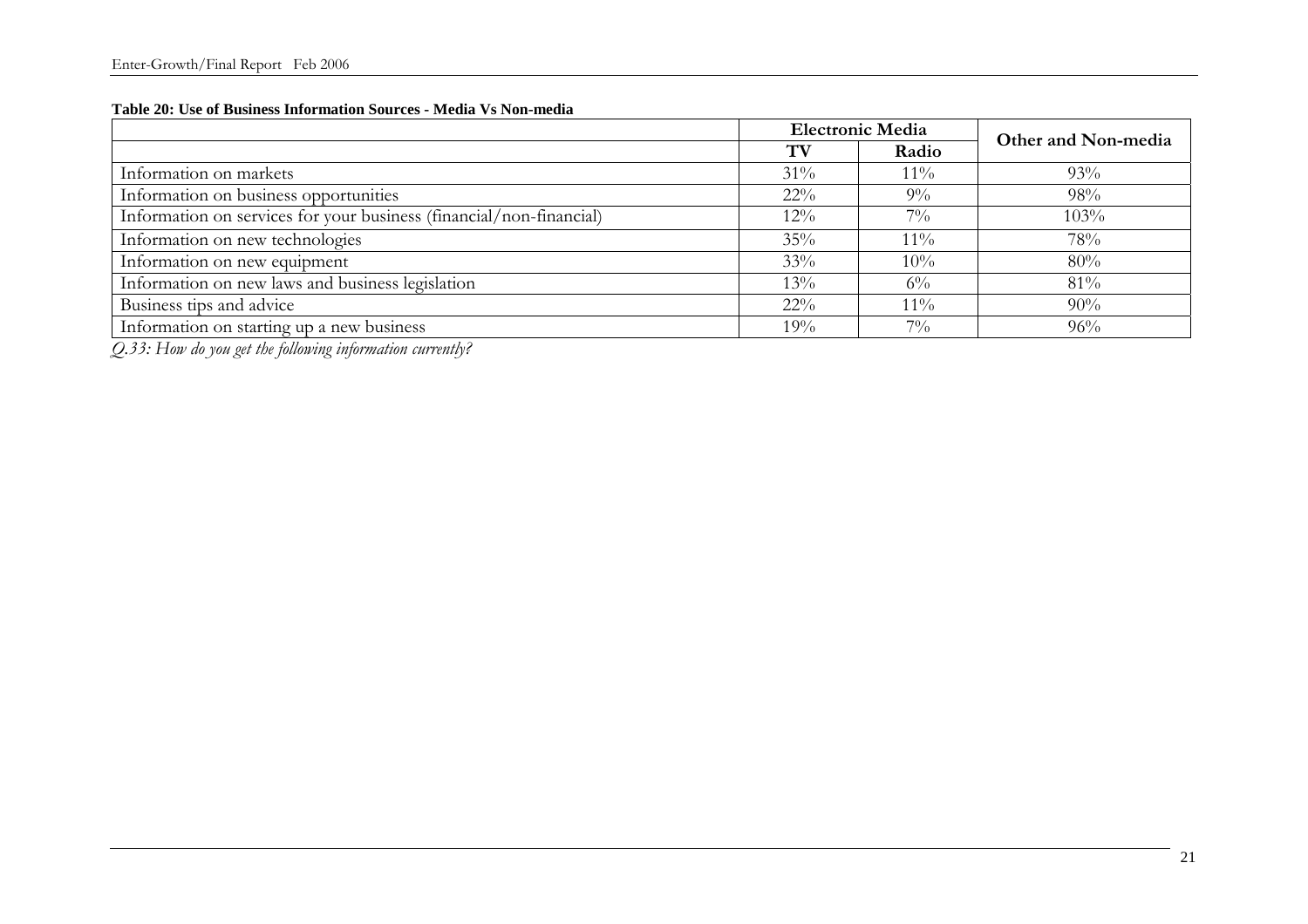# **2.1.3 Interest in proposed programmes and media preference**

### **Response on Business Television and Radio programme**

There is an overwhelming response to the key concepts of the proposed media programmes. The figures hint that TV would be the preferred media especially when it comes to providing a platform to discuss business issues, and influencing policy legislations. These trends are consistent across all sub groups considered, as depicted in Tables in Appendix 3 in page xxiii.

#### **Table 21: Acceptance levels of Proposed Media Programmes - at Total Level - TV and Radio**

|                                                                                           | TV     |       | Radio |        |  |
|-------------------------------------------------------------------------------------------|--------|-------|-------|--------|--|
|                                                                                           | Yes    | No    | Yes   | No     |  |
| Base                                                                                      | 500    |       | 459   | 55     |  |
| Provide business information, tips and advice                                             | $97\%$ | $3\%$ | 89%   | $11\%$ |  |
| Provide opportunities to learn from other business people                                 | 98%    | $2\%$ | 89%   | $11\%$ |  |
| Provide a platform to discuss business issues and influence government on business policy | 98%    | $2\%$ | 83%   | 17%    |  |

*Q.26: Would you be interested in such a* **Radio** *programme? A programme that…?* 

*Q.27: Would you be interested in such a* **TV** *programme? A programme that…?*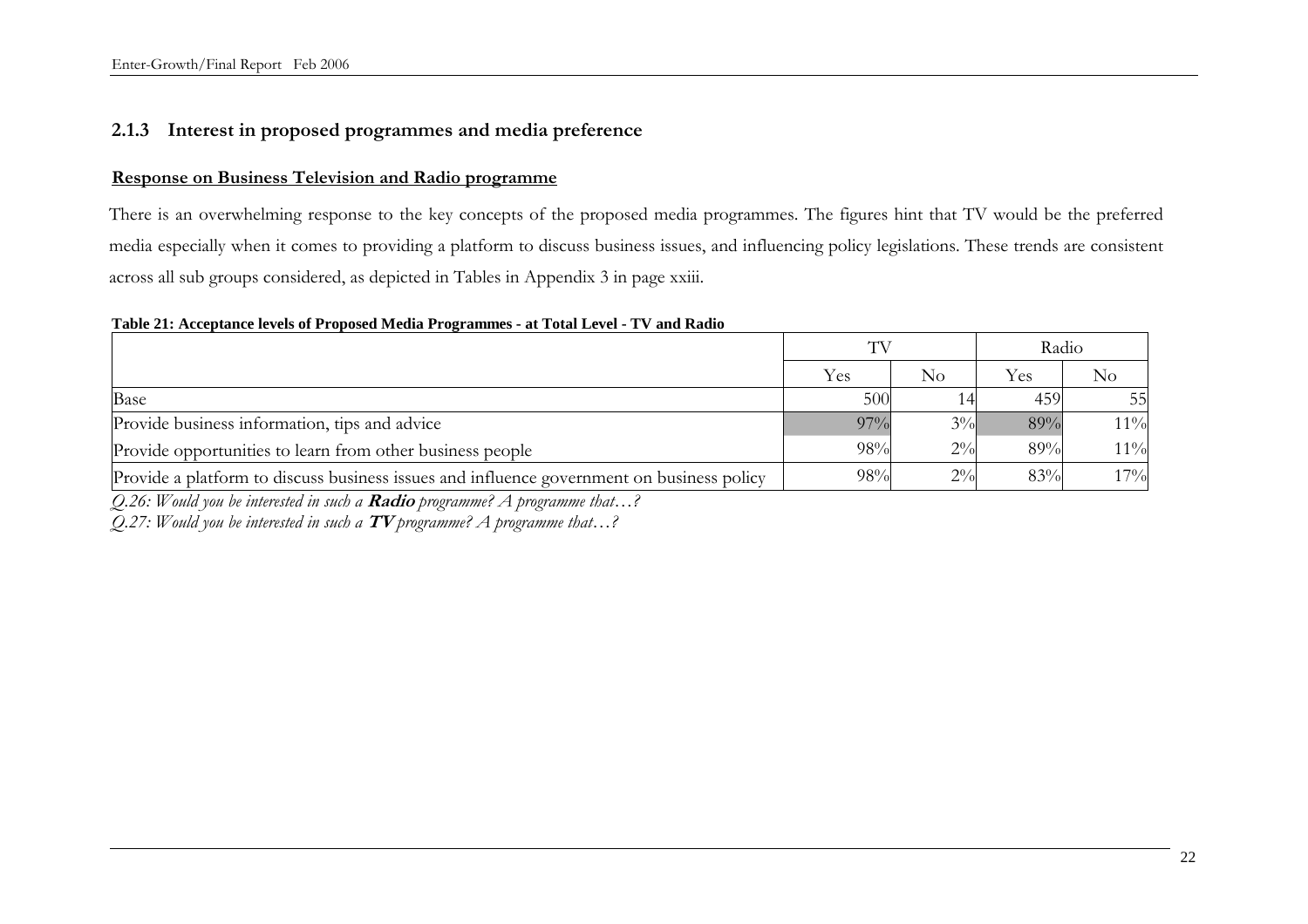# **Preferred Media for proposed Programmes**

### **Table 22: Preference Levels of TV against Radio - Total Level**

|            | <b>Total Level</b> |
|------------|--------------------|
| Total Base | 514                |
| TV         | $81\%$             |
| Radio      | $13\%$             |
| Any media  | 6%                 |
| Total      | 100%               |

Television is the preferred media for the proposed programmes for the vast majority, exceeding 80%. This preference is consistent across all sub groups with marginal differences.

#### **Table 23: Preference Levels of TV against Radio - Segment Analysis**

|       |        | <b>Status</b> |       | <b>Size</b> |         | <b>SEC</b> |       | <b>Dwelling Area</b> |         | Gender  |        | Sector                   |       |       |
|-------|--------|---------------|-------|-------------|---------|------------|-------|----------------------|---------|---------|--------|--------------------------|-------|-------|
|       | Exist  | Poten         | Small | Med         | AB      | ◡          | DE    | Urban                | Rural   | Male    | Female | Manu                     | Trade | Other |
| Base  | 360    | 154           | 182   | 178         | 241     | 111        | 162   | 349                  | 165     | 315     | 199    | $\overline{\phantom{a}}$ | 194   | 89    |
| Radio | 12%    | 15%           | $4\%$ | 10%         | $2\%$   | $4\%$      | $4\%$ | 13%                  | 12%     | $12\%$  | $14\%$ | $5\%$                    | $5\%$ | 10%   |
| TV    | 80%    | 83%           | 82%   | 79%         | 81%     | 80%        | 81%   | 79%                  | 85%     | 81%     | 82%    | 87%                      | 76%   | 83%   |
| Any   | $8\%$  | $2\%$         | $4\%$ | $12\%$      | $7\%$   | $6\%$      | $5\%$ | $7\%$                | $3\%$   | $7\%$   | $5\%$  | $8\%$                    | $8\%$ | $7\%$ |
| Total | $00\%$ | 100%          | 100%  | 100%        | $100\%$ | $100\%$    | 100%  | $100\%$              | $100\%$ | $100\%$ | 100%   | 100%                     | 100%  | 100%  |

*Q.28: Would you prefer this programme on radio or TV?*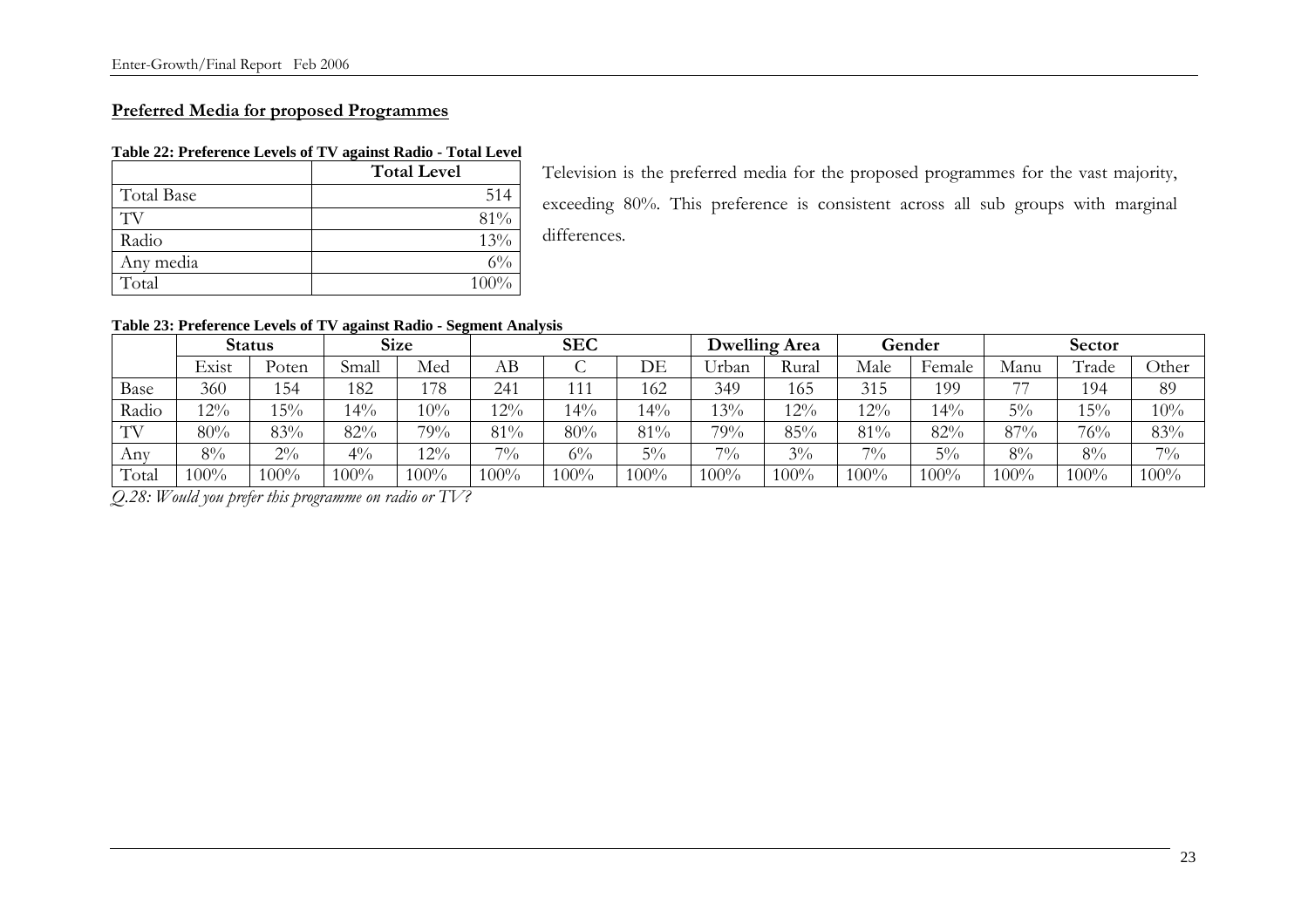#### **Table 24: Reasons to Prefer TV over Radio - Total Level**

|                                 | <b>Total Level</b> |
|---------------------------------|--------------------|
| Base                            | 514                |
| TV is visual / has pictures     | $58\%$             |
| I watch TV more convenient      | $11\%$             |
| I watch TV more often           | $11\%$             |
| I listen to radio more often    | $6\%$              |
| Listen to radio more convenient | $4\%$              |
| Other reasons                   | 10%                |
| Total                           | $100\%$            |

Visual characteristic is the main reason (58%) to prefer TV over the radio. Convenience of the Television and tendency to watch TV more than listening to radio also have been mentioned (11% each) as reason for preference of TV by some respondents. This trend is highly consistent across the segments considered, as depicted in Table 25 below.

# **Table 25: Reasons to Prefer TV over Radio - Segment Analysis**

|                                    | <b>Status</b> |       | <b>Size</b> |         | <b>SEC</b> |               |         | <b>Dwelling Area</b> |       | Gender |        | Sector |       |         |
|------------------------------------|---------------|-------|-------------|---------|------------|---------------|---------|----------------------|-------|--------|--------|--------|-------|---------|
|                                    | Exist         | Poten | Small       | Med     | AB         | $\mathcal{C}$ | DE      | Urban                | Rural | Male   | Female | Manu   | Trade | Other   |
| Base                               | 360           | 154   | 182         | 178     | 241        | 111           | 162     | 349                  | 165   | 315    | 199    | 77     | 194   | 89      |
| TV is visual                       | 56%           | 64%   | 62%         | $51\%$  | 53%        | 63%           | 64%     | 54%                  | 67%   | 59%    | 57%    | 70%    | 45%   | 67%     |
| I listen to<br>radio more<br>often | $6\%$         | $6\%$ | $8\%$       | $5\%$   | $5\%$      | 10%           | $5\%$   | $7\%$                | $5\%$ | $6\%$  | $7\%$  | $1\%$  | $9\%$ | $4\%$   |
| TV is more<br>convenient           | 14%           | $6\%$ | 10%         | 17%     | 16%        | $7\%$         | $7\%$   | 12%                  | 10%   | $11\%$ | 12%    | $9\%$  | 16%   | $11\%$  |
| I watch TV<br>more often           | $11\%$        | 13%   | 10%         | $11\%$  | 12%        | 10%           | 10%     | 13%                  | $8\%$ | 10%    | 14%    | $8\%$  | 14%   | $4\%$   |
| Radio is                           |               |       |             |         |            |               |         |                      |       |        |        |        |       |         |
| more<br>convenient                 | $5\%$         | $3\%$ | $5\%$       | $4\%$   | $6\%$      | $4\%$         | $2\%$   | $5\%$                | $4\%$ | $5\%$  | $3\%$  | $3\%$  | $5\%$ | $6\%$   |
| Other                              |               |       |             |         |            |               |         |                      |       |        |        |        |       |         |
| reasons                            | $8\%$         | $8\%$ | $5\%$       | $12\%$  | $8\%$      | $6\%$         | $11\%$  | $9\%$                | $6\%$ | $9\%$  | $8\%$  | $9\%$  | $9\%$ | $7\%$   |
| Total                              | 100%          | 100%  | 100%        | $100\%$ | 100%       | 100%          | $100\%$ | 100%                 | 100%  | 100%   | 100%   | 100%   | 100%  | $100\%$ |

*Q29: Why do you prefer TV/Radio for this programme?*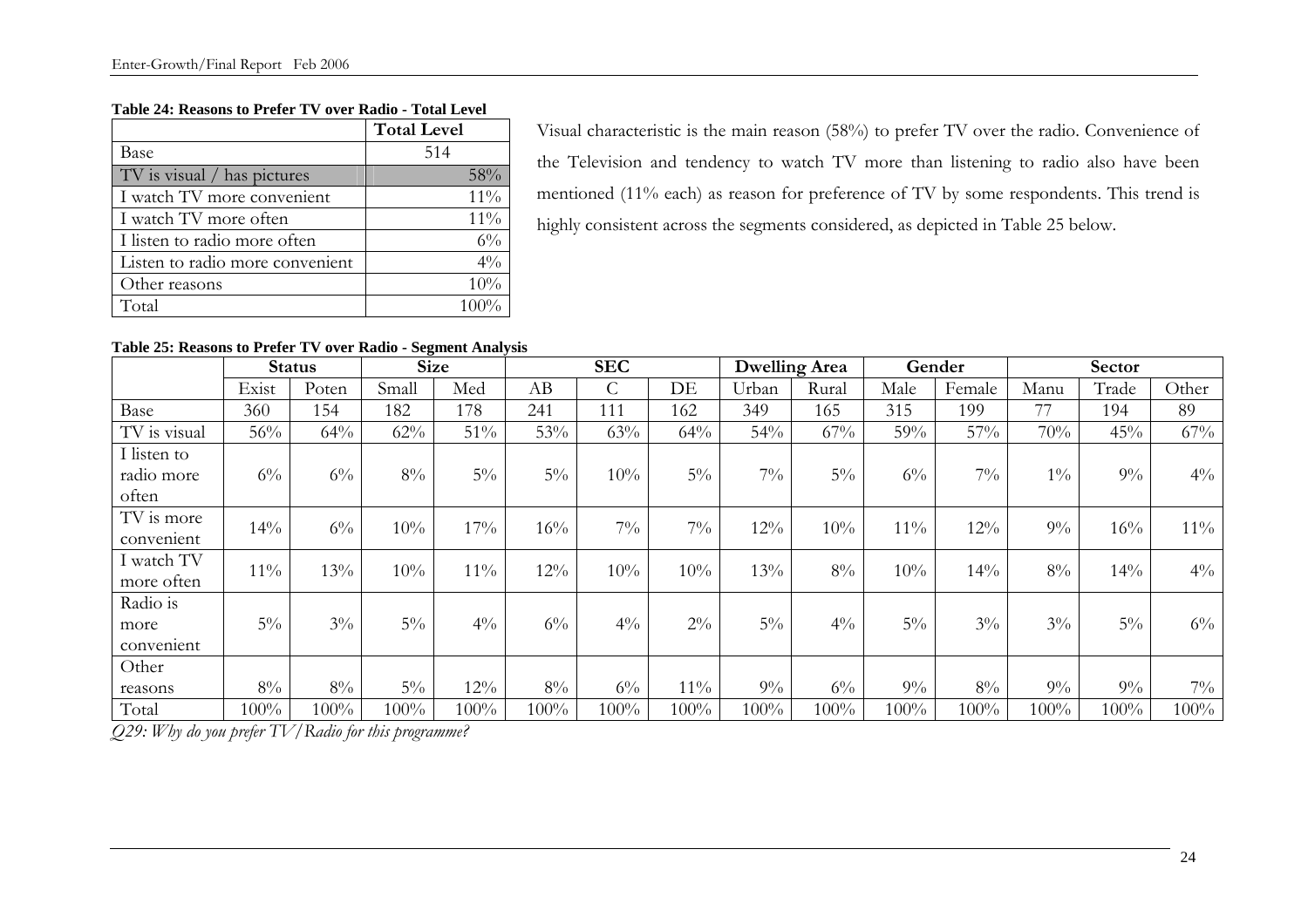#### **Information areas business owners are interested in**

There is a demand for all types of topics and information from such programmes. This is positive as it shows the business owners are keen on receiving information.

#### **Table 26: Information Topics of Interest – Total Level**

|                                                                         | <b>Total Level</b> |  |  |  |  |  |
|-------------------------------------------------------------------------|--------------------|--|--|--|--|--|
| Total Base                                                              | 514                |  |  |  |  |  |
| Information on new technologies/machinery                               |                    |  |  |  |  |  |
| Information on markets                                                  | 38%                |  |  |  |  |  |
| Information on services for your business (financial/non-financial)     | 38%                |  |  |  |  |  |
| Imparting knowledge and experience from successful business people      |                    |  |  |  |  |  |
| Information on business opportunities                                   |                    |  |  |  |  |  |
| Question and answers to business issues and problems                    | 32%                |  |  |  |  |  |
| Information on new equipment                                            | 30%                |  |  |  |  |  |
| Tips and business advice from 'experts'                                 |                    |  |  |  |  |  |
| Platforms to discuss and air business problems and issues               | $21\%$             |  |  |  |  |  |
| Other (Information about marketing field, Good concepts about business) | $1\%$              |  |  |  |  |  |

*Q.30: What would you want a business radio or TV programme to provide?* 

Importance of these topics however seems to vary across some of the segments considered as depicted in Table 27 below. It is clear that whilst potential entrepreneurs have higher interest in new business opportunities and examples of successful entrepreneurs, current business owners have higher interest in expert advice on running businesses. Urban and Rural sectors seem to be different in terms of demand for information markets, and need of a platform to air business issues. The manufacturing sector apparently is keen on equipment and machinery, and also on expert advice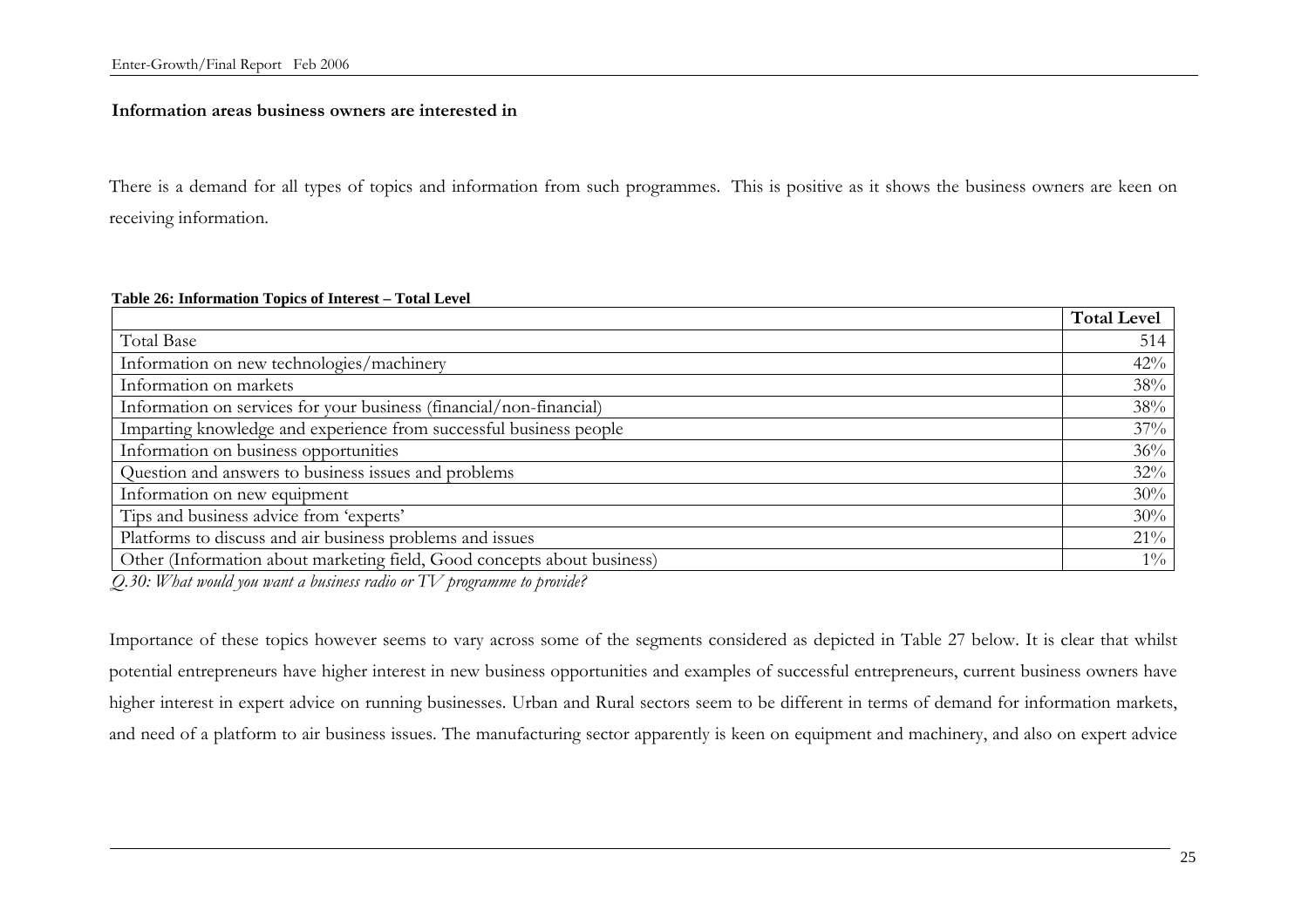**Table 27: Information Topics of Interest - Segment Analysis** 

|                                                                             | <b>Status</b> |            | <b>Size</b> |       |       | <b>SEC</b>     |         | Dwelling Area |         | Gender |        | <b>Sector</b> |        |        |
|-----------------------------------------------------------------------------|---------------|------------|-------------|-------|-------|----------------|---------|---------------|---------|--------|--------|---------------|--------|--------|
|                                                                             | Exist         | Poten      | Small       | Med   | AB    | $\overline{C}$ | DE      | Urban         | Rural   | Male   | Female | Manu          | Trade  | Other  |
| Information on new<br>technologies/machinery                                | 43%           | 41%        | 38%         | 47%   | 42%   | 47%            | 40%     | 44%           | 39%     | 44%    | 39%    | 60%           | 31%    | 54%    |
| Information on markets                                                      | 38%           | 40%        | 36%         | 39%   | 39%   | 46%            | 32%     | 42%           | 30%     | 40%    | 36%    | 38%           | 39%    | 35%    |
| Information on services<br>for your business<br>(financial/other)           | 39%           | 36%        | 40%         | 38%   | 38%   | 45%            | 33%     | 38%           | 37%     | 39%    | 36%    | 32%           | 44%    | 33%    |
| Imparting knowledge<br>and experience from<br>successful business<br>people | 34%           | 42%        | 35%         | 34%   | 33%   | 41%            | 39%     | 41%           | 28%     | 35%    | 40%    | 26%           | 42%    | 26%    |
| Information on<br>business opportunities                                    | 32%           | 45%        | 34%         | 30%   | 33%   | 41%            | 37%     | 39%           | 30%     | 37%    | 34%    | 35%           | $31\%$ | 31%    |
| Question and answers<br>to business issues and<br>problems                  | 32%           | 31%        | 35%         | 30%   | 34%   | 32%            | 29%     | 38%           | 19%     | 32%    | 32%    | $22\%$        | 41%    | $22\%$ |
| Information on new<br>equipment                                             | 29%           | 34%        | 26%         | 31%   | 30%   | 30%            | 31%     | 32%           | 28%     | 32%    | 27%    | 40%           | 20%    | 38%    |
| Tips and business<br>advice from 'experts'                                  | 33%           | 24%        | 30%         | 36%   | 31%   | 37%            | 25%     | 28%           | 35%     | 34%    | 24%    | 42%           | 29%    | 35%    |
| Platforms to discuss<br>and air business<br>problems and issues             | 20%           | $22\%$     | 13%         | 28%   | 23%   | 21%            | 17%     | 27%           | 8%      | $22\%$ | 20%    | 17%           | 25%    | 12%    |
| Information about<br>marketing field                                        | $0\%$         | $0\%$      | $0\%$       | $1\%$ | $0\%$ | $0\%$          | $0\%$   | $0\%$         | $0\%$   | $0\%$  | $0\%$  | $0\%$         | $0\%$  | $1\%$  |
| Programs generate<br>good concepts about<br>business                        | $0\%$         | $1\%$      | $0\%$       | $1\%$ | $1\%$ | $0\%$          | $0\%$   | $0\%$         | $1\%$   | $1\%$  | $0\%$  | $0\%$         | $1\%$  | $0\%$  |
| Total<br>$20$ IIII<br>7.7                                                   | 100%          | 100%<br>TT | 100%        | 100%  | 100%  | 100%           | $100\%$ | 100%          | $100\%$ | 100%   | 100%   | 100%          | 100%   | 100%   |

*Q.30: What would you want a business radio or TV programme to provide?*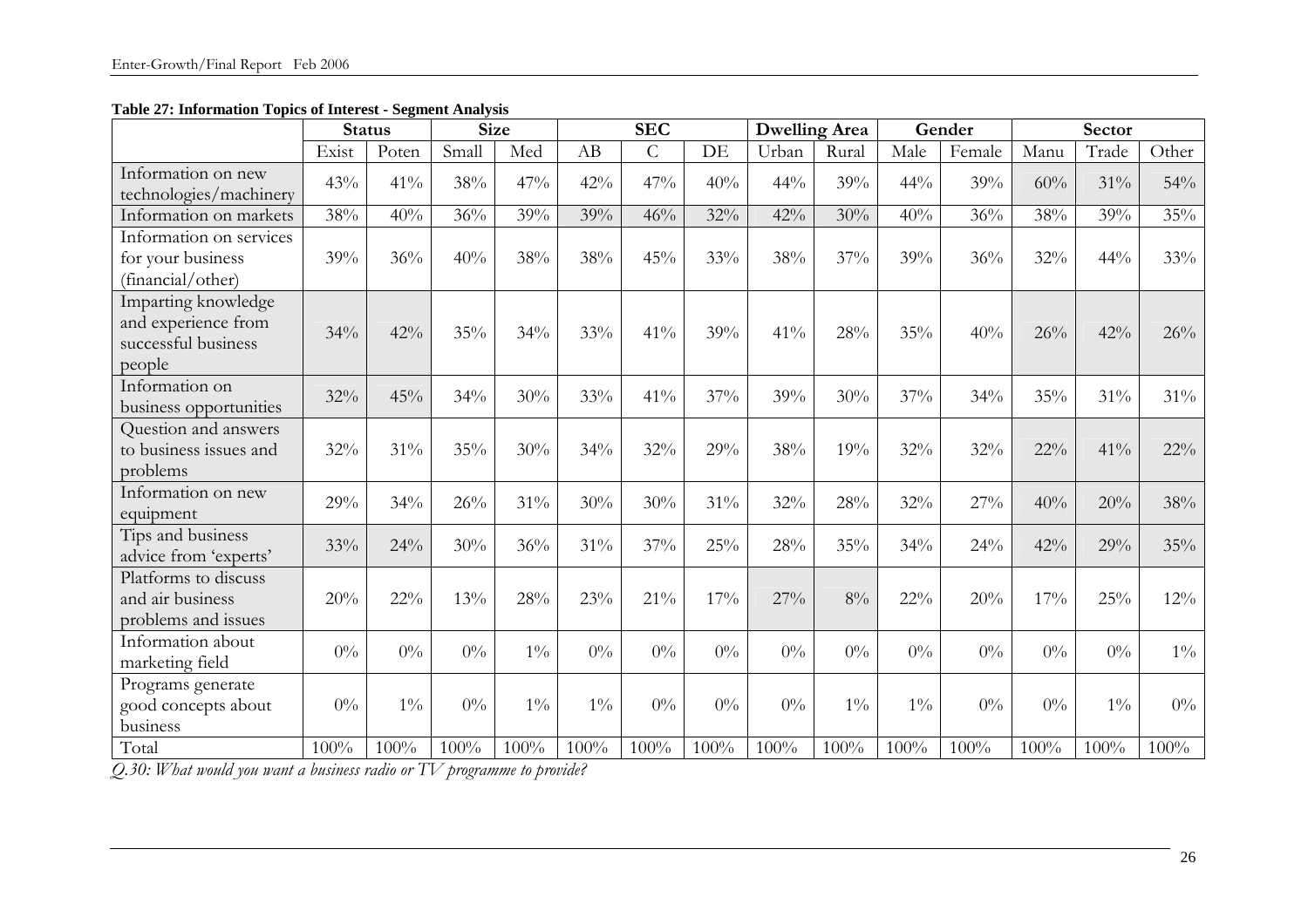# **Preferred slots for programmes – TV and Radio**

#### **Table 28: Preferred Time Slots - TV**

|                | Monday | Tuesday | Wednesday | Thursday | Friday | Saturday | Sunday |
|----------------|--------|---------|-----------|----------|--------|----------|--------|
| $7am - 9am$    | 28%    | 26%     | 26%       | 26%      | $27\%$ | 25%      | 26%    |
| 9am to 12 noon | 20%    | $21\%$  | 20%       | 20%      | 20%    | $21\%$   | 21%    |
| 12 noon to 4pm | 10%    | 10%     | 10%       | 10%      | 10%    | $9\%$    | 9%     |
| $4pm-6$ pm     | $5\%$  | $5\%$   | $5\%$     | $6\%$    | $5\%$  | $7\%$    | $8\%$  |
| $6pm - 8pm$    | $14\%$ | 13%     | $14\%$    | 13%      | 14%    | 13%      | 14%    |
| $8pm-10pm$     | $21\%$ | $21\%$  | $21\%$    | 21%      | $21\%$ | $22\%$   | 23%    |
| Other times    | $8\%$  | $8\%$   | $9\%$     | $9\%$    | $8\%$  | 8%       | 8%     |

*Q.31b: What day and time would you prefer a business radio programme to air?* 

#### **Table 29: Preferred Time Slots - Radio**

|                | Monday | Tuesday | Wednesday | Thursday | Friday | Saturday | Sunday         |
|----------------|--------|---------|-----------|----------|--------|----------|----------------|
| 7am - 9am      | $3\%$  | $3\%$   | $3\%$     | $3\%$    | $3\%$  | $3\%$    | $4\%$          |
| 9am to 12 noon | $5\%$  | $4\%$   | $5\%$     | $4\%$    | $5\%$  | $6\%$    | $7\frac{0}{0}$ |
| 12 noon to 4pm | $2\%$  | $2\%$   | $2\%$     | $2\%$    | $2\%$  | $3\%$    | $3\%$          |
| $4pm-6$ pm     | $2\%$  | $2\%$   | $2\%$     | $2\%$    | $2\%$  | $3\%$    | $4\frac{0}{0}$ |
| $6pm - 8pm$    | 13%    | 13%     | 13%       | 13%      | 13%    | 13%      | 14%            |
| $8pm-10pm$     | 69%    | 69%     | 68%       | 69%      | 68%    | $67\%$   | 65%            |
| Other times    | $8\%$  | $8\%$   | $9\%$     | $8\%$    | $9\%$  | 9%       | 9%             |

Q.31a: What day and time would you prefer a business TV programme to air?

Morning hours from 7 a.m. to 9 a.m. across the week seems to be the possible time slots on TV. There is a close preference between morning 9 a.m. -12 noon and late night 8 p.m. – 10 p.m. slots. However, this is not conclusive, given that there is no high majority for both. Radio however, converges on to late night slot of 8 p.m.-10 p.m.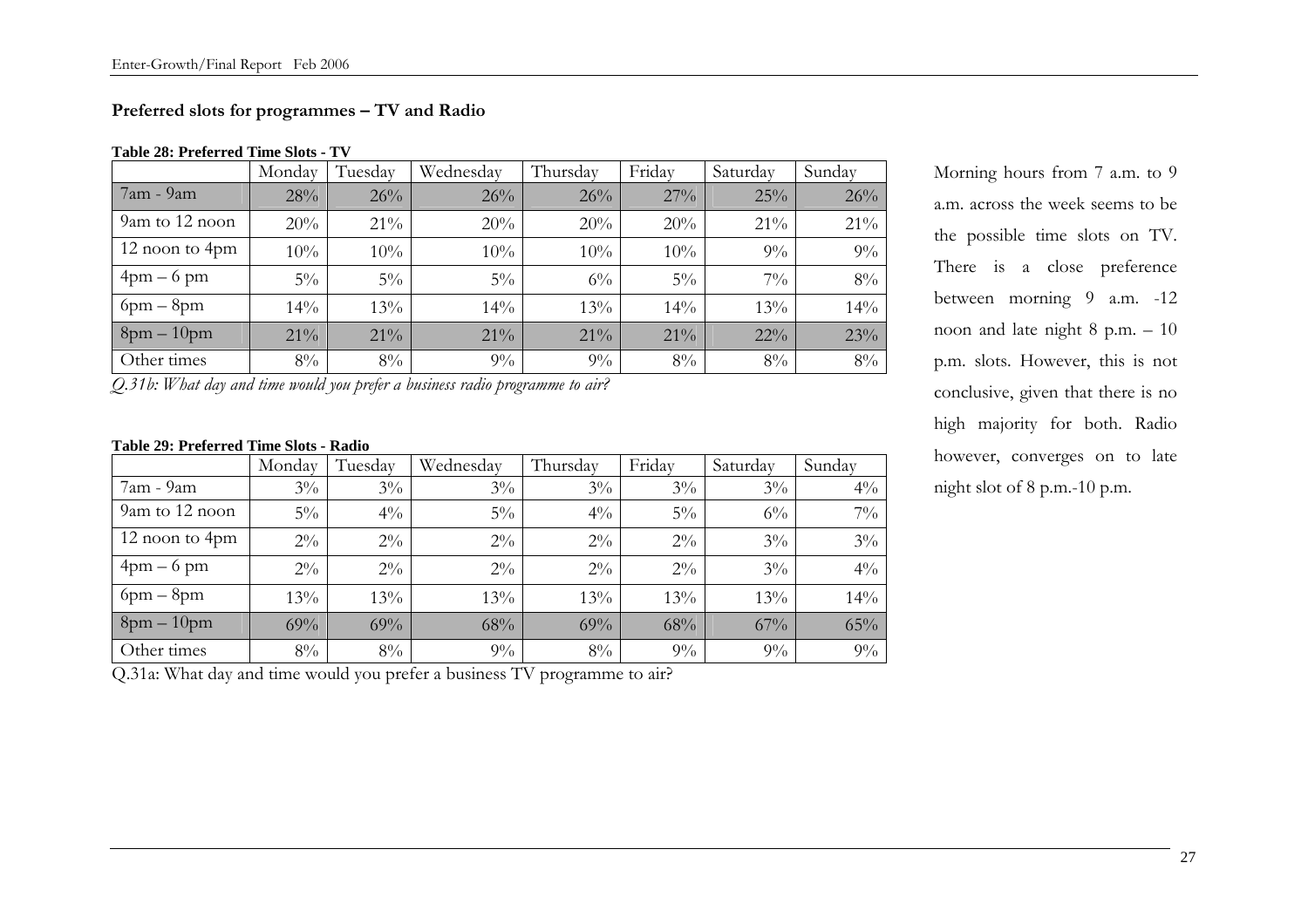# **Preferred Length of programmes – TV and Radio**

Highest proportion, around 50%, prefers the programme –whether it is on TV or Radio - to be 30 minutes in length. However, around a third of the sample prefers to have a one hour programme. All sub groups considered show similar trends with marginal differences as depicted in Tables in Appendix 4 in page xxv.

| $\frac{1}{2}$ and $\frac{1}{2}$ . The contract of the $\frac{1}{2}$ and $\frac{1}{2}$ and $\frac{1}{2}$ and $\frac{1}{2}$ and $\frac{1}{2}$ and $\frac{1}{2}$ and $\frac{1}{2}$ and $\frac{1}{2}$ and $\frac{1}{2}$ and $\frac{1}{2}$ and $\frac{1}{2}$ and $\frac{1}{2}$ and $\frac{1}{2$<br><b>Total Level</b> | TV    | Radio   |  |
|------------------------------------------------------------------------------------------------------------------------------------------------------------------------------------------------------------------------------------------------------------------------------------------------------------------|-------|---------|--|
| Base                                                                                                                                                                                                                                                                                                             | 508   | 470     |  |
| 30 minutes                                                                                                                                                                                                                                                                                                       | 50%   | 47%     |  |
| $30 - 45$ minutes                                                                                                                                                                                                                                                                                                | 16%   | 19%     |  |
| 1 hour                                                                                                                                                                                                                                                                                                           | 30%   | 28%     |  |
| More than one hour                                                                                                                                                                                                                                                                                               | $4\%$ | $3\%$   |  |
| Other                                                                                                                                                                                                                                                                                                            | $1\%$ | $3\%$   |  |
| Total                                                                                                                                                                                                                                                                                                            | 100%  | $100\%$ |  |

#### **Table 30: Preferred Length of the Programme - Total Level**

*Q.32a: How long should such a TV programme be?* 

*Q.32b: How long should such a radio programme be?*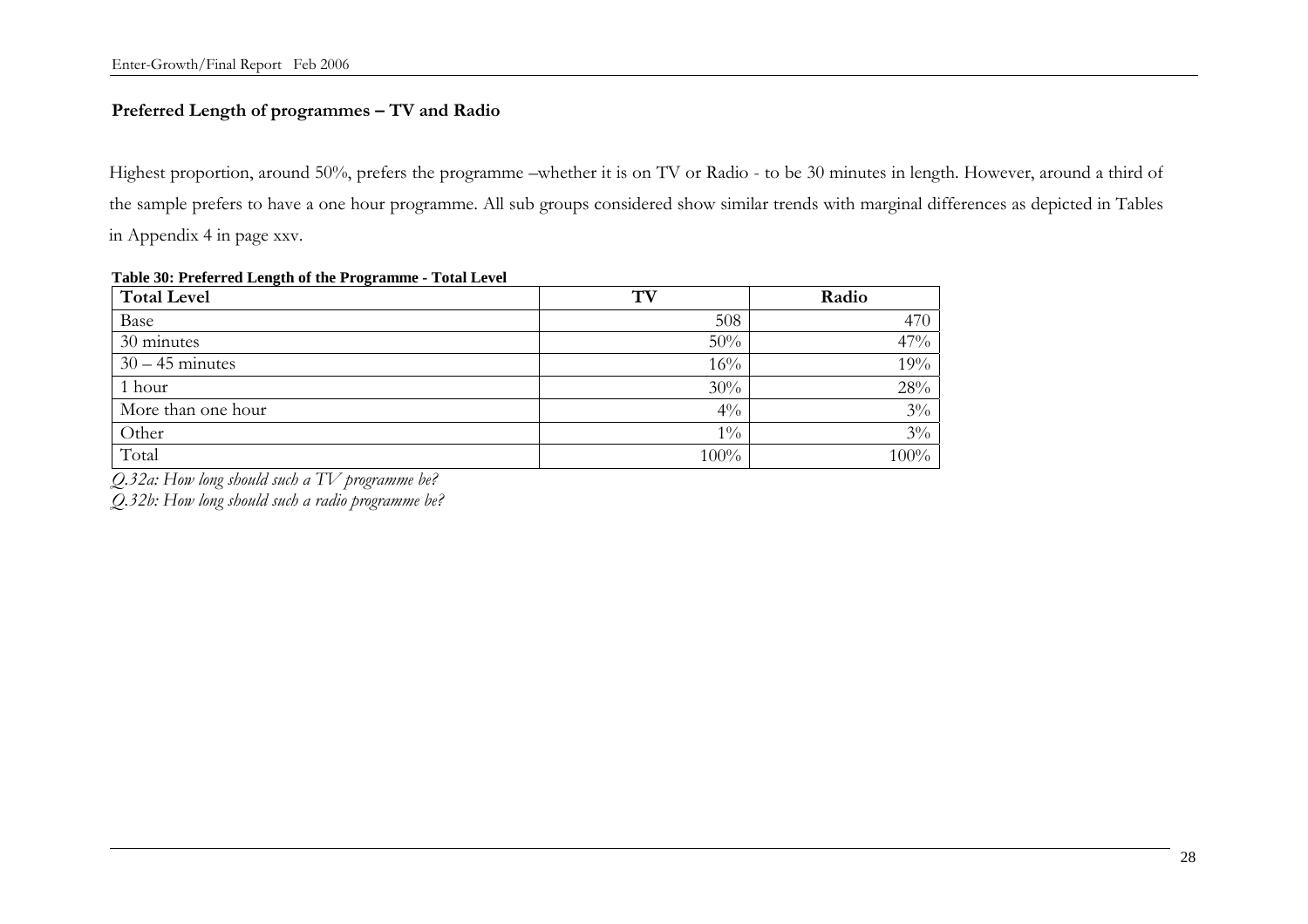#### **2.1.4 Potential for use of telephone and mobile phone in business**

**Availability of phone facility** 

|          |         | Status |       | <b>Size</b> | SEC  |      |      |       | <b>Dwelling Area</b> |        | Total  |              |         |
|----------|---------|--------|-------|-------------|------|------|------|-------|----------------------|--------|--------|--------------|---------|
|          | Exist   | Poten  | Small | Med         | AВ   |      | DE   | Urban | Kural                | Manu   | Trade  | <b>Other</b> |         |
| Base     | 360     | 154    | 182   | l 78        | 241  | 111  | 162  | 349   | 165                  | $-1$   | 194    | 89           | 514     |
| Yes      | 78%     | 50%    | 65%   | 91%         | 81%  | 76%  | 49%  | 79%   | 49%                  | 78%    | $77\%$ | 81%          | 70%     |
| $\rm No$ | $22\%$  | 50%    | 35%   | $9\%$       | 19%  | 24%  | 51%  | 21%   | 51%                  | $22\%$ | 23%    | 19%          | 30%     |
| Total    | $100\%$ | 100%   | 100%  | 100%        | 100% | 100% | 100% | 100%  | 100%                 | 100%   | 100%   | $100\%$      | $100\%$ |

**Table 31: Availability Levels of Phone Facility – Segment Analysis and Total Level**

*Q34: Does your household own a phone?* 

At total level, 70% of the respondents have a phone connection in the household. Substantial differences can be noted across the different subgroups considered. Whilst 78% of the existing business owners have phones, only 50% of those who intend to start businesses had phones. Whilst a very high 91% of medium scale business owners have a phone facility, 65% of small business owners have a phone. As one would expect, most A, B, and C socio economic group respondents (80% approx) have a phone, where as only 50% of the DE has group the facility. A similar gap can be seen between urban (79%) and rural (49%). Across business sectors however there is no difference in phone ownership.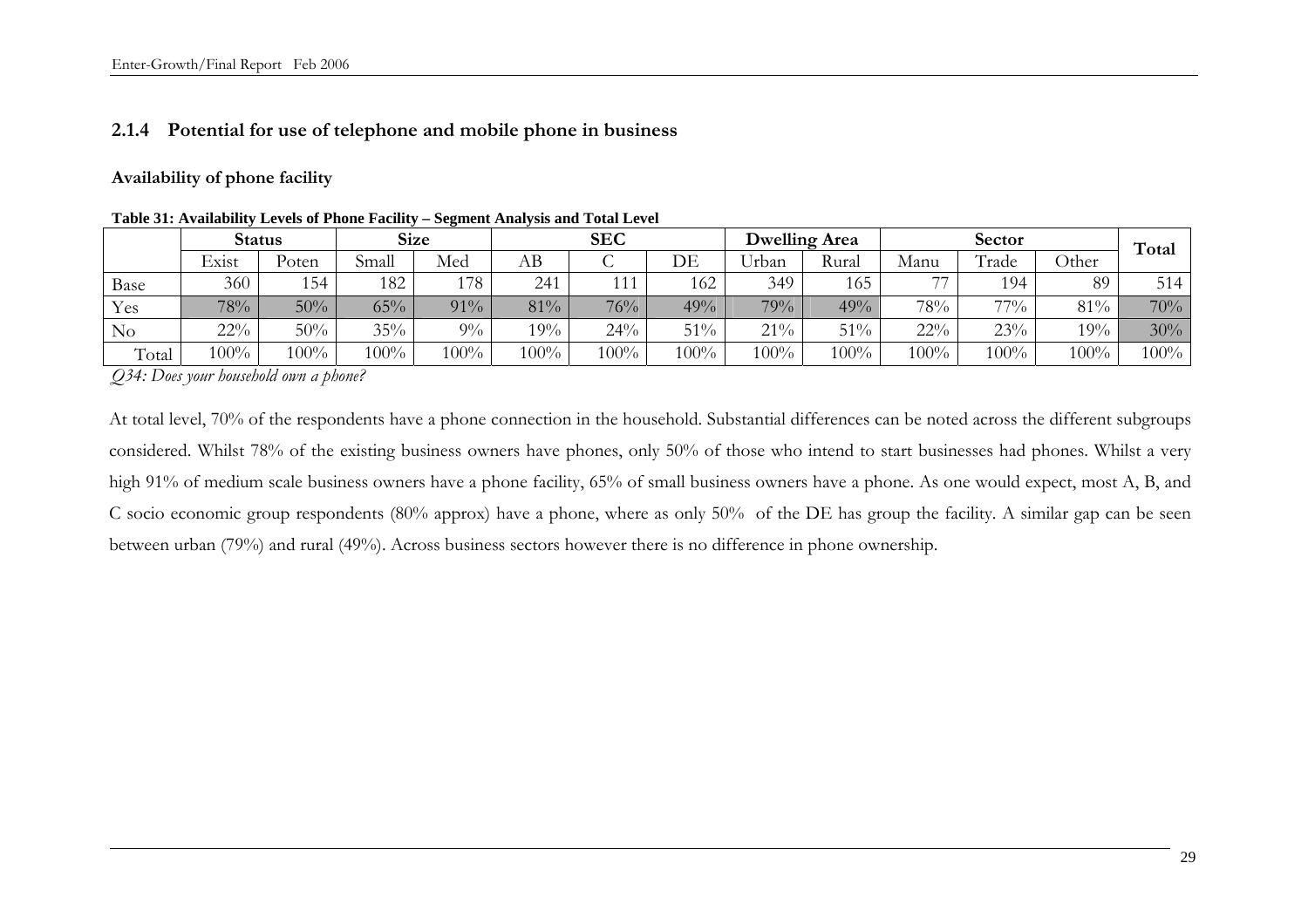#### **Awareness and Availability of SMS**

#### **Table 32: Awareness Level on SMS - Total Level**

|       | <b>Total Level</b> |
|-------|--------------------|
| Base  | 358                |
| Yes   | 89%                |
| No    | $11\%$             |
| Total | 100%               |

A very high majority (89%) is aware of the SMS facility offered through mobile phones, and some landline companies. This is consistent across all sub groups considered in the analysis with minor variations.

#### **Table 33: Awareness Level on SMS - Segment Analysis**

|       |        | <b>Status</b> | <b>Size</b> |         | <b>SEC</b>     |       |      | <b>Dwelling Area</b> |       | Gender  |         | <b>Sector</b> |       |                                |
|-------|--------|---------------|-------------|---------|----------------|-------|------|----------------------|-------|---------|---------|---------------|-------|--------------------------------|
|       | Exist  | Poten         | Small       | Med     | AВ             | ◡     | DE   | Urban                | Rural | Male    | Female  | Manu          | Trade | Other                          |
| Base  | 281    | $\rightarrow$ | $119 -$     | 162     | 195            | 84    | 70   | クフフ                  | 81    | 248     | 110     | 60            | 149   | 72<br>$\overline{\phantom{a}}$ |
| Yes   | 89%    | $97\%$        | 85%         | $92\%$  | 89%            | 92%   | 85%  | 89%                  | 86%   | 90%     | 85%     | 83%           | 91%   | 89%                            |
| No    | $11\%$ | $3\%$         | 15%         | $8\%$   | $1\frac{9}{6}$ | $8\%$ | 15%  | $1\%$                | $4\%$ | 10%     | 15%     | $17\%$        | $9\%$ | $11\%$                         |
| Total | 100%   | 100%          | $100\%$     | $100\%$ | 100%           | 100%  | 100% | 100%                 | 100%  | $100\%$ | $100\%$ | 100%          | 100%  | 100%                           |

*Q.35: Do you know about SMS? That is a way of sending text messages through telephone* 

#### **Table 34: Availability of SMS Facility - Total Level**

|       | <b>Total Level</b> |
|-------|--------------------|
| Base  | 317                |
| Yes   | 68%                |
| No    | $32\%$             |
| Total | 100%               |

Nearly 70% of phone owners who are aware of the SMS facility claim that they can use SMS on their phones. This is consistent across all sub groups analysed except one. Findings indicate that women (58%)

have less access to SMS facility comapered to men (72%).

#### **Table 35: Availability of SMS Facility - Segment Analysis**

|          |         | <b>Status</b> | <b>Size</b> |        |        | SEC  |         |         | <b>Dwelling Area</b> |      | Gender         | Sector |       |         |
|----------|---------|---------------|-------------|--------|--------|------|---------|---------|----------------------|------|----------------|--------|-------|---------|
|          | Exist   | Poten         | Small       | Med    | АB     | ີ    | DF      | Jrban   | Rural                | Male | Female         | Manu   | Trade | Other   |
| Base     | 250     |               | 101         | 149    | 172    |      | O.      | 247     | 70                   | 224  | 0 <sup>2</sup> | 50     | 136   | 64      |
| Yes      | 68%     | $67\%$        | 67%         | 69%    | 73%    | 61%  | 64%     | 67%     | $71\%$               | 72%  | 58%            | 64%    | 66%   | 770/0   |
| $\rm No$ | 32%     | 33%           | 33%         | $31\%$ | $27\%$ | 39%  | 36%     | 33%     | 29%                  | 28%  | 42%            | 36%    | 34%   | 23%     |
| Total    | $100\%$ | $100\%$       | $100\%$     | 100%   | 100%   | 100% | $100\%$ | $100\%$ | $100\%$              | 100% | 100%           | 100%   | 100%  | $100\%$ |

*Q.36: Is it possible to send SMS with your phone?*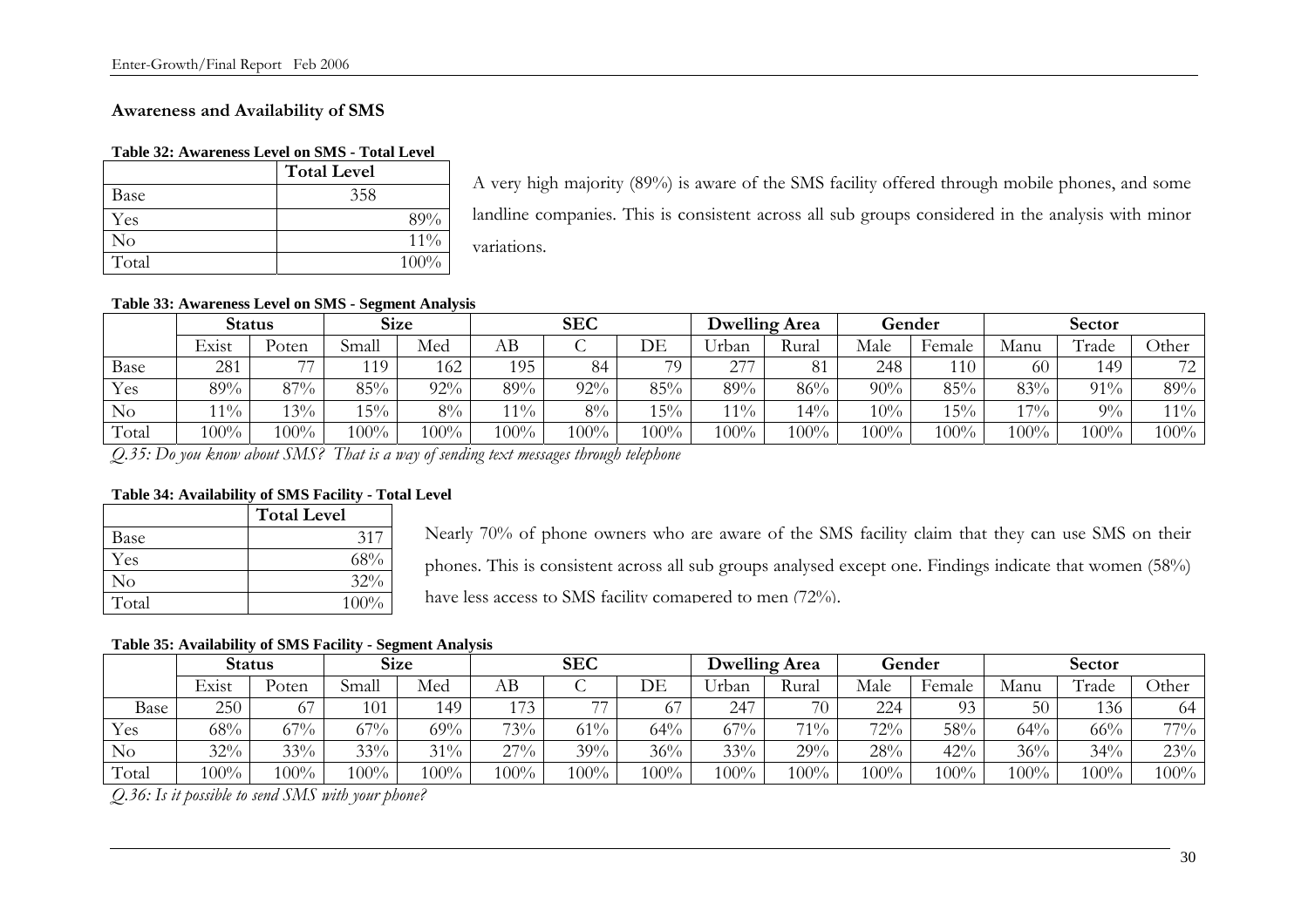#### **Table 36: Use of SMS Service - Total Level**

|          | <b>Total Level</b> |   |
|----------|--------------------|---|
| Base     | 216                | f |
| Yes      | 51%                |   |
| $\rm No$ | 49%                |   |
| Total    | 100%               |   |

Despite 70% of phone owners being aware of the SMS facility, and also knowing that they can use this facility on their phones, only half of them (51%) seem to use SMS for business purposes. It is interesting to note that women who have access to SMS do use it slightly more than men do for business purposes.

#### **Table 37: Use of SMS Service - Segment Analysis**

|                |         | <b>Size</b> | <b>SEC</b> |         |         |                      | <b>Dwelling Area</b> |      | Gender | <b>Sector</b> |       |       |  |
|----------------|---------|-------------|------------|---------|---------|----------------------|----------------------|------|--------|---------------|-------|-------|--|
|                | Small   | Med         | AВ         |         | DE      | <b>TT 1</b><br>∪rban | Rural                | Male | Female | Manu          | Trade | Other |  |
| Base           | 68      | 103         | 126        | 47      |         | 166                  | 50                   | 162  | 54     | 32            | 90    | 49    |  |
| Yes            | 50%     | 49%         | 49%        | 47%     | 63%     | 52%                  | 50%                  | 49%  | 57%    | 38%           | 54%   | 47%   |  |
| N <sub>o</sub> | 50%     | 51%         | $51\%$     | 53%     | 37%     | 48%                  | 50%                  | 51%  | 43%    | 63%           | 46%   | 53%   |  |
| Total          | $100\%$ | $100\%$     | $100\%$    | $100\%$ | $100\%$ | 100%                 | 100%                 | 100% | 100%   | $100\%$       | 100%  | 100%  |  |

*Q.37: Do you use the phone to send or receive SMS or text messages for business purposes?*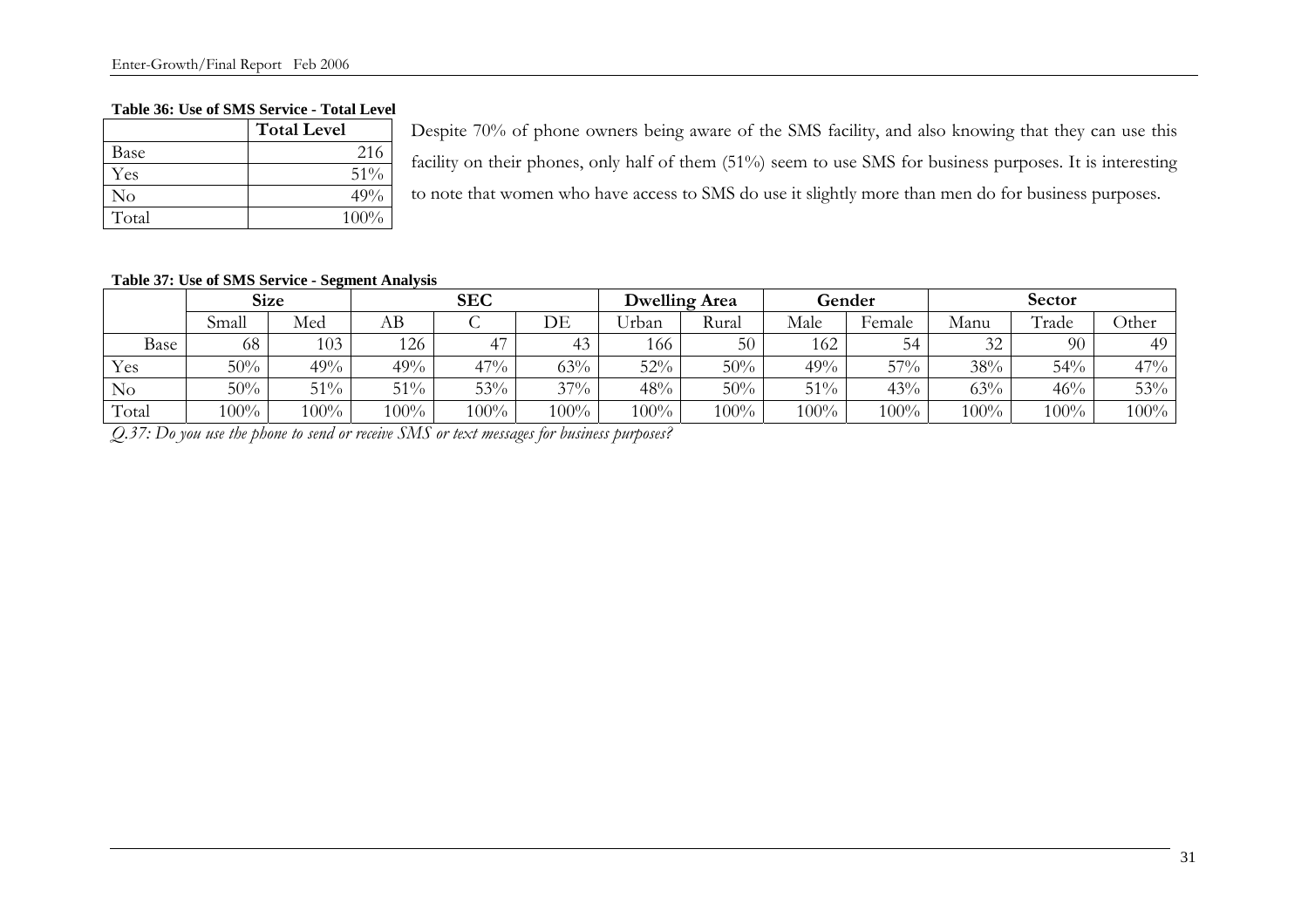|       | <b>Total Level</b> |
|-------|--------------------|
| Base  | 216                |
| Yes   | 70%                |
| No    | 30%                |
| Total | 100%               |
|       |                    |

#### **Table 38: Interest Levels on Receiving Business Information by SMS - Total Level**

A high majority of 70% out of the phone owners who are aware of the SMS facility, and also know that they can use this facility on their phones, are interested in receiving business information through SMS. Whilst this is the overall picture, there seem to be substantial variations across the sub groups considered in the analysis.

Interestingly, more of potential (82%) compared to 67% existing business owners are interested in the service. Small business owners (75%) have shown higher interest compared to medium size business owners (62%). Less affluent socio economic group DE (79%) has shown higher interest than C (72%), and the more affluent AB (67%). Rural sector business owners and potential owners (82%) have shown higher interest in receiving business information through SMS compared to their urban counterparts (67%). Consistent with current use of SMS for business purposes, women (%80) have shown higher interest in SMS based business information service than men (67%). Trade (72%) and Other Service (67%) sectors show greater interest in this service compared to Manufacturing/Agriculture (53%)

**Table 39: Interest Levels on Receiving Business Information by SMS - Segment Analysis**

|       |                       | <b>Status</b> |       | <b>Size</b> |        | <b>SEC</b> |      | <b>Dwelling Area</b> |       | Gender |        | Sector |                    |       |
|-------|-----------------------|---------------|-------|-------------|--------|------------|------|----------------------|-------|--------|--------|--------|--------------------|-------|
|       | $\mathbf{r}$<br>Exist | Poten         | Small | Med         | АB     |            | DE   | Urban                | Rural | Male   | Female | Manu   | $\sqrt{ }$<br>rade | Other |
| Base  | 171                   | 45            | 68    | 103         | 126    |            |      | 166-                 | 50    | 162    | 54     | 32     | 90                 | 49    |
| Yes   | 67%                   | 82%           | 75%   | 62%         | $67\%$ | 72%        | 79%  | 67%                  | 82%   | $67\%$ | 80%    | 53%    | 72%                | 67%   |
| No    | 33%                   | 18%           | 25%   | 38%         | 33%    | 28%        | 21%  | 33%                  | 18%   | 33%    | 20%    | 47%    | 28%                | 33%   |
| Total | 100%                  | 100%          | 100%  | $100\%$     | 100%   | $100\%$    | 100% | 100%                 | 100%  | 100%   | 100%   | 100%   | 100%               | 100%  |

*Q.38: Would you be interested to receive text messages with information useful for your business?*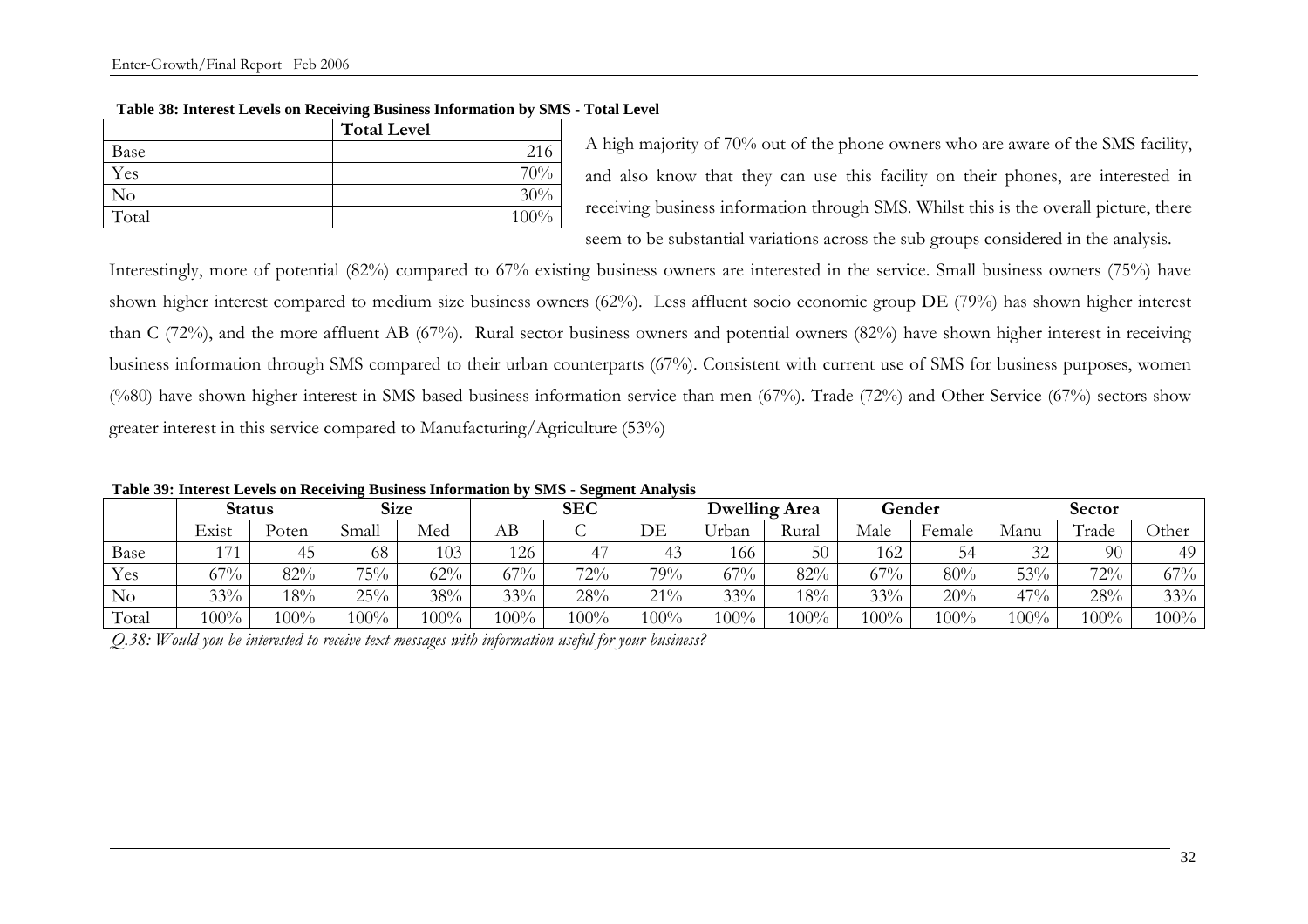#### **Table 40: Willingness to Pay for SMS Information - Total Level**

|          | <b>Total Level</b> |
|----------|--------------------|
| Base     | 152                |
| Yes      | $99\%$             |
| $\rm No$ | $1\%$              |
| Total    | 100%               |

Paying for a useful service seems very much the norm for those who found SMS based business information services as helpful. There is absolute willingness to pay a fair fee

#### **Table 41: Willingness to Pay for SMS Service - Segment Analysis**

|          |        | Status | <b>Size</b> |         |         | <b>SEC</b> |         | <b>Dwelling Area</b> |         | Gender |        | Sector  |                    |         |
|----------|--------|--------|-------------|---------|---------|------------|---------|----------------------|---------|--------|--------|---------|--------------------|---------|
|          | Exist  | 'oten  | Small       | Med     | AВ      |            | DE      | ∪rban                | Rural   | Male   | Female | Manu    | $\sqrt{ }$<br>rade | .)ther  |
| Base     | 115    | 37     | 51          | 64      | 84      | 34         | 34      | 111                  | 41      | 109    | 43     |         | 65                 | 33      |
| Yes      | $99\%$ | 97%    | 98%         | $100\%$ | 98%     | 100%       | $100\%$ | 98%                  | $100\%$ | 98%    | 100%   | $100\%$ | $100\%$            | 97%     |
| $\rm No$ | $1\%$  | $3\%$  | $2\%$       | $0\%$   | $2\%$   | $0\%$      | $0\%$   | $2\%$                | $0\%$   | $2\%$  |        | $0\%$   | $0\%$              | $3\%$   |
| Total    | 100%   | 100%   | $100\%$     | 100%    | $100\%$ | 100%       | 100%    | 100%                 | $100\%$ | $00\%$ | 100%   | $100\%$ | 100%               | $100\%$ |

*Q.39: Would you be willing to pay a small charge for such a service?* 

#### **Table 42: Willingness to Buy a Phone to Receive SMS Information - Total Level**

|                   | <b>Total Level</b> |
|-------------------|--------------------|
| <b>Total Base</b> | 101                |
| Yes               | 69%                |
| N <sub>O</sub>    | 31%                |
| Total             | $100\%$            |

An encouraging majority of nearly 70% across all sectors have expressed interest in purchasing a phone with SMS facility, to receive information useful for business purposes. .

#### **Table 43: Willingness to Buy a Phone to Receive SMS Information - Segment Analysis**

|          |       | Status  |        | <b>Size</b> |      | <b>SEC</b> |      |                  | <b>Dwelling Area</b> |      | Gender  |      | Sector  |         |
|----------|-------|---------|--------|-------------|------|------------|------|------------------|----------------------|------|---------|------|---------|---------|
|          | Exist | oten'   | Small  | Med         | AΒ   |            | DE   | $+ + +$<br>∪rban | Rural                | Male | Female  | Manu | Trade   | Other   |
| Base     | 79    | 22      | 33     | 46          | 47   | 30         | 24   | 81               | 20                   | 62   | 39      | 18   | 46      | 15      |
| Yes      | 69%   | 69%     | $66\%$ | $72\%$      | 75%  | $74\%$     | 57%  | 72%              | 62%                  | 72%  | 64%     | 68%  | 68%     | 72%     |
| $\rm No$ | 31%   | $31\%$  | 34%    | 28%         | 25%  | 26%        | 43%  | 28%              | 38%                  | 28%  | 36%     | 32%  | 32%     | 28%     |
| Total    | 100%  | $100\%$ | 100%   | $100\%$     | 100% | 100%       | 100% | 100%             | 100%                 | 100% | $100\%$ | 100% | $100\%$ | $100\%$ |

*Q.40: Would you consider buying a phone if you could receive information useful for your business?*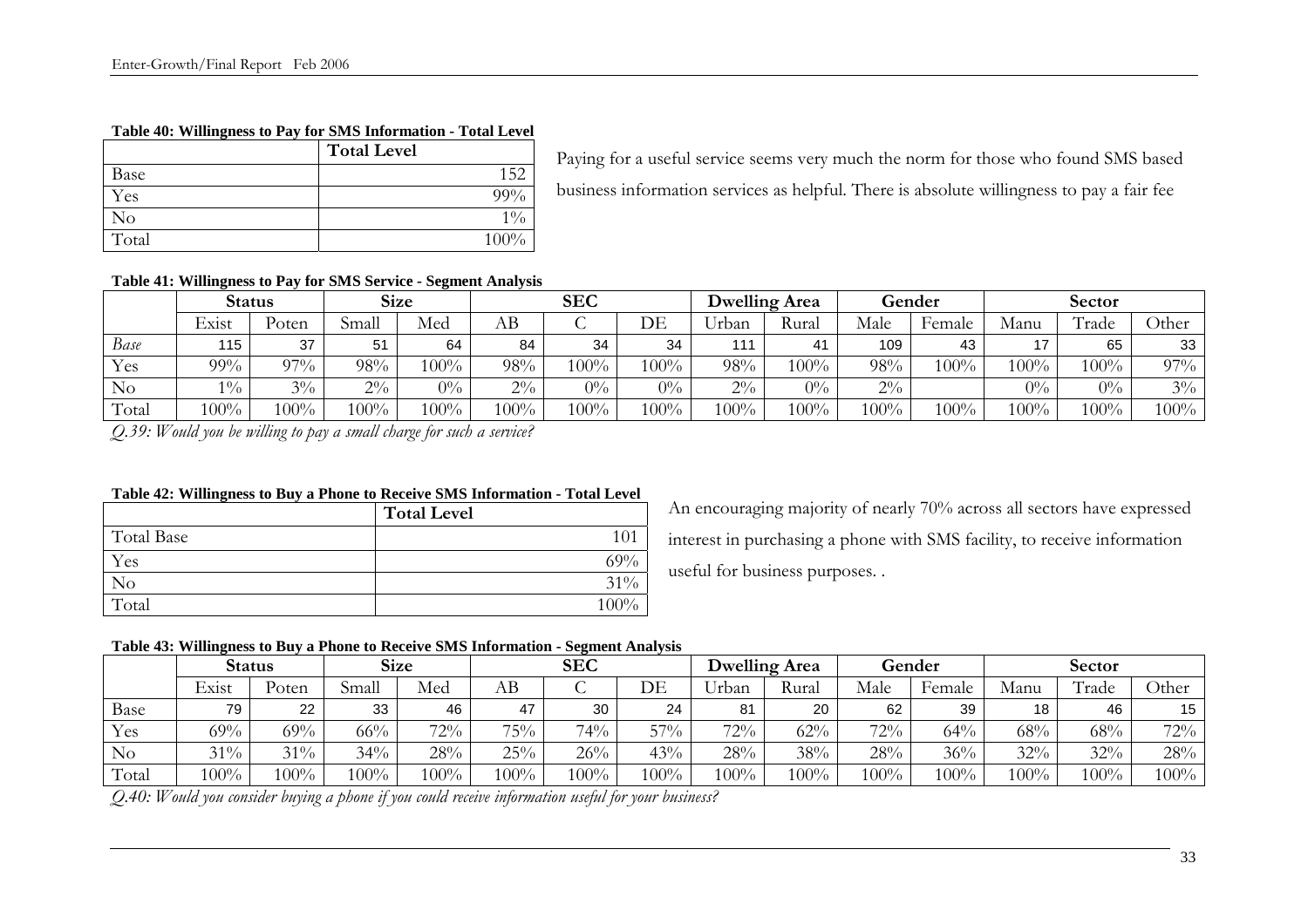# **2.2 Findings of the Media Monitoring Exercise – A summary**

#### **2.2.1 Radio**

**Proportion of airtime devoted to business programmes**

| Total Radio Air time/Day                                        | Sum of total airtime across all channels per day | Proportion allocated to business<br><b>issues</b> (all sectors, all levels) |
|-----------------------------------------------------------------|--------------------------------------------------|-----------------------------------------------------------------------------|
| Number hours/ $station = 18$<br>Number of radio stations $= 17$ |                                                  |                                                                             |
| $17*18*3600$ seconds per Day                                    | Sum of all/ number of Days (monitored) = $X$     | $(X/306)*100$                                                               |
| $1, 101, 600$ seconds per day                                   | 179277 / 21 = 8537 seconds per day               | $1\%$                                                                       |

**Proportion of this airtime that is focused on small business, medium to large business, international and corporate business and economic issues** 

|                            | Small | Medium | Large |
|----------------------------|-------|--------|-------|
| Seconds                    | 27806 | 2139   | 22504 |
| <b>Relative proportion</b> | 53%   | $4\%$  | 43%   |

A robust analysis of this is not possible due to the ad-hoc nature of airing business related information. Given below is indicative information from where it was possible to trace what sector/size of business.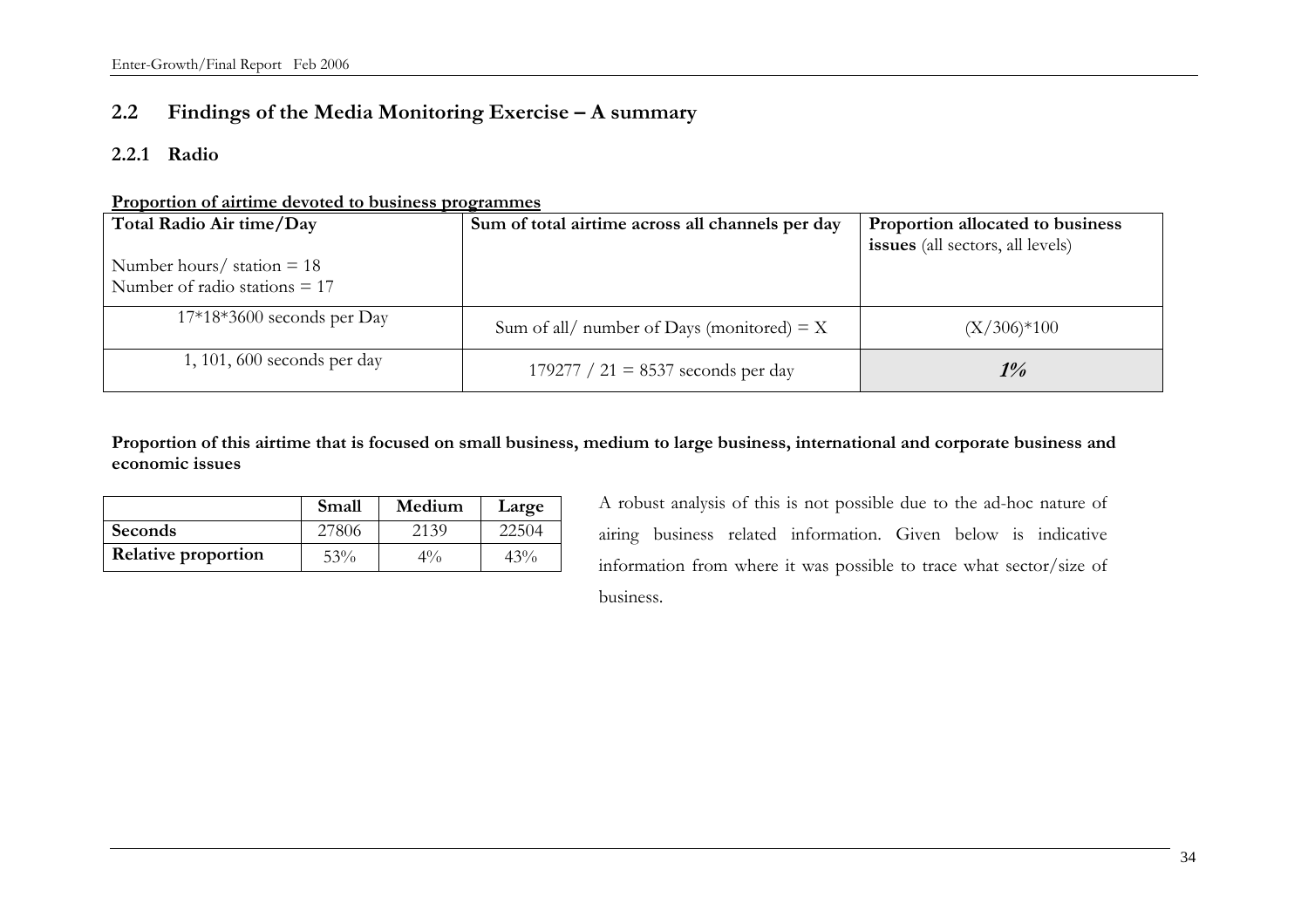|                                |                                   | $\frac{0}{0}$ | Number of seconds |
|--------------------------------|-----------------------------------|---------------|-------------------|
| Total business related airings |                                   | 100%          | 179277            |
| Regular business programmes    |                                   | 15%           | 26261             |
| <b>News bulletins</b>          |                                   | 85%           | 153016            |
| By Channel/Language            |                                   |               |                   |
| <b>Sinhalese Total</b>         |                                   | 56%           | 99773             |
|                                | City                              | 10%           | 18280             |
|                                | Hiru                              | $3\%$         | 5349              |
|                                | Lakhanda                          | 28%           | 50636             |
|                                | Raja                              | $2\%$         | 3765              |
|                                | Sha                               | $5\%$         | 9408              |
|                                | Shree                             | $1\%$         | 955               |
|                                | Sirasa                            | $6\%$         | 11380             |
| <b>English Total</b>           |                                   | 33%           | 59691             |
|                                | <b>YES</b>                        | $3\%$         | 5828              |
|                                | Sun                               | $9\%$         | 15735             |
|                                | Gold                              | $9\%$         | 15743             |
|                                | Lite                              | $8\%$         | 14314             |
|                                | SLBC                              | $1\%$         | 1335              |
|                                | ${\bf E}$                         | $1\%$         | 1249              |
|                                | TNL Radio                         | $3\%$         | 5487              |
| <b>Tamil Total</b>             |                                   | $11\%$        | 19813             |
|                                | SLBC Tmil                         | $6\%$         | 10478             |
|                                | Shakthi                           | $3\%$         | 6019              |
|                                | Sooriyan                          | $2\%$         | 3316              |
| By session                     |                                   |               |                   |
|                                | Morning 1-6am to 9am              | 29%           | 42764             |
|                                | Morning 2-9am to 12noon           | 10%           | 15269             |
|                                | Afternoon - 12noon to 6pm         | $31\%$        | 46955             |
|                                | Evening $-$ 6pm to 9pm            | $26\%$        | 38525             |
|                                | Late $night - 9pm$ to 12 midnight | $4\%$         | $\overline{5}607$ |

**Number of business programmes - Includes news bulleting that contained business information** 

Only 1% of radio airtime (all channels taken from 6am until 12 midnight) is allocated for business related information per day.

When this 1% was further probed, figures show that regular business programmes account for a mere 15% of the total business information airtime on Radio. The rest is news bulletins in the form of business news or main headlines. Majority of the programmes are in Sinhalese (56%), and 33% in English. There is very little time given for business information in the Tamil language.

Morning from 6 to 9 a.m., afternoon from 12 noon to 6 p.m., and 6 to 9pm are the sessions where most airtime is given.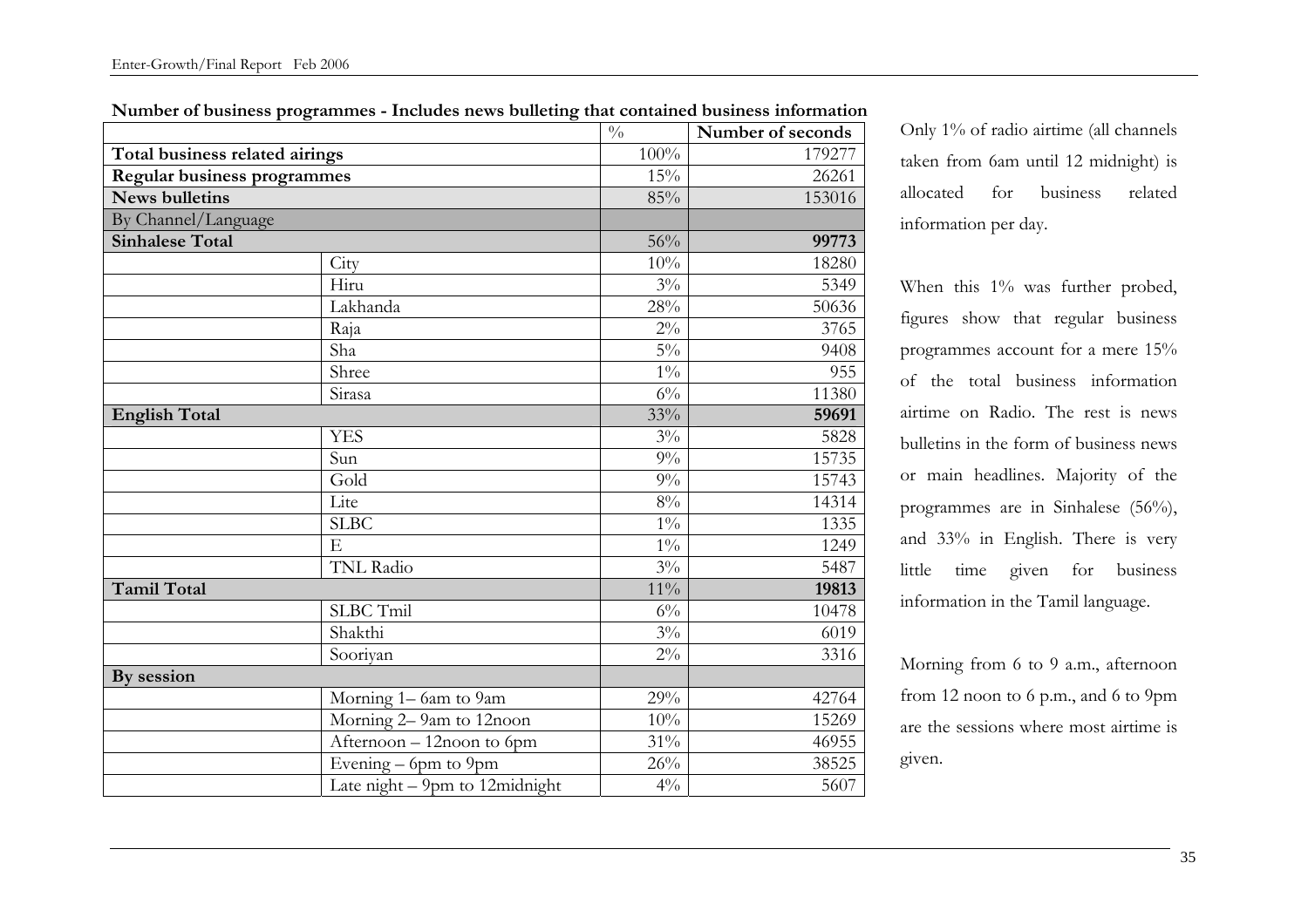## **Descriptive information**

News bulletins are the main type of programmes that included business news. This could either be a business news section in the main news telecast, or a main headline news article depending on the national importance of the topic. Lak Sathosa (Sinhala programme) on City FM, and Business Focus on TNL lite are the only identified short business focused programmes that were independent of news. The topics covered were mostly on prices, currency, foreign investments, and new developments in industries and major companies. In short this information was mainly to do with the macro environment than specific issues and concerns of small business operators. Please find attached as appendix 5, the descriptive programme schedules for the  $1<sup>st</sup>$ ,  $11<sup>th</sup>$  and  $21<sup>st</sup>$  of January which were randomly selected as a representative sample. However, if need be the full schedules for the whole period can be availed on request.

## **2.2.2 TV**

| Total TV Air time/Day<br>Number hours/ $station = 18$ | Sum of total airtime across all channels<br>per day | Proportion allocated to business<br>issues (all sectors, all levels) |
|-------------------------------------------------------|-----------------------------------------------------|----------------------------------------------------------------------|
| Number of TV stations $= 11$                          |                                                     |                                                                      |
| $11*18*3600$ seconds per Day                          | Sum of all/number of Days (monitored) = Y           | $(Y/198)*100$                                                        |
| 712800                                                | $927062/21 = 44146$                                 | 6.2%                                                                 |

## **Proportion of airtime devoted to business programming**

## **Proportion of this airtime that is focused on small business, medium to large business, international and corporate business and**

#### **economic issues**

|                            | Small | Medium | Large  |
|----------------------------|-------|--------|--------|
| Seconds                    | 77580 | 91560  | 287040 |
| <b>Relative proportion</b> | 17%   | 20%    | $63\%$ |

A robust analysis of this is not possible due to the ad-hoc nature of airing of business related information. Given below is indicative information from where it was possible to trace what sector/size of business.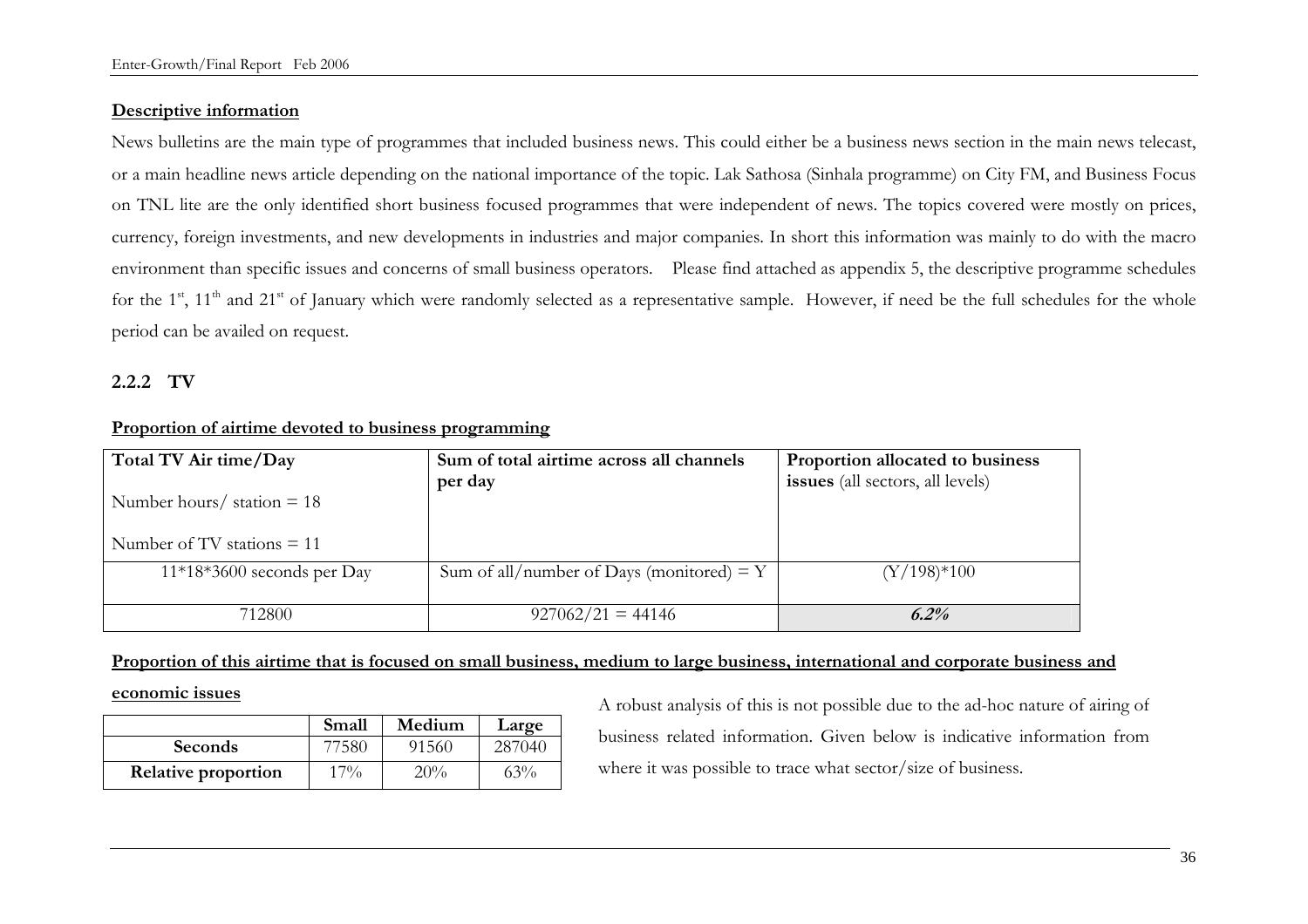|                                |                                |       | <b>Number of Seconds</b> |
|--------------------------------|--------------------------------|-------|--------------------------|
| Total business related airings |                                | 100%  | 927062                   |
| Regular business programmes    |                                | 90%   | 836520                   |
| News bulletins                 |                                | 10%   | 90542                    |
| By Channel                     |                                |       |                          |
|                                | Derana                         | $2\%$ | 18720                    |
|                                | Sirasa                         | $1\%$ | 10320                    |
|                                | Swarnawahini                   | $0\%$ | 2940                     |
|                                | ART tv                         | 27%   | 245700                   |
|                                | Etv                            | 35%   | 326100                   |
|                                | <b>MTV</b>                     | $0\%$ | 2640                     |
|                                | Shakthi                        | $0\%$ | 1202                     |
|                                | Eye                            | $1\%$ | 5700                     |
|                                | <b>ITN</b>                     | $3\%$ | 31740                    |
|                                | Rupavahini                     | $6\%$ | 58140                    |
|                                | TNL                            | 24%   | 223860                   |
| By session                     |                                |       |                          |
|                                | Morning 1-6am to 9am           | 15%   | 125822                   |
|                                | Morning 2-9am to 12noon        | 13%   | 109140                   |
|                                | Afternoon - 12noon to 6pm      | $2\%$ | 16080                    |
|                                | Evening $-$ 6pm to 9pm         | 29%   | 246600                   |
|                                | Late night - 9pm to 12midnight | 41%   | 350820                   |
| <b>By Language</b>             |                                |       |                          |
|                                | Sinhalese                      | 24%   | 227460                   |
|                                | English                        | 75%   | 695580                   |
|                                | Tamil                          | $1\%$ | 5220                     |

**Number of business programmes - Includes news bulleting that contained business information**

Proportion of time allocated for business information and news on Sri Lankan television is 6.2% of the total airtime (all channels taken from 6am until 12 midnight).

When this 6.2% was further probed, figures show that regular business programmes account for a healthy 90% of the total business information airtime on TV. This is clear from the type of programmes television channels have: mostly 30 minutes programmes dedicated to business. The rest 10% is news bulletins in the form of business news or main headlines.

Majority of the programmes (75%) are presented in English. Sinhalese takes 24% and Tamil a mere 1%. Thus, the current business information programmes telecasted on TV seem to cater to a smaller niche of large business owners, given that the majority of small and medium entrepreneurs are mainly non-English speaking. This shows a bias toward large scale businesses. Most airtime is given in the night from 9 p.m. to midnight (41%), followed by 6 p.m. to 9 p.m. (29%).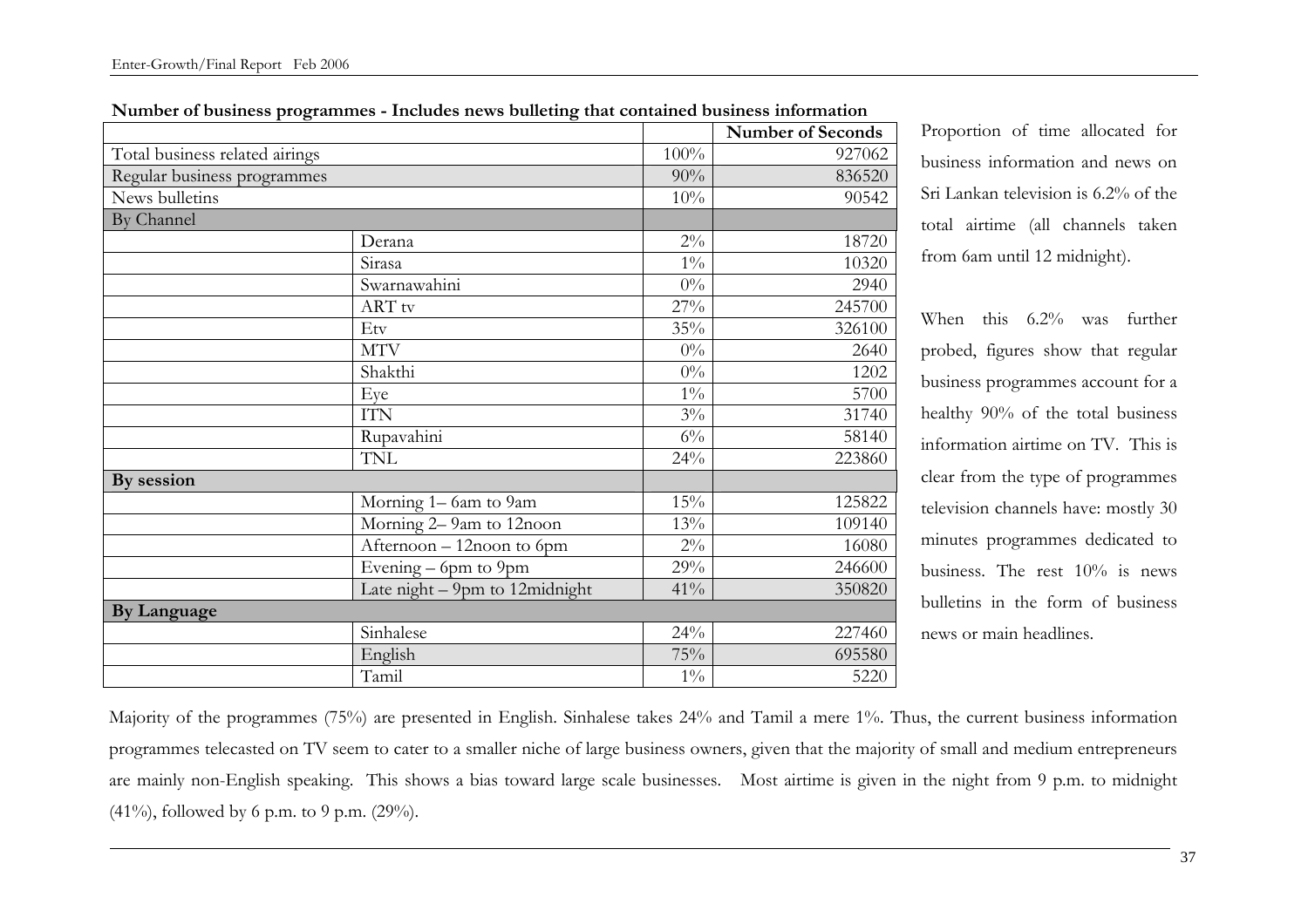#### **Descriptive information**

Television programmes are mostly 30 minutes in length and fully dedicated to business news and issues. State of Business and BIZ Roundup on Art TV; Lanka Business Report, LBO TV, and The Money Report on Etv; Rupees and Sense on ITN; and Benchmark on TNL are the main English language business programmes. Vanija Viththi on Derana; Viyaparika Viththi on Rupavahini; Viyaparika Vivaranikawa are some of the main Sinhala programmes. These programmes mainly discuss stock market news, foreign investments, policies and regulations, and new developments among bigger companies. The SME related programmes with the largest time duration, with top 10 programmes and descriptive information is as follows. Please find attached as appendix 6, the descriptive programme schedules for the 1<sup>st</sup>, 11<sup>th</sup> and 21<sup>st</sup> of January which were randomly selected as a representative sample. However, if need be the full schedules for the whole period can be availed on request.

## **Top 10 SME related TV programmes (01.01.2006 to 21.01.2006)**

#### **1. Lanka Business Report**

Lanka Business Report is a 30 minute weekly business programme on ETV and Co-sponsored by SLT and Alliance Insurance. This is completely an English language program with all programs mainly aimed at medium and large business enterprises, as well as broad economic aspects. Information is presented in the form of 'news' presentations and often carries a lot of interviews with business leaders and analysts to support the news item. Since this is a weekly program, most of the programs are not based on day to day business events; instead it rather talks on broader business and economic topics.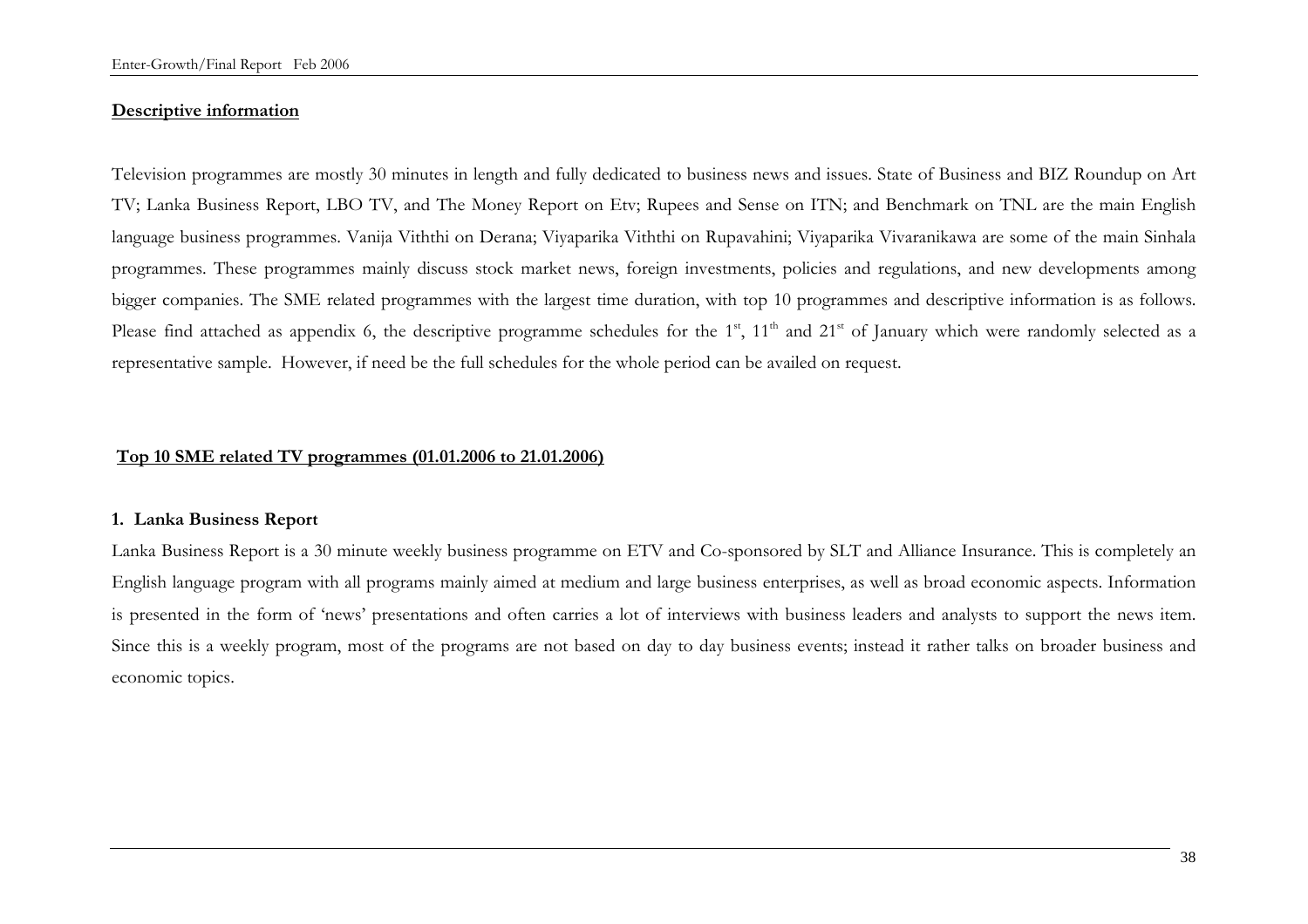#### **2. Shanida Ayubowan.**

Shanida Aubowan is a Sinhala language 3 hr live program on Rupavahini, telecasted every Saturday morning, and is more of a documentary program. Within the three hours, there are programs of different subjects i.e. art and culture, literature, business, education etc. each segment given a 20-30 minutes time allocation. The business segment is typically based on a particular incident that happened or is currently happening during the week, and often carries live interviews with experts or top ranking officials of the company or economy concerned. This has more emphasis on medium scale businesses.

## **3. Rupees and Sense**

This is a 30 minute English business weekly program on ITN sponsored by the Bank of Ceylon. It generally discusses current business issues and carries interviews with industry experts.

#### **4. Seylan Tele Welandasela**

This is a weekly business awareness program on TNL sponsored by Seylan Bank. It always focuses on small and medium scale urban and rural entrepreneurs. The most common feature of this program is that an interviewer goes even to remote villages and houses, interviewing SME entrepreneurs. It also gives guidance by a banker as to how to deal with banks in order to get assistance for SME entrepreneurs.

## **5. Pahan Dora**

This is a live program which is aired once a day on ITN. It is a 3 hour program within which are 30 min programme segments each. Various topics are discussed with business being one of them. A main feature of this program is that per a day, it focuses on one industry where a specialist of the industry is interviewed.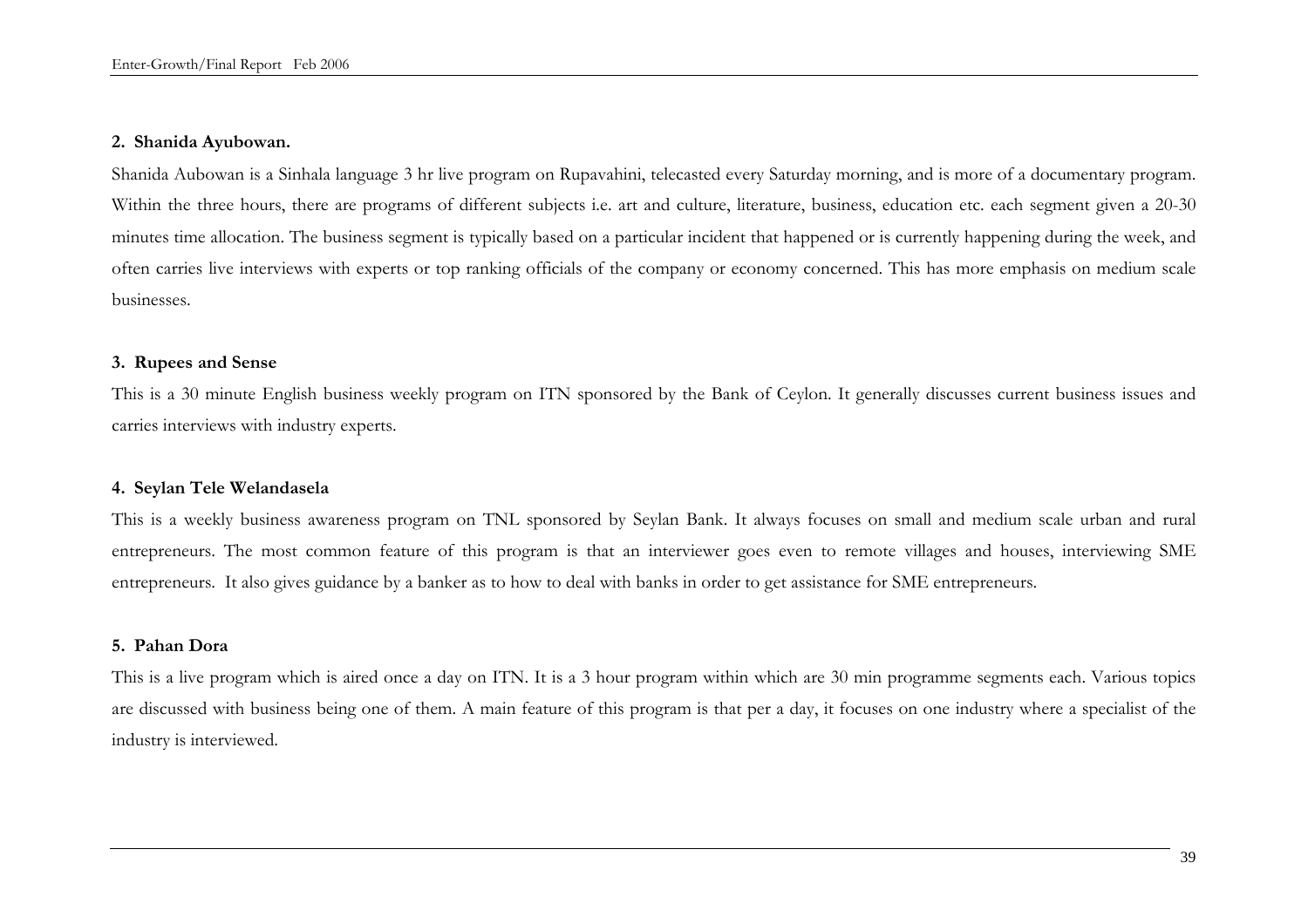#### **6. Govibimata Arunalu**

This is a documentary comprising a business weekly program on Rupavahini. Main focus is on agriculture and farmers with the main contributor to this program being the Agriculture Ministry. Concentrates an interviews and advisory type of programs to farmers on various aspects of the agriculture industry.

# **7. Manusath Uyana**

This is a regular live program on Rupavahini and is not dedicated to business. It often talks about current topics, and based on the topic, an expert on the subject speaks or is interviewed.

## **8. Nugasevana (Two programmes)**

This is a daily live Sinhala program on weekdays on Rupavahini, which often focuses on women. The three hour program has many sub programs ie: cookery, home based business, art and culture, baby care etc. The business segment focuses on small and medium business, awareness on bank loan facilities, different types of business that can be started etc. Discussion with an expert is a normal feature of this program segment.

## **9. Arthika Punarjeewana Sangamaya**

This is a weekly 30 minutes program on TNL, and often talks about eradication of poverty, small home businesses, etc. The program is more informative in nature in giving a lot of help , information and guidance to all the topics mentioned above. This is a Sinhala program designed for the lower and middle classes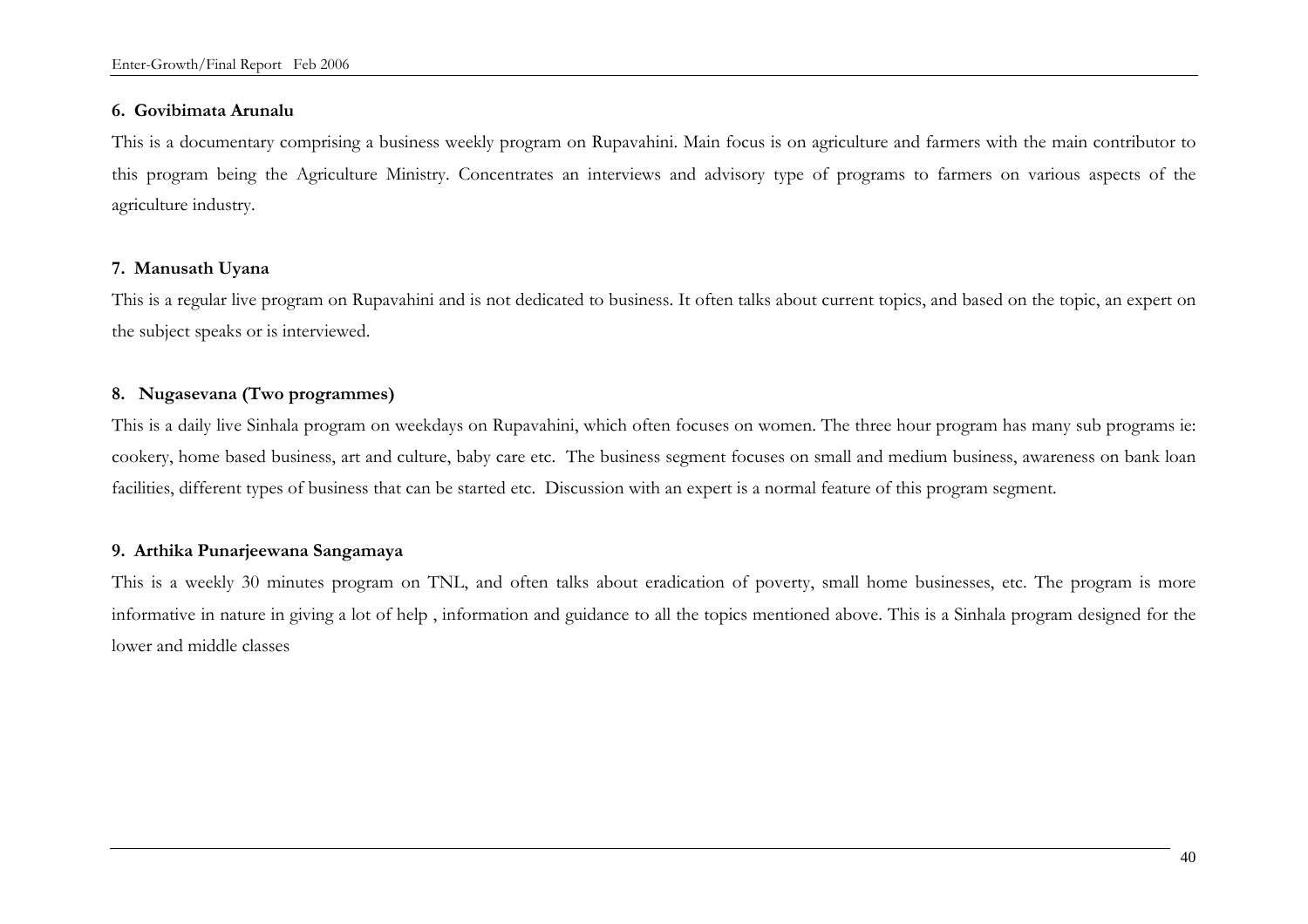# **2.3 Findings of the Focus Group Discussions**

The qualitative component of the study consisted of three focus groups. Each group comprised of eight participants representing a cross section of the SME sector who were potential viewers / listeners of business related TV / radio programs.

## **2.3.1 Television**

Free time available to relax in front of a TV was very much dependent on the type of business involved. However it appeared that women enjoyed more opportunity to watch Television compared to men, particularly during daytime. This was mainly due to most females having household based businesses or within close proximity to the house from business premises. Men on the other hand were mostly involved in businesses set up away from home. Thus for men, apart from the evening, early morning around 7am seem to be the only time to watch TV during weekdays. Free time during weekends again seems to depend on the type of business involved. However, Sundays were seen as relatively free days where more time was spent on watching Television.

## **Weekday TV Habits**

- **Less opportunity to view (All)**
- **Starting the day -> Mind on impending Work (All)**  *"…I don't get to watch much TV during weekdays…it is mostly early in the morning around 7am before going to work and in the evening after returning home that I get to watch TV…" (male)*
- **"Entertainment" while working -> Less involvement with program (Mostly Female)**  *"…I have my salon set up in my own house…so I can watch TV regularly especially if there is a program like Nugasevana or Suba Udasenak on, I make sure I don't miss it…"(female)*
- **Stop gap -> In between work -> Break for mind (Mostly Female)**  *"…I have set up my flower shop in one section of my house…I have about ten people working in it…so as and when I feel like taking a break I come home and watch a bit of TV…"(female)*
- **Relax in the evening -> Stress reliever -> Mostly entertainment (All)**  *"…we watch tele dramas…we can relax after work…"*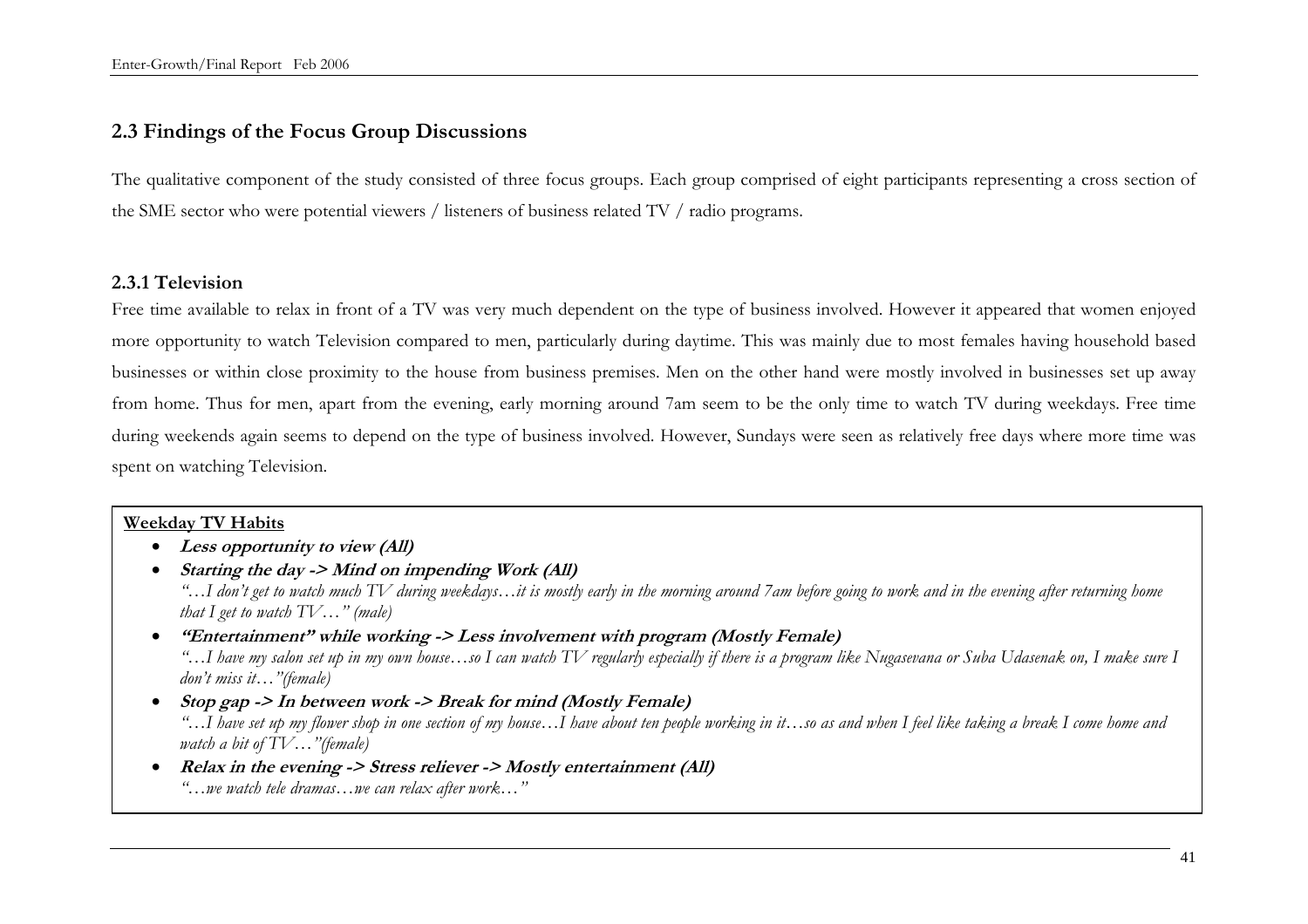#### **Weekend and Holiday TV Habits**

## • **More time and opportunity to view (All)**

*"…I don't work on Sundays, so end up watching the whole day…"* 

*"…we start watching TV 1-2 hrs early on weekends…"* 

*"...we can never predict what time we come home on weekdays…so even teledramas are difficult to follow on a regular basis…but on weekends we have more time in hand so there is more opportunity to watch and enjoy…"* 

*"…Doramadalawa is shown on Mondays and Saturdays…but I prefer to watch it on weekends as I have more free time and can actually concentrate on the program more…"* 

*"…Illakkaya is good program that is shown on Sundays…I encourage even my children to watch it…"* 

Across the groups, participants enjoyed listening to radio early in the morning and while at work irrespective of whether they had the business set up in their own residence or not. Nevertheless, post returning home from work or closing of business for the day, watching Television was a much preferred option over listening to radio.

## **Radio habits**

# • **Start to the day**

*"…at 7:40am they play a program called 'Vanakkam Thayagam' on Shakthi FM… I always listen to that on weekdays…" (Tamils)* 

- **Less distractive entertainment**
- **Companionship**

 *"…I keep the radio on in my shop…so during daytime I get to listen to it very often…" "…during the day while I am working at home I have the radio on…otherwise it gets boring and I start feeling lazy…"* 

## **Preferred TV Stations**

Across the groups Rupavahini, ITN, Sirasa, and Swarnavahini emerged as the most frequently watched TV channels. Further, it was interesting to note that Rupavahini and ITN were mostly preferred for their Informative programs. Likes and dislikes with regard to above channels are discuss below in detail.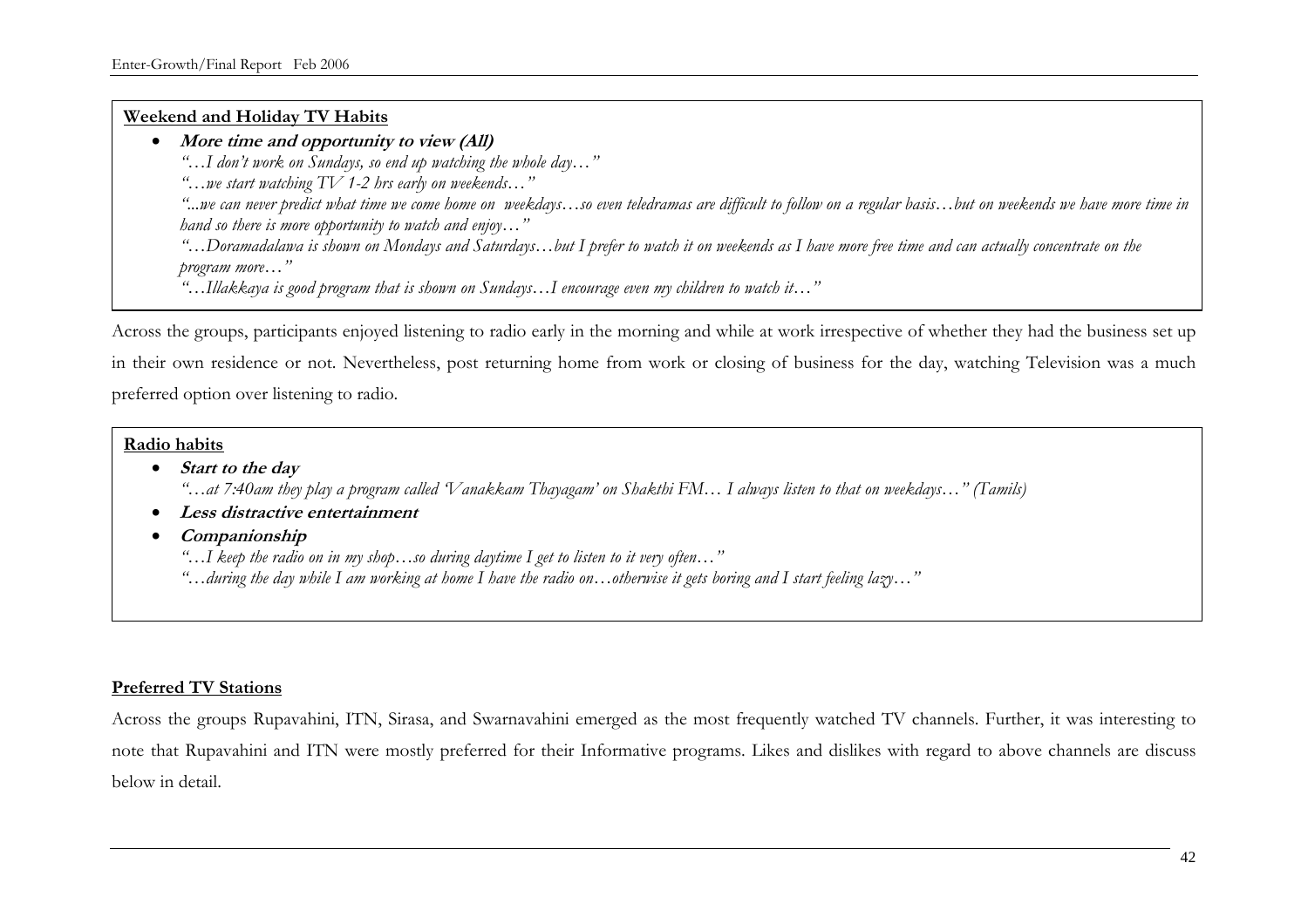#### **Swarnavahini**

Clear reception, good variety and timing of programs were noted as the key likes of Swarnavahini. Further, the attention on spirituality and religion exhibited by Swarnavahini was also highly commended. This gives the station a more serious outlook and credibility. On the negative side, declining quality of tele-dramas was noted as a key dislike. It has also been criticized of being politically biased.

#### **Positives**

- **Has a good mix and variety**
	- *"…there are cookery programs, political programs as well as religious programs…their mix is much better than Sirasa TV's…"*
- **Appreciative of attention to all religions**  *"…as a Muslim I was proud to see that they start off their transmissions with prayers of all religions including mine…" "…on Poya days they have very good discussions on Buddhism…"*

## **Negatives**

• **Political bias towards the opposition**

*"…especially during elections, they dedicated more of their airtime on opposition related activities and news items…"*

• **Unsuitable programs**

*"…we do not encourage our kids to watch too many Hindi movies…Swarnavahini of course show a Hindi or Tamil movie in the afternoon but it finishes just before the kids come home from school…so it is alright…"* 

• **Declining quality of tele dramas**

*"…the teledramas like Ashavari, and Pooja are entertaining but not that meaningful…"*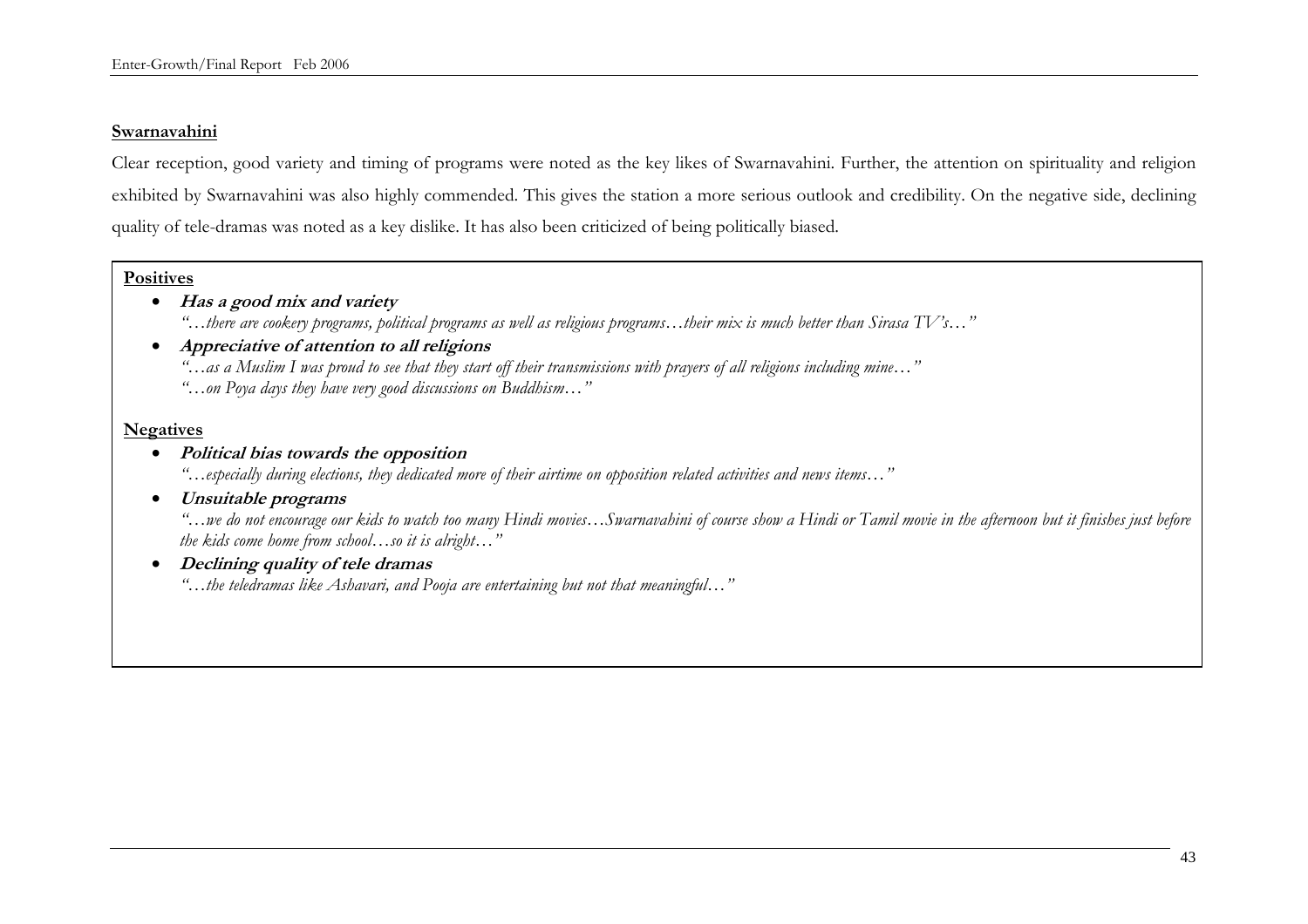## **Sirasa TV**

In general, Sirasa TV is perceived as a good channel for entertainment and coverage of sports. The hourly telecasts of news were also seen as a positive of the channel. In addition, the fact that Sirasa TV has introduced a number of innovative programs and competitions creating opportunities for budding local talent was also perceived as a key like of the channel. Combination of these comments shows the strength of Sirasa channels in getting closer to the masses. According to the respondents Sirasa compared to Swarnawahini has less variety. However, this channel has created a nich in being highly interactive the society.

The key negatives of Sirasa have been the lower quality of tele-dramas and too many tele-dramas being either Indian or locally done with high influence from Indian soaps. A new word seems to have emerged to define this phenomenon: "Indianization". These comments came out strongly by the participants from Kandy in particular. In addition, the programs were also perceived to be lacking in variety.

#### **Positives**

## • **Public interactive programs**

*"…there are programs like Ahanna Aasai Gayanna and Sirasa Super Star that provide good opportunities for young people to show the country their talents…" "…programs such as Savanata Vadanak allows the public also to take part…"* 

## • **Good entertainment channel**

*"…they have lots of musical programs, game shows and Hindi films shown on Sirasa TV…"* 

• **Reaching the masses** 

*"…programs like Lunch Time TV actually focus on the lower middle class working people…I cannot remember any other program that catered to them…through programs like these they have been able to reach a segment which had been neglected for a long time…"* 

• **Hourly News telecast** 

*"…Sirasa TV has "News @ 55" that is telecasted every hour…so when ever I hear some exiting news, I switch on to Sirasa to get it verified…"* 

## **Negatives**

• **Less variety vis-à-vis Swarnawahini** 

*"…it is mostly musicals and teledramas that are shown…even the tele dramas are all very much alike…"* 

• **Low quality teledramas** 

*"…the tele dramas are really low in quality and meaningless…"* 

• **Too many long serials (tele dramas)** 

*"…the serials are too long and they are all very much similar* 

*"…they show four dramas continuously after 8pm…that is too much…""…we only get to watch TV from 8pm till about 10pm and during that time all what they show is tele dramas…"*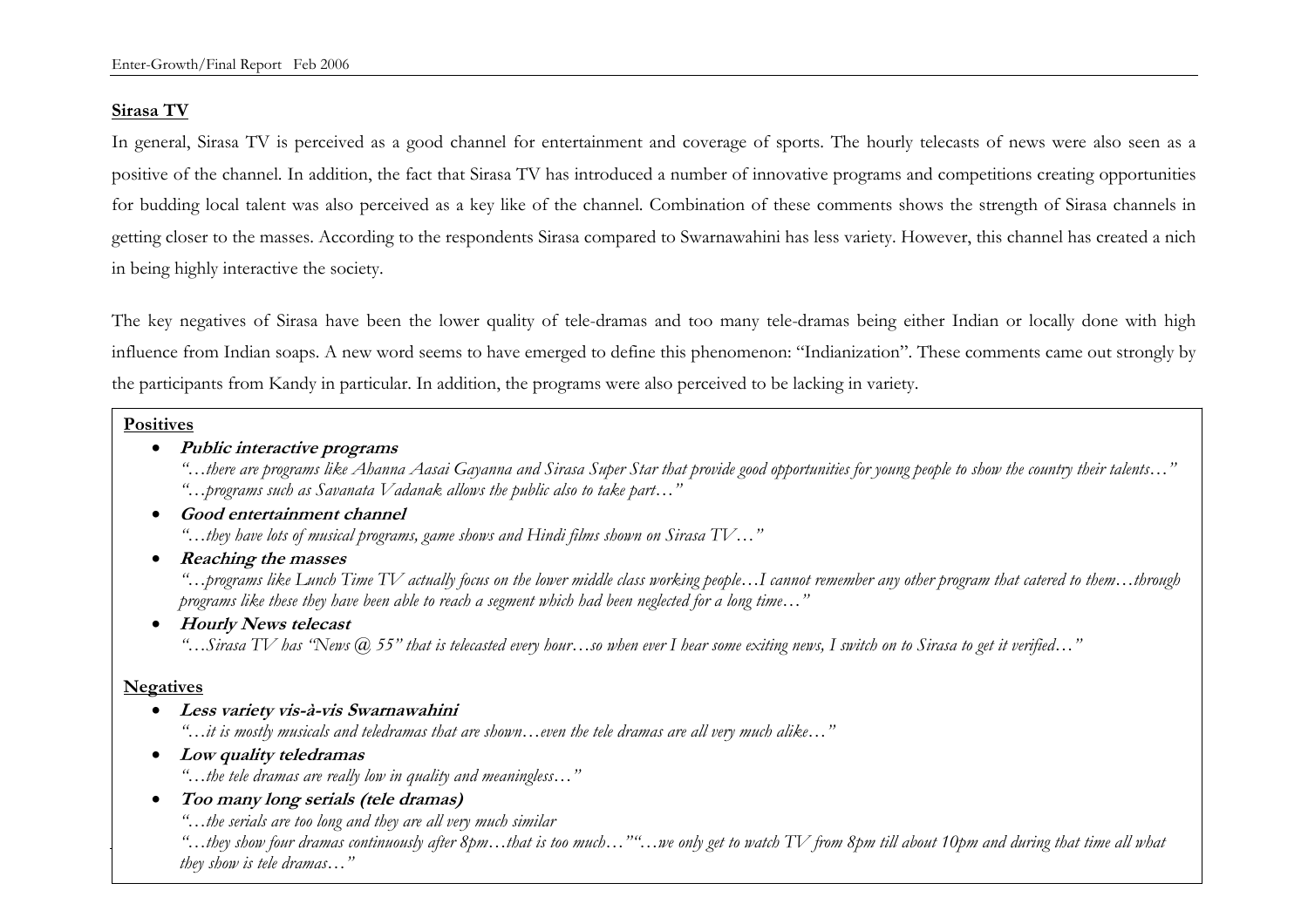# **ITN**

Clear reception for many and high quality informative programs were the two key likes of ITN. According to the respondents, compared to the above privately owned stations, ITN has programmes that have meaningful content. A good variety of programmes including programmes for women also have been mentioned as positive opinions on ITN.

## **Positives**

- **Clear reception**  *"…it can be viewed from almost any past of the country…"*
- **High quality Infotainment**   *"…they have lots of discussions like Doramadalawa and also Women's programs…"*
- **Meaningful programs**

*"…there are some very interesting and meaningful programs like Doramadalawa where professors and experts from different fields come and discuss issues on society, psychology etc…"* 

However, inconvenient timing of programs has been pointed out as a dislike. Time inconvenience apparently is caused either with telecasted time being simply not right or delaying and, worse cancellation of lined up programmes. In addition, poor quality of tele-dramas as it has been the case with Sirasa and Swarnawahini discussed above is seen as a key dislikes of the channel.

## **Negatives**

• **Inconvenient timing**

*"…Doramadalawa starts very late and sometimes goes on till 12 midnight…even though the program is good we find it difficult to enjoy as it is very tiring to watch TV late in the night for so long …"* 

• **Poor quality of tele dramas** 

*"…there is only Kopi Kade to watch…there aren't too many other teledramas to watch on ITN…"*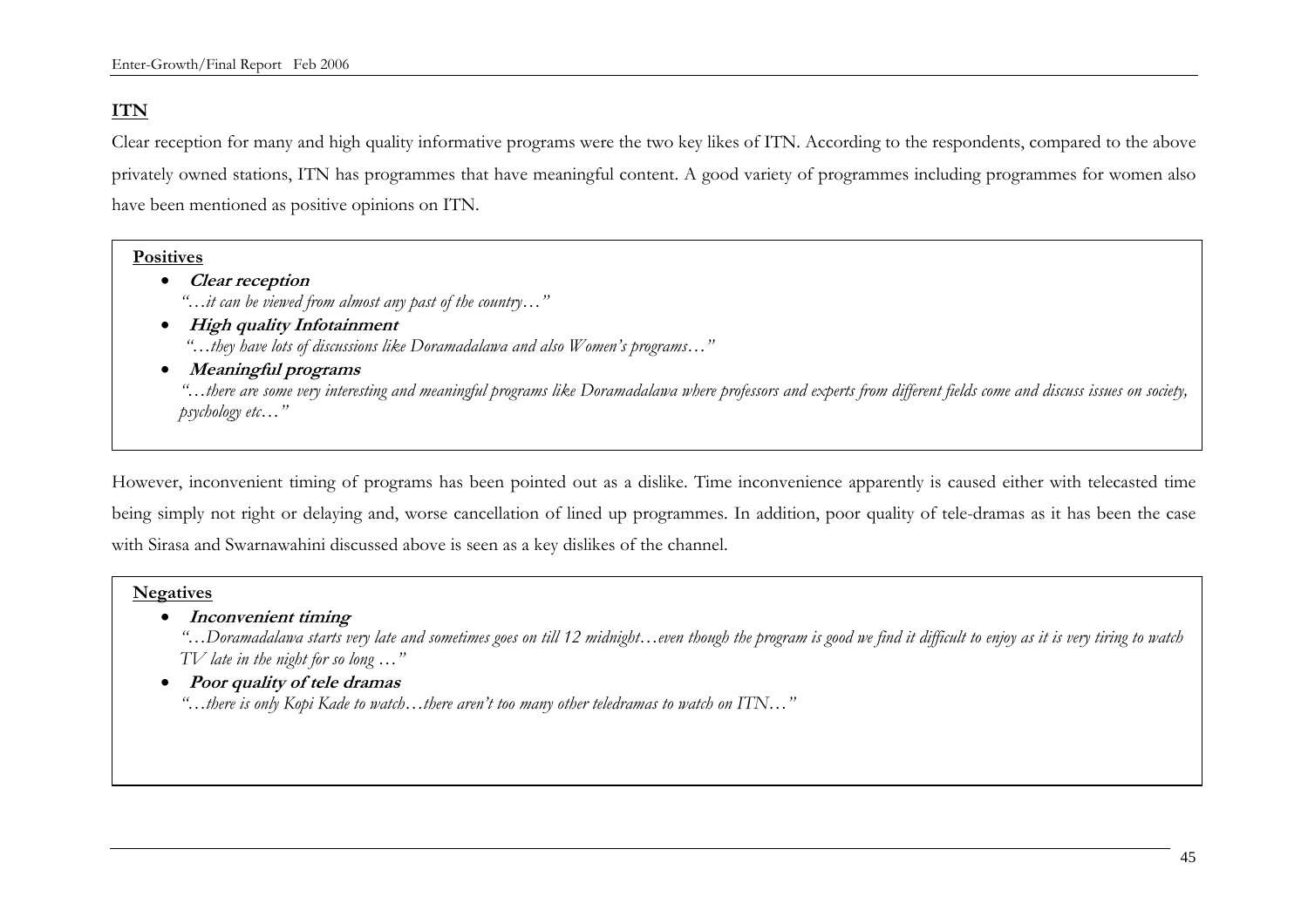## **Rupavahini**

In general Rupavahini seem to have done better than other channels content and coverage. It has been appreciated for striking a good balance across the variety and presenting meaningful programmes. Good coverage across most parts of the country has also been a positive. Further, the children's' programs telecasted on Rupavahini were also highly commended. It is interesting to note that Rupavahini has been perceived as a channel that supports and encourages small business and self employment.

#### **Positives**

- **Island wide reception** 
	- *"…Rupavahini and ITN can be watched from most parts of the country…"*
- **Good balance between entertainment and Informative programs**   *"…they do not show too many tele dramas like Sirasa and Swarnavahini…" "…they focus on meaningful and useful programs rather than packing their program line up with Hindi movies and tele dramas…"*
- **SME related programs** 
	- *"…they show programs related to businesses and self employment…"*
	- *"…once they showed how to start off a mushroom farm…being a mushroom farmer myself, I got a lot of tips from that show…"*
- **Examplary**

*"…sometime ago there was nothing suitable for children to watch on TV…but that has changed now thanks to Rupavahini…now other channels are also copying this…"*

On negatives of the channel, political bias and inconvenient timing of certain programmes have been the main issues raised.

## **Negatives**

- **Political bias -> towards the ruling party**  *"…especially the news is very biased towards the ruling party…"*
- **Inconvenient timing** 
	- *"…Nugasevana is shown only in the morning…only those who stay at home or work from home gets a chance to see it…it would be better to show it at night"*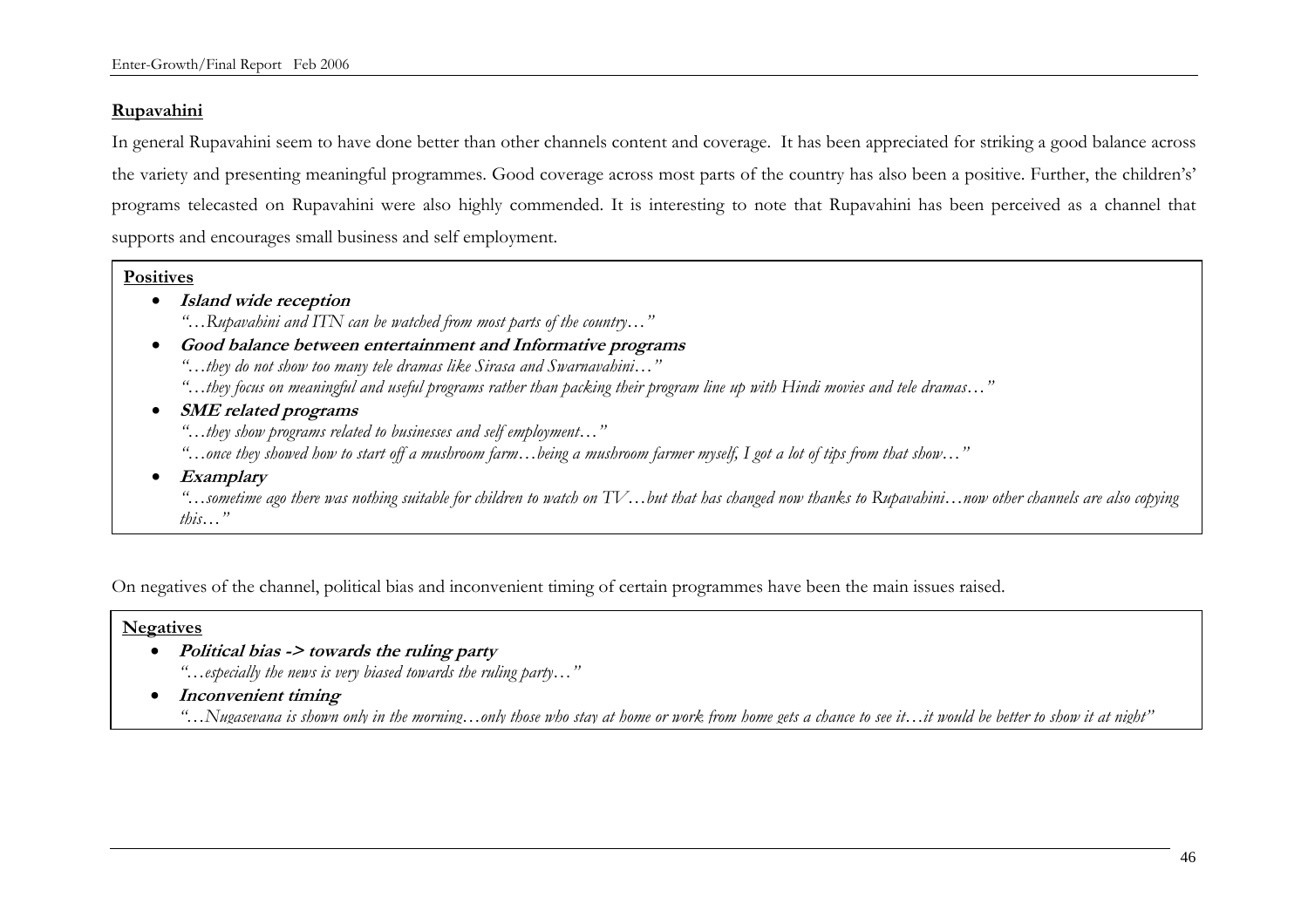# **Preferred TV programs**

Where favourite programs are concerned Rupavahini's Nugasevana, News and Ilakkaya, ITN's, Doramadalawa, Atapattama, Thulawa and Kopi Kade, Sirasa TV's Randepaya, Sirasa Super Star and Autovision and Swarnavahini's Mul Pituwa, News, Kinihira and Deshapalana Sathiya came up as the most favourite prgrammes. Over all it was perceived that preference was for informative programs rather than entertainment programs. Difficulty in following tele-dramas regularly due to hectic work schedule was quoted as one of the key factors for the above difference in preference.

### **Preference**

- **Informative programs**
- **Educative programs**
- **Infotainment programs** 
	- *"…we especially like Swarnavahini news as it lasts for one full hour and therefore covers a range of news items…"*
	- *"…Mul Pituwa is a very important program because within a very short period we get to know what is happening in the country before we start the day…"*
- **Non-serial (documentaries etc.) programs -> Less long-term involvement**  *"…we prefer documentary programs over tele dramas because tele dramas need to be followed on a regular basis and that is not easy for us with our work schedules…"*

# **Program Balance on TV**

Participants across the groups articulated that all channels dedicate too much of airtime on tele dramas. Further, there seem to be a need for programmes with more information than light entertainment. Also, the respondents pointed put the need for existing programs to be more conveniently timed were also requested.

• **Imbalance -> too many tele dramas -> need for more informative programs** 

*"…after coming home after work we want to watch something that is enjoyable and relaxing like songs or documentaries on nature…but all they have is tele dramas…"* 

• **Inconvenient timing** 

*"…Nugasevana is shown only in the morning…only those who stay at home or work from home gets a chance to see it…if they can show a repeat program in the night it would be better…"* 

*"…Doramadalawa starts very late and sometimes goes on till 12 midnight…even though the program is good we find it difficult to enjoy as it is very tiring to watch TV late in the night for so long …"*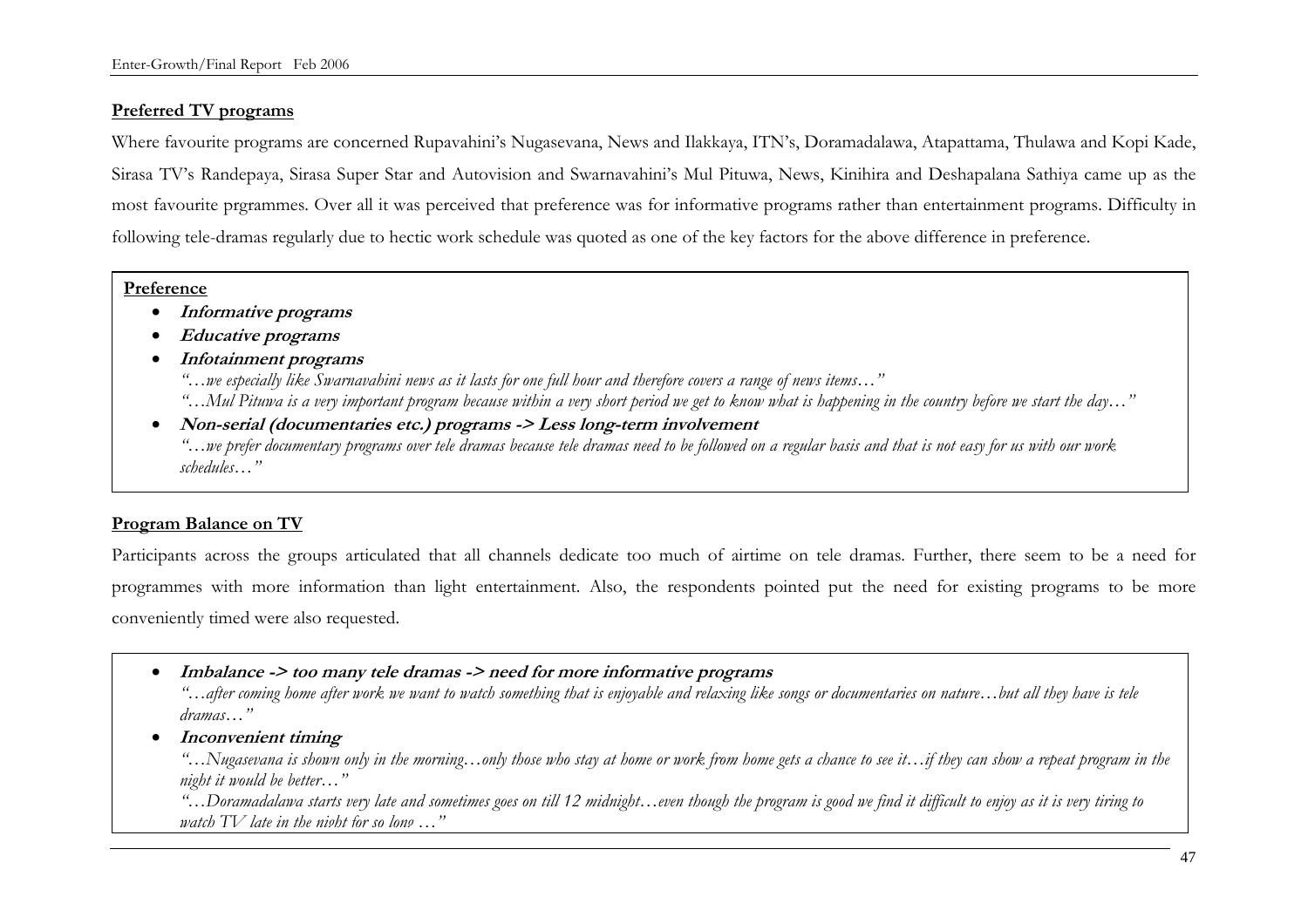# **2.3.2 Radio**

## **Preference towards radio stations**

In general radio is mainly perceived as a source of entertainment rather than information. Therefore the preference towards a channel largely depended on the type of music played.

In this context, Sirasa FM, Hiru FM, Shri FM, Sha FM and Y FM were noted as the most preferred channels. However, rather than being a loyal fan of one particular channel, a tendency to flirt among two or more of the above channels were also apparent.

• **Light on going entertainment -> Channel surfing -> Less mind involvement -> Less loyalty to particular channel**  *"…we expect mostly songs from radio…we mostly listen to it while at work or when just taking a break and relaxing at home…so if it is difficult to follow dramas*   $etc<sup>1</sup>$ *"…we do not listen to one particular station…when there are ads going on one we tune to another channel…"* 

However, Lakhanda and Sirasa FM were criticized for inundating listeners with advertisements which prevented them from continuously enjoying the music.

## **Preference towards radio programs**

Awareness of radio programs by name was low across groups. However, there was notable recall of music, game, and request shows on Sirasa TV and Hiru FM as favourites. Apart from such entertainment programmes, respondents claimed they listen to news and sports updates fairly frequently.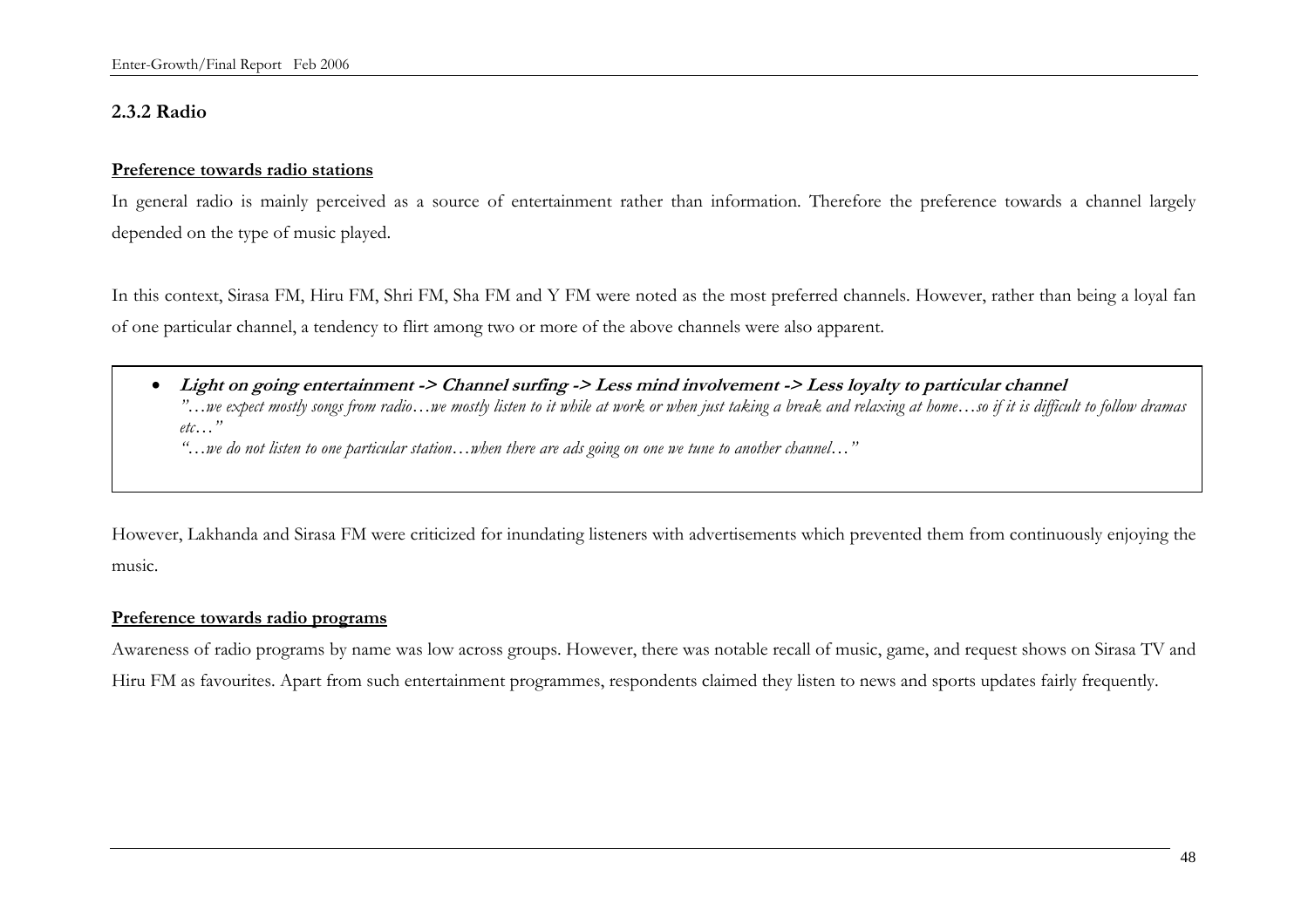## **2.3.3 Reactions to programs based on Small and Medium scale business**

#### **Recall of business related programs**

Recall of business programmes on TV is stronger than those on the radio which was extremely poor. Comments from respondents also indicate that they wanted certain programmes to continue for example 'Business Today'. Not only the programme content but featured business celebrities also seem to have had an impact on the programme delivery and thus recall.

- **Higher recall in TV than in Radio**
- High recall of current TV programs + high recall of past TV programs -> Indicative of Interest and Involvement -> Shows a **need** 
	- *"…once they showed a program on the milk industry…such programs are not there anymore…"*
	- *"…There is a program calle 'Vyaparika Puwath' on Rupavahini…it gives an update on the share market and all…it is not that relevant to us…"*
	- *"…Nugasevana shows some business related programs…"*
- **Recall of program higher than the Channel it was on**  *"…Samurdhi had a program on small business but I cannot remember the channel it went on…" "…earlier there was a program called Business Today…I do not think that it is there any more…"*
- **Recall of programs featuring prominent businessmen**  *"…there is a program sponsored by Ceylinco…Mr. Lalith Kothelawala comes on that show…they explain how a successful business is developed…programs like that are very encouraging as it takes away the fear of starting a business…" "…there was such a program on Rupavahini sponsored by Siddhalepa…"*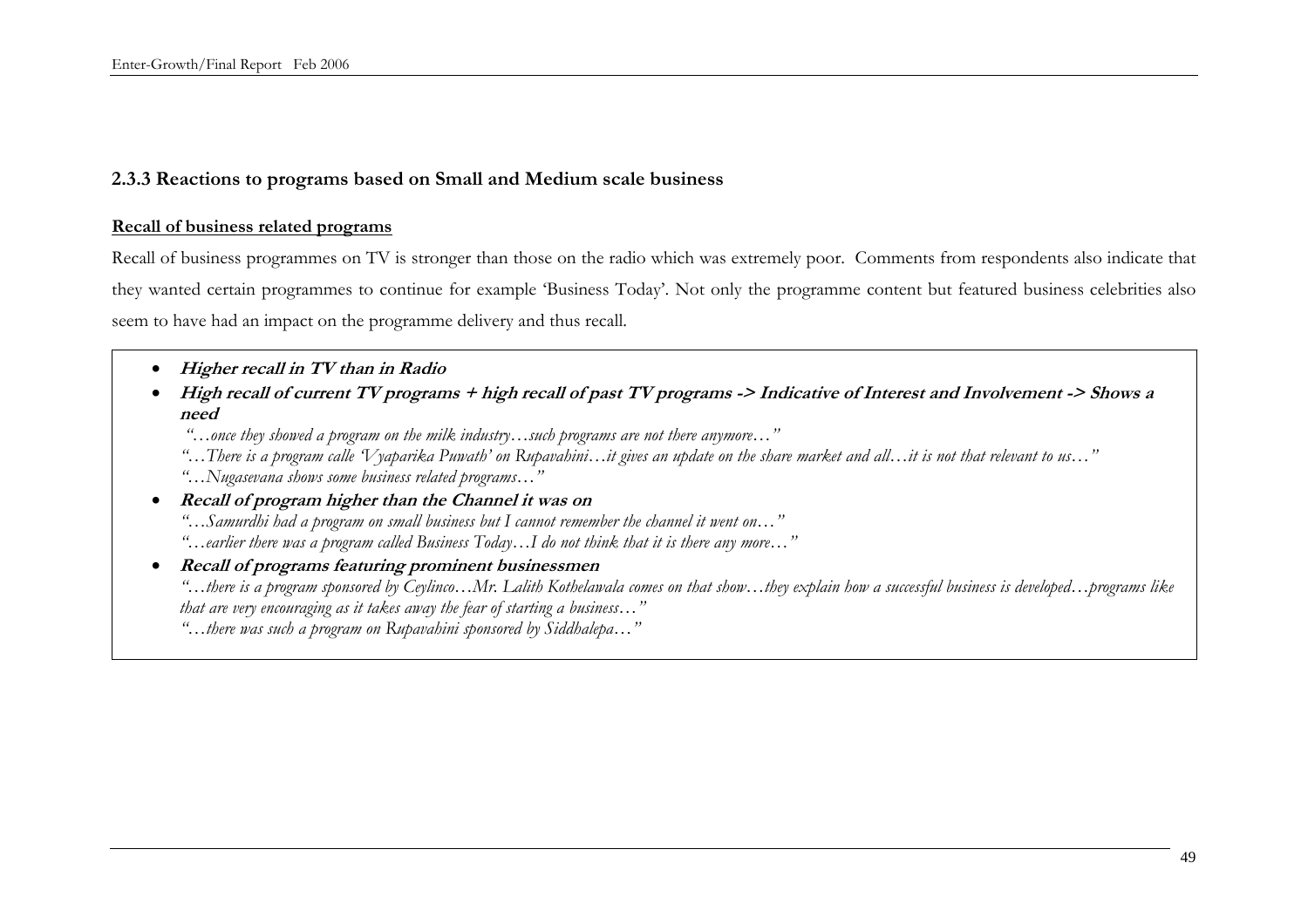## **Nature of the Programme**

• Documentary Vs Tele drama

Respondents have pointed that they would prefer discussion or documentary type business information programmes as against drama type. In general tele dramas are not seen as a source of realistic information. Those are more likely to be perceived as 'just a story' that does not reflect the real challenges in setting up a business. Tele drama type programmes they say perhaps is better used to explain certain complex topics such as legal procedures, that could not be explained effectively through a discussion.

- **Unrealistic**
- **Not serious enough**
- **Tele drama = entertainment -> less impact**

*"…tele dramas are inspiring and encourage positive thinking but not to such an extent that we want to start a business because at the end of the day it is just a story…"* 

*"…a tele drama may be a better way to discuss the legal issues…it is easier to act out the consequences rather than explain it in words…"* 

• Real life case studies – Live Discussions

Connecting the above, the preference is toward programmes that feature entrepreneurs who came up the hard way to whom small business owners can relate themselves. This seems to have the air of credibility that surrounds a real life case study. They also need the opportunity to interact with featured entrepreneurs to put across specific requests for advice.

• **Use of relevant role models -> Can relate to + High credibility -> Inspirational** 

*"…the businessmen they invite for the show should be easy for us to relate to…not those high society businessmen…because we are more interested in their ideas and how they had overcome their obstacles…"* 

*"…we prefer someone who started small like. Hettigoda veda mahaththaya, owner of Sweet House, Owner of Uswatta or Kahawatta Tea…what we hear from them would be more believable…"* 

*"…we would prefer to watch something like that rather than a tele drama…"* 

• **Public Interactive programs** 

*"…it should be a documentary plus interview with a business specialist, where we can call and ask questions…"*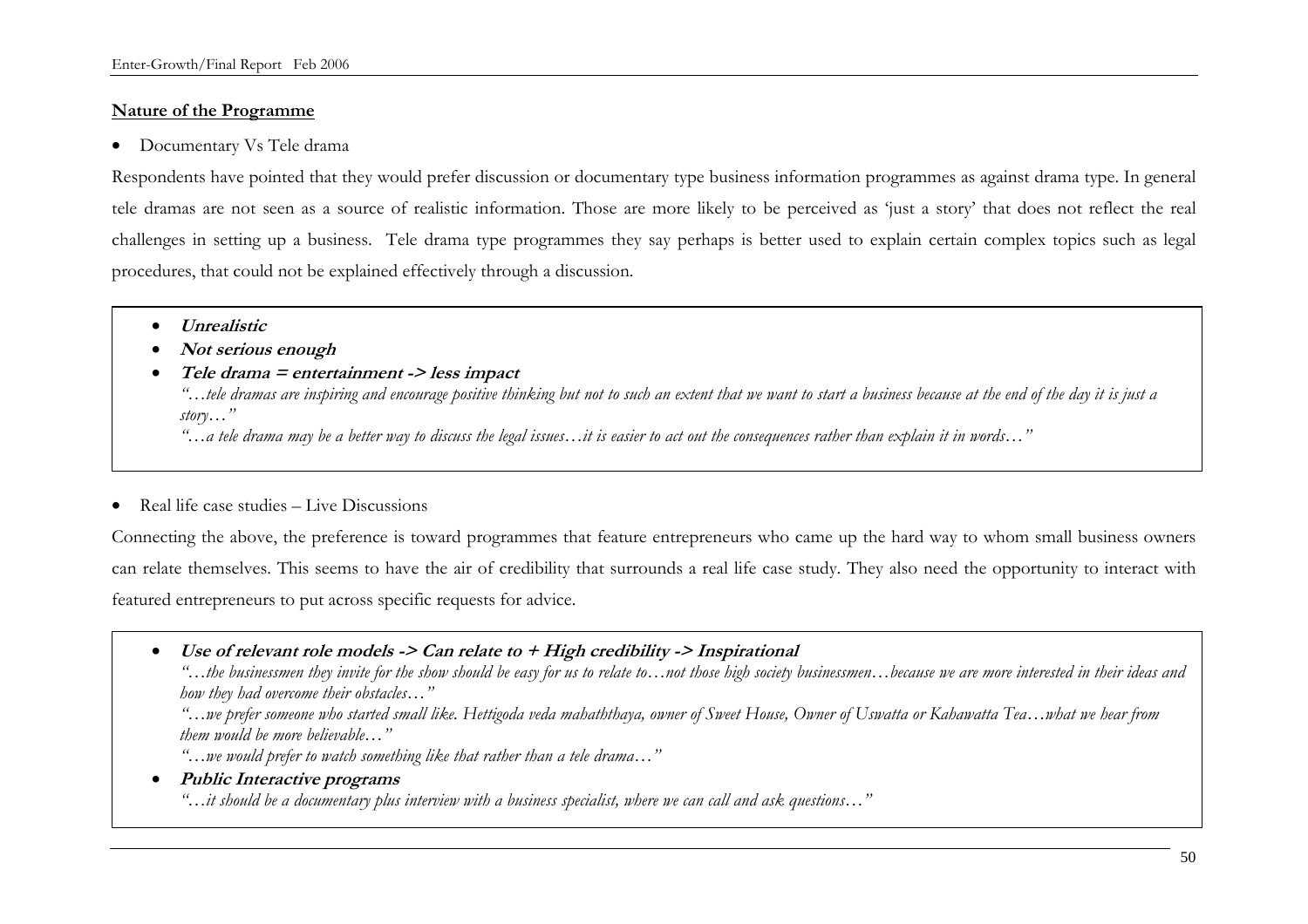## **Content attributes of an SME related program**

• There is an overwhelming need for programmes that specifically focus on small businesses. Such specialized programmes are expected to provide techniques to grow the business and some training through media where there is no access to such services. They have also spelled out the need to know how to get to the end user directly which indicate access to markets is an issue that needs to be addressed in media programmes.

• **Focus on SME and related issues** 

*"…it is a very good idea as there are programs on large scale businesses but very few that focuses on us…"* 

## • **Business development and expansion**

*"…even though currently we are running a small business it need not stay small forever…this type of programs can really help us develop our business and move forward…"* 

## • **Financial Management**

*"…we need know how we can better earn from our investments…how to allocate funds on different business needs such as stock keeping…"* 

• **Management Issues** 

## • **Planning and organisation**

*"…there are so many things that we do not know…unlike the big businessmen we do not have access to expensive training programs…so, I feel this is would be a very good idea…"* 

 *"…we have resources but often do not know how to get the best out of it…this type of a program can help us…"* 

• **Marketing and customer relations** 

*"…through a program like this, we can find out how to deal with the end customer directly rather than through an intermediary…"*

• Another important characteristic would be discussing issues related to a variety of business segments

*"…every week they can talk about a different type of business…that way nobody is neglected…"*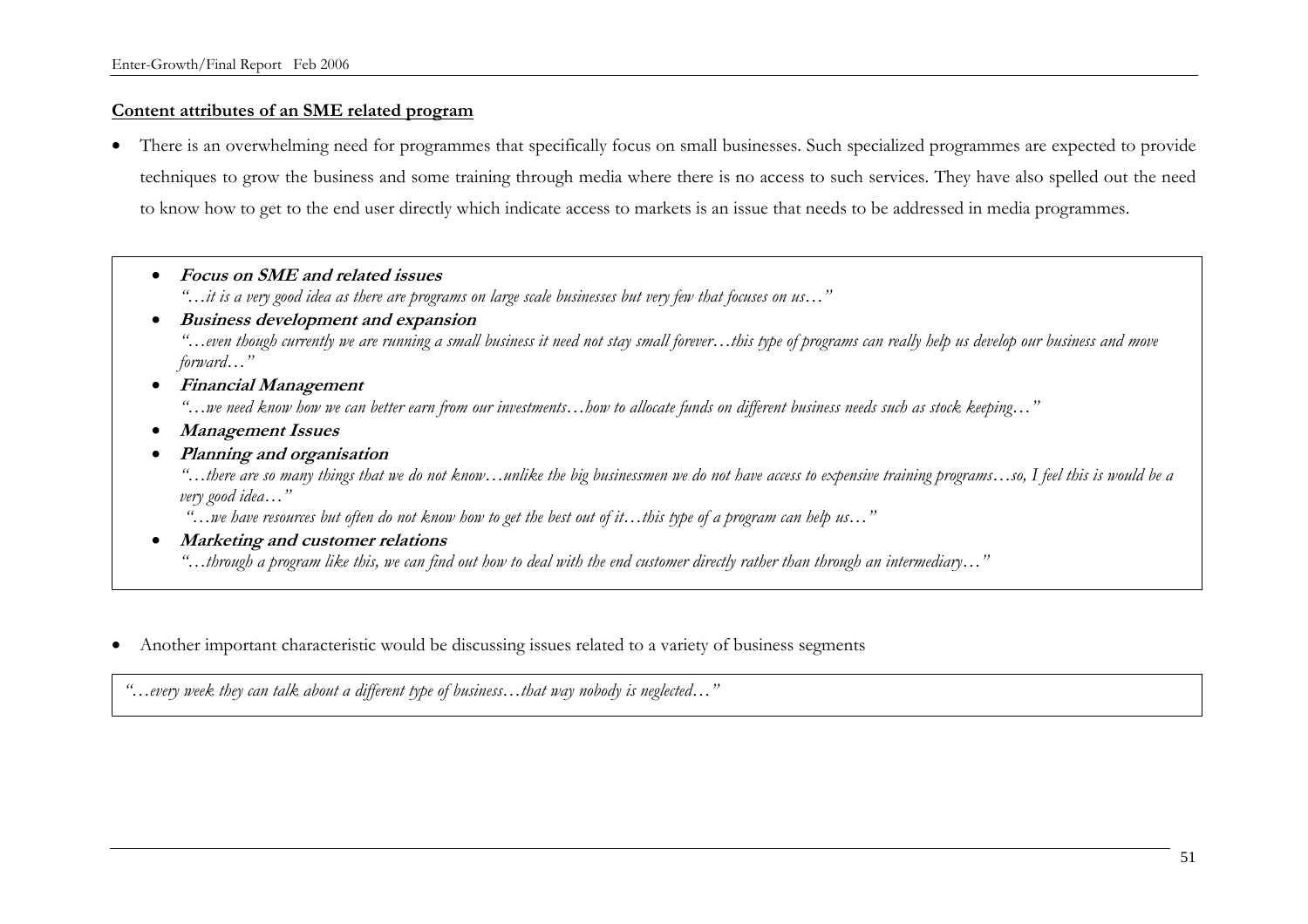Enter-Growth/Final Report Feb 2006

• Information on starting a business

The respondents have expressed the need for a bundle of information related to setting up a business. It is desired to receive information on how initial impediments were tackled through entrepreneurs with real life experience. Specifically, information should include financing, access to markets, maximizing Return on Investment (ROI).

## • **Information sharing -> Experience of others**

*"…a successful businessman can come and talk about his past experiences, how he first started how he developed etc…but getting the information and tips would be more important than the life story…"* 

# • **Financing aspects**

 *"…we would like to know what loan and leasing facilities are available for us in banks and how we should approach them…"* 

- **Pre planning and strategising**
- *"…we want to know how we can get the best use of our investments…"*

## • **Marketing**

- *"…how to introduce our products into the market in such a way that will attract customers…"* 
	- **Legal issues**

*"…we need to know about the laws governing the registration process of a business, branding products, taxation etc…"* 

• Information on Expansion and Diversification

There is also demand for information on business expansion and diversification. This could be in the form of vertical diversification where they could extend the product or service assortment in aspecific field or branch into new ventures.

• **Maximising effort for more profit** 

*"…I am paid only Rs.18/= for one litre of milk that I produce…but I put a lot of hard work into my business…so, I want to know how and from where I can fetch better prices for my products…"* 

• **Expansion through diversification -> need to learn more skills**  *"…currently I only sell fresh milk as a product…I would like to know how I can diversify into new areas such as yoghurt or curd…"*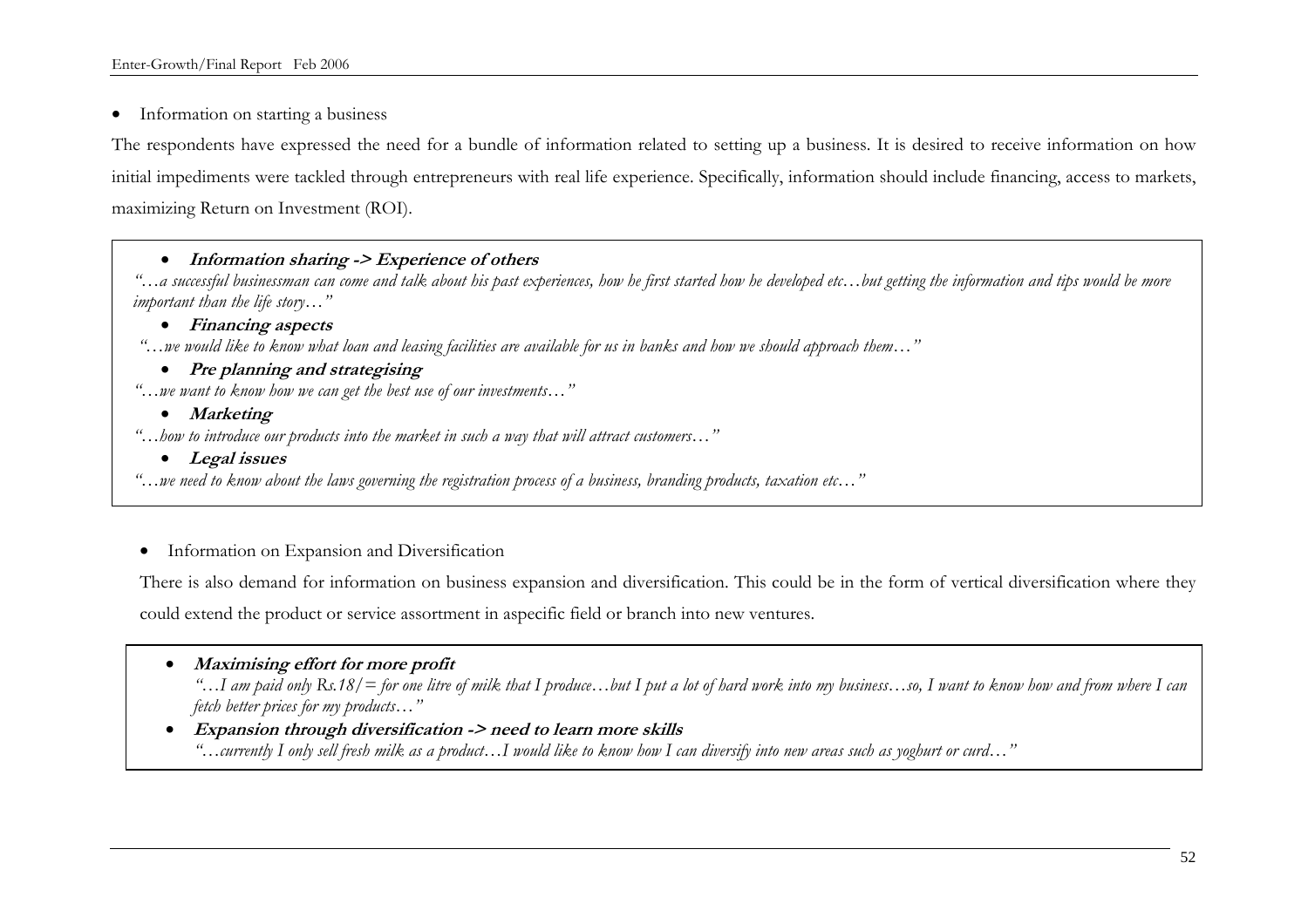• Information on running a business

Those who are running their businesses have expressed the desire to have information on access to new suppliers especially for speciality products, new technology, business legislations, market information, and product standard requirements.

- **Knowledge on the market** 
	- *"… tips on recognizing good customers would be very important…"*

#### • **Information on sources of raw materials**

*"…information on finding new and alternative suppliers* 

*"…it is very difficult to get mushroom seeds…they can teach us how to farm it ourselves…"* 

*"…places where I can find raw materials…especially in my case, as a florist, there are some seasons where certain flowers are very scarce...so I would like to know new places where I can get the flowers that I need or what can be used as substitutes…"* 

• **Use of technology** 

*"…they can share information on new technology and equipment used in different fields and how we can also get access to them…"* 

• **Cost effective methods/minimising costs** 

*"…they should share information on low cost methods used in various businesses…"* 

• **Legal Issues** 

*"…it is important to be aware of labour laws, so that we can ensure that there are no conflicts or strikes…"* 

*"…contract law is also important since as a distributor of soft drinks, I have to sign agreements…so, I need to know the consequences and how I should react if either party fails to act according to the contract…"* 

• **Quality standard requirements** 

*"…now, people are getting more concerned about quality standards…we would also like to know how we can produce our products according to established standards of quality…"*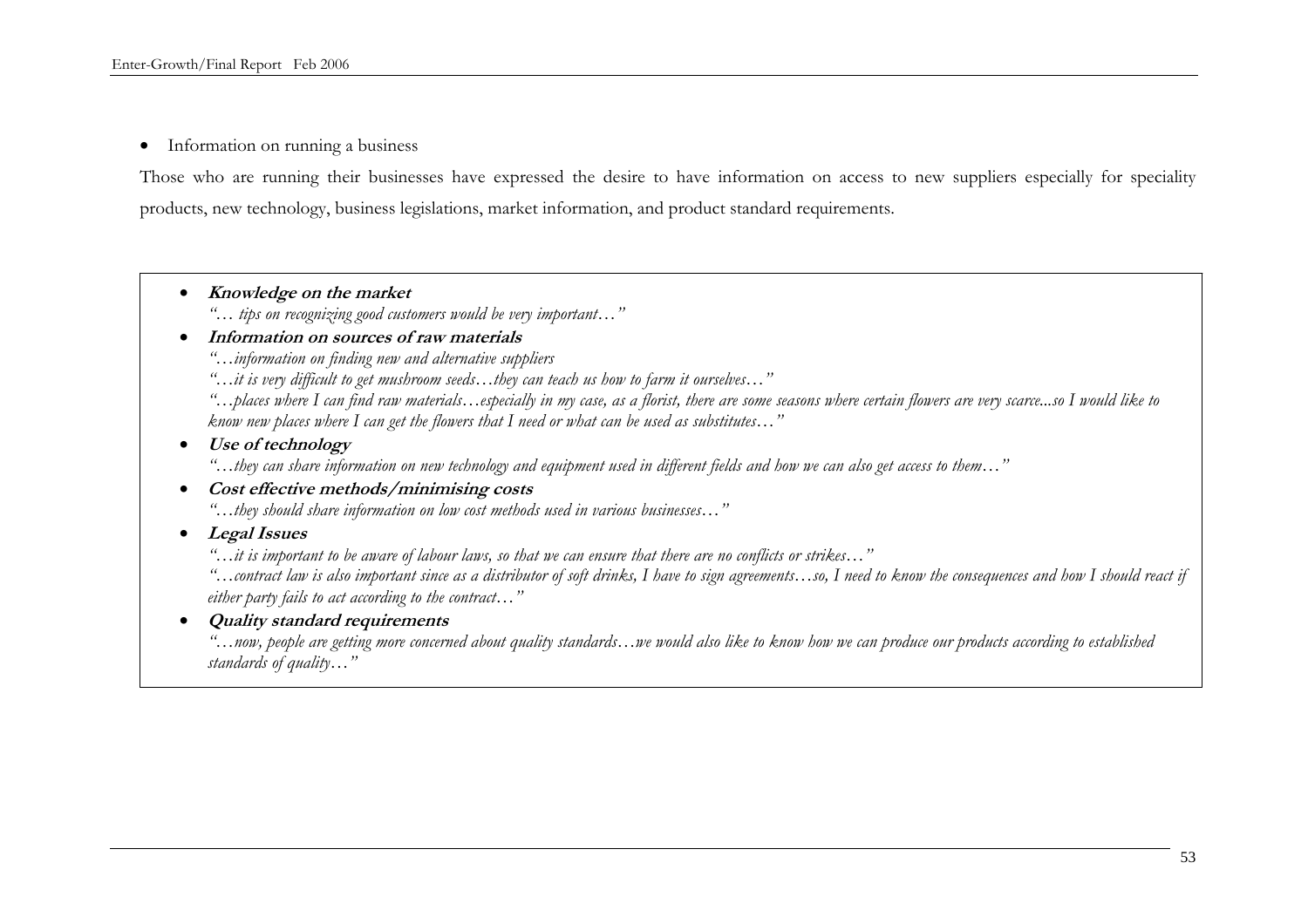# **2.3.4 Opinions on Programme Scheduling**

• Preferred media

Television was preferred over radio as it is a visual media and thus would be more descriptive and also believable. Also, given the need to have interactive and discussion based programmes as mentioned above television provides a better platform.

• Preferred Days and Timings: Weekend Vs Weekdays

As mentioned earlier the participants found that the weekends were less busy compared to weekdays. Therefore, weekends were the preferred option as against weekday to air the proposed business program. However, there seem to be a consensus on airing the programme on weekdays between 8pm and 10pm. It should also be noted that more than the date; it is time that respondents found to be critical if they are to have a chance of watching or listening to the programme.

• Timing

A program scheduled between 8pm and 10pm, with duration of around one to one and a half hours was seen as ideal.

• Preferred channel

ITN and Rupavahini were preferred over other channels in general. The main reasons for this preference were the image of these two channels as telecasters of programmes with informative content and wider coverage across the island.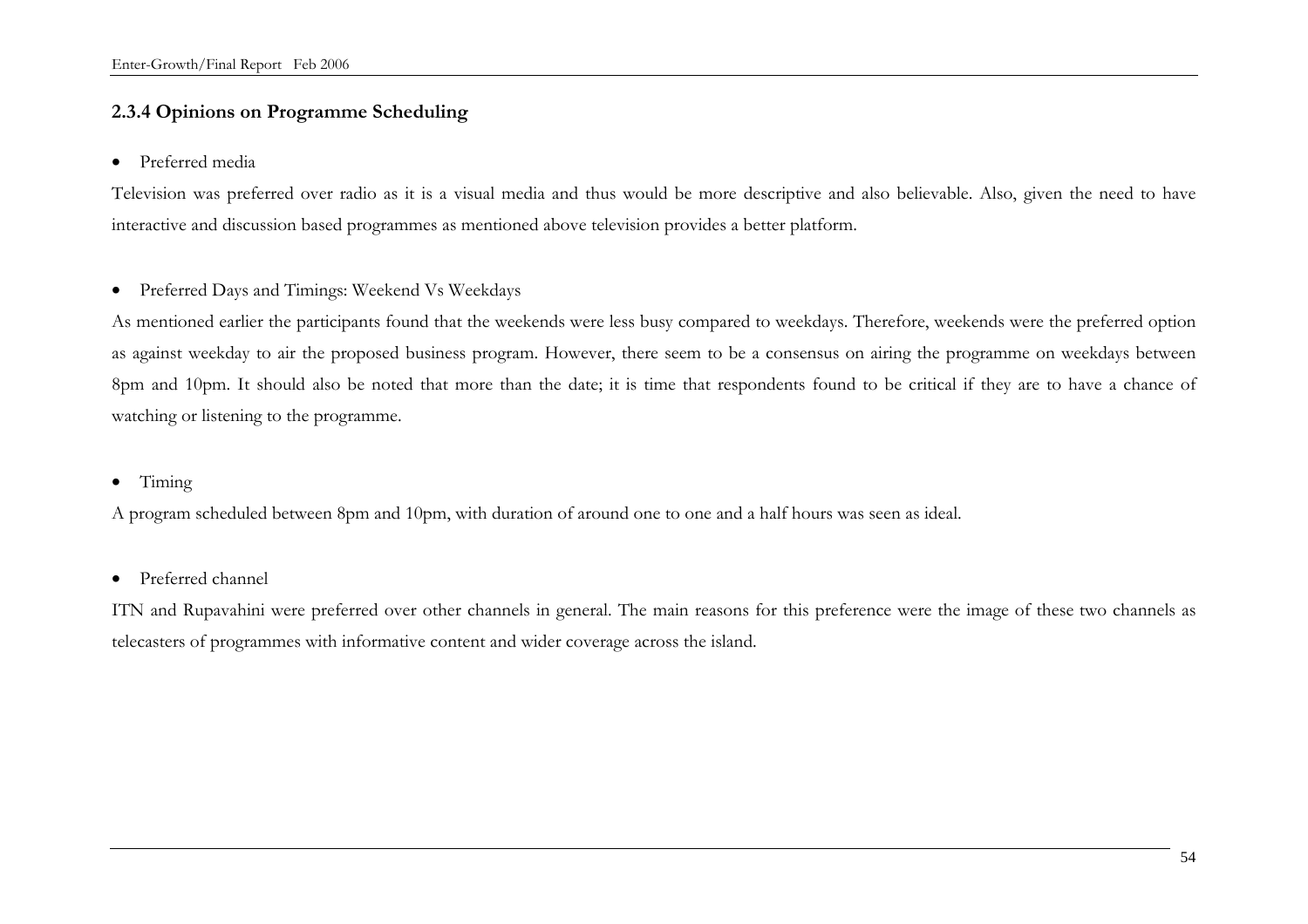# **3. Discussion of Findings**

#### **Media habits**

Almost all (97%) business owners and potential business owners watch television, and is a daily activity for most of them. Radio listener proportion is lower at 78%. Findings have shown how this trend is consistent for TV across all sub groups considered. Where as Radio tends to have a relatively higher preference in the rural sector and among les affluent categories. This is the first indication of the strength of the TV to reach an audience of this nature.

A unique characteristic however,with regard to television viewing is that it tends to be mainly an evening affair. Starting from 6pm, it peaks between 8 to 10 pm. The high convergence to the 8-10pm slot is most likely due to telecasting of news and tele-dramas during this time of the night. Therefore, directly concluding that this is the right time for a new programme may be risky as the time slot has already been booked by news and numerous teledramas. Besides, almost all households can expect to have a single TV set. Thus programmes aired during these peak hours should be the choice of the majority of the household, else depends on the person who has the highest influence on what to watch. Morning hours are less popular with around 12% opting to watch TV from 7-9am. It is clear however, that women tend to have more time to watch TV during the day time due to being home-based businesses as compared to men working out of home, as respondents in the group discussions have pointed out.

Radio listenership on the other hand tends to be more divided across the segments with highest during the morning hours from 7 to 9am. This is followed by mid-morning from 9 to 12 noon, and afternoon hours until 4pm. Popularity diminishes steadily into the late hours. This is not surprising given almost all watch TV in the evening until 10pm, in the night. With regard to radio, the question also remains whether tuning-in in the morning is merely to listen to music while getting ready for the day. The strength of the radio however, as findings from focus group discussions indicate, is that one could listen to radio whilst working.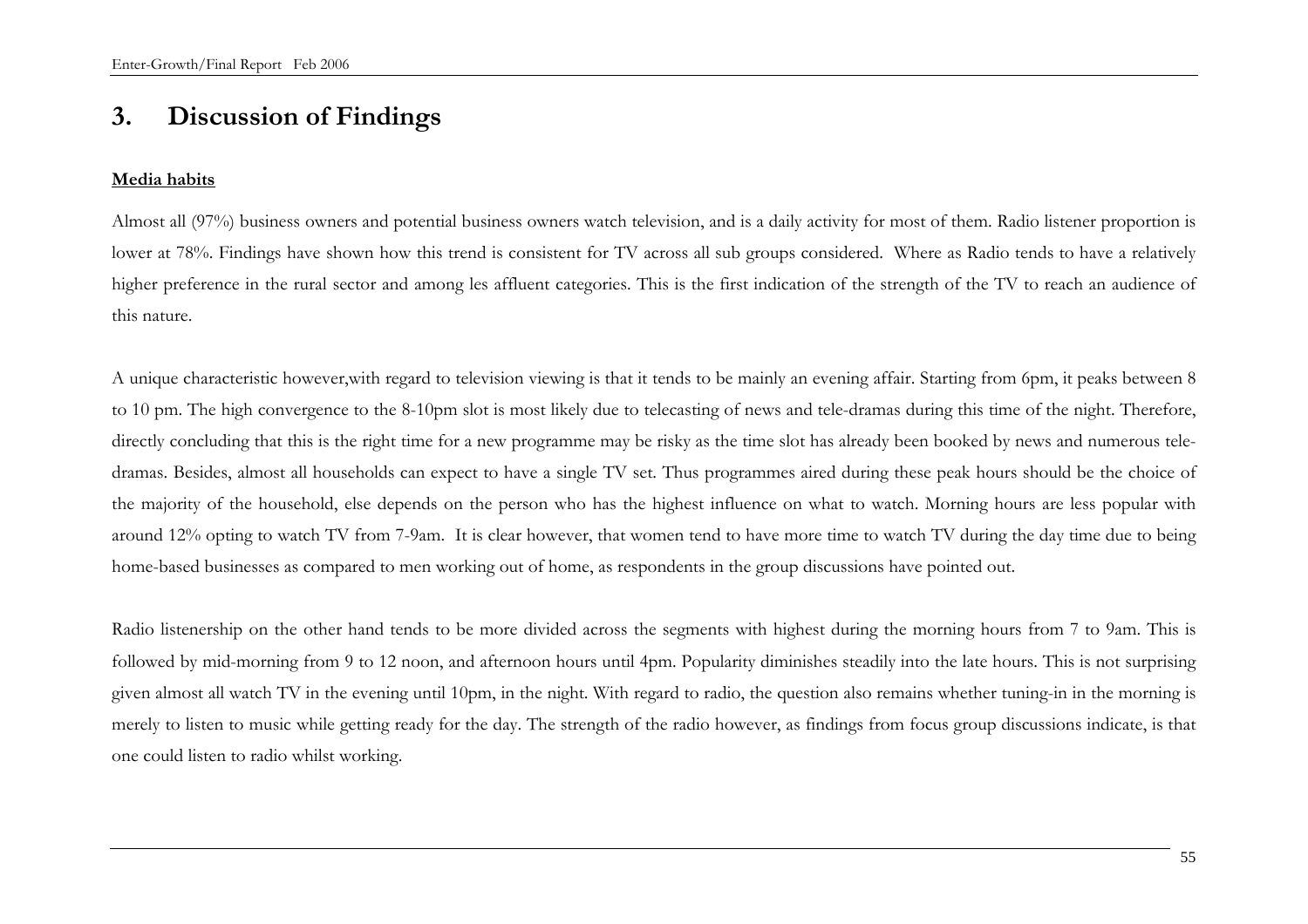In terms of TV channel preference, Rupavahini tops the list followed by privately owned stations Sirasa, and Swarnavahini. Rupavahini shows marginally higher popularity among rural and less affluent respondents. Siarasa and Swarnawahini on the other hand have quite consistent appeal among the sub segments considered. Rupavahini whilst liked for good coverage, and a variety of programmes with meaningful content, is criticised of being politically biased, and for lack of customer focus -or being rigid- on programme timing.

Coming number two, Sirasa TV is better known for its entertainment programmes, sports and news casts. It seems to play to the rhythm of the masses, and also use interactive programmes. The negatives of Sirasa as discussed in the Focus Group forums have been the lack of variety (stuck on entertainment), and lack of sense in the programmes. However, it should not be forgotten that the so called programmes lacking sense for some, are appreciated by millions of other viewers.

Swarnawahini has been commended for a good balance in programmes, and timings. The negatives for Swarnawahini is bias toward tele-dramas and movie entertainment. This however, may not be a significant draw back given that currently the television sector in Sri Lanka thrives on tele-dramas and movies.

Looking at the profiles of the top three; Rupavahini, Siarasa, Swarnawahini, it can be concluded that Rupavahini can carry more weight in terms of credibility and seriousness. Whilst Swarnawahini is comparable, Sirasa TV could lag behind in this quality. The strength of the latter however is its proximity to the masses and the belief that they support people through interactive programme activities. A practical concern may be however, the overall coverage of Sirasa and Swarnawahini. Even thought he latter channels have expanded over the years, yet have less coverage compared to Rupavahini.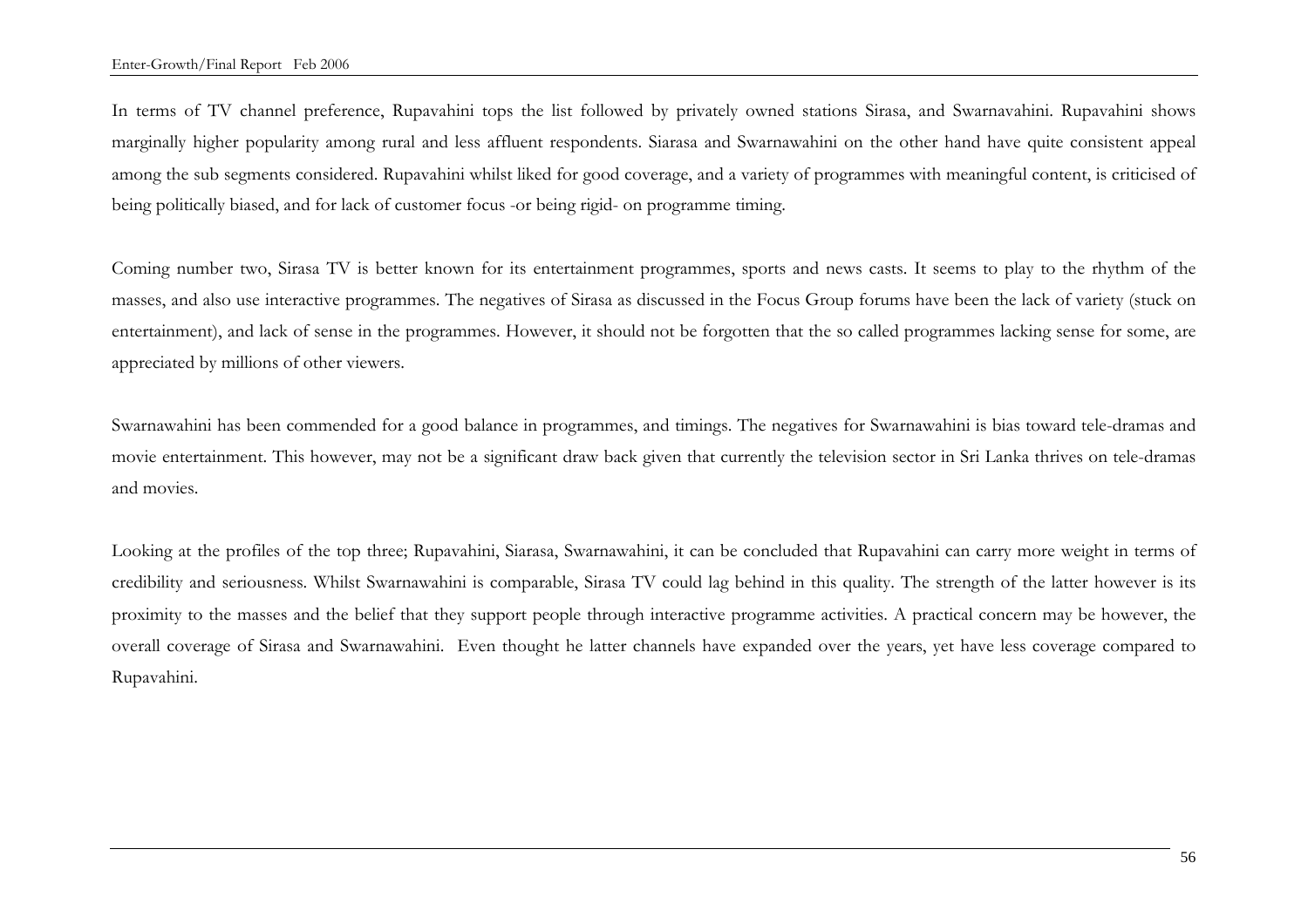When it comes to radio, Sri, Sha, and Hiru share the top position (80% approx) in the preference lists, followed by Lakhanda (73%) and Raja (70%). This preference order is consistent across all subgroups apart from a few marginal differences. Most of these channels are liked for the selection of music played. Lakhanda however was praised for having a good variety of programmes.

#### **Current sources of business information and perceived role of the media**

The media monitoring exercise has pointed out that airtime allocated to business information both on Radio and Television is extremely low. Radio being the lowest, allocates only 1% of the airtime per day for business information, while television channels are better at 6.2%. Thus Out of the 1% airtime allocated on radio, only 15% is regular business programmes. On the contrary, Television airtime for business is dominated by regular programmes (90%). This further confirms that TV is more established and organized in providing business information. However, figures indicate that most of the television business information is delivered in English medium, making it less appealing to mainly Sinhalese speaking rural business communities and small business owners. Due to the ad-hoc nature of the information – especially in news bulletins – calculating proportions of time allocated for different business sectors: small, medium, and large business has not been possible.

The feeling of the majority of small business owners and potential small business operators is that electronic media giants TV and radio both do not allocate sufficient air time for programmes that provide business information, particularly for programmes related to small business operation. Television is perceived to be driven by films and dramas, and the radio driven by music. This situation has lead business people to seek information through more informal sources such as friends and business associates. Whilst this is a good way of accessing information, it does not give the small scale entrepreneur the opportunities to look beyond the conventional window. Considerable proportions of small business owners seem to rely on friends and associates to obtain information on markets, business opportunities, starting up new businesses, advice, and business support services. News papers also have been sources to obtain information on the above. Television seems to be playing a key role in giving information on new technologies, new equipment, and business advice. It is through nation wide electronic media that the experiences of prominent entrepreneurs across the country can be shared. It is also the means to get the authorities to hear the voice of small business and to influence the policy regulatiors.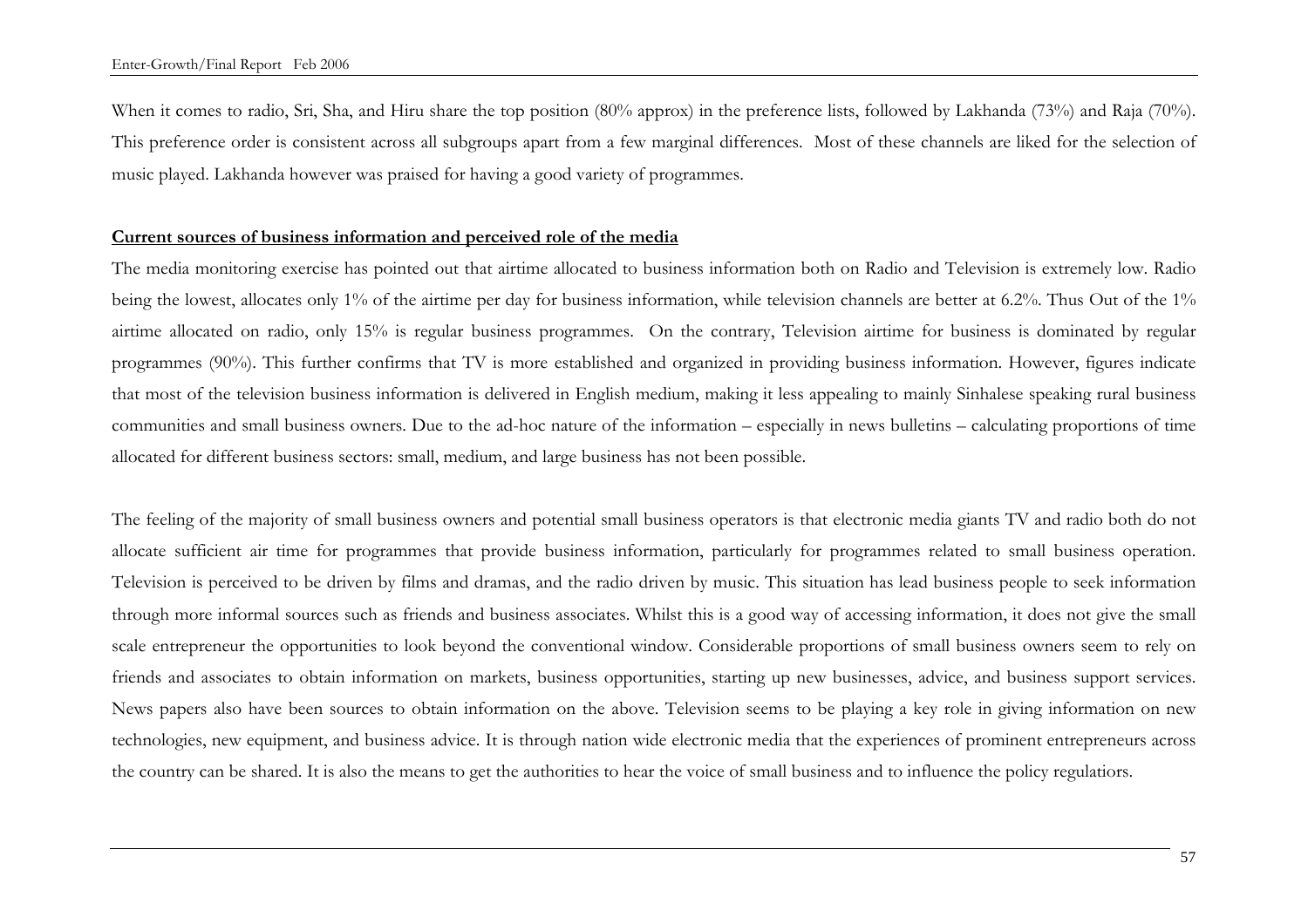### **Interest in proposed programmes and media preference**

There is an overwhelming response to the key concepts of the proposed media programmes. All three concepts: providing up-to-date business information and news, providing a platform to discuss and debate business issues, and providing a voice to influence policy and legislation have been accepted as relevant by almost all respondents.

There is a demand for all topics including new machinery and technology, market information, and business support services from such a programme. Whilst this is a positive indication of business owners being keen on receiving information, it affirms the current short supply of information for business operations.

Television is the preferred media for the proposed programmes for the vast majority, exceeding 80%. This preference is consistent across all sub groups with marginal differences. The main reason they have indicated being the visuals make it more involving and believable. This, coupled with the popularity of TV as a media in general implies that TV could be the channel for this type of programme.

Morning hours from 7 to 9am across the week seems to be possible time slots on TV. There is close preference between 9-12am, and late night 8 – 10pm slots as well. However, this is not conclusive given that there is no high majority for any time slot. Radio on the other hand clearly converges on to the late night slot of 8-10pm. Therefore, careful attention must be paid to general television viewing habits in deciding what would be the better timing for the programme on television which is the preferred media.

The programme, whether it is on TV or Radio, is preferred by most (50%) to be 30 minutes in length. However, there is a fair demand (30%) for a one hour programme as well. This shows that the upper limit for the programme length is an hour and ideally should be half an hour. Whilst there is no conclusive evidence coming from the survey on the day of the week, focus groups have indicated that weekends could be a better choice.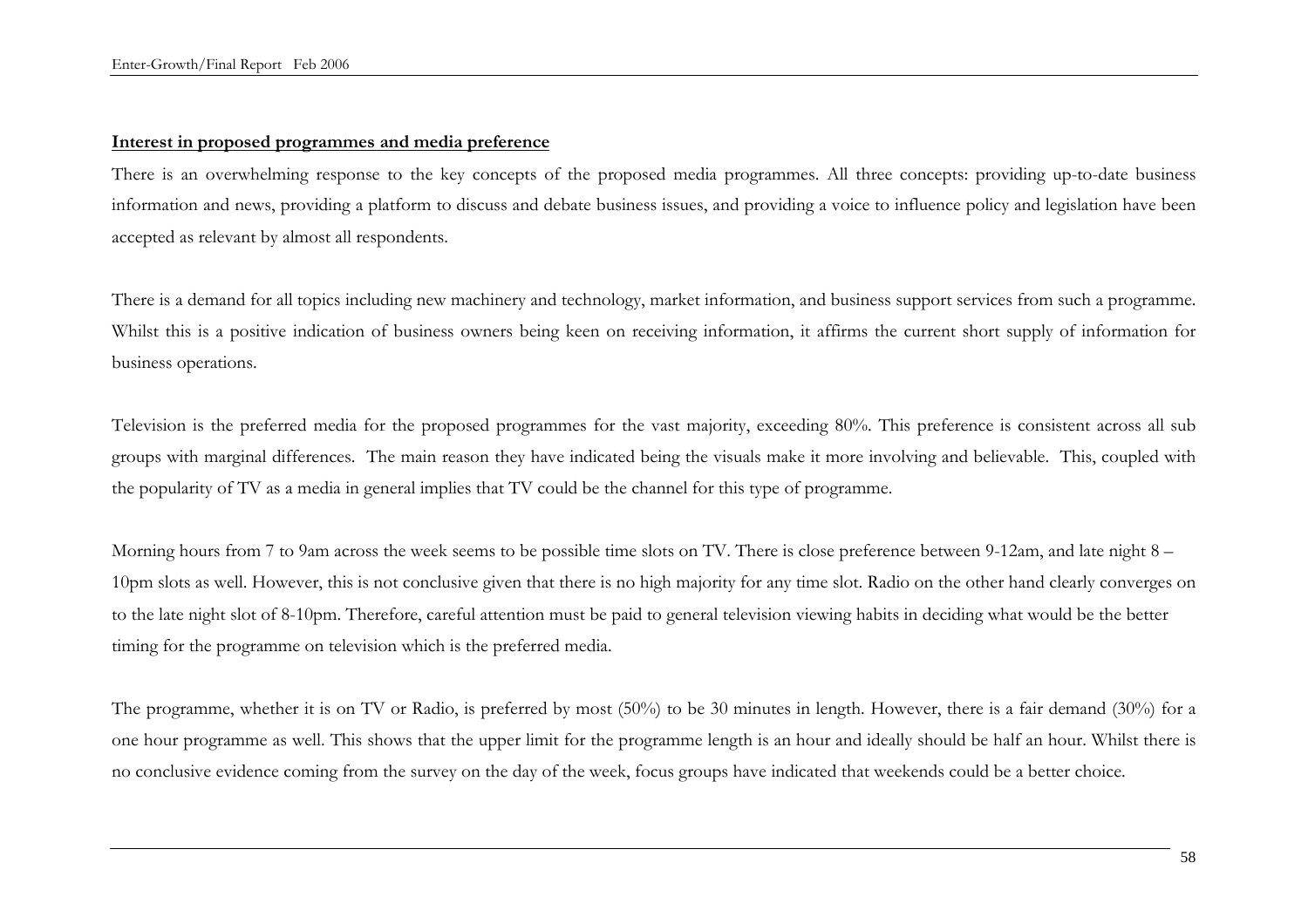#### **Potential for use of telephone and mobile phone in business**

At the total level, 70% of the respondents had a phone connection of any form for the household. As cross analysis have revealed, phone usage is higher among existing business owners than potentials. Also, phone use is higher among medium scale more affluent business owners, compared to small business owners and the less affluent. This gap is reflected in the difference between urban and rural. Thus, phone usage generally remains a facility used by urban business owners who own comparatively larger scale businesses.

SMS facility was nothing new to the business community, and most phone owners are aware that they could use SMS on their phones. However, not many seem to be using this facility for business purposes. Perhaps this is a result of an overall orientation in the sector than these entrepreneurs lack of interest in using the facility. It is interesting to note that women who have access to SMS do use it more than men do for business purposes.

Encouraging findings are that a majority are interested in receiving business information through SMS on an overall level. However, findings show that potential compared to existing business owners, Small business owners compared to medium size business owners, less affluent socio economic groups (C, DE) compared to more affluent AB (67%), and Rural sector compared to urban counterparts has shown higher interest in an SMS based business information service. This can be generalized to say that upcoming entrepreneurs are slightly more interested on such a concept compared to those who are better established.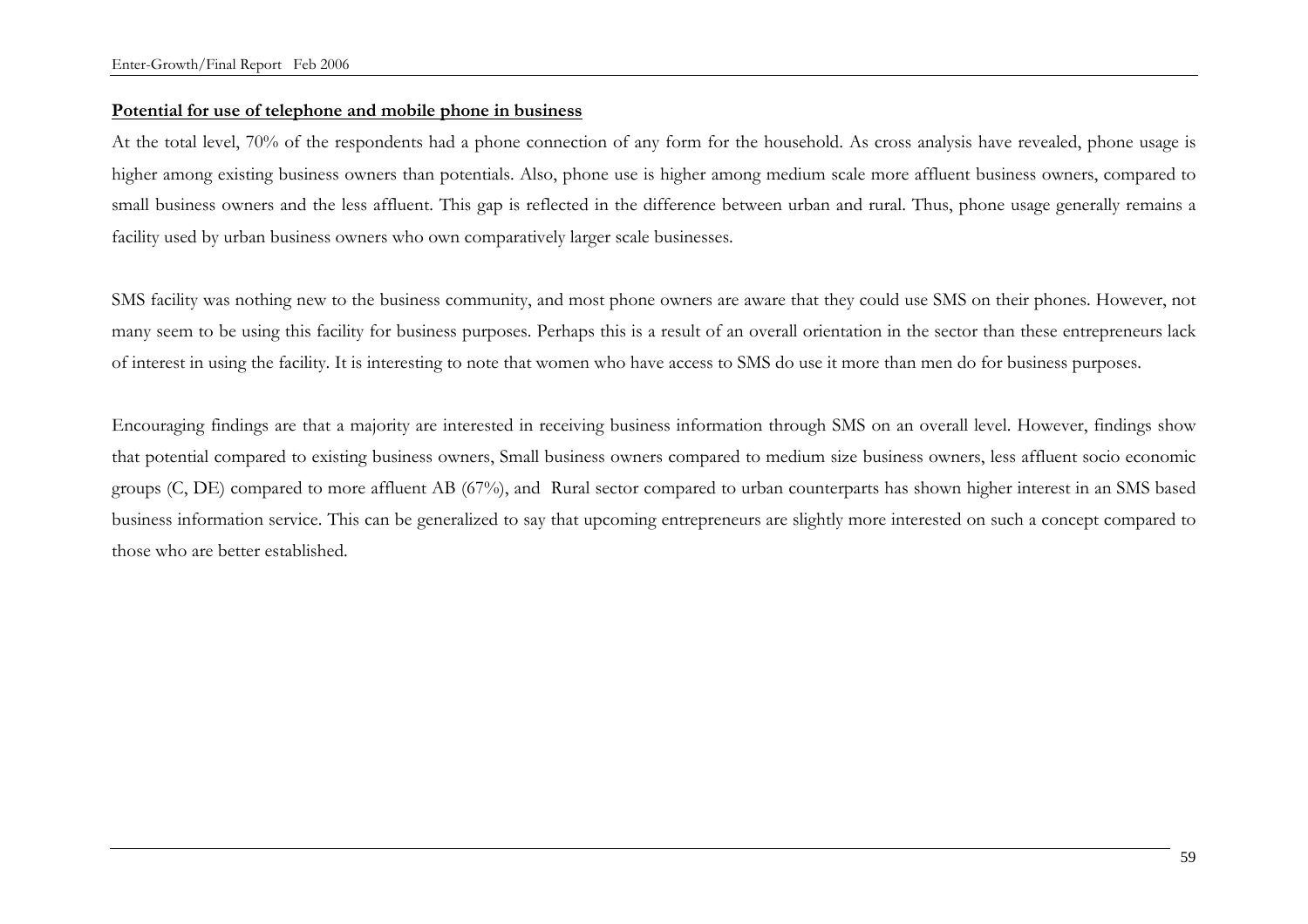# **4. Recommendations**

#### 1. **Media types to be used (radio/TV): Reasons for popularity of Television programmes**

Small and medium entrepreneurs prefer TV against Radio, and the direct reason for preference being the visual character of TV. TV is perceived to be a better source of business information, and also is a more frequently used source compared to the radio. The reason being that TV could create face to face feeling among the audience and also increase believability as well as keep them focused on the programme.

#### **2. Type of Programme: Discussions Forums with Celebrity Entrepreneurs/Panels**

Small and medium entrepreneurs (potential and current) have stressed the importance of real life examples and guidance using local business people who started small and have climbed up the ladder. It would be important to note that these celebrity entrepreneurs need to be personalities that predominantly rural, small business people can relate to. The programmes should also provide the audience the opportunity to interact with the experts participating in the discussion. This part of the programme would be more like a "Business Clinic" where questions are asked and answered by the experts. 'Auto Vision' on Sirasa TV would be a good example of a successful interactive information programme.

#### **3. Delivery of the Programme: One Programme for all – Flexible with Tamil**

Despite some marginal variations the trends were consistent across all the segments considered. Therefore, a single programme can focus on the total audience. Whilst Sinhalese will be the preferred medium given the numbers, the programme should be made flexible enough to accommodate Tamil speaking business people as well. Subtitles and translation of questions and answers could be used for this.

### **4. Media channels to be used: Rupavahini or Sirasa**

Rupavahini has high coverage across the country, and is watched alike by urban and rural sectors. It is also perceived as a channel that telecasts meaningful programmes rather than only light entertainment. On the other hand, Sirasa TV is perceived as a channel that has taken innovative initiatives to help communities and people. However, before finalizing a decision on this it is recommended to check the coverage of Sirasa TV carefully.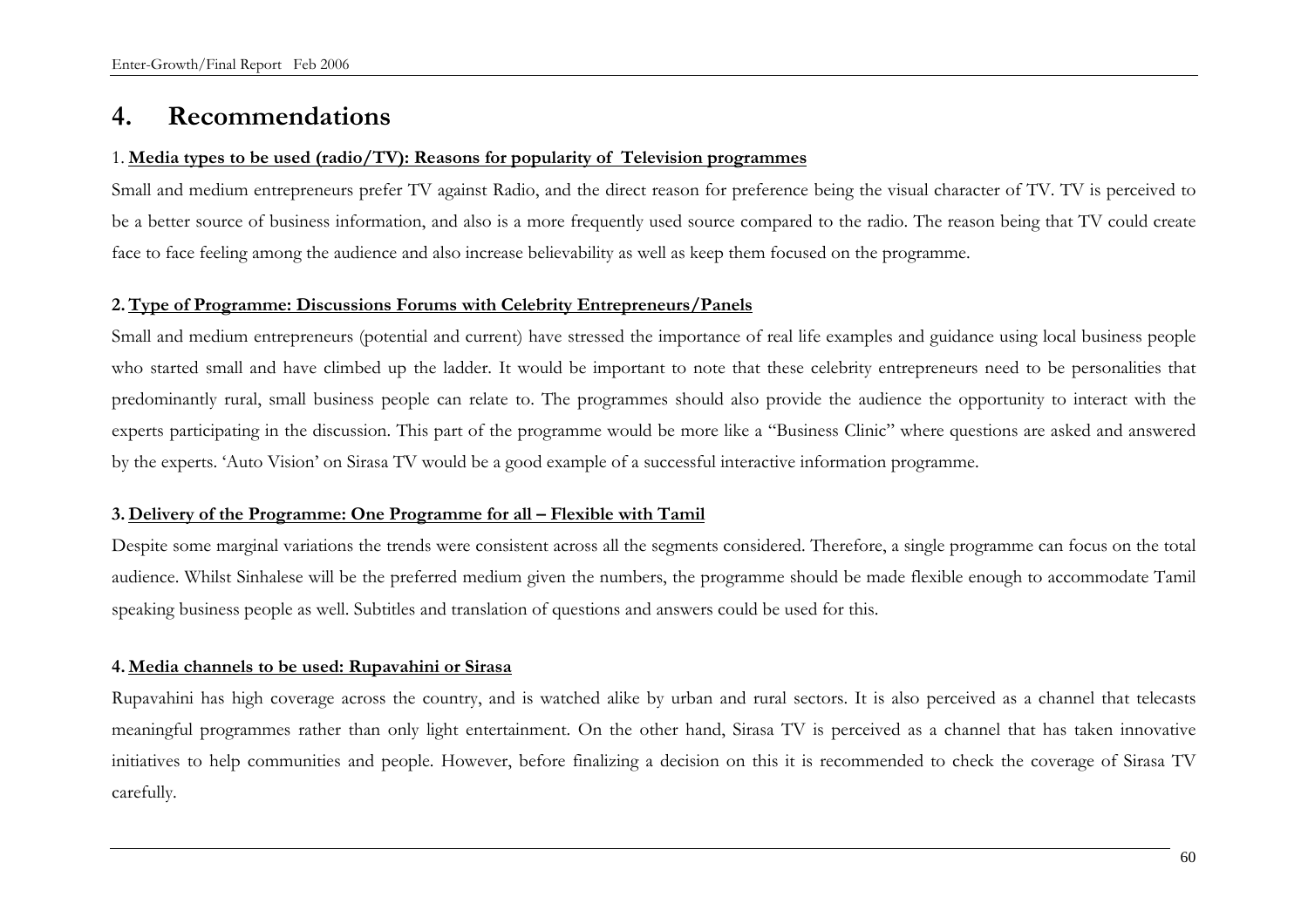## **5. Time and day to air these programmes: Sunday - Morning 7 -9 OR Evening 8 to 10**

There was no clear convergence on a particular day or time. However weekend, particularly Sunday has been highlighted as a relatively free day. In terms of time, again there was no strong convergence, yet morning 7 a.m.-9 a.m. and evening 8 p.m.-10 p.m. seemed to have been preferred by more. Given that 8 p.m.-10 p.m. peak times are undoubtedly booked for tele-dramas and news, it does not sound highly practical to squeeze in a Business Programme. Having a programme starting at 10pm, and a repeat telecast in the morning at 7 a.m. would be the better option. The issue here is that repeat telecast means no interaction. However, this would at least provide the opportunity for those who cannot tune in at nights regularly to view the programme specific scheduling of the programme should be done in consultation with the channels and perhaps a media planner from the industry.

## **6. What would be the desired length of such programmes: 1 hour**

Although the preference of a high proportion (50%) is 30minutes, this perhaps may not be adequate for a programme with an interactive discussion panel plus information clips. On the other hand, all put together, the proportion preferring a programme running for more than 30 minutes is also 50%. Therefore, given the need for the programme to be effective a 1 hour programme may be the better option.

## **7. Topics to be covered – Broad Content Guidelines**

There is a fair demand for all the topics below. However, at the total, level this is the order of demand ranked, in terms of percentage who said they need information covering each topic.

- Information on new technologies/machinery
- Information on markets
- Information on services for your business (financial/non-financial)
- Imparting knowledge and experience from successful business people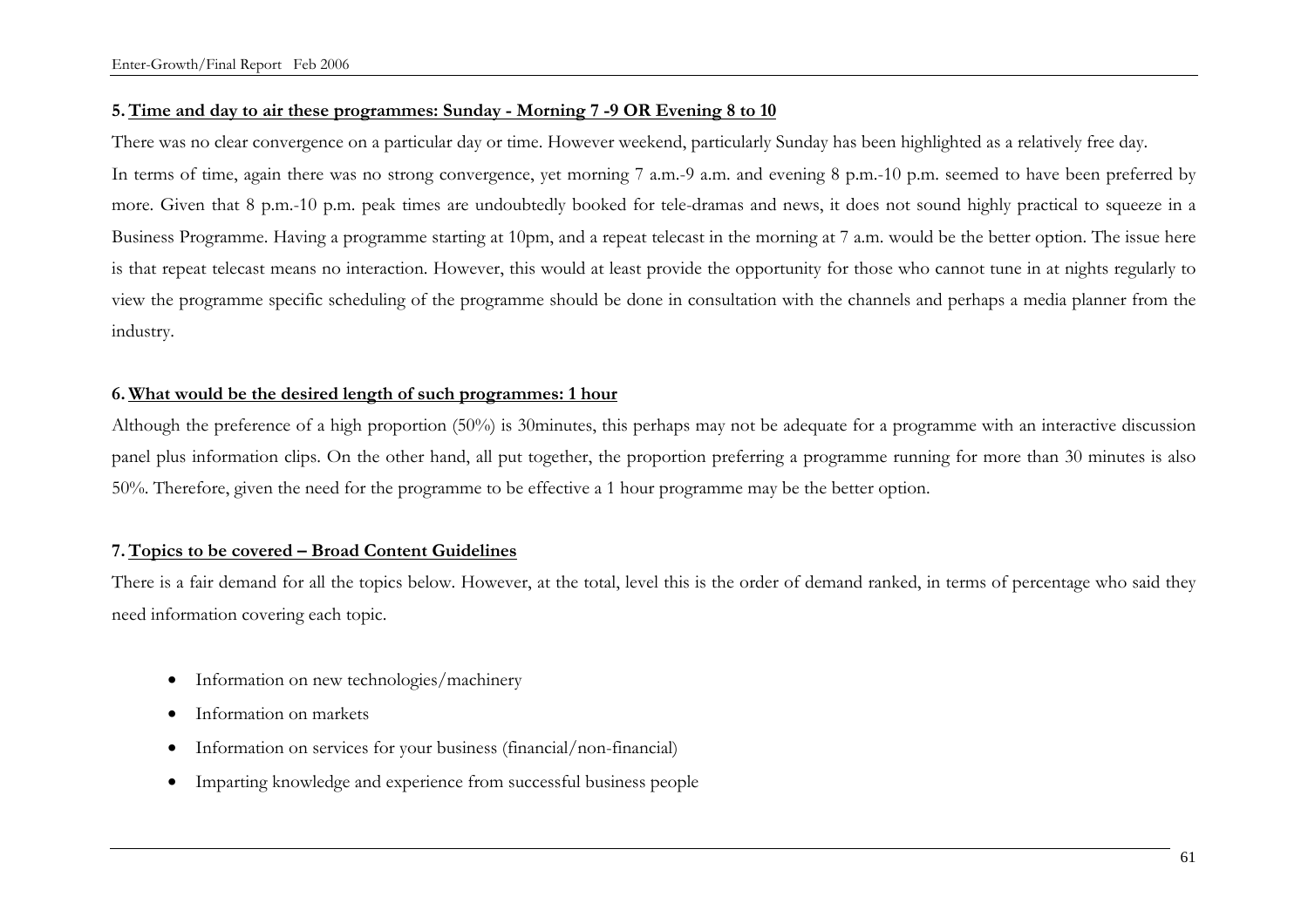- Information on business opportunities
- Questions and answers to business issues and problems
- Information on new equipment
- Tips and business advice from 'experts'
- Platforms to discuss and air business problems and issues

The exemptions as discussed in the previous chapter are Marketing and Business Concepts. This lack of spontaneous demand should not be interpreted as low significance. The ignorance on such topics may be a result of rather not understanding the importance of these in business development. Thus Enter-Growth programmes could look at practical ways of initially making people aware of these concepts, and then convincing them on the importance. This could be followed by educating them on how these concepts can be applied in their businesses.

## **8. Potential of SMS as a source of business information: Needs further understanding and begin with promoting the concept**

An instant glance at the findings indicate this is an option with a lot of potential. Majority owns mobiles with SMS facility and there is a high willingness to receive business information even at a reasonable cost. However, it is clear that not many use this facility currently, creating a doubt whether despite high expressed liking whether there would be sufficient commitment at implementation level for this type of project to be sustained. Thus, further studies may need to be done on current usage and what particular types of information can be effectively communicated via SMS. This could be followed by creating higher awareness on practical benefits. How advanced is Sinhala/Tamil medium SMS is another question to be answered prior to rolling out this type of a project. As indicated in the previous discussions, very few SME operators would be comfortable in English medium services.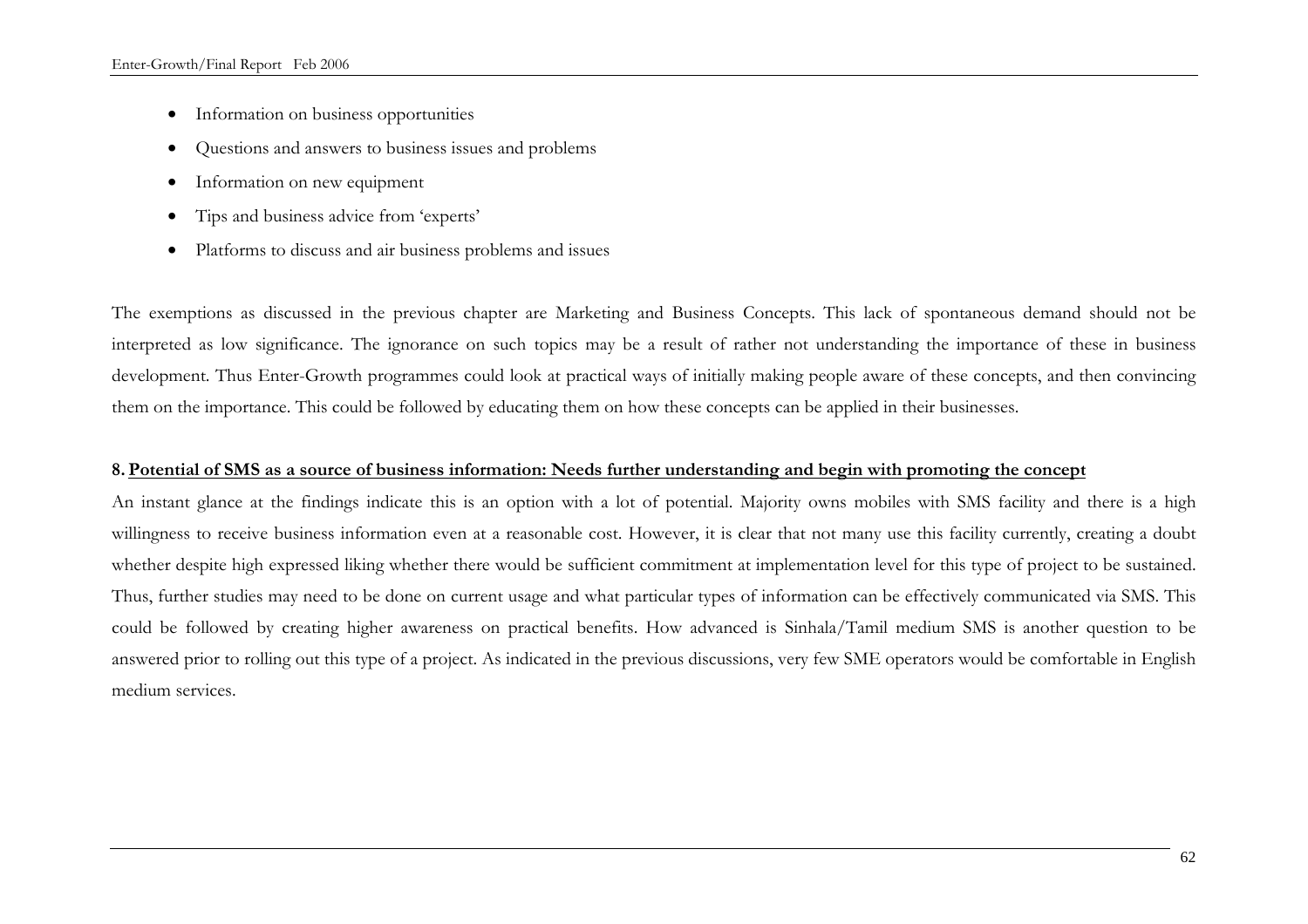# **Appendices**

# **Appendix 1: Conceptual framework**

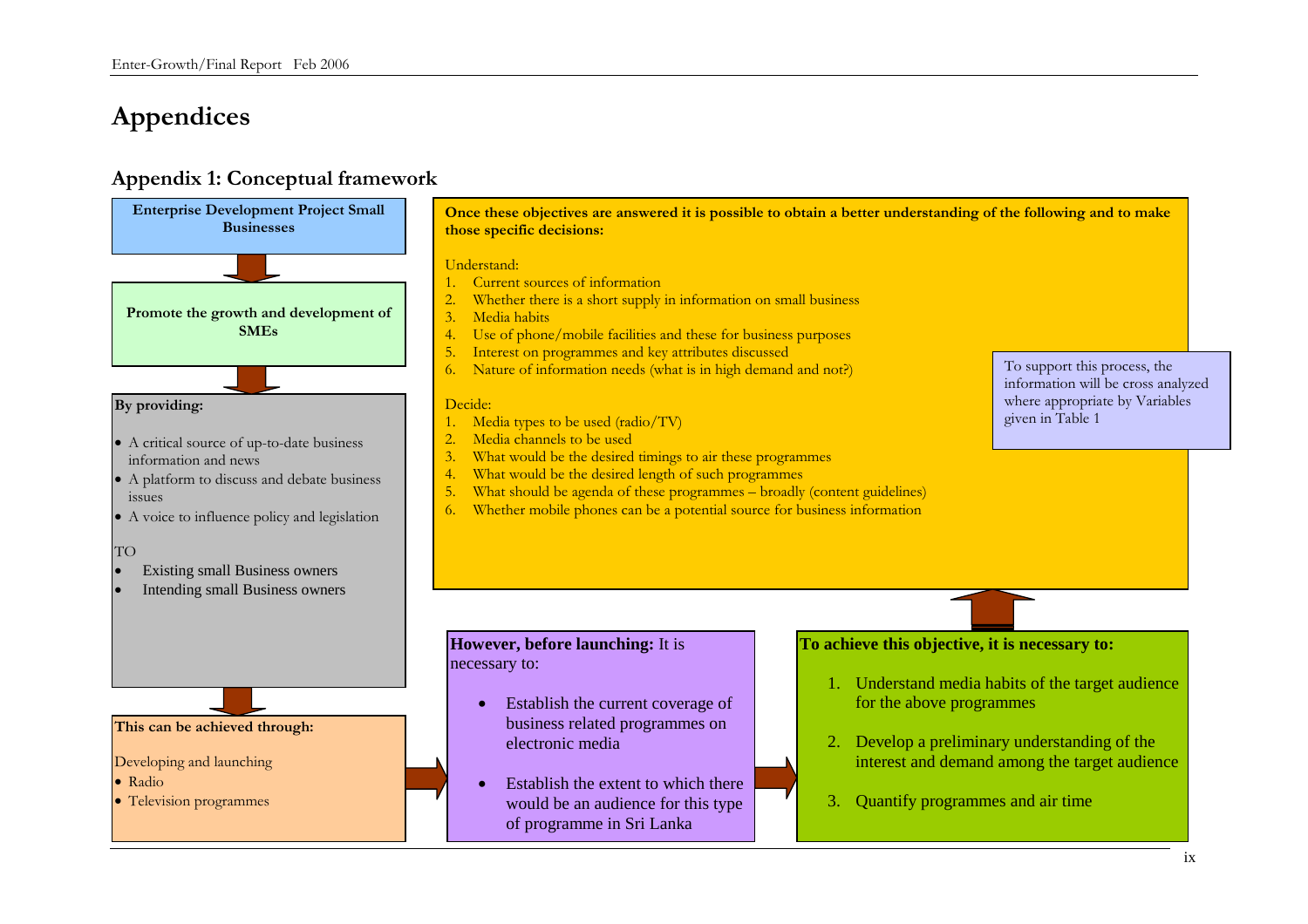**Appendix 2 – Survey Questionnaire** 

Questionnaire No **Project Name** 

|  | <b>GROWTH</b> |  |
|--|---------------|--|

#### **SMALL AND MEDIUM ENTERPRISES (SME) AUDIENCE RESEARCH**

*Conducted by* 

### **ACNielsen Lanka (PVT) LTD 425, R. A. De mel Mawata, Colombo - 03**  *January - 2006*  Sample Point No. Province District U/R MC/UC/PS S.P. Number HH. Number **Office Use Only**

| Respondents Report :                                                                                                     |                                     |  |
|--------------------------------------------------------------------------------------------------------------------------|-------------------------------------|--|
|                                                                                                                          |                                     |  |
|                                                                                                                          |                                     |  |
|                                                                                                                          | Divisional Secretary Division Name: |  |
|                                                                                                                          | 1. Urban (MC/UC)<br>2. Rural (PS)   |  |
|                                                                                                                          |                                     |  |
|                                                                                                                          |                                     |  |
| Other important information depend on project eg.1. Field S.T. :1. Random<br>2. Gender 1. Male 2. Female 3. Age 1. 2. 3. | 2. Booster<br>4. Others SEC, USAGE  |  |

#### **Field Investigators Report :**

| Investigator's Name:                                                                                                               | Code                                                                          |  |  |  |  |  |  |  |
|------------------------------------------------------------------------------------------------------------------------------------|-------------------------------------------------------------------------------|--|--|--|--|--|--|--|
|                                                                                                                                    |                                                                               |  |  |  |  |  |  |  |
|                                                                                                                                    | Time of Interview: Please use 24 hours system                                 |  |  |  |  |  |  |  |
| <b>First Visit</b>                                                                                                                 | From : /<br>$\Gamma$ o : /                                                    |  |  |  |  |  |  |  |
|                                                                                                                                    | Second Visit From : $\ldots \ldots \ldots \ldots$ To : $\ldots \ldots \ldots$ |  |  |  |  |  |  |  |
| I hereby certify that all information provided here is true and accurate and are being obtained from the respondent as instructed. |                                                                               |  |  |  |  |  |  |  |
|                                                                                                                                    |                                                                               |  |  |  |  |  |  |  |
| Signature of interviewer                                                                                                           |                                                                               |  |  |  |  |  |  |  |

#### **Field Supervisors Report :**

| 0.0111000<br>chockoc<br>Metho<br>opaniec <sup>.</sup><br>21700<br>$\sim$<br>.sur<br>. .<br>3ac'<br>٠m<br>$\sim$<br><b>/1501</b><br>CHUCNU |  |
|-------------------------------------------------------------------------------------------------------------------------------------------|--|
|-------------------------------------------------------------------------------------------------------------------------------------------|--|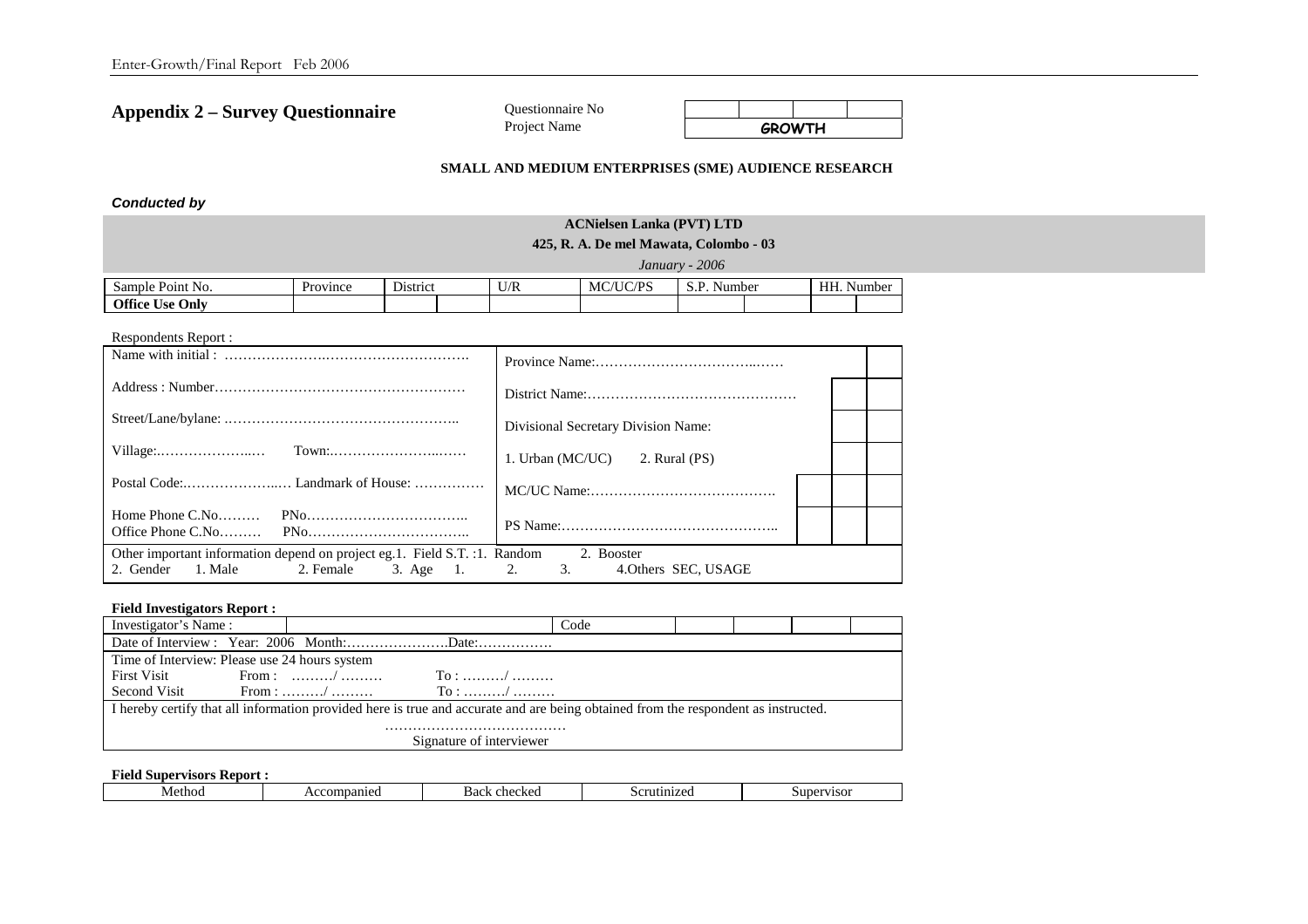| $ -$<br>Year/M/D<br>Date             |                          |                                                         |                                       | Name  |
|--------------------------------------|--------------------------|---------------------------------------------------------|---------------------------------------|-------|
| m.<br>$\sim$<br>$1 \text{me}$<br>hrs | ∽<br>From<br>U<br>$\sim$ | $\overline{\phantom{0}}$<br>From<br>to<br>$\sim$ $\sim$ | $\blacksquare$<br>From<br>U<br>$\sim$ | Code: |
|                                      |                          |                                                         |                                       |       |

### **Total Quality Management Report**

|                          | Yes | Name/Code | <b>Short Signature</b> | Date(Year/M/D) |
|--------------------------|-----|-----------|------------------------|----------------|
| <b>Field Scrutinized</b> |     |           |                        |                |
| Cording                  |     |           |                        |                |
| Data Entry               |     |           |                        |                |
| Cleaning                 |     |           |                        | .//            |
| Researchers              |     |           |                        |                |
| Analysis                 |     |           |                        | .//            |

# **Detail Field Supervising Report**

| <b>Verification Areas</b> |                                                               | <b>Results</b> |  |  |  |  |  |    |  |  |  |
|---------------------------|---------------------------------------------------------------|----------------|--|--|--|--|--|----|--|--|--|
| Name of the respondents   | 8<br>ς                                                        |                |  |  |  |  |  | 10 |  |  |  |
|                           |                                                               |                |  |  |  |  |  |    |  |  |  |
|                           | $\overline{2}$                                                |                |  |  |  |  |  |    |  |  |  |
| Age                       | 3                                                             |                |  |  |  |  |  |    |  |  |  |
|                           | Conducting the interviews according to instruction<br>1.      |                |  |  |  |  |  |    |  |  |  |
|                           | Not selecting correct respondent<br>2.                        |                |  |  |  |  |  |    |  |  |  |
|                           | Did not select correct house<br>3.                            |                |  |  |  |  |  |    |  |  |  |
|                           | Slipping some questions during interviews<br>4.               |                |  |  |  |  |  |    |  |  |  |
| 1.                        | filling the Questions according to self imagination<br>5.     |                |  |  |  |  |  |    |  |  |  |
|                           | No proper explanation to the respondent<br>6.                 |                |  |  |  |  |  |    |  |  |  |
|                           | leading the questions<br>7.                                   |                |  |  |  |  |  |    |  |  |  |
| 2.                        | Spontaneous response without showing Show cards<br>8.         |                |  |  |  |  |  |    |  |  |  |
|                           | Respondent can't remember the interviews or interviewer<br>9. |                |  |  |  |  |  |    |  |  |  |
|                           | * Not relevant                                                |                |  |  |  |  |  |    |  |  |  |

| $\overline{\phantom{a}}$<br>reasons<br>anc<br>.10NS<br>.                      |  |
|-------------------------------------------------------------------------------|--|
| $\mathbf{m}$<br>N<br>Statu <sup>r</sup><br>$\overline{\phantom{a}}$<br>.<br>∼ |  |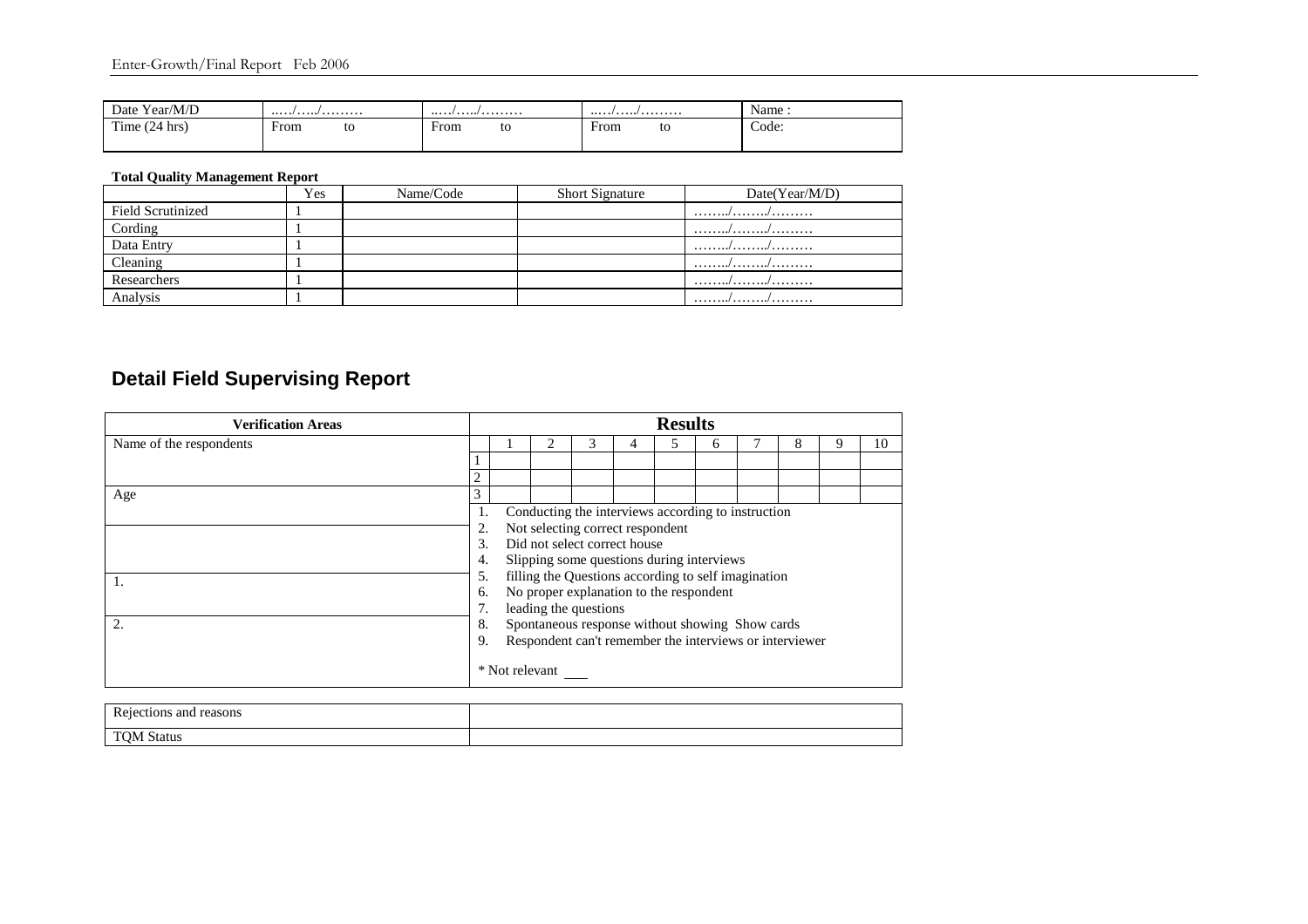| Study ID                       | 2006-06    | $(101-106)$ | Resp. No.        | $(107-110)$ |
|--------------------------------|------------|-------------|------------------|-------------|
| Interviewer No.                |            | $(114-117)$ | Interview Length | $(118-119)$ |
| No. Of Queries                 |            | $(120-121)$ | Reference No.    | $(122-125)$ |
|                                |            |             |                  |             |
|                                |            |             |                  |             |
|                                |            |             |                  |             |
|                                |            |             |                  |             |
|                                |            |             |                  |             |
|                                |            |             |                  |             |
| Date of Interview: 1 / / /2006 |            |             |                  |             |
| Time Started/End: [            | $ $ to $ $ |             |                  |             |

"I am from ACNielsen (Pvt.) Ltd. and we are currently carrying out a survey on radio listener ship and TV viewer ship among small and medium entrepreneurs like you in Sri Lanka. Could I spend 10 minutes with you to ask a few questions?"

## **SCREENING QUESTIONS**

| $\Omega$ | Are you involved in any small or medium enterprise, in the areas of small businesses,<br>commercial farming other than paddy, or other income generating activity? | Code<br>(126) | Route |
|----------|--------------------------------------------------------------------------------------------------------------------------------------------------------------------|---------------|-------|
|          |                                                                                                                                                                    |               |       |
|          |                                                                                                                                                                    |               |       |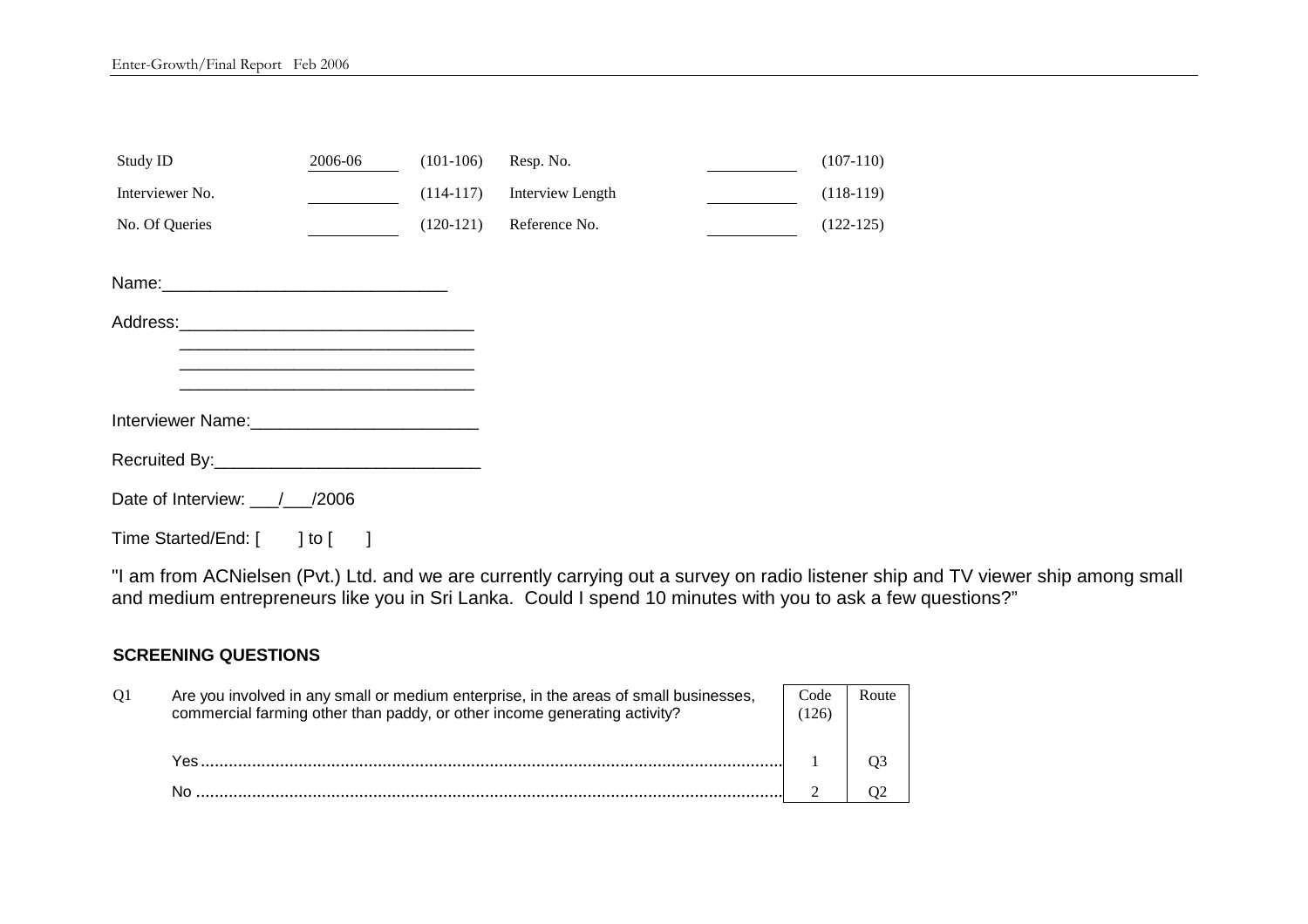| O <sub>2</sub> | Are you interested in <i>information or facts</i> about income generation and small<br>businesses? | Code | Route |
|----------------|----------------------------------------------------------------------------------------------------|------|-------|
|                | Yes                                                                                                |      | O10   |
|                | Nr                                                                                                 |      |       |

### *FOR EXISTING SME*

| O <sub>3</sub> | What is your involvement/interest in small and medium business and income<br>generation? | Code | Route |
|----------------|------------------------------------------------------------------------------------------|------|-------|
|                |                                                                                          |      |       |
|                | Owner                                                                                    |      |       |
|                | <b>Employ</b>                                                                            |      |       |

| Read the answers<br>What type of business are you involved in? | Code<br>(238 | Route |
|----------------------------------------------------------------|--------------|-------|
|                                                                |              |       |
| Agriculture                                                    |              |       |
| Manufacturing                                                  | ◠            |       |
|                                                                | 3            |       |
| Other Services                                                 |              |       |
|                                                                |              |       |

| O <sub>5</sub> | How many employees are working in your business currently? | Code<br>238 | Route |
|----------------|------------------------------------------------------------|-------------|-------|
|                |                                                            |             |       |
|                | 5 - 50 employees                                           |             |       |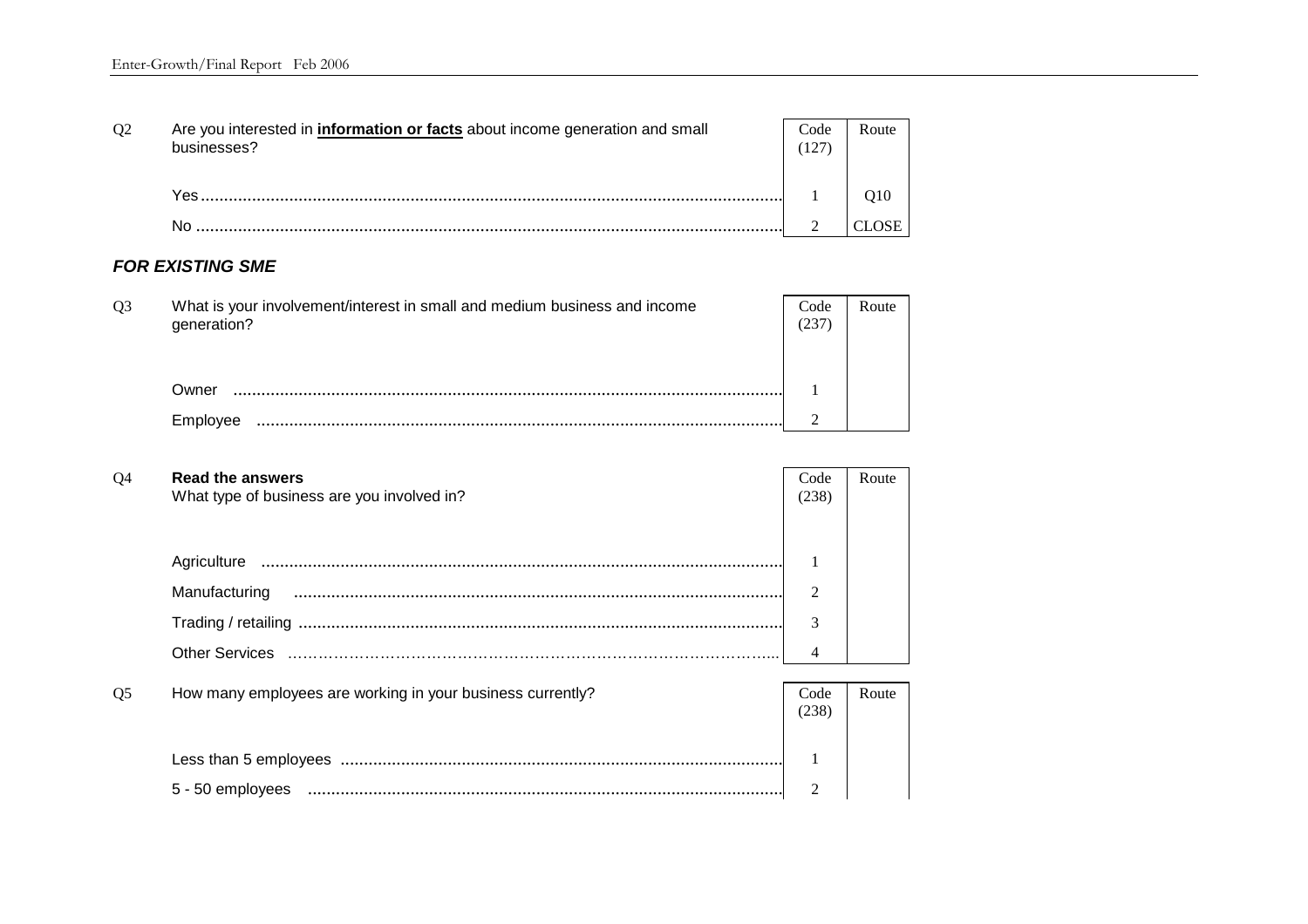|      |                                                                                                                                 | 3             |       |  |
|------|---------------------------------------------------------------------------------------------------------------------------------|---------------|-------|--|
| Q6   | Of them, how many employees are working as temporary and<br>permanent basis in your business?                                   |               |       |  |
| (R1) |                                                                                                                                 |               |       |  |
| (R2) |                                                                                                                                 |               |       |  |
| (R3) |                                                                                                                                 |               |       |  |
| Q7   | What is the amount of capital invested in your business? That is money invested on<br>Land, buildings, Machinery, Vehicles etc. | Code<br>(238) | Route |  |
|      |                                                                                                                                 |               |       |  |

| 4 - 20 Million       |  |
|----------------------|--|
| More than 20 Million |  |

# **Interviewer to note the following (Don't ask the question)**

| Q <sub>8</sub> | What is the scale of business? (Please assess the scale according to physical<br>dimensions of the business and based on the other instructions given according to the<br>answers for above questions.) | Code<br>(238) | Route |
|----------------|---------------------------------------------------------------------------------------------------------------------------------------------------------------------------------------------------------|---------------|-------|
|                | Small                                                                                                                                                                                                   |               |       |
|                | Medium                                                                                                                                                                                                  | ↑             |       |
|                | Large                                                                                                                                                                                                   | 3             |       |
|                |                                                                                                                                                                                                         |               |       |
| O <sub>9</sub> | How long is it since your business started its operations?                                                                                                                                              | Code          | Route |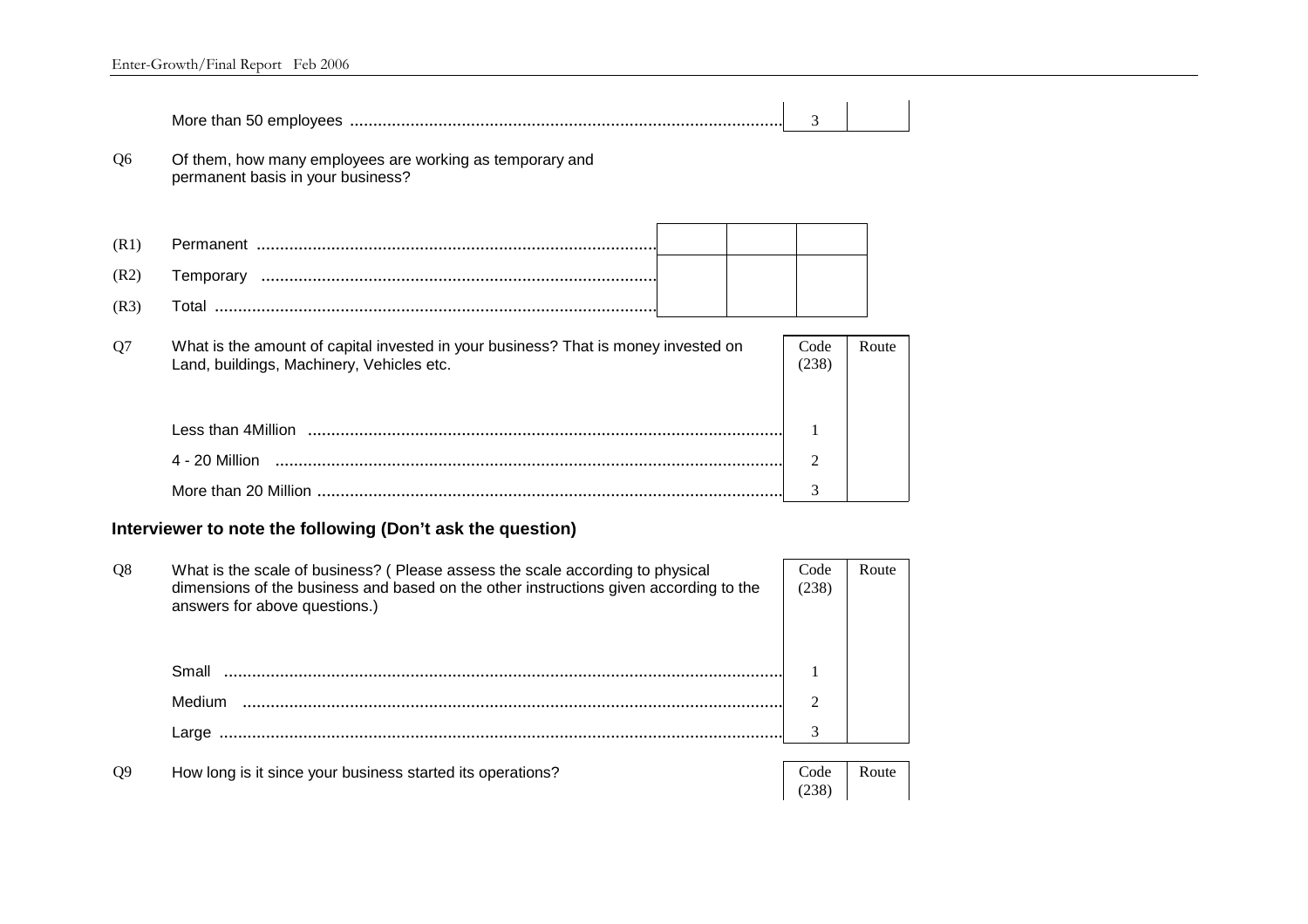| Less than one year |  |
|--------------------|--|
| More than one year |  |

## *FOR POTENTIAL SME*

| O <sub>10</sub> | You said that you intend to start a small or medium enterprise in future. How much are<br>you planning to invest in this business as capital? That is the money intending to invest<br>on Land, buildings, Machinery, Vehicles etc. (INTERVIEWER: PLEASE CALCULATE<br>THE TOTAL AND MARK BELOW) | Code<br>(237) | Route |
|-----------------|-------------------------------------------------------------------------------------------------------------------------------------------------------------------------------------------------------------------------------------------------------------------------------------------------|---------------|-------|
|                 | Less than 4Million                                                                                                                                                                                                                                                                              |               |       |
|                 | 4 - 20 Million                                                                                                                                                                                                                                                                                  |               |       |
|                 | More than 20 Million                                                                                                                                                                                                                                                                            |               |       |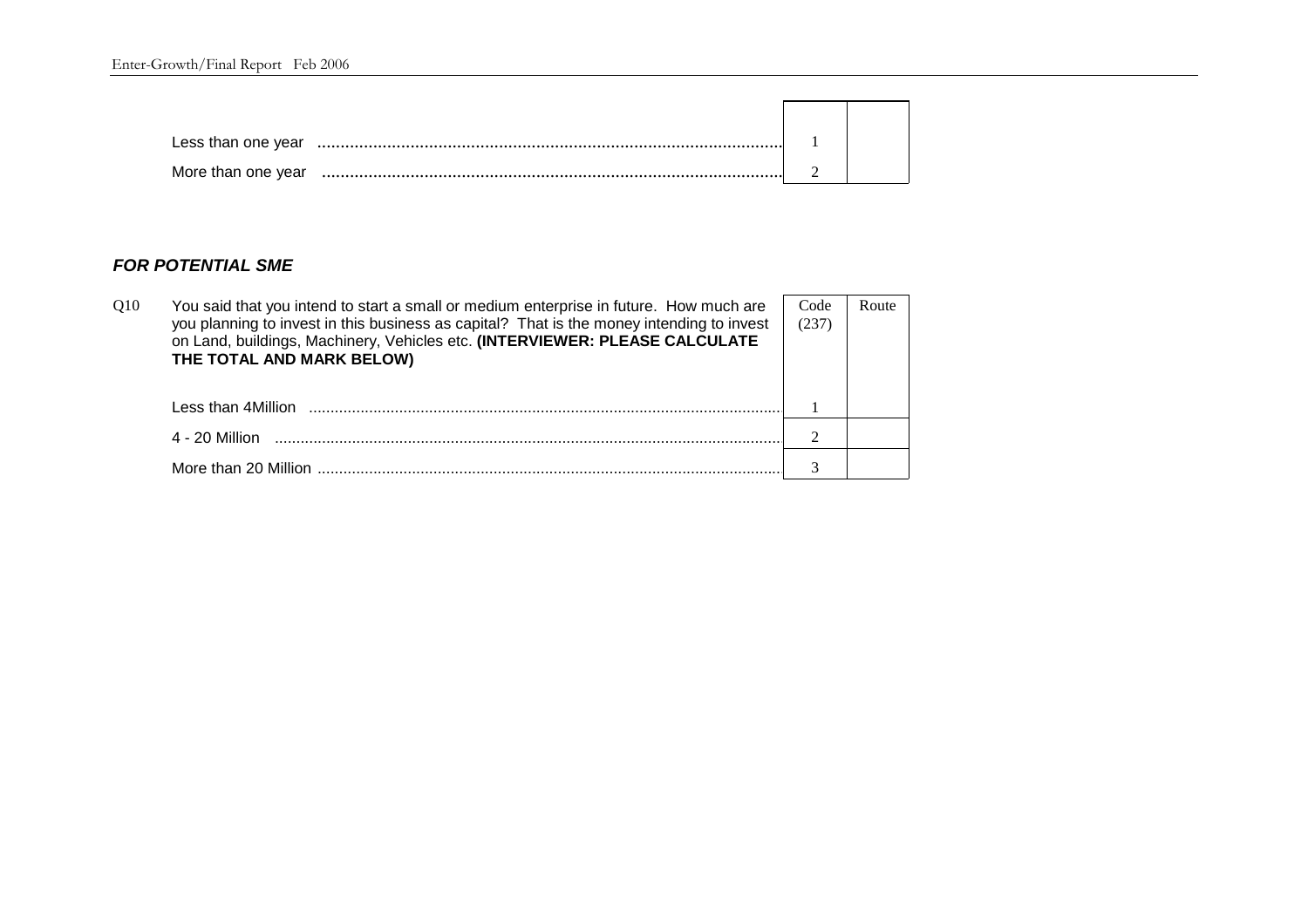| Q11 | <b>Read the answers</b><br>What is the type of business that you are intending to start? | Code<br>(238)  | Route |
|-----|------------------------------------------------------------------------------------------|----------------|-------|
|     |                                                                                          |                |       |
|     |                                                                                          | 1              |       |
|     | Manufacturing                                                                            | 2              |       |
|     |                                                                                          | 3              |       |
|     |                                                                                          | 4              |       |
|     |                                                                                          |                |       |
| Q12 | Information channel about potential SME                                                  | Code<br>(238)  | Route |
|     |                                                                                          |                |       |
|     |                                                                                          | 1              |       |
|     | From "Samurdhi" Banks                                                                    | 2              |       |
|     |                                                                                          | 3              |       |
|     |                                                                                          | 4              |       |
|     |                                                                                          | 5              |       |
|     |                                                                                          |                |       |
| Q13 | How long will it take to start your business?                                            | Code<br>(238)  | Route |
|     |                                                                                          |                |       |
|     |                                                                                          | 1              |       |
|     |                                                                                          | $\mathfrak{D}$ |       |

## **A) TELEVISION VIEWING HABITS**

Q14a Do your household members have access to watch Television?  $Q14a$  Q14a Q14b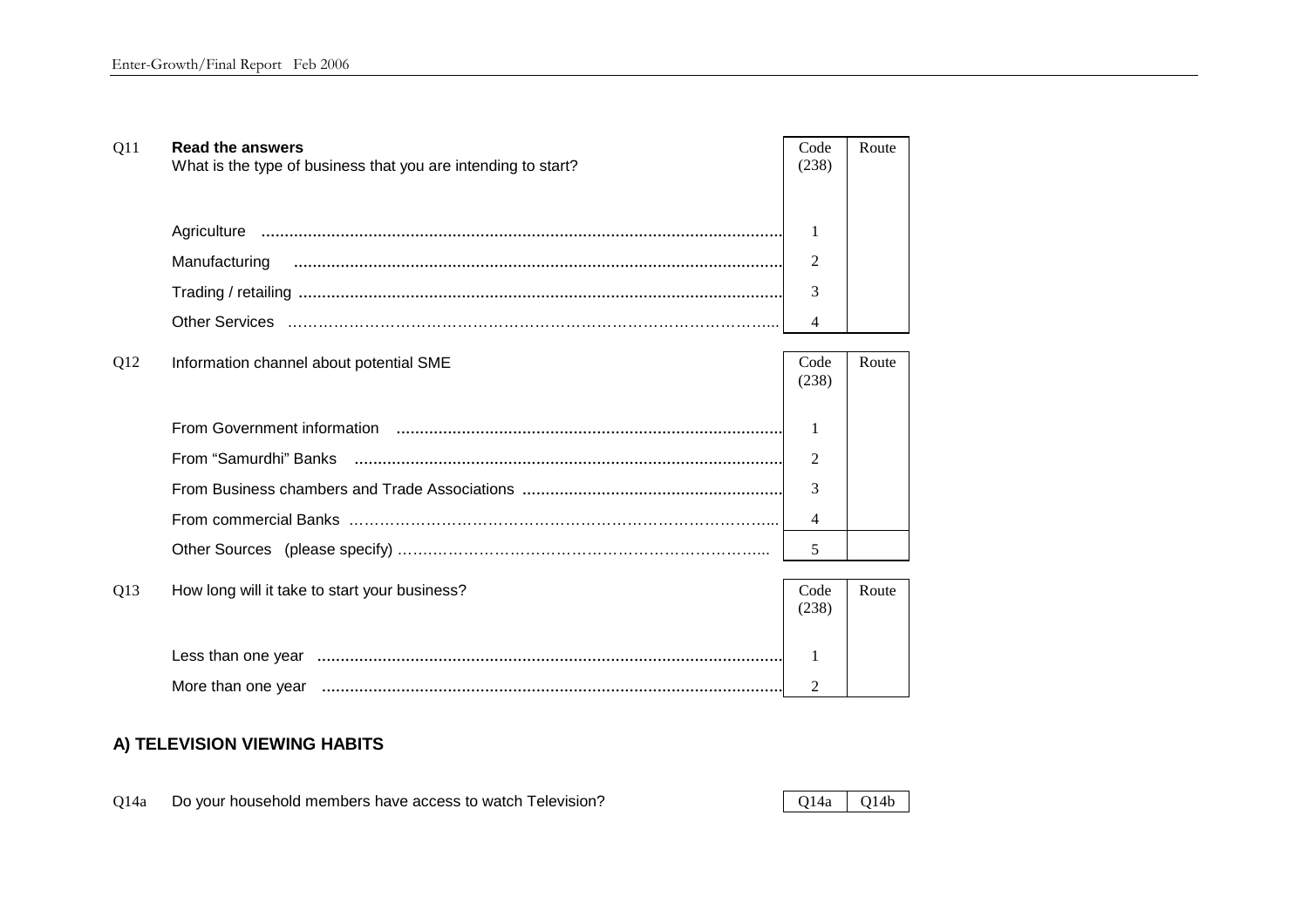| Q14b            | Do your household members watch Television? | access<br>to watch | watch                       |
|-----------------|---------------------------------------------|--------------------|-----------------------------|
|                 |                                             |                    |                             |
|                 | No.                                         | 2                  | $\mathcal{D}_{\mathcal{A}}$ |
|                 |                                             |                    |                             |
| O <sub>15</sub> | Do you personally watch TV?                 | Code<br>(129)      | Route                       |
|                 |                                             |                    | O <sub>16</sub>             |
|                 | No.                                         | $\overline{2}$     | Q <sub>20</sub>             |
|                 |                                             |                    |                             |

Route

 $\mathbf{1}$ 

2

 $\mathfrak{Z}$ 

 $\overline{4}$ 

5

## $Q16$ If yes in  $(Q15)$ Code If 'yes' how often do you watch TV?  $(130)$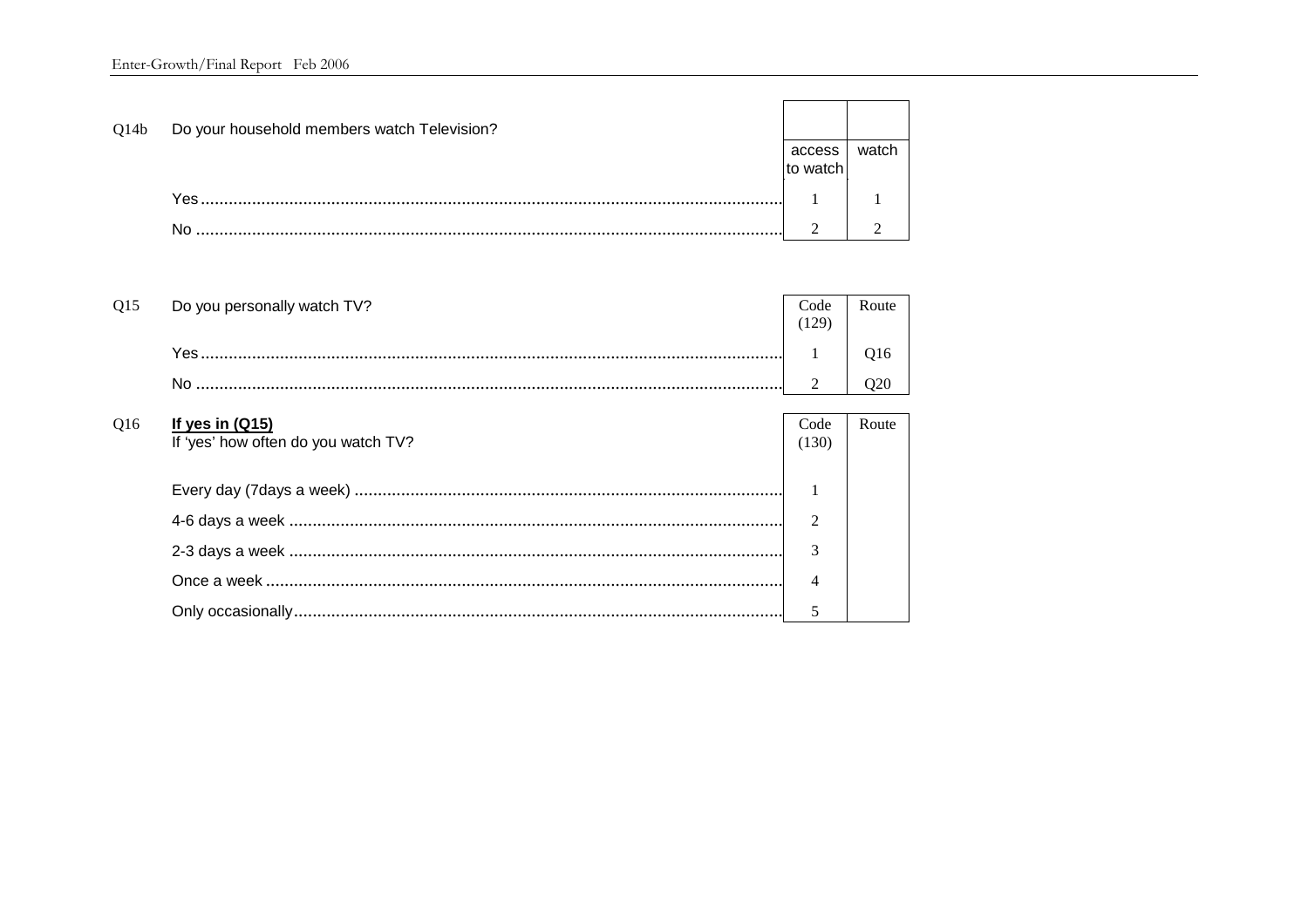| Q17 | When do you mostly watch TV?<br>(Tick up to 3 boxes) | Code<br>(131)  | Route |  |
|-----|------------------------------------------------------|----------------|-------|--|
|     |                                                      |                |       |  |
|     |                                                      |                |       |  |
|     |                                                      |                |       |  |
|     |                                                      | $\overline{4}$ |       |  |
|     |                                                      | 5              |       |  |
|     |                                                      | 6              |       |  |
|     |                                                      |                |       |  |

Q18a Which TV channels have clear reception in your area? (Multiple)

Q18b Which are your 3 favourite TV channels? (Tick up to 3 boxes)

|            | Q18a           | O18 <sub>b</sub> |
|------------|----------------|------------------|
|            | Coverage       | <b>Favourite</b> |
|            | (132)          | (134)            |
|            | $\Omega$       | 01               |
|            | 02             | 02               |
|            | 0 <sub>3</sub> | 03               |
|            | 04             | 04               |
| ETV        | 0 <sub>5</sub> | 0 <sub>5</sub>   |
| <b>ITN</b> | 06             | 06               |
| MTV        | 07             | 07               |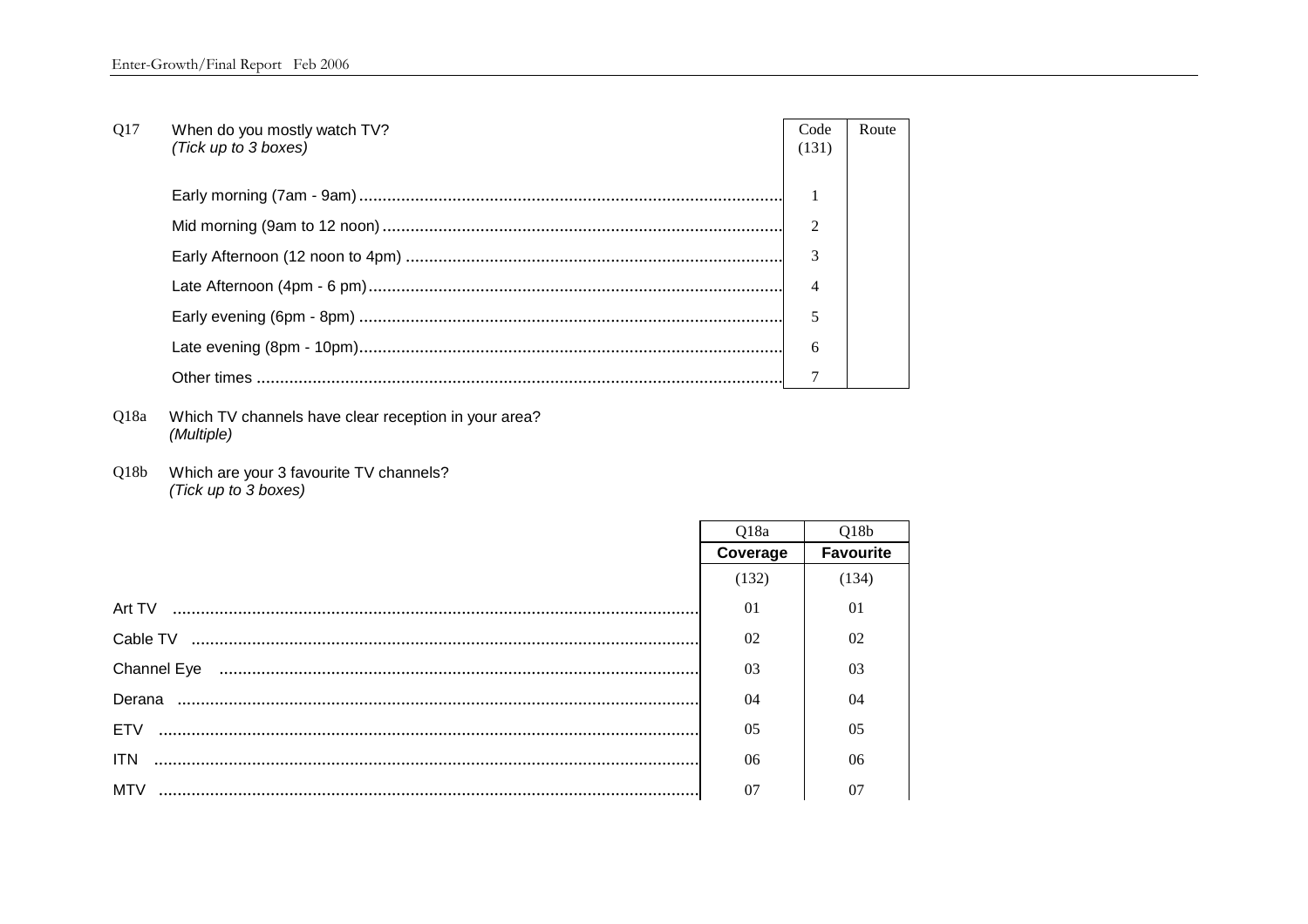| Rupavahini | 08 |  |
|------------|----|--|
| Shakti TV  | 09 |  |
| Sirasa TV  | 10 |  |
|            |    |  |
| TNL TV     |    |  |
| Others     |    |  |
|            |    |  |

## Q19 **Show card**

Do you think that there is too much or too little time allocated for the following programs on Sri Lankan TV channels?

|                                            | Too much<br>more | <b>Much</b><br>more | <b>Ideal</b> | Little         | <b>Too little</b> | <b>None</b> |
|--------------------------------------------|------------------|---------------------|--------------|----------------|-------------------|-------------|
|                                            | (136)            |                     |              |                |                   |             |
|                                            |                  | $\overline{2}$      | 3            | $\overline{4}$ | 5                 | 6           |
|                                            | (137)            |                     |              |                |                   |             |
| (R2) Films and Tele dramas                 | 1                | $\overline{2}$      | 3            | $\overline{4}$ | 5                 | 6           |
|                                            | (138)            |                     |              |                |                   |             |
|                                            |                  | $\overline{2}$      | 3            | 4              | 5                 | 6           |
|                                            | (139)            |                     |              |                |                   |             |
| (R4) Income generation and small business. | 1                | $\overline{2}$      | 3            | $\overline{4}$ | 5                 | 6           |
|                                            | (140)            |                     |              |                |                   |             |
|                                            |                  | 2                   | 3            | 4              | 5                 | 6           |
|                                            | (141)            |                     |              |                |                   |             |
|                                            | 1                | 2                   | 3            | 4              | 5                 | 6           |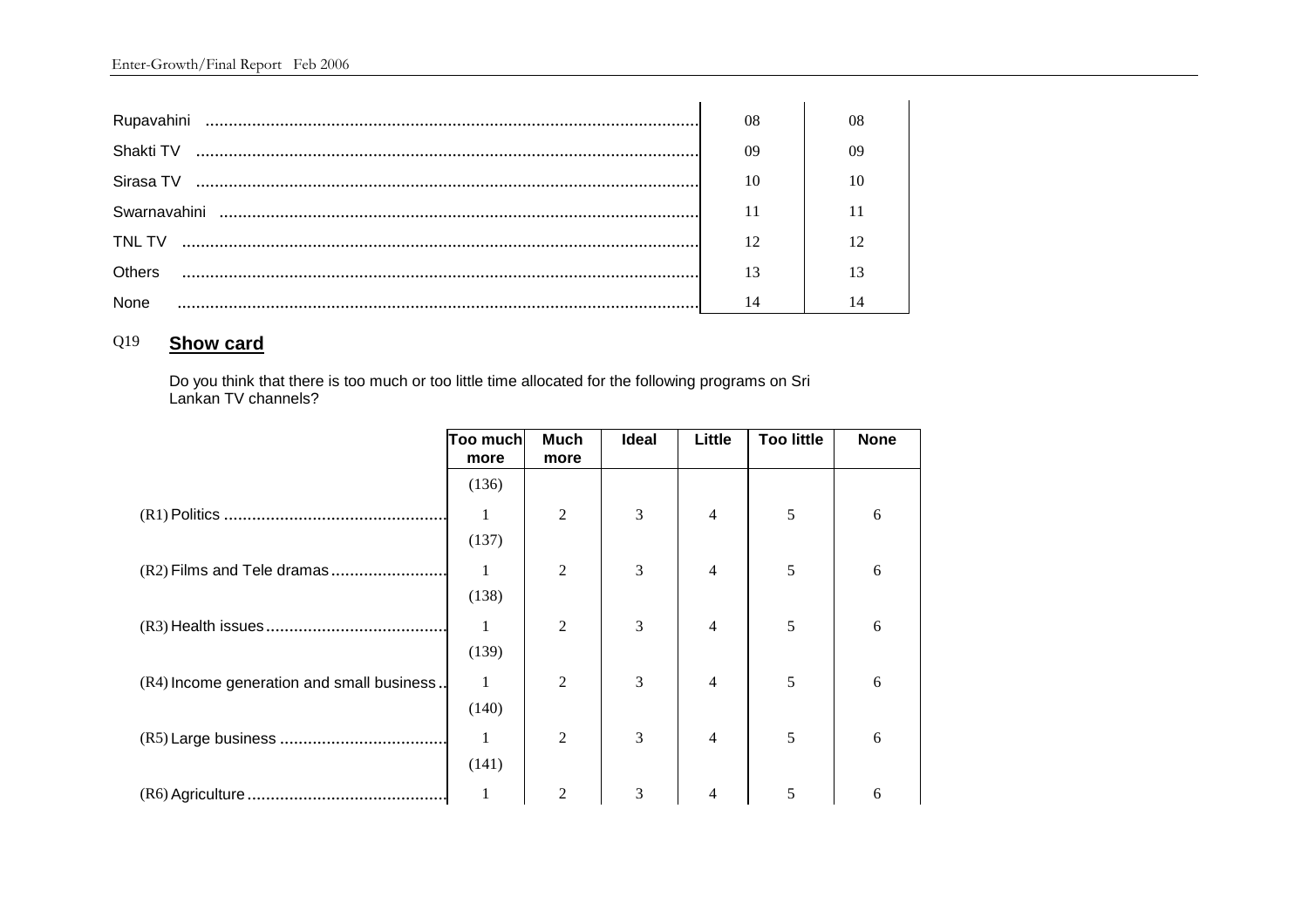|                         | (142) |                |               |   |   |
|-------------------------|-------|----------------|---------------|---|---|
| (R7) Humorous/ comedies |       | $\mathfrak{D}$ | 3             |   | h |
|                         | (143) |                |               |   |   |
|                         |       | $\overline{2}$ | 3             |   |   |
|                         | (144) |                |               |   |   |
|                         |       | $\mathfrak{D}$ | 3             | 4 | h |
|                         | (145) |                |               |   |   |
|                         |       |                | $\mathcal{R}$ |   |   |

## **B) RADIO LISTENING HABITS**

| Q <sub>20</sub> a | Do your household members have access to listen to Radio? | Q <sub>20</sub> a   | Q20 <sub>b</sub> |
|-------------------|-----------------------------------------------------------|---------------------|------------------|
| Q20b              | Do your household members listen to Radio?                |                     |                  |
|                   |                                                           | access<br>to listen | listen           |
|                   |                                                           |                     |                  |
|                   |                                                           | $\mathfrak{D}$      | 2                |
|                   |                                                           |                     |                  |
| Q <sub>21</sub>   | Do you personally listen to radio?                        | Code<br>(147)       | Route            |
|                   |                                                           |                     | Q22              |
|                   |                                                           | $\overline{2}$      | Q26              |
|                   |                                                           |                     |                  |
| Q22               | If yes in $(Q21)$                                         | Code                | Route            |
|                   | If yes how often?                                         | (148)               |                  |
|                   |                                                           |                     |                  |
|                   |                                                           |                     |                  |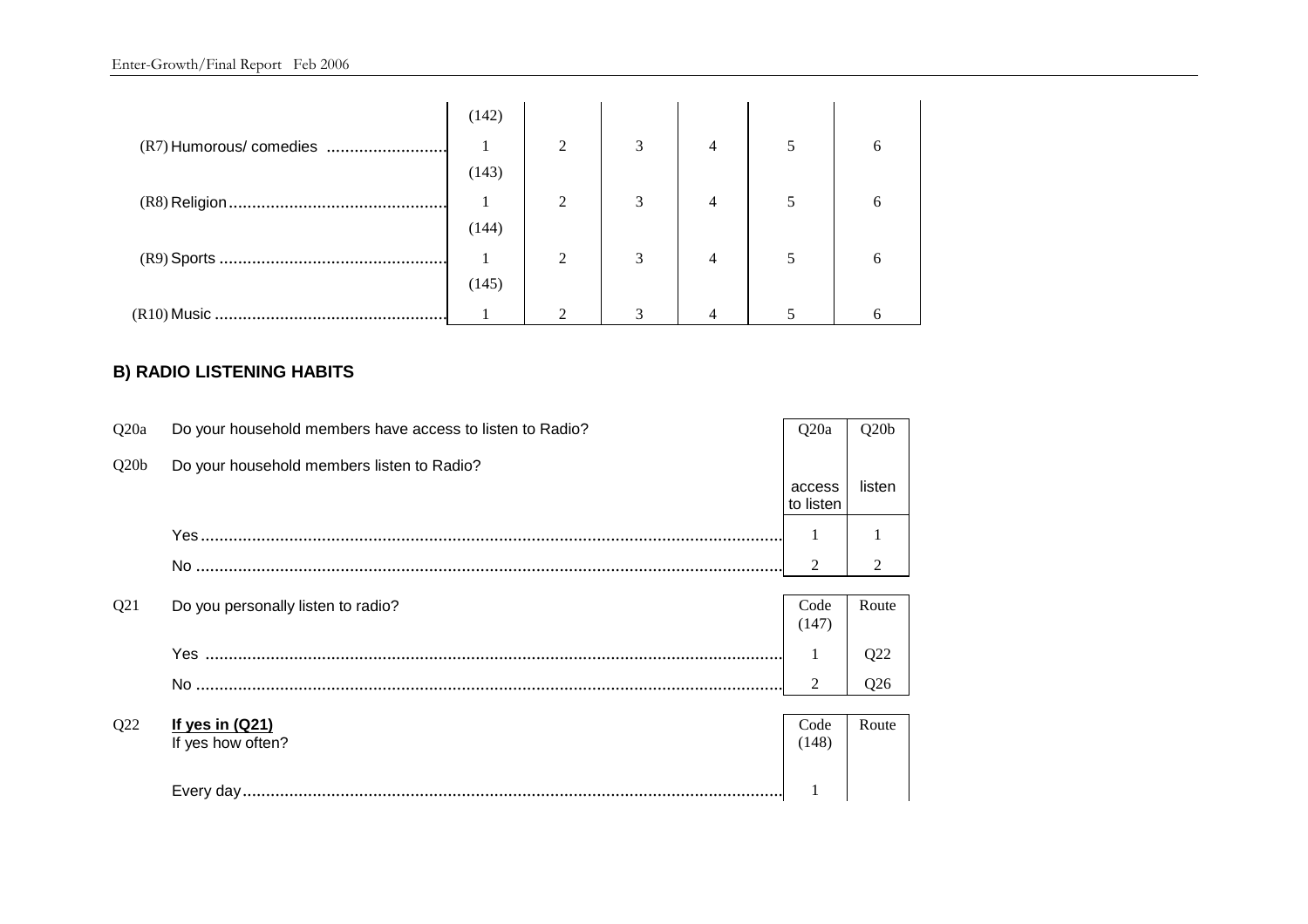|     |                                                             | $\overline{2}$ |       |
|-----|-------------------------------------------------------------|----------------|-------|
|     |                                                             | 3              |       |
|     |                                                             | 4              |       |
|     |                                                             | 5              |       |
| Q23 | When do you mostly listen to radio?<br>(Tick up to 3 boxes) | Code<br>(149)  | Route |
|     |                                                             |                |       |
|     |                                                             | $\overline{2}$ |       |
|     |                                                             | $\mathcal{E}$  |       |
|     |                                                             | 4              |       |
|     |                                                             | 5              |       |
|     |                                                             | 6              |       |
|     |                                                             | 7              |       |
|     |                                                             | 8              |       |

Q24a Which radio stations are clearly receptive (can clearly listen to) in your area? (Multiple)

Q24b Which are your 3 favourite radio stations?<br>(Tick up to 3 boxes)

| O24a     | D24b             |
|----------|------------------|
| Coverage | <b>Favourite</b> |
| (150)    | (152)            |
| 01       | 01               |
| 02       | 02               |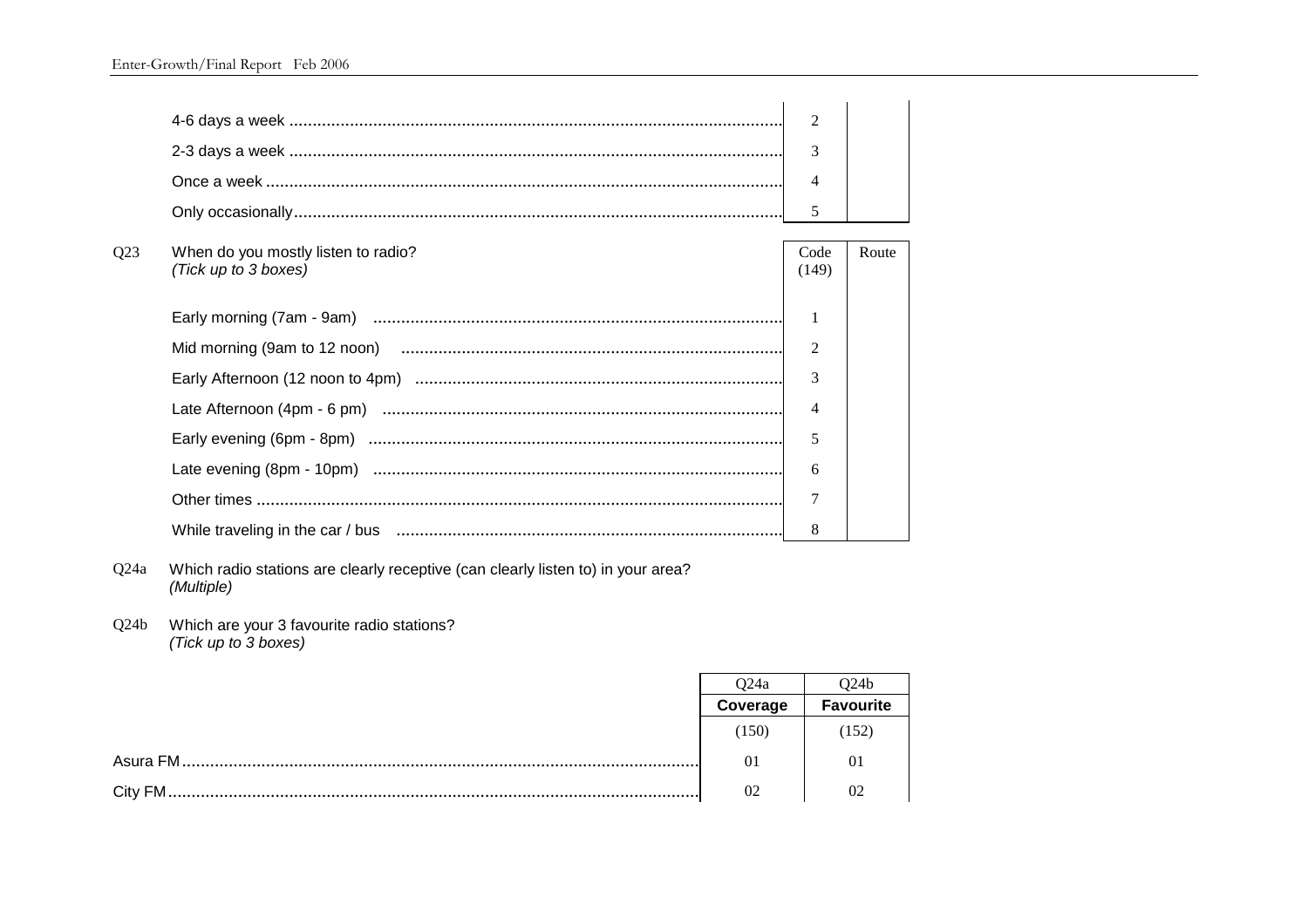| 03 | 03 |
|----|----|
| 04 | 04 |
| 05 | 05 |
| 06 | 06 |
| 07 | 07 |
| 08 | 08 |
| 09 | 09 |
| 10 | 10 |
| 11 | 11 |
| 12 | 12 |
| 13 | 13 |
| 14 | 14 |
| 15 | 15 |
| 16 | 16 |
| 17 | 17 |
| 18 | 18 |
| 19 | 19 |
| 20 | 20 |
| 21 | 21 |
| 22 | 22 |

#### **Show card**  $Q25$

Do you think that there is too much or too little time allocated for the following programs on Sri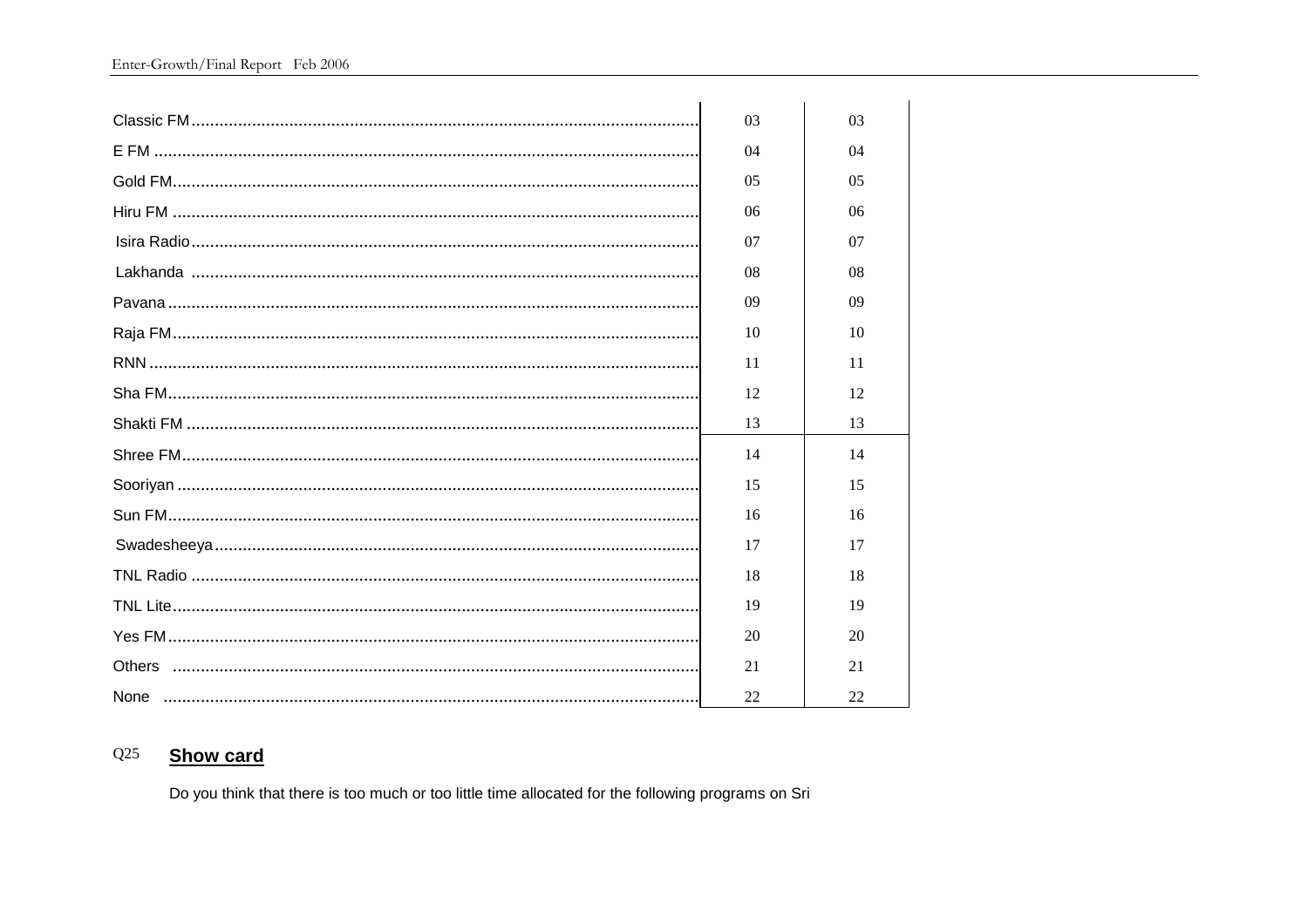### Lankan Radio Channels?

|                                                                                | <b>Too much</b><br>more | <b>Much</b><br>more | <b>Ideal</b> | Little         | <b>Too little</b> | <b>None</b> |
|--------------------------------------------------------------------------------|-------------------------|---------------------|--------------|----------------|-------------------|-------------|
|                                                                                | (154)                   |                     |              |                |                   |             |
|                                                                                | 1                       | $\overline{2}$      | 3            | 4              | 5                 | 6           |
|                                                                                | (155)                   |                     |              |                |                   |             |
|                                                                                | 1                       | $\overline{2}$      | 3            | 4              | 5                 | 6           |
|                                                                                | (156)                   |                     |              |                |                   |             |
|                                                                                | $\mathbf{1}$            | $\overline{2}$      | 3            | 4              | 5                 | 6           |
|                                                                                | (157)                   |                     |              |                |                   |             |
| (R4) Income generation and small business                                      | $\mathbf{1}$            | $\overline{2}$      | 3            | 4              | 5                 | 6           |
|                                                                                | (158)                   |                     |              |                |                   |             |
|                                                                                | $\mathbf{1}$            | $\mathfrak{2}$      | 3            | 4              | 5                 | 6           |
|                                                                                | (159)                   |                     |              |                |                   |             |
|                                                                                | 1                       | $\overline{2}$      | 3            | 4              | 5                 | 6           |
|                                                                                | (160)                   |                     |              |                |                   |             |
| (R7) Humorous/ comedies                                                        | 1                       | $\overline{2}$      | 3            | $\overline{4}$ | 5                 | 6           |
|                                                                                | (161)                   |                     |              |                |                   |             |
|                                                                                | $\mathbf{1}$<br>(162)   | $\overline{2}$      | 3            | 4              | 5                 | 6           |
|                                                                                |                         |                     |              |                |                   |             |
| (R9) Sports<br>INTEDECT IN CMALL, AND MEDILIM DUCINECC DADIO AND TV DDOCDAMMEC | 1                       | 2                   | 3            |                | 5                 | 6           |

**C) INTEREST IN SMALL AND MEDIUM BUSINESS RADIO AND TV PROGRAMMES** 

## Q26 **Explain the concept of a small & medium business radio or TV programme (Rotate the statements)**

We are interested in supporting radio and TV stations to establish programmes that focus on income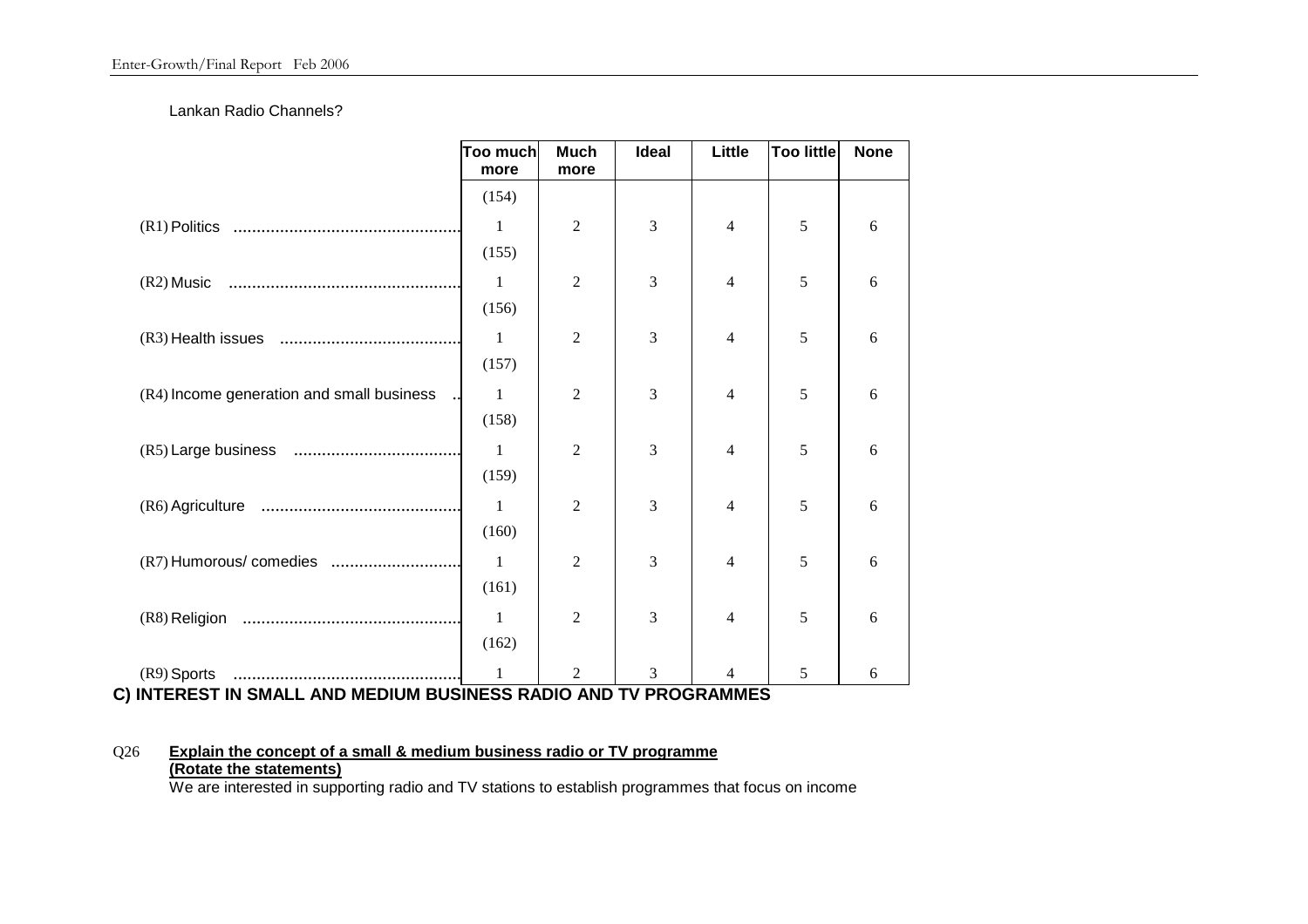generation and small & medium business issues. These programmes would:

-*provide business information, tips and advice.* 

 *-provide opportunities to learn from other business people* 

 *-provide a platform to discuss business issues and influence government on business policy.* 

| Would you be interested in such a Radio programme that provide?                           | Yes | N <sub>0</sub> |
|-------------------------------------------------------------------------------------------|-----|----------------|
| (R1) business information, tips and advice                                                |     |                |
| (R2) opportunities to learn from other business people                                    |     |                |
| platform to discuss business issues and influence government on business<br>$(R3)$ policy |     | ◠              |
|                                                                                           |     |                |

|     | Would you be interested in such a TV programme that provide?             |     |                |                |
|-----|--------------------------------------------------------------------------|-----|----------------|----------------|
| Q27 |                                                                          | Yes |                | N <sub>0</sub> |
|     | (R1) business information, tips and advice                               |     |                | 2              |
|     |                                                                          |     |                |                |
|     | (R2) opportunities to learn from other business people                   |     |                |                |
|     | platform to discuss business issues and influence government on business |     |                |                |
|     | $(R3)$ policy                                                            |     |                |                |
| Q28 | Would you prefer this programme on radio or TV?                          |     | Code<br>(170)  | Route          |
|     |                                                                          |     |                |                |
|     |                                                                          |     | $\mathfrak{D}$ |                |
|     |                                                                          |     | 3              |                |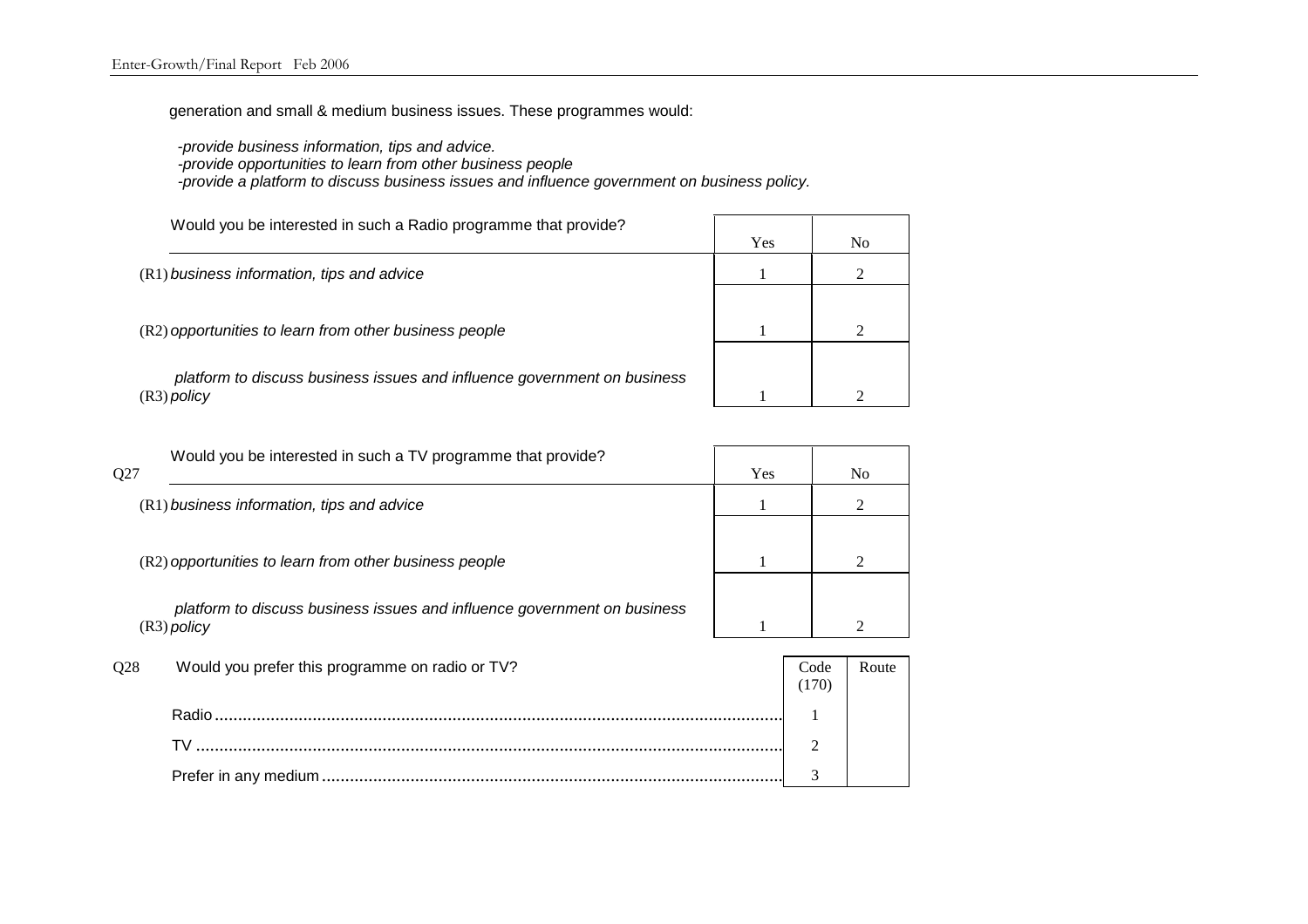| Q29 | Reason for this preference                            | Code                        | Route |
|-----|-------------------------------------------------------|-----------------------------|-------|
|     |                                                       | (171)                       |       |
|     |                                                       |                             |       |
|     |                                                       | $\mathcal{D}_{\mathcal{A}}$ |       |
|     |                                                       | $\mathcal{R}$               |       |
|     |                                                       | 4                           |       |
|     |                                                       | 5                           |       |
|     |                                                       | 6                           |       |
|     |                                                       | 7                           |       |
|     | l do not own a radio …………………………………………………………………………………… | 8                           |       |
|     |                                                       | 9                           |       |

| Q30 | What would you want a business radio or TV programme to provide?<br>Unprompted response<br>(tick as many as are mentioned) | Code<br>(172) | Route |
|-----|----------------------------------------------------------------------------------------------------------------------------|---------------|-------|
|     |                                                                                                                            | 01            |       |
|     |                                                                                                                            | 02            |       |
|     | Information on services for your business (financial/non-financial)                                                        | 03            |       |
|     |                                                                                                                            | 04            |       |
|     |                                                                                                                            | 05            |       |
|     |                                                                                                                            | 06            |       |
|     |                                                                                                                            | 07            |       |
|     | Imparting knowledge and experience from successful business people                                                         | 08            |       |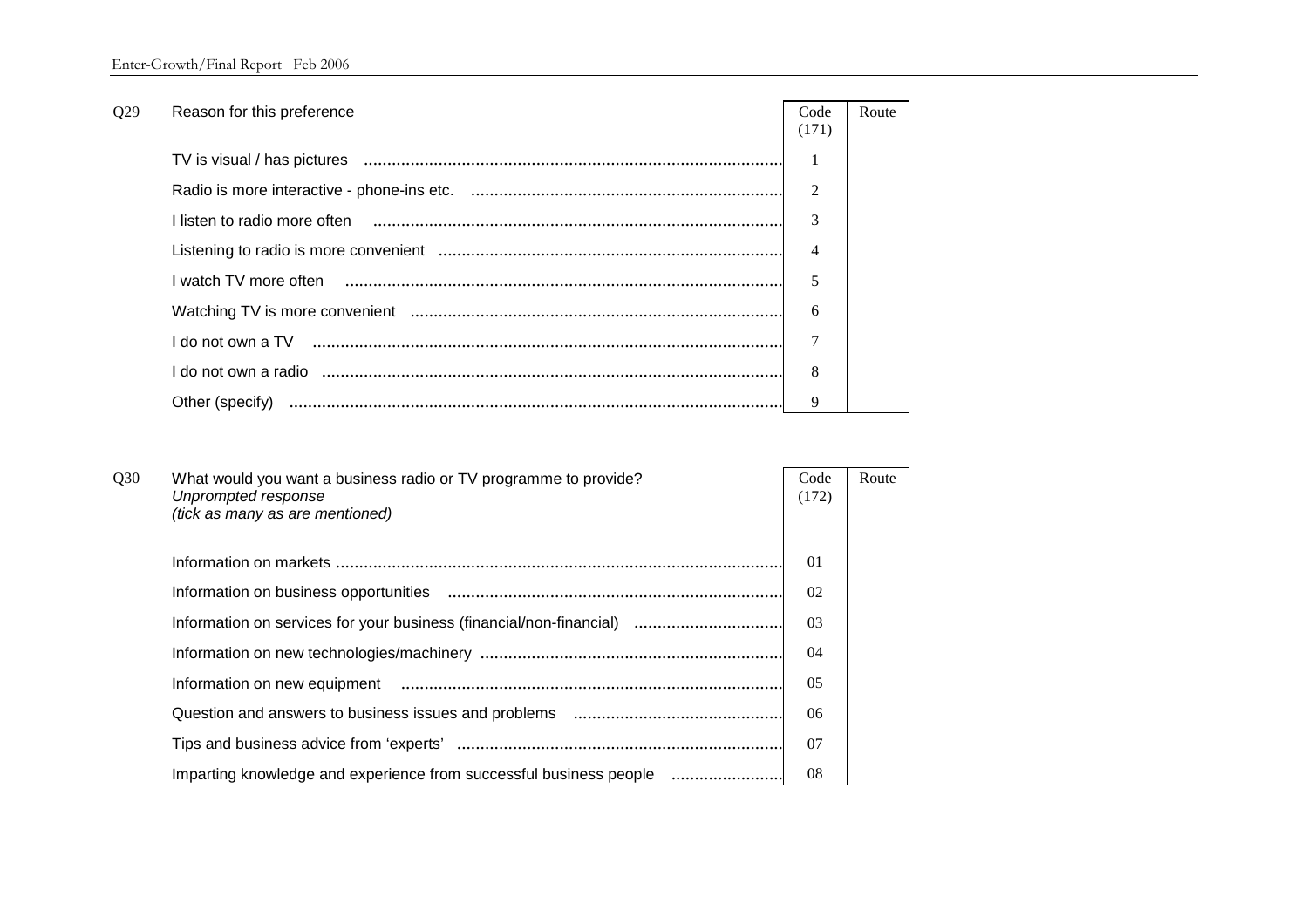| Other (specify) |  |
|-----------------|--|

## Q31a **Show card**

What day and time would you prefer a business radio programme to air?

## Q31b

**Show card** What day and time would you prefer a business TV programme to air?

|                                          |                |                |                | Monday   Tuesday   Wednesd   Thursday | Friday         | Saturday       | Sunday         |
|------------------------------------------|----------------|----------------|----------------|---------------------------------------|----------------|----------------|----------------|
|                                          |                |                | ay             |                                       |                |                |                |
|                                          |                |                |                |                                       |                |                |                |
| Early morning (7am - 9am)                |                | $\mathbf{1}$   | $\mathbf{1}$   |                                       | 1              |                |                |
|                                          |                |                |                |                                       |                |                |                |
| Mid morning (9am to 12 noon)<br>$\cdots$ | $\overline{2}$ | $\overline{2}$ | 2              | $\overline{2}$                        | $\overline{2}$ | $\overline{2}$ | $\mathfrak{D}$ |
|                                          |                |                |                |                                       |                |                |                |
| Early Afternoon (12 noon to 4pm)         | 3              | 3              | 3              | 3                                     | 3              | 3              | 3              |
|                                          |                |                |                |                                       |                |                |                |
| Late Afternoon $(4pm - 6pm)$<br>         | 4              | $\overline{4}$ | $\overline{4}$ | $\overline{4}$                        | 4              | 4              | 4              |
|                                          | 5              | 5              | 5              | 5                                     | 5              | 5              | 5              |
| Early evening (6pm - 8pm)                |                |                |                |                                       |                |                |                |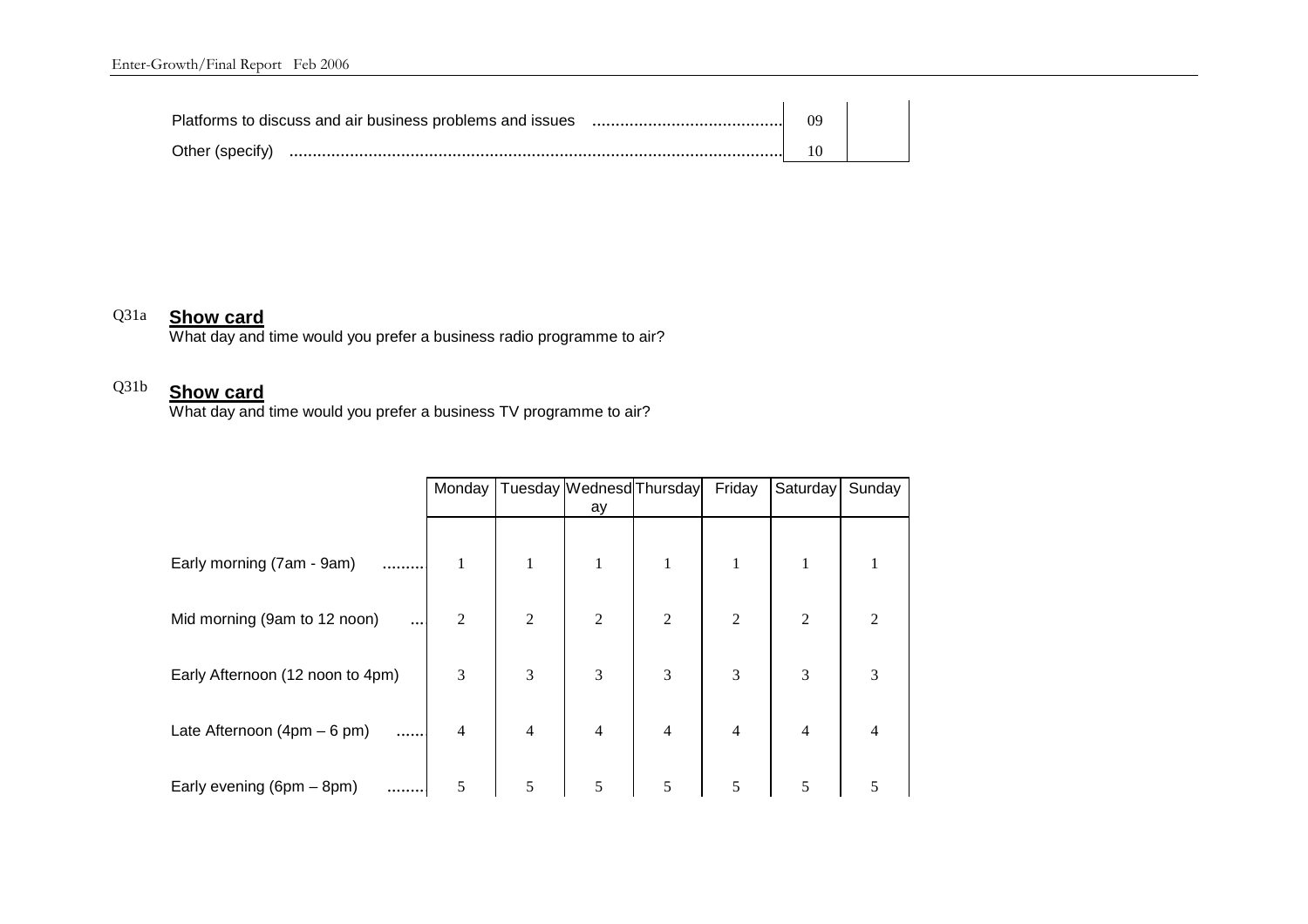## Enter-Growth/Final Report Feb 2006

| Late evening (8pm - 10pm)<br>.           | 6              | 6              | 6                              | 6              | 6              | 6              | 6              |
|------------------------------------------|----------------|----------------|--------------------------------|----------------|----------------|----------------|----------------|
|                                          | $\overline{7}$ | 7              | 7                              | 7              | 7              | 7              | 7              |
|                                          | Monday         |                | Tuesday Wednesd Thursday<br>ay |                | Friday         | Saturday       | Sunday         |
|                                          |                |                |                                |                |                |                |                |
| Early morning (7am - 9am)<br>.           | 1              | $\mathbf{1}$   | $\mathbf{1}$                   | $\mathbf{1}$   | $\mathbf{1}$   | $\mathbf{1}$   | 1              |
| Mid morning (9am to 12 noon)<br>$\cdots$ | $\mathbf{2}$   | $\overline{2}$ | $\overline{2}$                 | $\overline{2}$ | $\overline{2}$ | $\overline{2}$ | $\overline{2}$ |
| Early Afternoon (12 noon to 4pm)         | 3              | 3              | 3                              | 3              | 3              | 3              | 3              |
| Late Afternoon $(4pm - 6pm)$<br>.        | $\overline{4}$ | $\overline{4}$ | $\overline{4}$                 | $\overline{4}$ | $\overline{4}$ | $\overline{4}$ | $\overline{4}$ |
| Early evening (6pm - 8pm)                | 5              | 5              | 5                              | 5              | 5              | 5              | 5              |
| Late evening $(8pm - 10pm)$<br>.         | 6              | 6              | 6                              | 6              | 6              | 6              | 6              |
|                                          | 7              | 7              | 7                              | 7              | 7              | 7              | 7              |

Q32a How long should such a TV programme be?

Q32b How long should such a radio programme be?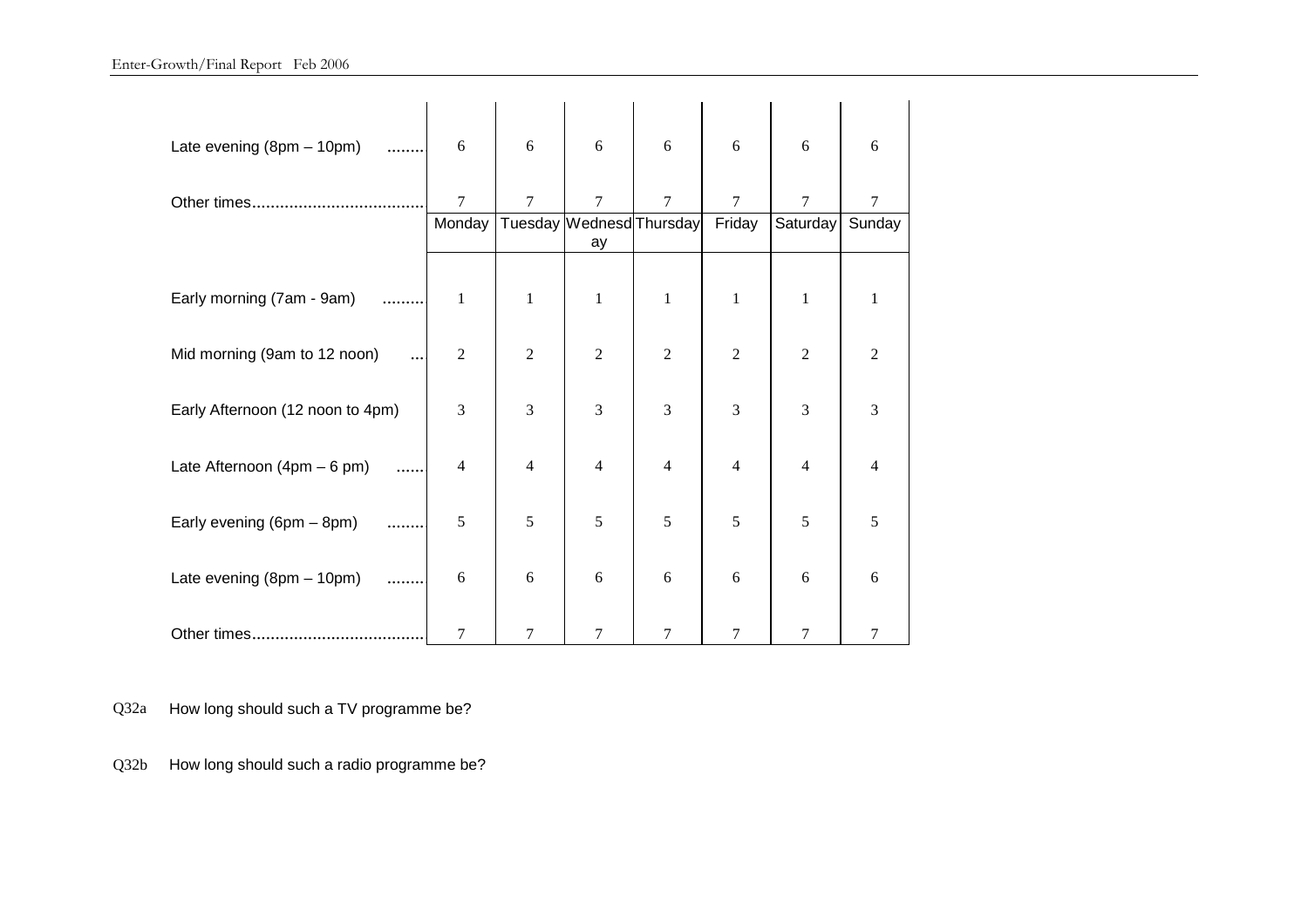|                 | Q32a      | Q32b           |
|-----------------|-----------|----------------|
|                 | T٧        | Radio          |
|                 | programme | programme      |
|                 | (180)     | (214)          |
|                 |           |                |
|                 | ↑         | $\mathfrak{D}$ |
| 1 hour          | 3         | 3              |
|                 |           |                |
| Other (specify) |           |                |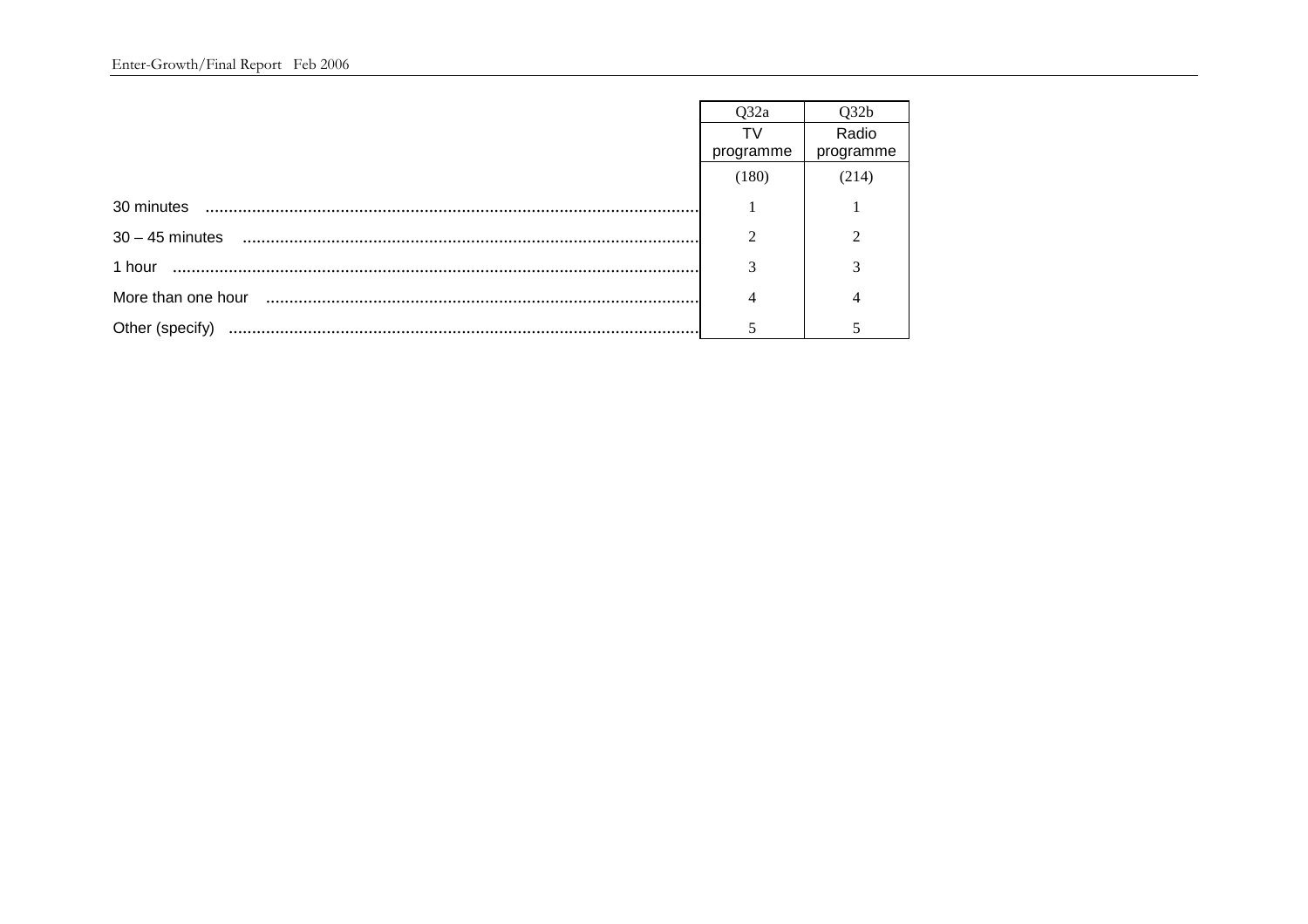### Q33 **Show card**

At the moment where do you get the following information from? *Note: options stated (maximum 2 for each)* 

|                                | No     | From      | From | From  | From | From   | From                                   | From         | From   | From                | Other |
|--------------------------------|--------|-----------|------|-------|------|--------|----------------------------------------|--------------|--------|---------------------|-------|
|                                | sourc  | <b>TV</b> |      |       |      |        | Radio newsp family busine associ gover |              |        | privat NGOs (specif |       |
|                                | e of   |           |      | apers | memb | SS     |                                        | ations nment | e      | and                 | y)    |
|                                | this   |           |      | and   | ers  | friend | and                                    | official     |        | comp busine         |       |
|                                | inform |           |      | maga  |      | s and  | Cham                                   | s            | anies  | SS                  |       |
|                                | ation  |           |      | zines |      | associ | bers                                   |              | (e.g.  | develo              |       |
|                                |        |           |      |       |      | ates   |                                        |              |        | servic pment        |       |
|                                |        |           |      |       |      |        |                                        |              | e      | project             |       |
|                                |        |           |      |       |      |        |                                        |              | provid | S                   |       |
|                                |        |           |      |       |      |        |                                        |              | ers)   |                     |       |
|                                | (215)  |           |      |       |      |        |                                        |              |        |                     |       |
| (R1) Information on markets    | 01     | 02        | 03   | 04    | 05   | 06     | 07                                     | 08           | 09     | 10                  | 11    |
|                                | (217)  |           |      |       |      |        |                                        |              |        |                     |       |
| Information on business        |        |           |      |       |      |        |                                        |              |        |                     |       |
| (R2) opportunities<br>.        | 01     | 02        | 03   | 04    | 05   | 06     | 07                                     | 08           | 09     | 10                  | 11    |
|                                | (219)  |           |      |       |      |        |                                        |              |        |                     |       |
| Information on services for    |        |           |      |       |      |        |                                        |              |        |                     |       |
| your business (financial/non-  |        |           |      |       |      |        |                                        |              |        |                     |       |
| $(R3)$ financial)              | 01     | 02        | 03   | 04    | 05   | 06     | 07                                     | 08           | 09     | 10                  | 11    |
|                                | (221)  |           |      |       |      |        |                                        |              |        |                     |       |
| Information on new             |        |           |      |       |      |        |                                        |              |        |                     |       |
| (R4) technologies<br>.         | 01     | 02        | 03   | 04    | 05   | 06     | 07                                     | 08           | 09     | 10                  | 11    |
|                                | (223)  |           |      |       |      |        |                                        |              |        |                     |       |
| Information on new             |        |           |      |       |      |        |                                        |              |        |                     |       |
| $(R5)$ equipment               | 01     | 02        | 03   | 04    | 05   | 06     | 07                                     | 08           | 09     | 10                  | 11    |
|                                | (225)  |           |      |       |      |        |                                        |              |        |                     |       |
| Information on new laws and    |        |           |      |       |      |        |                                        |              |        |                     |       |
| (R6) business legislation<br>. | 01     | 02        | 03   | 04    | 05   | 06     | 07                                     | 08           | 09     | 10                  | 11    |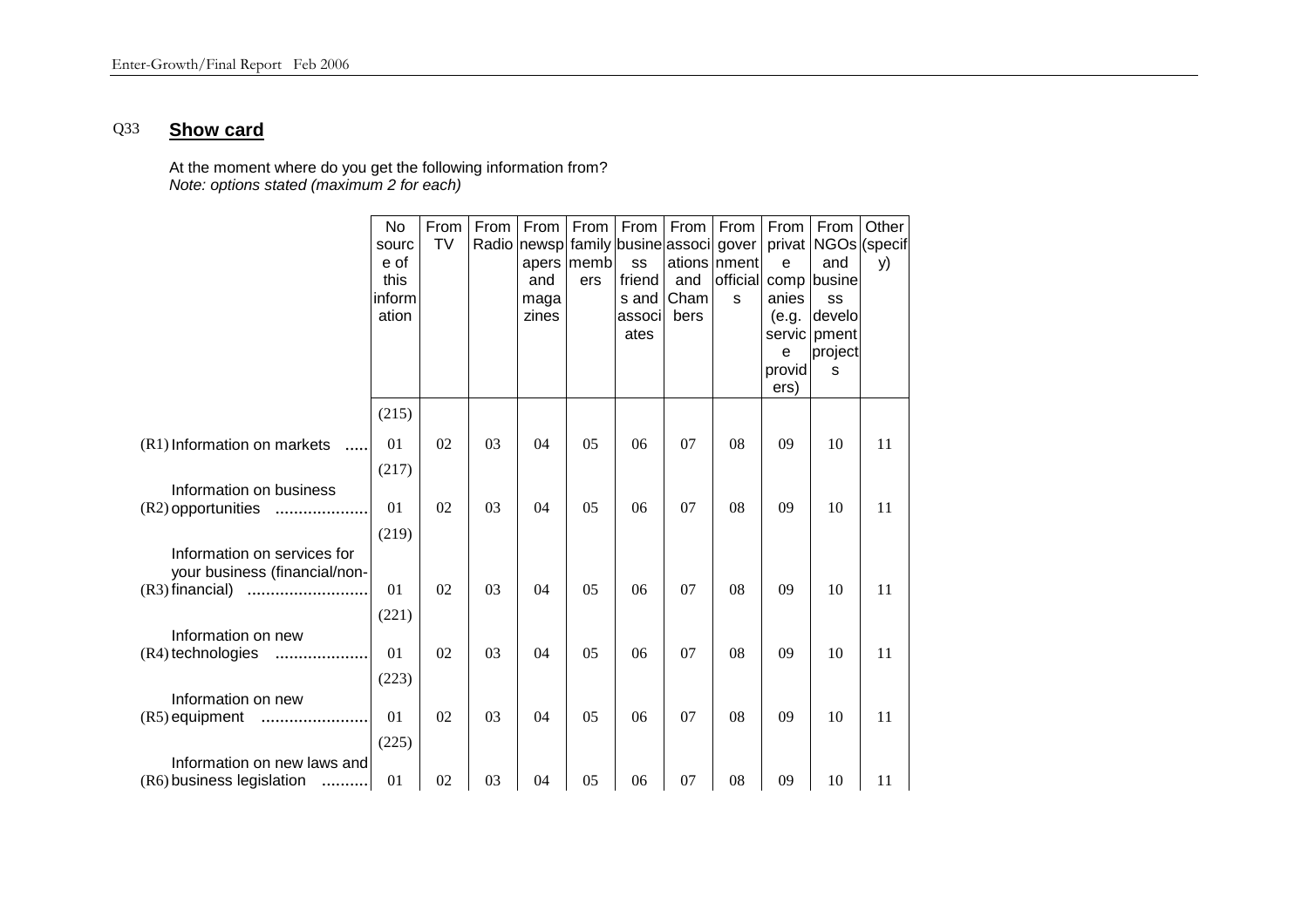| (R7) Business tips and advice | (227<br>01 | 02 | 03 | 04 | 05 | 06 | 07 | 08 | 09 | 10 |  |
|-------------------------------|------------|----|----|----|----|----|----|----|----|----|--|
|                               | (229)      |    |    |    |    |    |    |    |    |    |  |
| Information on starting up a  |            |    |    |    |    |    |    |    |    |    |  |
| (R8) new business<br>         | 01         | 02 | 03 | 04 | 05 | 06 | 07 | 08 | 09 | 10 |  |

## **D) USE OF SMS**

| Q34 | Does your household own a phone? | Code |  |
|-----|----------------------------------|------|--|
|     | Yes                              |      |  |
|     |                                  |      |  |

## **Interviewer should make the respondent aware about SMS**

|     | <b>THIS MOVED SHOULD HIGHE LITE I CONVILUENT AWAITE ANOUL OINIO</b>              |      |       |
|-----|----------------------------------------------------------------------------------|------|-------|
| O35 | Do you know about SMS? That is a way of sending text messages through telephones | Code | Route |
|     | Yes                                                                              |      |       |
|     |                                                                                  |      |       |

| Q36 | Is it possible to send SMS with your phone? | Code | Route |  |
|-----|---------------------------------------------|------|-------|--|
|     | ء⊿/                                         |      |       |  |
|     |                                             |      |       |  |

| O37 | Do you use the phone to send or receive SMS or text messages for business purposes? | Code | Route |
|-----|-------------------------------------------------------------------------------------|------|-------|
|     | Y≏s                                                                                 |      |       |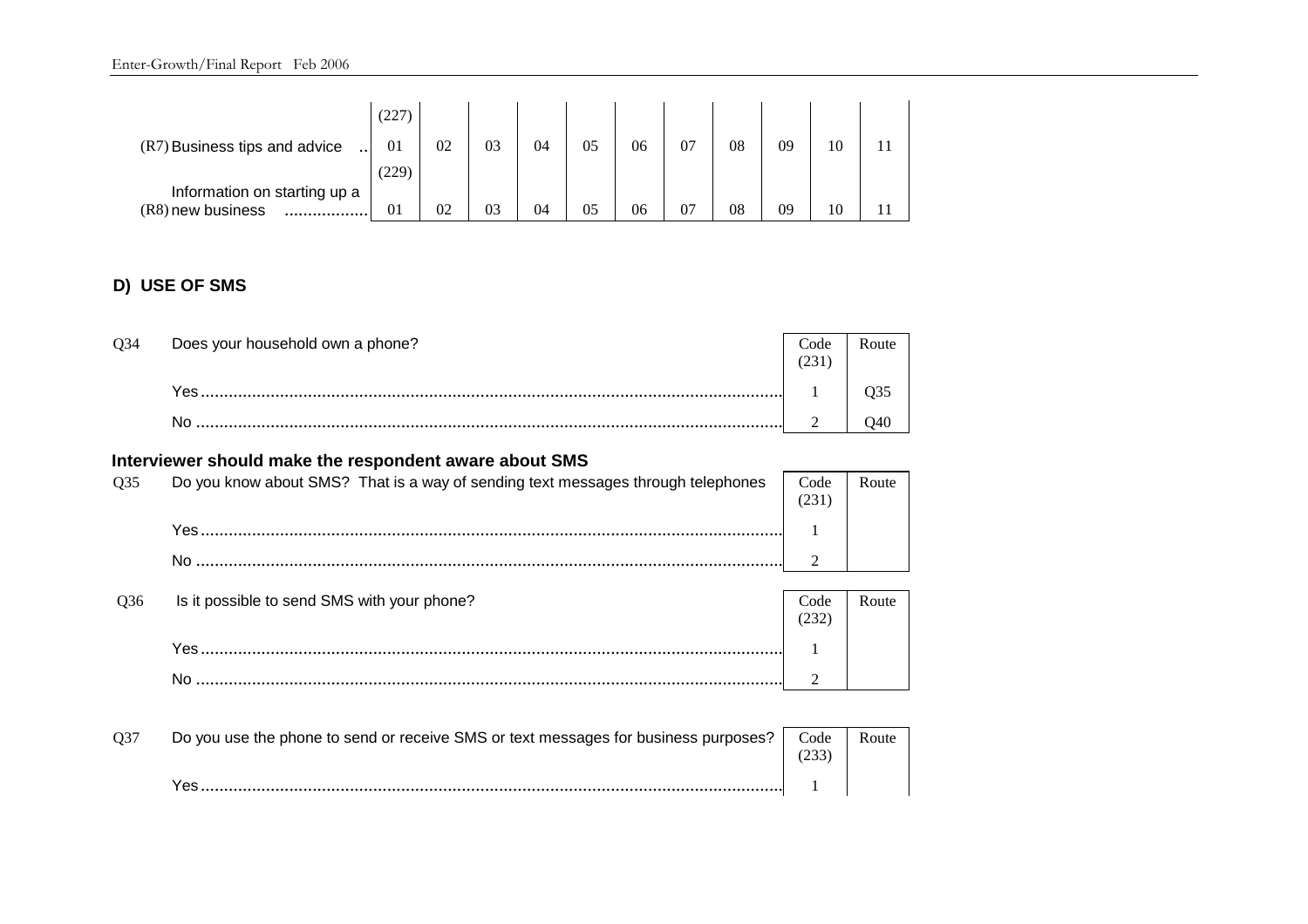|                 |                                                                                                | $\mathfrak{D}$ |       |
|-----------------|------------------------------------------------------------------------------------------------|----------------|-------|
|                 |                                                                                                |                |       |
| Q <sub>38</sub> | Would you be interested to receive text messages with information useful for your<br>business? | Code<br>(234)  | Route |
|                 |                                                                                                |                |       |
|                 |                                                                                                |                |       |
|                 |                                                                                                | $\overline{2}$ |       |
| Q <sub>39</sub> | Would you be willing to pay a small charge for such a service?                                 | Code           | Route |
|                 |                                                                                                | (235)          |       |
|                 |                                                                                                |                |       |
|                 |                                                                                                | $\overline{2}$ |       |
|                 |                                                                                                |                |       |
| Q40             | Would you consider to buy phone if you could receive information useful for your<br>business?  | Code<br>(236)  | Route |
|                 | For instance information on markets, prices for your products or supplies                      |                |       |
|                 |                                                                                                |                |       |
|                 |                                                                                                | $\mathfrak{D}$ |       |

## E) BACKGROUND INFORMATION

| O41 | What is your age? | Code<br>239  | Route |
|-----|-------------------|--------------|-------|
|     | Under 15          |              |       |
|     | 15 to 24          | $\bigcap$    |       |
|     | 25 to 34          | $\mathbf{R}$ |       |
|     | 35 to 44          |              |       |
|     | 45 to 54          |              |       |
|     | Over 55           |              |       |

Occupation and education level of the chief wage earner (CWE) and Respondent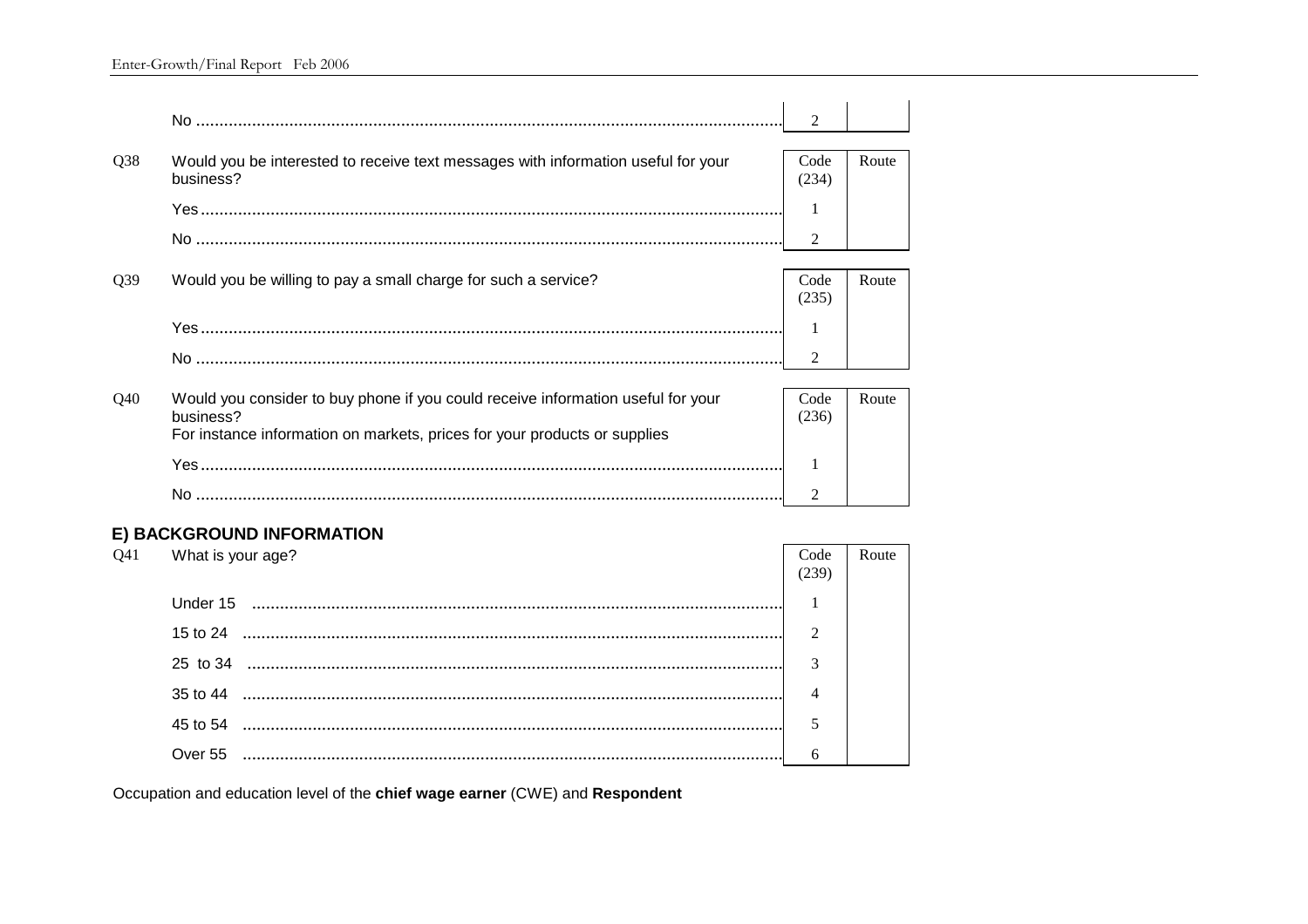| <b>Occupation</b>                                             |                   |                     | <b>Educational Level</b> |                   |                            |
|---------------------------------------------------------------|-------------------|---------------------|--------------------------|-------------------|----------------------------|
|                                                               | <b>Illiterate</b> | Up to<br>grade<br>5 | Grade<br>$6-9$           | O/L<br>and<br>A/L | Graduates/<br>Professional |
| 1. Farming/agriculture                                        | E <sub>2</sub>    | E <sub>2</sub>      | E1                       | D                 |                            |
| 2a. Administration/<br>Managerial - senior                    |                   | B <sub>1</sub>      | <b>B1</b>                | A2                | A <sub>1</sub>             |
| 2b. Administration/<br>Managerial - junior                    |                   | <b>B1</b>           | <b>B1</b>                | A2                | A1                         |
| 3. Labourer / trained                                         | E <sub>2</sub>    | E <sub>1</sub>      | D                        | C                 |                            |
| 4. Labourer/ untrained                                        | E <sub>2</sub>    | E <sub>2</sub>      | E <sub>1</sub>           | D                 |                            |
| 5. Clerk                                                      | D                 | D                   | C                        | <b>B2</b>         | <b>B1</b>                  |
| 6. Trade                                                      | E <sub>2</sub>    | E <sub>1</sub>      | D                        | C                 | <b>B2</b>                  |
| 7. Industrial/ trained                                        | E <sub>2</sub>    | E1                  | D                        | C                 | <b>B2</b>                  |
| 8. Industrial/ untrained                                      | E <sub>2</sub>    | E <sub>2</sub>      | E <sub>2</sub>           | D                 | $\blacksquare$             |
| 9. Professional                                               |                   |                     | $\blacksquare$           | ÷,                | A1                         |
| 10. Services                                                  | E <sub>2</sub>    | E <sub>1</sub>      | D                        | C                 | <b>B2</b>                  |
| 11. Self employed (zero<br>employees)                         | E1                | D                   | C                        | <b>B2</b>         | <b>B1</b>                  |
| 12. Business Self employee -<br>Under him/her (1-9) employees | C                 | <b>B2</b>           | <b>B1</b>                | A2                | A <sub>1</sub>             |
| 13. Business Self<br>employee - over 9                        | <b>B2</b>         | <b>B1</b>           | A2                       | A1                | A <sub>1</sub>             |
| 14. Other (specify)--                                         |                   |                     |                          |                   |                            |

| Q42a | Mark the SEC of the chief wage earner (CWE) from above |                    |                   |
|------|--------------------------------------------------------|--------------------|-------------------|
| Q42b | Mark the SEC of the Respondent from above              |                    |                   |
|      |                                                        | O42a<br><b>CWE</b> | <b>Respondent</b> |
|      | A1.                                                    |                    |                   |
|      | A2                                                     | $\mathfrak{D}$     |                   |
|      | B1                                                     | 3                  | $\sim$            |
|      |                                                        |                    |                   |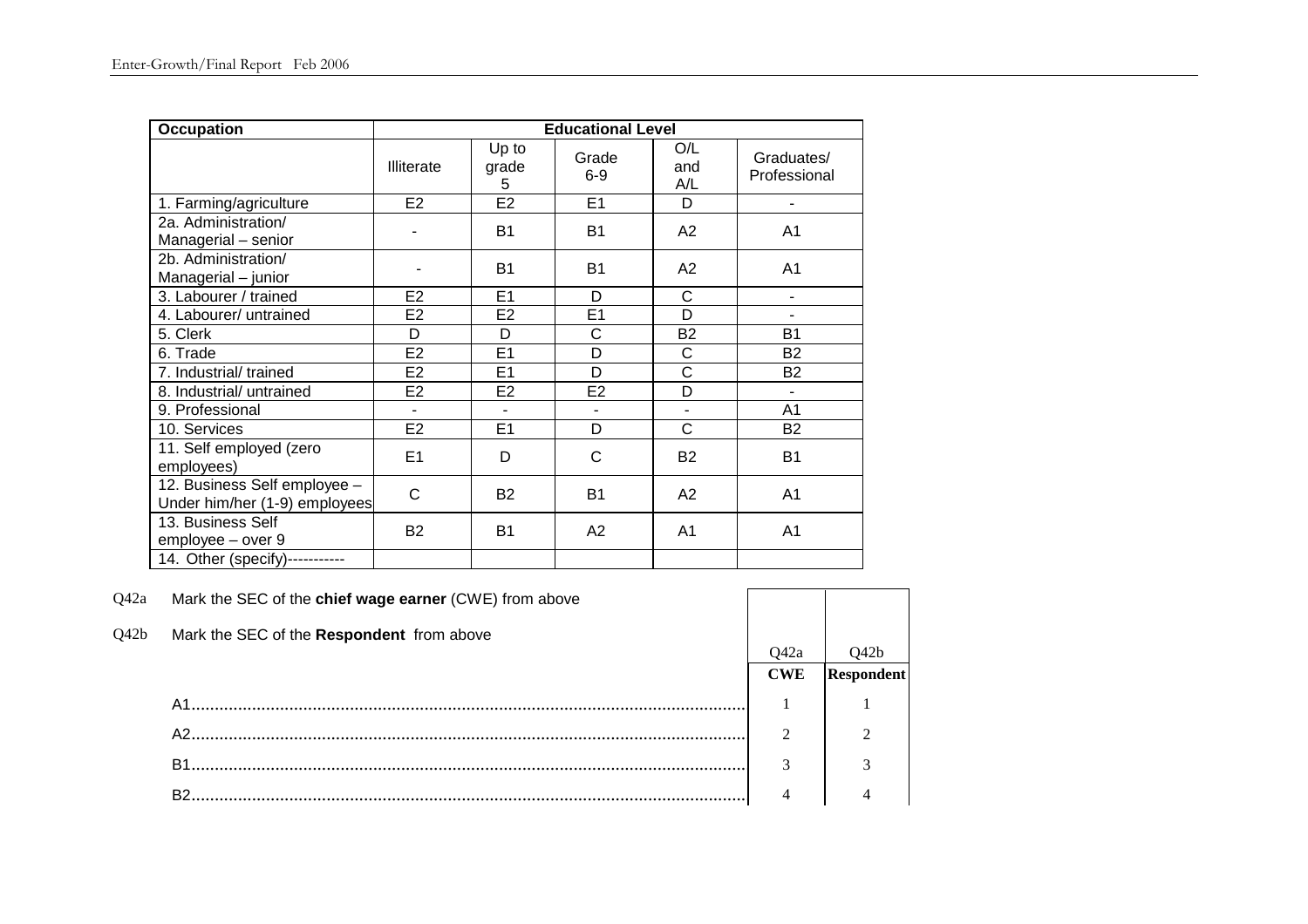|      |                                                 | 5               | 5      |
|------|-------------------------------------------------|-----------------|--------|
|      |                                                 | 6               | 6      |
|      |                                                 | 7               | 7      |
|      |                                                 | 8               | 8      |
| Q43a | What is your household expense?                 | Q43a            | Q43b   |
| Q43b | What is your household income?                  | <b>Expenses</b> | Income |
|      |                                                 | 1               | 1      |
|      |                                                 | $\overline{2}$  | 2      |
|      |                                                 | 3               | 3      |
|      |                                                 | $\overline{4}$  | 4      |
|      |                                                 | 5               | 5      |
|      |                                                 | 6               | 6      |
| Q44  | Are you getting "Samurdhi" benefits?            | Code<br>(242)   | Route  |
|      |                                                 | 1               |        |
|      |                                                 | $\overline{2}$  |        |
|      |                                                 |                 |        |
| Q45  | Where do you live?<br>Interviewer to categorize | Code<br>(243)   | Route  |
|      |                                                 | 1               |        |
|      |                                                 | $\overline{2}$  |        |
|      |                                                 | 3               |        |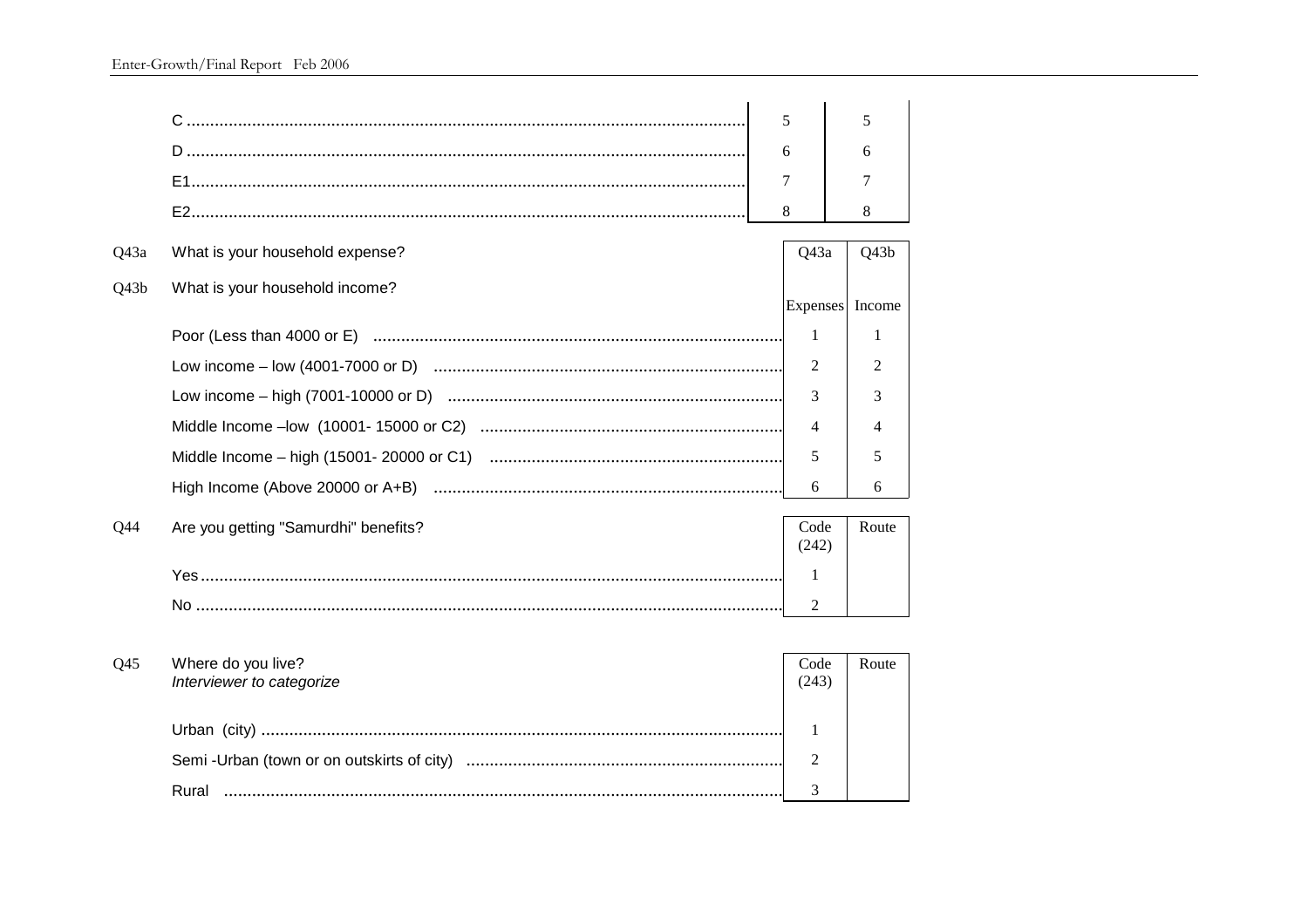| Q46 | Interviewer to note the following | Code<br>(244) | Route |
|-----|-----------------------------------|---------------|-------|
|     | Gender of respondent              |               |       |
|     | Male                              |               |       |
|     | Female.                           | ◠             |       |

**THANK YOU FOR YOUR TIME**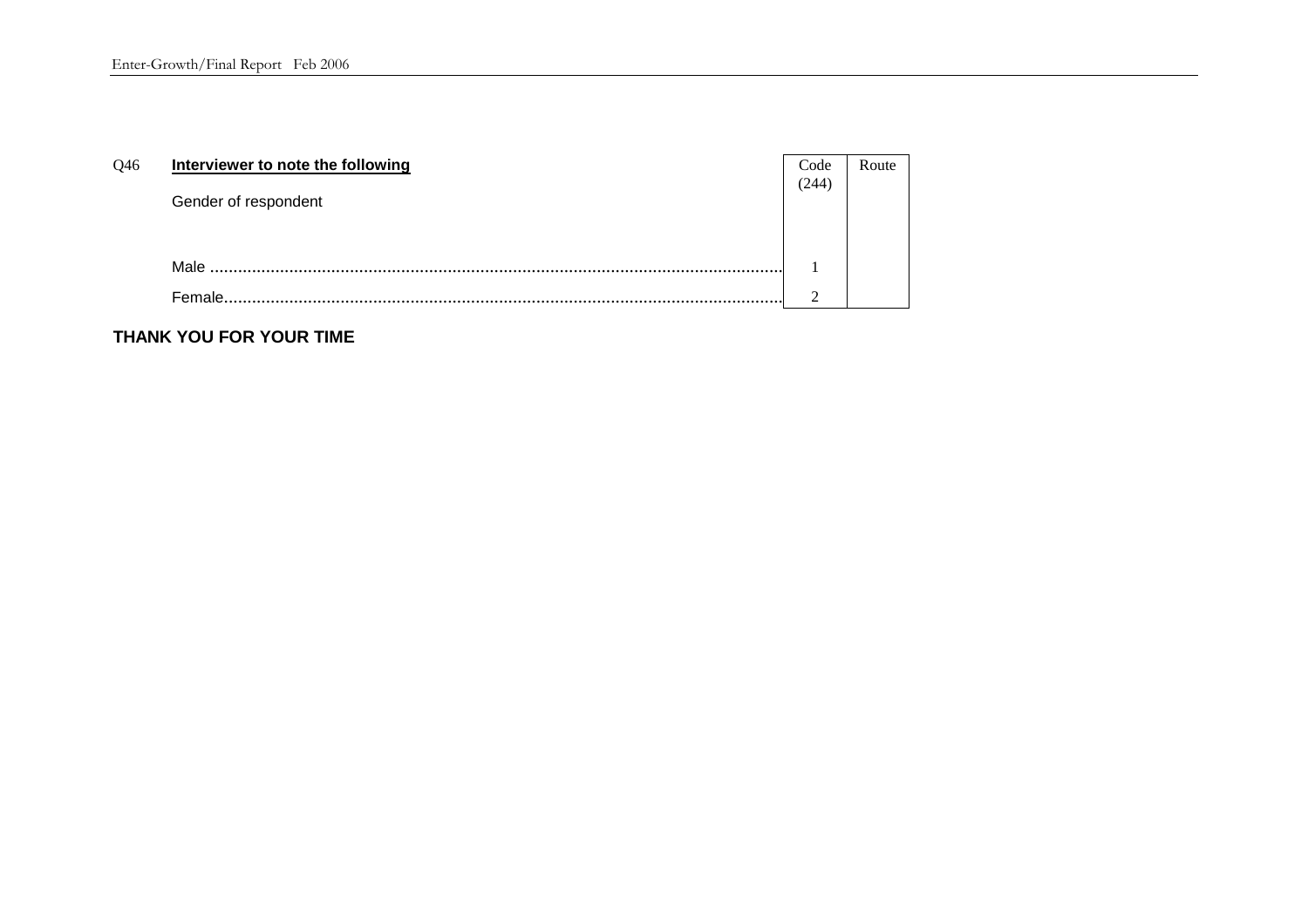| Appendix 3: Acceptance Levels of Proposed Media Programmes – $TV$ and Radio |  |
|-----------------------------------------------------------------------------|--|
|-----------------------------------------------------------------------------|--|

|                                                             | Whether Existing business owner or potential |          |       |        |        |           |       |          |  |  |
|-------------------------------------------------------------|----------------------------------------------|----------|-------|--------|--------|-----------|-------|----------|--|--|
|                                                             |                                              | Existing |       |        |        | Potential |       |          |  |  |
|                                                             | TV                                           |          | Radio |        | TV     |           | Radio |          |  |  |
|                                                             | Yes                                          | No       | Yes   | No     | Yes    | $\rm No$  | Yes   | $\rm No$ |  |  |
| Base                                                        | 352                                          | 8        | 324   | 36     | 148    |           | 135   | 19       |  |  |
| Provide business information, tips and advice               | 98%                                          | $2\%$    | 90%   | $10\%$ | 96%    | $4\%$     | 88%   | 12%      |  |  |
| Provide opportunities to learn from other business people   | 98%                                          | $2\%$    | 89%   | $1\%$  | $97\%$ | $3\%$     | 89%   | $11\%$   |  |  |
| Provide a platform to discuss business issues and influence |                                              |          |       |        |        |           |       |          |  |  |
| government on business policy                               | 92%                                          | 8%       | 83%   | $.7\%$ | 91%    | $9\%$     | 82%   | 18%      |  |  |

|                                                             | Size of Enterprise |       |       |     |     |       |       |        |  |
|-------------------------------------------------------------|--------------------|-------|-------|-----|-----|-------|-------|--------|--|
|                                                             | Medium<br>Small    |       |       |     |     |       |       |        |  |
|                                                             |                    |       | Radio |     | TV  |       | Radio |        |  |
|                                                             | Yes                | No    | Yes   | No  | Yes | No    | Yes   | No     |  |
| Base                                                        | 178                |       | 165   | 17  | 174 |       | 159   | 19     |  |
| Provide business information, tips and advice               | 98%                | $2\%$ | 91%   | 9%  | 98% | $2\%$ | 89%   | $11\%$ |  |
| Provide opportunities to learn from other business people   | $97\%$             | $3\%$ | 90%   | 10% | 98% | $2\%$ | 89%   | $11\%$ |  |
| Provide a platform to discuss business issues and influence |                    |       |       |     |     |       |       |        |  |
| government on business policy                               | 90%                | 10%   | 83%   | 17% | 94% | $6\%$ | 84%   | $16\%$ |  |

| rise        |             |     |          |  |  |  |  |
|-------------|-------------|-----|----------|--|--|--|--|
|             | Medium      |     |          |  |  |  |  |
|             | TV<br>Radio |     |          |  |  |  |  |
| <i>Y</i> es | $\rm No$    | Yes | $\rm No$ |  |  |  |  |
| !74         | 4           | 159 | 19       |  |  |  |  |
| 8%          | $2\%$       | 89% | 11%      |  |  |  |  |
| 8%          | $2\%$       | 89% | $11\%$   |  |  |  |  |
|             |             |     |          |  |  |  |  |
| $4\%$       | $6\%$       | 84% | 16%      |  |  |  |  |
|             |             |     |          |  |  |  |  |

|                                                             | Dwelling Area  |             |     |          |     |          |       |          |  |  |
|-------------------------------------------------------------|----------------|-------------|-----|----------|-----|----------|-------|----------|--|--|
|                                                             | Urban<br>Rural |             |     |          |     |          |       |          |  |  |
|                                                             |                | TV<br>Radio |     |          | ТV  |          | Radio |          |  |  |
|                                                             | Yes            | No          | Yes | $\rm No$ | Yes | $\rm No$ | Yes   | $\rm No$ |  |  |
| Base                                                        | 341            |             | 316 | 33       | 159 |          | 143   | 22       |  |  |
| Provide business information, tips and advice               | 98%            | $2\%$       | 91% | $9\%$    | 96% | $4\%$    | 87%   | 13%      |  |  |
| Provide opportunities to learn from other business people   | 99%            | $1\%$       | 90% | $10\%$   | 96% | $4\%$    | 87%   | 13%      |  |  |
| Provide a platform to discuss business issues and influence |                |             |     |          |     |          |       |          |  |  |
| government on business policy                               | $91\%$         | $9\%$       | 83% | $17\%$   | 93% | $7\%$    | 82%   | 18%      |  |  |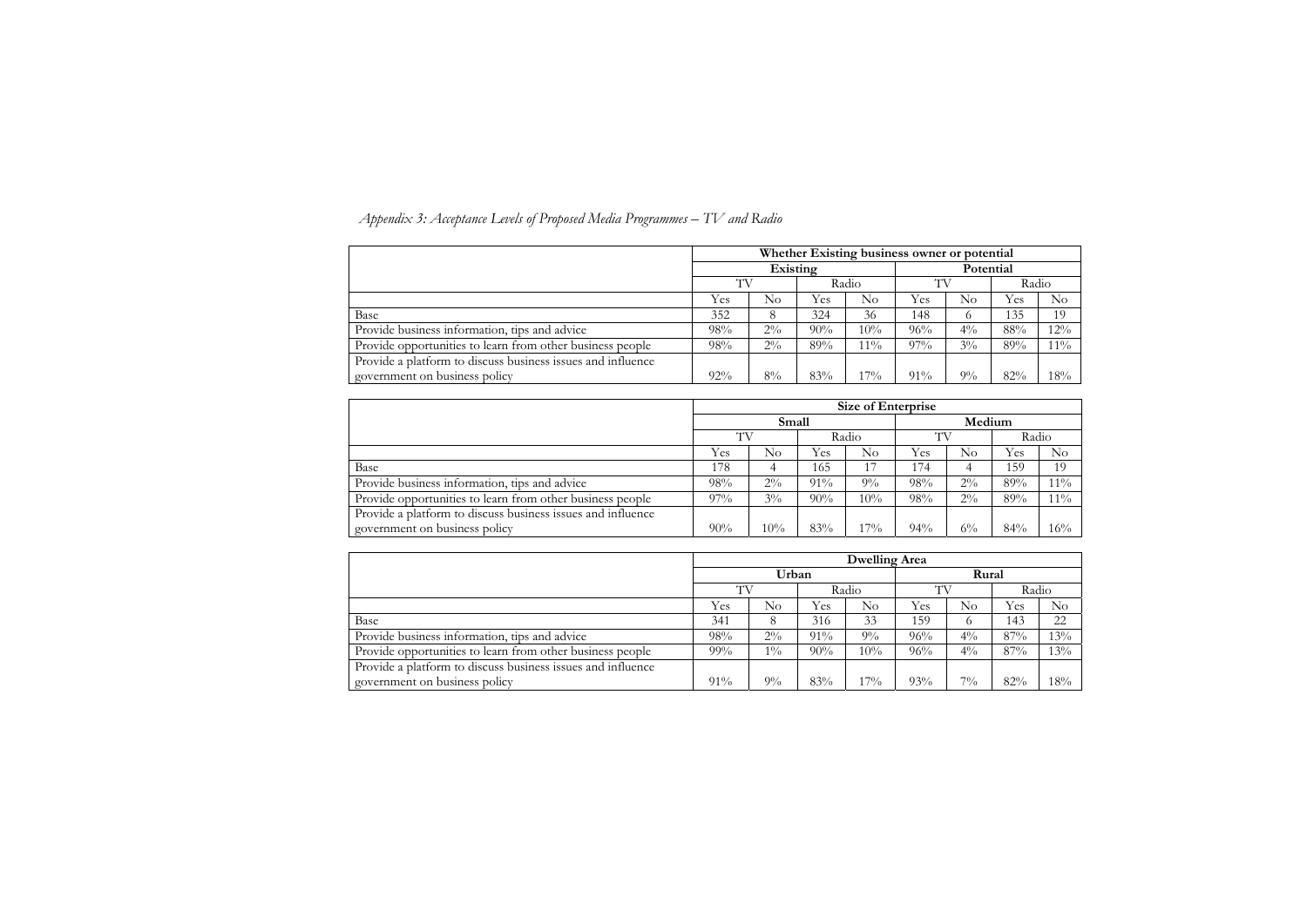|                                                             | Gender |       |       |          |     |          |       |                |  |
|-------------------------------------------------------------|--------|-------|-------|----------|-----|----------|-------|----------------|--|
|                                                             |        | Male  |       |          |     | Female   |       |                |  |
|                                                             | TV     |       | Radio |          | TТ  |          | Radio |                |  |
|                                                             | Yes    | No    | Yes   | $\rm No$ | Yes | $\rm No$ | Yes   | N <sub>o</sub> |  |
| Base                                                        | 307    | 8     | 282   | 33       | 193 | $\sigma$ | 177   | 22             |  |
| Provide business information, tips and advice               | 97%    | $3\%$ | 90%   | 10%      | 97% | $3\%$    | 89%   | $11\%$         |  |
| Provide opportunities to learn from other business people   | 97%    | $3\%$ | 90%   | 10%      | 98% | $2\%$    | 89%   | $11\%$         |  |
| Provide a platform to discuss business issues and influence |        |       |       |          |     |          |       |                |  |
| government on business policy                               | 91%    | $9\%$ | 82%   | 18%      | 93% | $7\%$    | 84%   | 16%            |  |

| Other                       |       |     |
|-----------------------------|-------|-----|
|                             | Radio |     |
| $\rm No$                    | Yes   | No  |
| $\mathcal{D}_{\mathcal{L}}$ | 80    | 9   |
|                             |       |     |
| $2\%$                       | 90%   | 10% |
|                             |       |     |
| $2\%$                       | 91%   | 9%  |
|                             |       |     |
|                             |       |     |
| 10%                         | 79%   | 21% |

|                                        |     | <b>Business Sector</b> |       |     |     |       |       |       |     |          |       |        |  |
|----------------------------------------|-----|------------------------|-------|-----|-----|-------|-------|-------|-----|----------|-------|--------|--|
|                                        |     | Manufacturing          |       |     |     | Trade |       |       |     | Other    |       |        |  |
|                                        |     | TV                     | Radio |     | TV  |       | Radio |       | TV  |          | Radio |        |  |
|                                        | Yes | $\rm No$               | Yes   | No  | Yes | No    | Yes   | No    | Yes | $\rm No$ | Yes   | No     |  |
| Base                                   | 76  |                        | 66    |     | 189 |       | 178   | 16    | 87  | 2        | 80    | 9      |  |
| Provide business information, tips     |     |                        |       |     |     |       |       |       |     |          |       |        |  |
| and advice                             | 99% | $1\%$                  | 86%   | 14% | 97% | $3\%$ | 92%   | $8\%$ | 98% | $2\%$    | 90%   | 10%    |  |
| Provide opportunities to learn from    |     |                        |       |     |     |       |       |       |     |          |       |        |  |
| other business people                  | 97% | $3\%$                  | 86%   | 14% | 98% | $2\%$ | 90%   | 10%   | 98% | $2\%$    | 91%   | $9\%$  |  |
| Provide a platform to discuss business |     |                        |       |     |     |       |       |       |     |          |       |        |  |
| issues and influence government on     |     |                        |       |     |     |       |       |       |     |          |       |        |  |
| business policy                        | 96% | $4\%$                  | 83%   | 17% | 91% | $9\%$ | 86%   | 14%   | 90% | 10%      | 79%   | $21\%$ |  |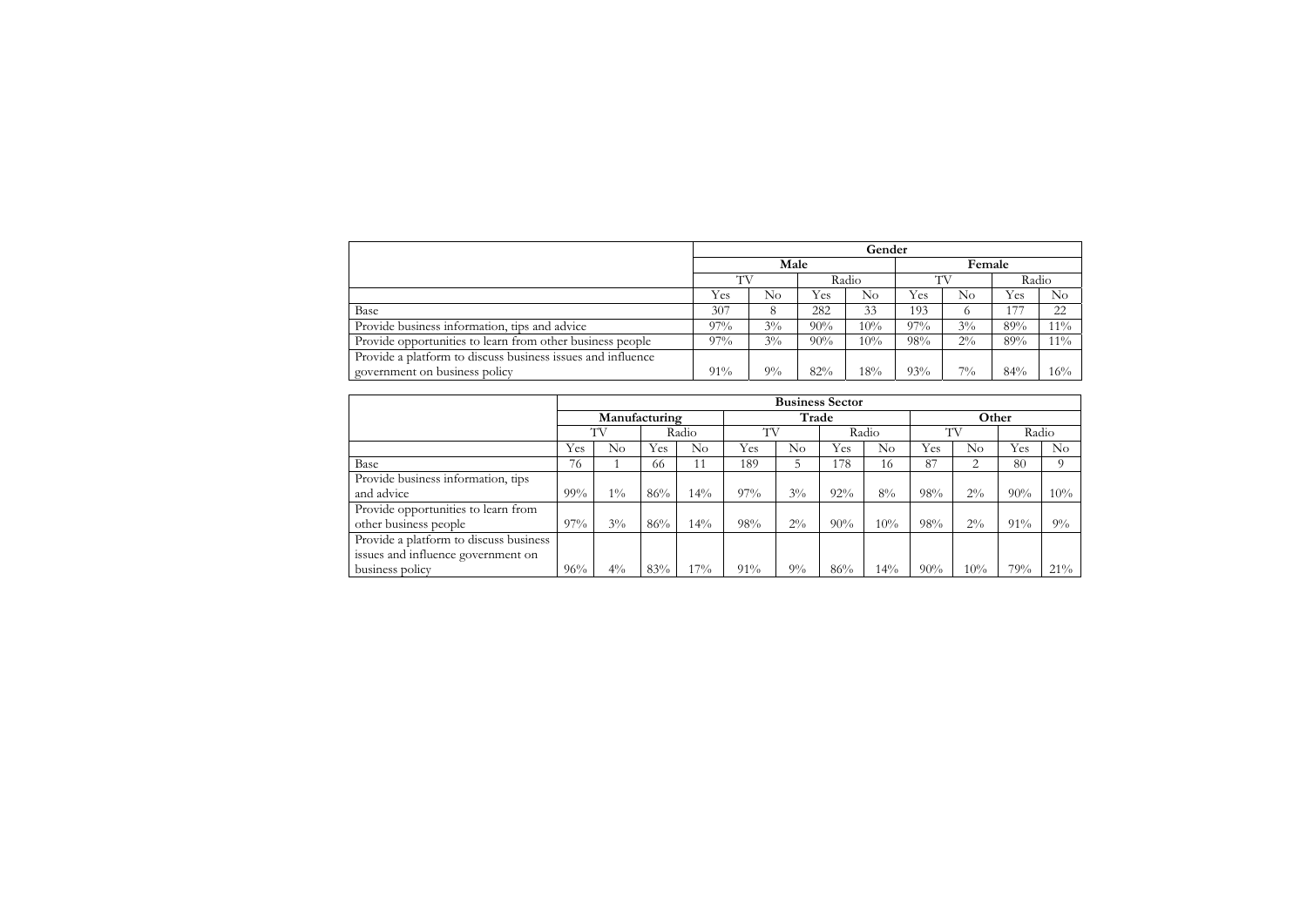| Appendix 4: Preferred Length of Proposed Media Programmes |  |
|-----------------------------------------------------------|--|
|-----------------------------------------------------------|--|

|                    |          | Whether Existing business owner or potential |        |           |  |  |  |  |  |
|--------------------|----------|----------------------------------------------|--------|-----------|--|--|--|--|--|
|                    | Existing |                                              |        | Potential |  |  |  |  |  |
|                    | TV       | Radio                                        | TV     | Radio     |  |  |  |  |  |
| Base               | 356      | 330                                          | 152    | 140       |  |  |  |  |  |
| 30 minutes         | 54%      | 51%                                          | 38%    | 39%       |  |  |  |  |  |
| $30 - 45$ minutes  | 14%      | 18%                                          | $21\%$ | 19%       |  |  |  |  |  |
| 1 hour             | 27%      | 25%                                          | 35%    | 36%       |  |  |  |  |  |
| More than one hour | $3\%$    | $3\%$                                        | $5\%$  | $4\%$     |  |  |  |  |  |
| Other              | $1\%$    | $3\%$                                        | $1\%$  | $2\%$     |  |  |  |  |  |

|                    | <b>Size of Enterprise</b> |       |        |       |  |  |  |
|--------------------|---------------------------|-------|--------|-------|--|--|--|
|                    | Small                     |       | Medium |       |  |  |  |
|                    | TV                        | Radio | TV     | Radio |  |  |  |
| Base               | 179                       | 169   | 177    | 161   |  |  |  |
| 30 minutes         | 51%                       | 51%   | 58%    | 50%   |  |  |  |
| $30 - 45$ minutes  | 12%                       | 17%   | 16%    | 20%   |  |  |  |
| 1 hour             | 32%                       | 27%   | $22\%$ | 24%   |  |  |  |
| More than one hour | $3\%$                     | $3\%$ | $3\%$  | $3\%$ |  |  |  |
| Other              | $1\%$                     | $2\%$ | $1\%$  | $3\%$ |  |  |  |
| Total              | 100%                      | 100%  | 100%   | 100%  |  |  |  |

|                    | <b>Dwelling Area</b> |        |       |       |  |  |  |
|--------------------|----------------------|--------|-------|-------|--|--|--|
|                    | Urban                |        | Rural |       |  |  |  |
|                    | TV                   | Radio  | TV    | Radio |  |  |  |
| Base               | 346                  | 325    | 162   | 145   |  |  |  |
| 30 minutes         | 49%                  | 44%    | 51%   | 54%   |  |  |  |
| $30 - 45$ minutes  | 18%                  | $22\%$ | 12%   | 12%   |  |  |  |
| 1 hour             | 28%                  | 29%    | 32%   | 26%   |  |  |  |
| More than one hour | $3\%$                | $3\%$  | $4\%$ | $5\%$ |  |  |  |